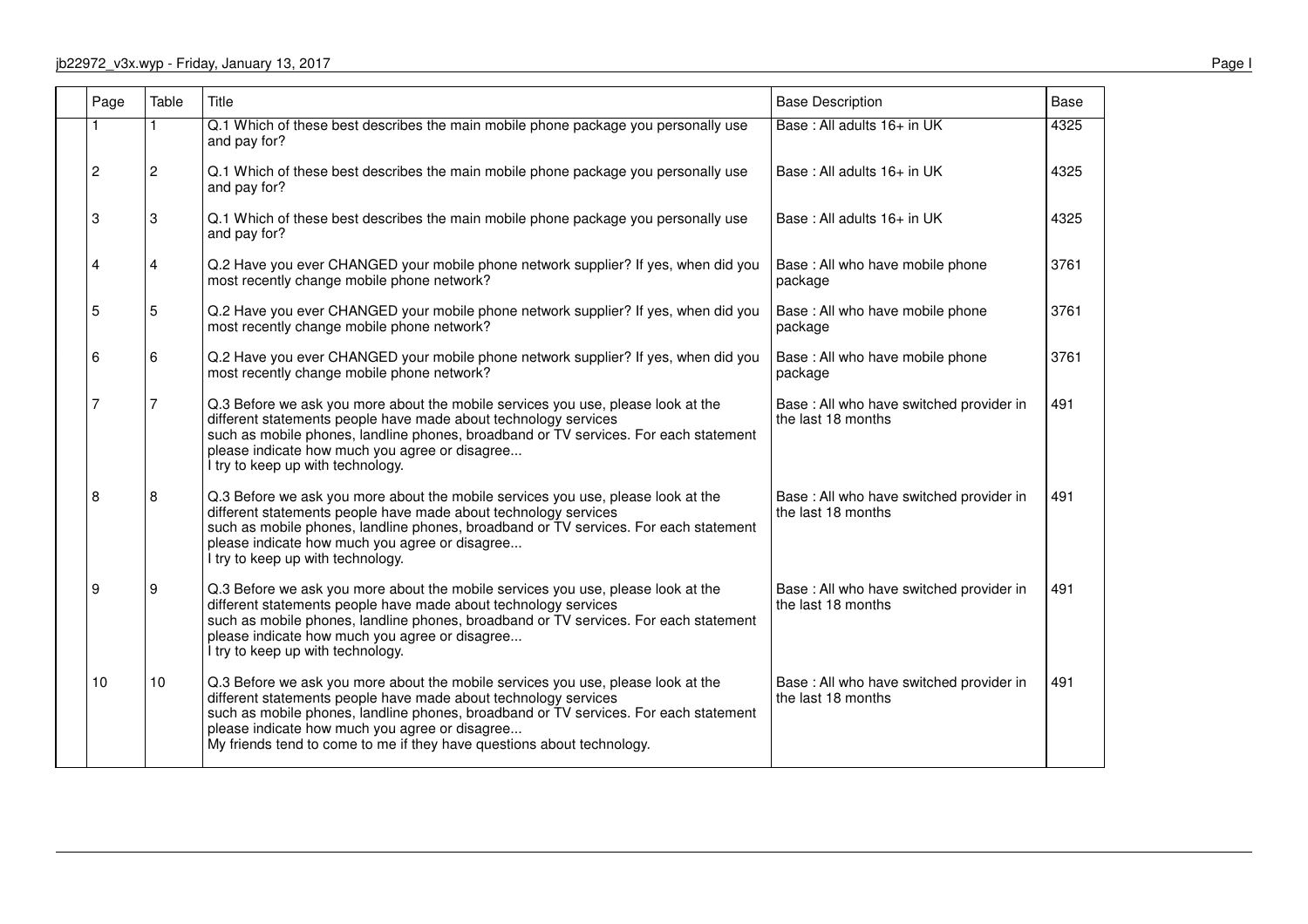| Page            | Table           | Title                                                                                                                                                                                                                                                                                                                                                                   | <b>Base Description</b>                                        | Base |
|-----------------|-----------------|-------------------------------------------------------------------------------------------------------------------------------------------------------------------------------------------------------------------------------------------------------------------------------------------------------------------------------------------------------------------------|----------------------------------------------------------------|------|
| $\overline{11}$ | $\overline{11}$ | Q.3 Before we ask you more about the mobile services you use, please look at the<br>different statements people have made about technology services<br>such as mobile phones, landline phones, broadband or TV services. For each statement<br>please indicate how much you agree or disagree<br>My friends tend to come to me if they have questions about technology. | Base : All who have switched provider in<br>the last 18 months | 491  |
| 12              | 12              | Q.3 Before we ask you more about the mobile services you use, please look at the<br>different statements people have made about technology services<br>such as mobile phones, landline phones, broadband or TV services. For each statement<br>please indicate how much you agree or disagree<br>My friends tend to come to me if they have questions about technology. | Base: All who have switched provider in<br>the last 18 months  | 491  |
| 13              | 13              | Q.3 Before we ask you more about the mobile services you use, please look at the<br>different statements people have made about technology services<br>such as mobile phones, landline phones, broadband or TV services. For each statement<br>please indicate how much you agree or disagree<br>I'm as knowledgeable about these technologies as the next person.      | Base: All who have switched provider in<br>the last 18 months  | 491  |
| 14              | 14              | Q.3 Before we ask you more about the mobile services you use, please look at the<br>different statements people have made about technology services<br>such as mobile phones, landline phones, broadband or TV services. For each statement<br>please indicate how much you agree or disagree<br>I'm as knowledgeable about these technologies as the next person.      | Base : All who have switched provider in<br>the last 18 months | 491  |
| 15              | 15              | Q.3 Before we ask you more about the mobile services you use, please look at the<br>different statements people have made about technology services<br>such as mobile phones, landline phones, broadband or TV services. For each statement<br>please indicate how much you agree or disagree<br>I'm as knowledgeable about these technologies as the next person.      | Base: All who have switched provider in<br>the last 18 months  | 491  |
| 16              | 16              | Q.4 When you switched, what type of mobile package did you switch from?                                                                                                                                                                                                                                                                                                 | Base : All who have switched provider in<br>the last 18 months | 491  |
| 17              | 17              | Q.4 When you switched, what type of mobile package did you switch from?                                                                                                                                                                                                                                                                                                 | Base: All who have switched provider in<br>the last 18 months  | 491  |
| 18              | 18              | Q.4 When you switched, what type of mobile package did you switch from?                                                                                                                                                                                                                                                                                                 | Base : All who have switched provider in<br>the last 18 months | 491  |
| 19              | 19              | Q.5 And when you switched did you?                                                                                                                                                                                                                                                                                                                                      | Base: All who have switched provider in<br>the last 18 months  | 491  |
| 20              | 20              | Q.5 And when you switched did you?                                                                                                                                                                                                                                                                                                                                      | Base : All who have switched provider in<br>the last 18 months | 491  |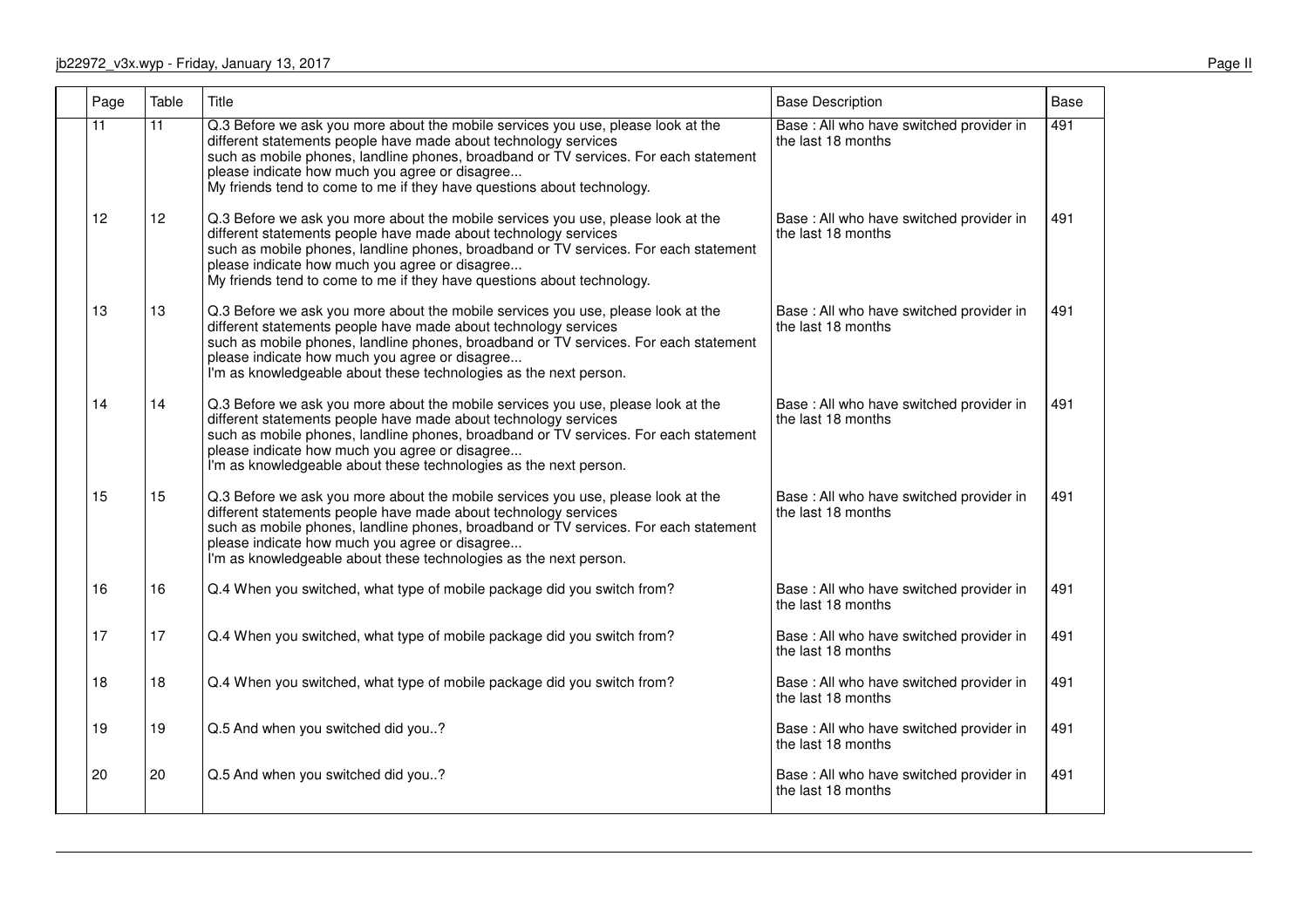| Page            | Table           | Title                                                                                                                                                                                                                                              | <b>Base Description</b>                                              | <b>Base</b> |
|-----------------|-----------------|----------------------------------------------------------------------------------------------------------------------------------------------------------------------------------------------------------------------------------------------------|----------------------------------------------------------------------|-------------|
| $\overline{21}$ | $\overline{21}$ | Q.5 And when you switched did you?                                                                                                                                                                                                                 | Base : All who have switched provider in<br>the last 18 months       | 491         |
| 22              | 22              | Q.6 Before you switched, were you aware that there might be a period of time during<br>which you would be unable to make or receive calls or texts<br>using your mobile number i.e. the number you were transferring over to your new<br>provider? | Base : All who have switched provider in<br>the last 18 months (PAC) | 315         |
| 23              | 23              | Q.6 Before you switched, were you aware that there might be a period of time during<br>which you would be unable to make or receive calls or texts<br>using your mobile number i.e. the number you were transferring over to your new<br>provider? | Base : All who have switched provider in<br>the last 18 months (PAC) | 315         |
| 24              | 24              | Q.6 Before you switched, were you aware that there might be a period of time during<br>which you would be unable to make or receive calls or texts<br>using your mobile number i.e. the number you were transferring over to your new<br>provider? | Base: All who have switched provider in<br>the last 18 months (PAC)  | 315         |
| 25              | 25              | Q.7 And were you aware that you would be given a SIM with a temporary number that<br>would allow you to use the new provider's service while your number was being<br>transferred?                                                                 | Base : All who have switched provider in<br>the last 18 months (PAC) | 315         |
| 26              | 26              | Q.7 And were you aware that you would be given a SIM with a temporary number that<br>would allow you to use the new provider's service while your number was being<br>transferred?                                                                 | Base: All who have switched provider in<br>the last 18 months (PAC)  | 315         |
| 27              | 27              | Q.7 And were you aware that you would be given a SIM with a temporary number that<br>would allow you to use the new provider's service while your number was being<br>transferred?                                                                 | Base: All who have switched provider in<br>the last 18 months (PAC)  | 315         |
| 28              | 28              | Q.8 When you switched, did you experience any period of time that you were unable to<br>make or receive calls or text messages                                                                                                                     | Base: All who have switched provider in<br>the last 18 months        | 491         |
| 29              | 29              | Q.8 When you switched, did you experience any period of time that you were unable to<br>make or receive calls or text messages                                                                                                                     | Base: All who have switched provider in<br>the last 18 months        | 491         |
| 30              | 30              | Q.8 When you switched, did you experience any period of time that you were unable to<br>make or receive calls or text messages                                                                                                                     | Base : All who have switched provider in<br>the last 18 months       | 491         |
| 31              | 31              | Q.9 Which of the following best describes your experience?                                                                                                                                                                                         | Base: All who had a period of loss                                   | 100         |
| 32              | 32              | Q.9 Which of the following best describes your experience?                                                                                                                                                                                         | Base: All who had a period of loss                                   | 100         |
| 33              | 33              | Q.9 Which of the following best describes your experience?                                                                                                                                                                                         | Base: All who had a period of loss                                   | 100         |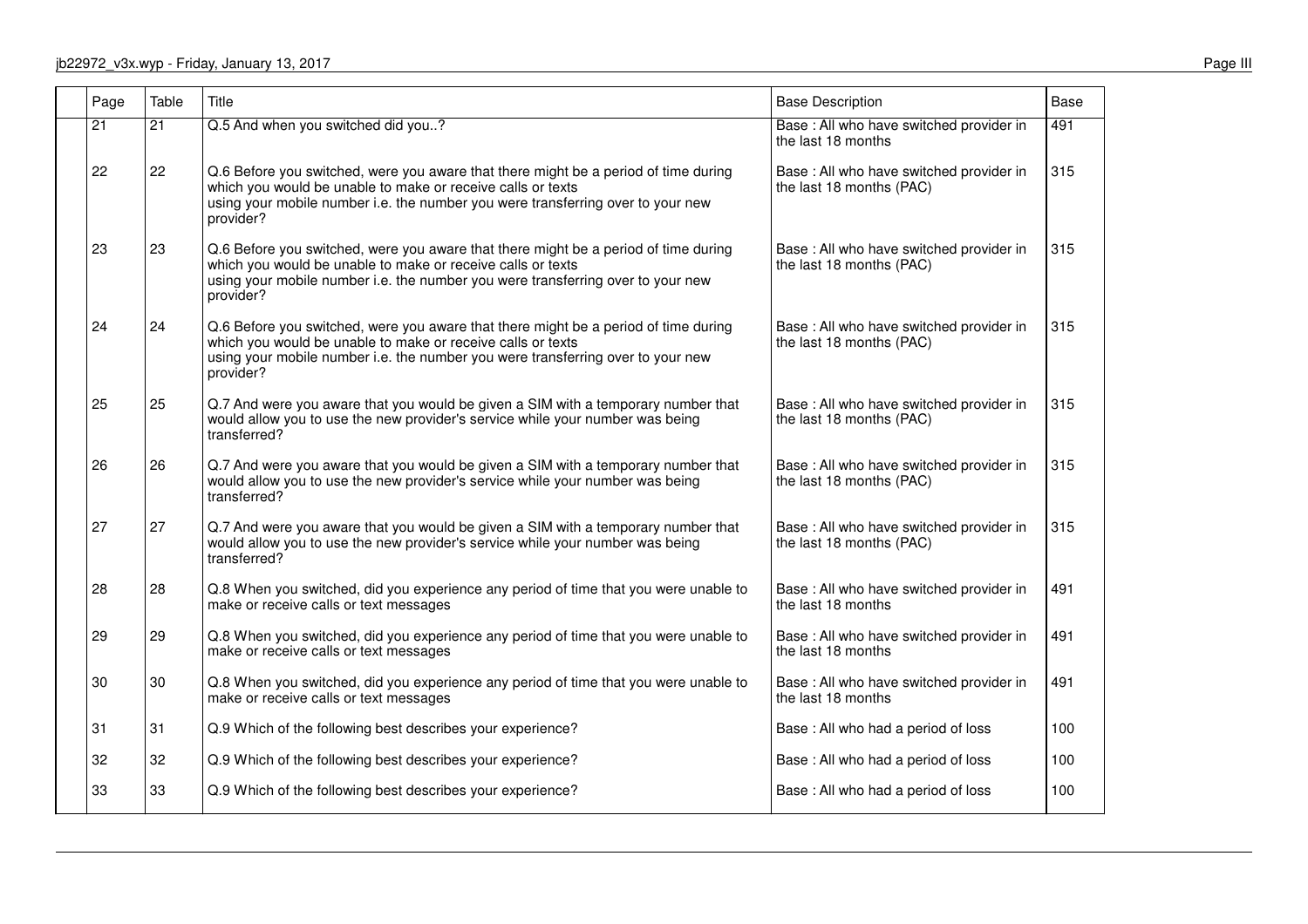| Page            | Table           | Title                                                                                                                                                                                                                         | <b>Base Description</b>                                              | Base |
|-----------------|-----------------|-------------------------------------------------------------------------------------------------------------------------------------------------------------------------------------------------------------------------------|----------------------------------------------------------------------|------|
| $\overline{34}$ | $\overline{34}$ | Q.10A During the period when you were unable to use your mobile number fully, were you<br>provided with a temporary number from your new provider?<br>Q.10B Were you provided with a temporary number from your new provider? | Base: All who have switched provider in<br>the last 18 months (PAC)  | 315  |
| 35              | 35              | Q.10A During the period when you were unable to use your mobile number fully, were you<br>provided with a temporary number from your new provider?<br>Q.10B Were you provided with a temporary number from your new provider? | Base: All who have switched provider in<br>the last 18 months (PAC)  | 315  |
| 36              | 36              | Q.10A During the period when you were unable to use your mobile number fully, were you<br>provided with a temporary number from your new provider?<br>Q.10B Were you provided with a temporary number from your new provider? | Base : All who have switched provider in<br>the last 18 months (PAC) | 315  |
| 37              | 37              | Sample Groups.                                                                                                                                                                                                                | Base : All respondents who have a mobile<br>phone package            | 3761 |
| 38              | 38              | Sample Groups.                                                                                                                                                                                                                | Base: All respondents who have a mobile<br>phone package             | 3761 |
| 39              | 39              | Sample Groups.                                                                                                                                                                                                                | Base : All respondents who have a mobile<br>phone package            | 3761 |
| 40              | 40              | Gender /<br>Age /<br>Age collapsed /<br>SEG /<br>Working status /<br>Tenure                                                                                                                                                   |                                                                      |      |
| 41              | 40              |                                                                                                                                                                                                                               |                                                                      |      |
| 42              | 41              | Gender /<br>Age $/$<br>Age collapsed /<br>SEG /<br>Working status                                                                                                                                                             |                                                                      |      |
| 43              | 41              | Tenure                                                                                                                                                                                                                        |                                                                      |      |
| 44              | 42              | Gender /<br>Age $/$<br>Age collapsed /<br>SEG/<br>Working status                                                                                                                                                              |                                                                      |      |
| 45              | 42              | Tenure                                                                                                                                                                                                                        |                                                                      |      |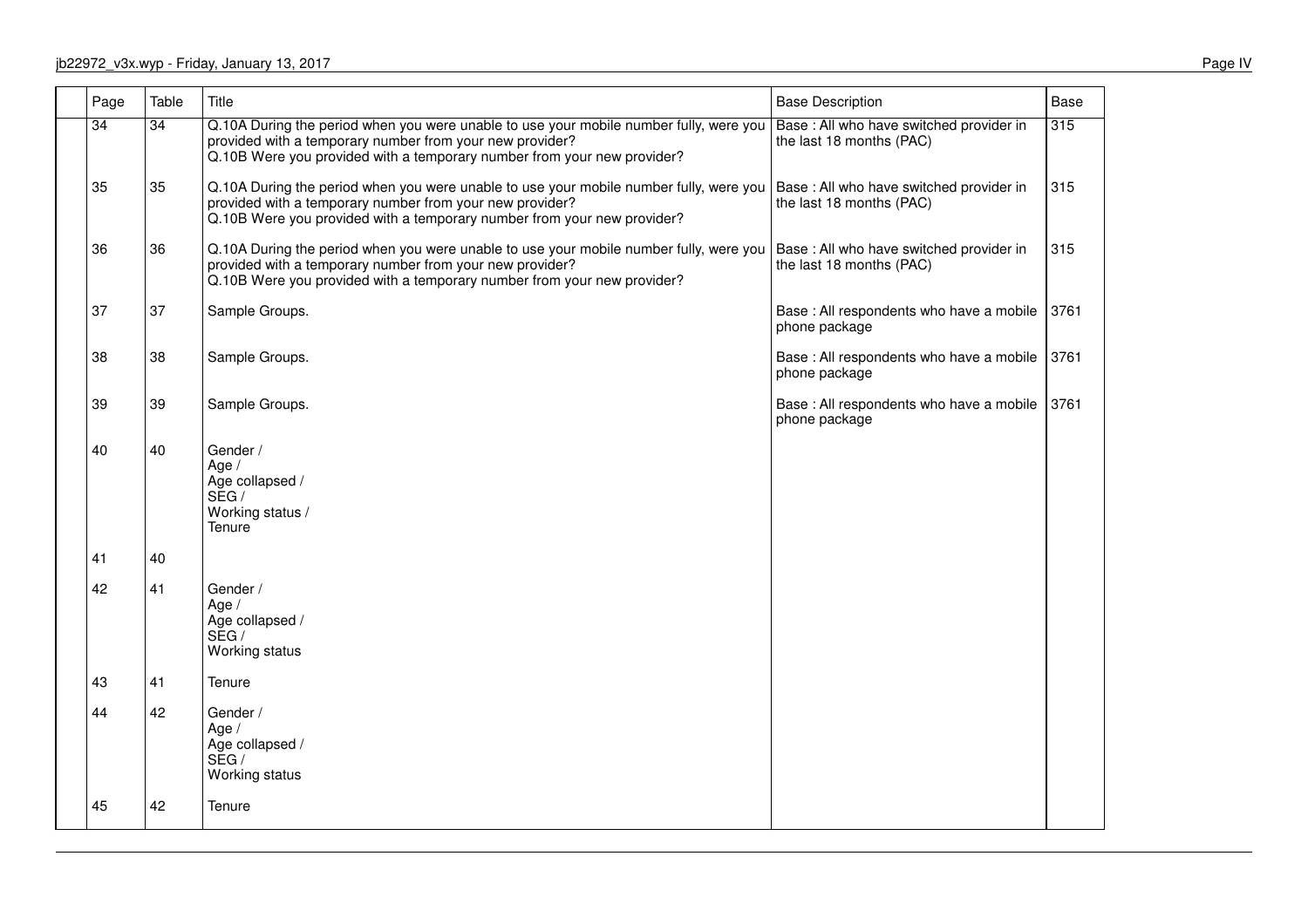| Page | Table | Title                                                           | <b>Base Description</b> | Base |
|------|-------|-----------------------------------------------------------------|-------------------------|------|
| 46   | 43    | Government regions /<br>Nations /<br>Regions /<br>Ethnic origin |                         |      |
| 47   | 43    |                                                                 |                         |      |
| 48   | 44    | Government regions /<br>Nations /<br>Regions /<br>Ethnic origin |                         |      |
| 49   | 44    |                                                                 |                         |      |
| 50   | 45    | Government regions /<br>Nations /<br>Regions                    |                         |      |
| 51   | 45    | Ethnic origin                                                   |                         |      |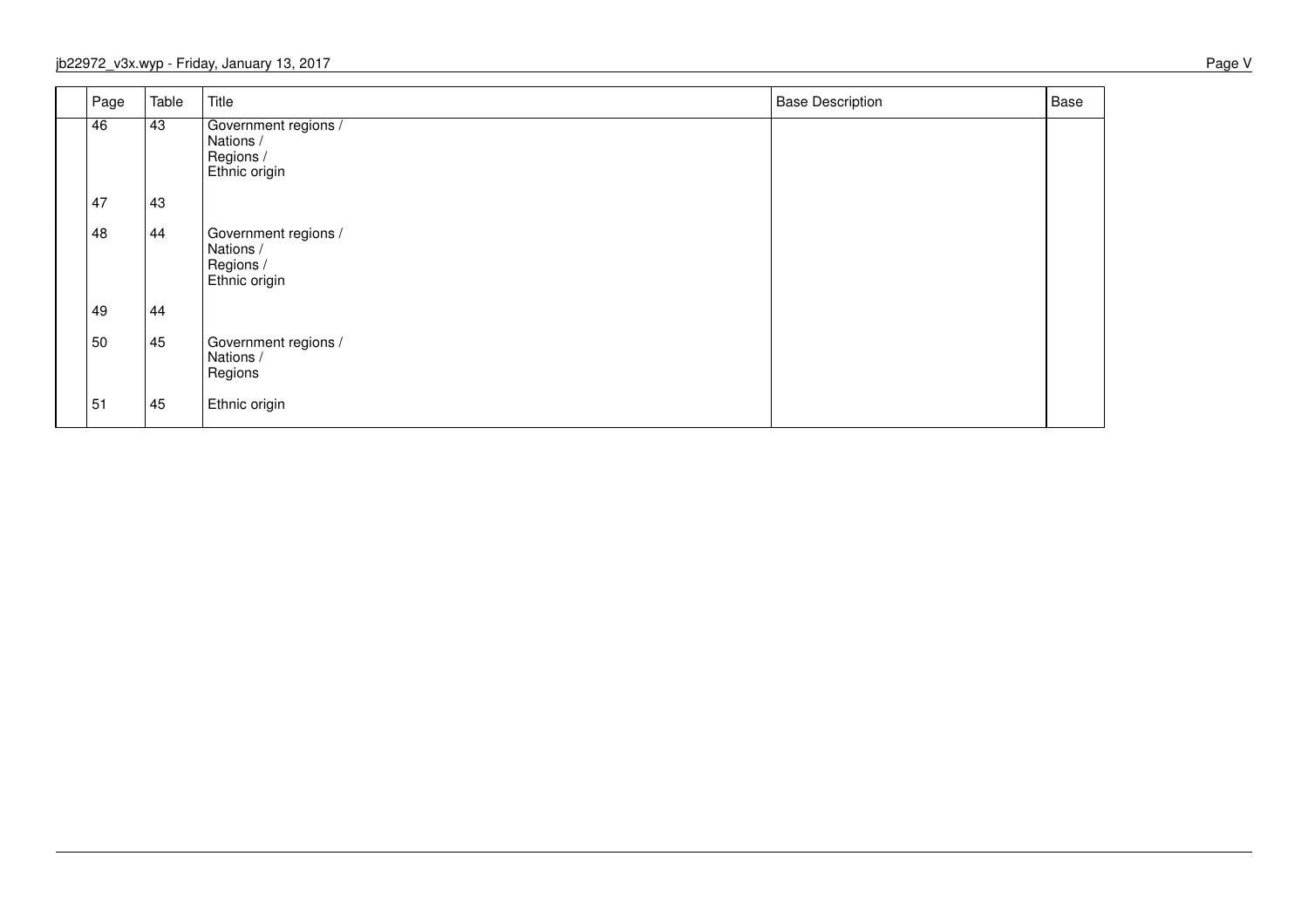#### **Q.1 Which of these best describes the main mobile phone package you personally use and pay for?**

**Base : All adults 16+ in UK**

|                                                                         |             | Gender      |             |            |            | Age        |            |            |            |             | Age collapsed |             |            |                | <b>SEG</b>     |             |             |                   | <b>Working status</b> |                |             | Tenure     |                |
|-------------------------------------------------------------------------|-------------|-------------|-------------|------------|------------|------------|------------|------------|------------|-------------|---------------|-------------|------------|----------------|----------------|-------------|-------------|-------------------|-----------------------|----------------|-------------|------------|----------------|
|                                                                         | Total       | Male        | Female      | 16-24      | 25-34      | 35-44      | 45-54      | 55-64      | $65+$      | 16-34       | 35-54         | $55+$       | AB         | C <sub>1</sub> | C <sub>2</sub> | DE          | ABC1        | C <sub>2</sub> DE | Working               | Not<br>working | Own         | Mortgage   | Rent/<br>other |
| Unweighted Base                                                         | 4325        | 2064        | 2261        | 631        | 707        | 571        | 607        | 575        | 1234       | 1338        | 1178          | 1809        | 781        | 1216           | 887            | 1441        | 1997        | 2328              | 1952                  | 2373           | 1496        | 912        | 1917           |
| <b>Weighted Base</b>                                                    | 4325        | 2098        | 2227        | 610        | 838        | 682        | 704        | 653        | 838        | 1448        | 1386          | 1491        | 843        | 1308           | 897            | 1276        | 2151        | 2174              | 2277                  | 2048           | 1302        | 1073       | 1950           |
| Effective base                                                          | 3967        | 1824        | 2154        | 608        | 676        | 547        | 589        | 556        | 1160       | 1270        | 1135          | 1620        | 712        | 1120           | 829            | 1337        | 1833        | 2157              | 1870                  | 2160           | 1328        | 874        | 1792           |
| Pay as you go (which<br>requires top-ups)                               | 1045<br>24% | 504<br>24%  | 541<br>24%  | 119<br>19% | 134<br>16% | 99<br>15%  | 135<br>19% | 173<br>27% | 385<br>46% | 253<br>17%  | 234<br>17%    | 558<br>37%  | 137<br>16% | 237<br>18%     | 208<br>23%     | 464<br>36%  | 374<br>17%  | 671<br>31%        | 332<br>15%            | 714<br>35%     | 417<br>32%  | 115<br>11% | 514<br>26%     |
| Monthly contract (i.e.<br>12-24 months, including<br>new handset)       | 2485<br>57% | 1183<br>56% | 1302<br>58% | 399<br>65% | 592<br>71% | 490<br>72% | 438<br>62% | 352<br>54% | 213<br>25% | 991<br>68%  | 929<br>67%    | 565<br>38%  | 531<br>63% | 871<br>67%     | 553<br>62%     | 530<br>42%  | 1402<br>65% | 1083<br>50%       | 1602<br>70%           | 883<br>43%     | 578<br>44%  | 778<br>72% | 1129<br>58%    |
| SIM only (i.e. did not<br>get a handset or no<br>longer paying for one) | 305<br>7%   | 160<br>8%   | 145<br>7%   | 42<br>7%   | 69<br>8%   | 52<br>8%   | 64<br>9%   | 49<br>7%   | 30<br>4%   | 110<br>8%   | 116<br>8%     | 79<br>5%    | 101<br>12% | 83<br>6%       | 58<br>6%       | 63<br>5%    | 184<br>9%   | 121<br>6%         | 183<br>8%             | 123<br>6%      | 93<br>7%    | 89<br>8%   | 124<br>6%      |
| Someone else pays for my<br>mobile                                      | 107<br>2%   | 57<br>3%    | 50<br>2%    | 32<br>5%   | 16<br>2%   | 14<br>2%   | 20<br>3%   | 16<br>3%   | 8<br>1%    | 48<br>3%    | 35<br>3%      | 24<br>2%    | 22<br>3%   | 39<br>3%       | 20<br>2%       | 26<br>2%    | 61<br>3%    | 46<br>2%          | 54<br>2%              | 53<br>3%       | 33<br>3%    | 32<br>3%   | 42<br>2%       |
| I don't have a mobile                                                   | 259<br>6%   | 130<br>6%   | 128<br>6%   | 8<br>1%    | 13<br>2%   | 6<br>1%    | 26<br>4%   | 36<br>5%   | 170<br>20% | 21<br>1%    | 32<br>2%      | 206<br>14%  | 27<br>3%   | 42<br>3%       | 35<br>4%       | 154<br>12%  | 70<br>3%    | 189<br>9%         | 39<br>2%              | 220<br>11%     | 134<br>10%  | 22<br>2%   | 104<br>5%      |
| Other contract                                                          |             |             |             |            |            |            |            |            |            |             |               |             | 1%         |                |                |             |             | 2                 | 6                     | з              |             |            |                |
| Mobile package<br>personally use/pay for                                | 3835<br>89% | 1848<br>88% | 1988<br>89% | 559<br>92% | 795<br>95% | 642<br>94% | 637<br>90% | 574<br>88% | 628<br>75% | 1354<br>94% | 1279<br>92%   | 1203<br>81% | 769<br>91% | 1191<br>91%    | 819<br>91%     | 1057<br>83% | 1960<br>91% | 1876<br>86%       | 2117<br>93%           | 1719<br>84%    | 1087<br>84% | 981<br>91% | 1767<br>91%    |
| NET: Contract                                                           | 2790<br>65% | 1343<br>64% | 1447<br>65% | 441<br>72% | 661<br>79% | 542<br>80% | 502<br>71% | 401<br>61% | 243<br>29% | 1101<br>76% | 1044<br>75%   | 644<br>43%  | 631<br>75% | 954<br>73%     | 611<br>68%     | 593<br>46%  | 1586<br>74% | 1204<br>55%       | 1785<br>78%           | 1005<br>49%    | 671<br>52%  | 866<br>81% | 1253<br>64%    |
| Refused                                                                 |             |             |             |            |            |            |            |            |            |             |               |             |            |                |                |             |             |                   |                       |                |             |            |                |
| Can't remember\don't<br>know                                            | 115<br>3%   | 59<br>3%    | 56<br>3%    | 2%         | 2%         | 18<br>3%   | 19<br>3%   | 25<br>4%   | 30<br>4%   | 25<br>2%    | 37<br>3%      | 54<br>4%    | 21<br>2%   | 33<br>3%       | 24<br>3%       | 37<br>3%    | 54<br>3%    | 61<br>3%          | 62<br>3%              | 54<br>3%       | 46<br>4%    | 33<br>3%   | 36<br>2%       |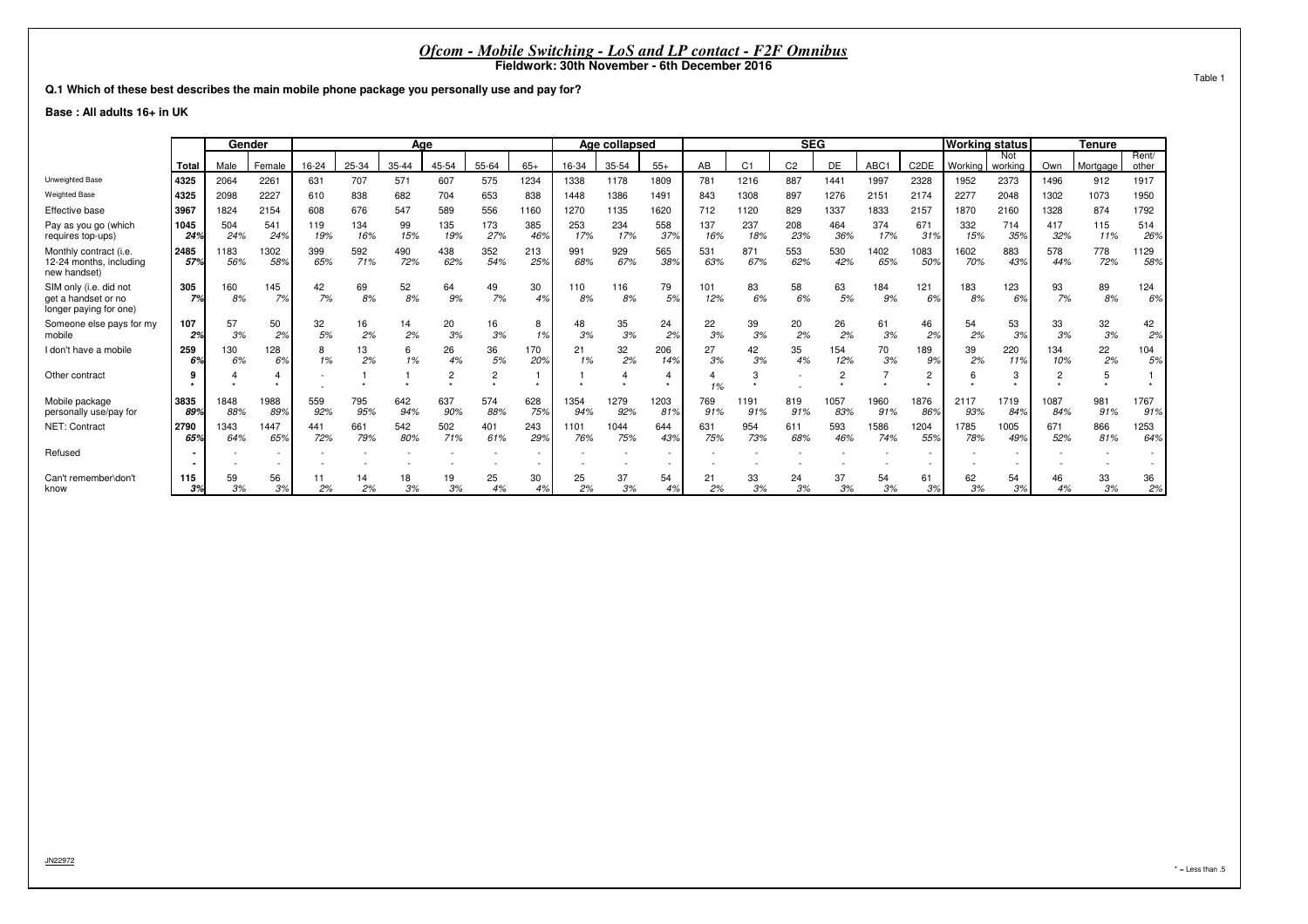#### **Q.1 Which of these best describes the main mobile phone package you personally use and pay for?**

#### **Base : All adults 16+ in UK**

|                                                                         |               |                                                                                                                                                                                                                                                             |            |           |            |            | <b>Government regions</b> |            |            |            |            |            |            |             | <b>Nations</b> |            |                     |             | <b>Regions</b> |             | <b>Ethnic origin</b> |                    |
|-------------------------------------------------------------------------|---------------|-------------------------------------------------------------------------------------------------------------------------------------------------------------------------------------------------------------------------------------------------------------|------------|-----------|------------|------------|---------------------------|------------|------------|------------|------------|------------|------------|-------------|----------------|------------|---------------------|-------------|----------------|-------------|----------------------|--------------------|
|                                                                         | Total         | Yorkshire<br>Northern<br>East of<br>South<br>North<br>and The<br>East<br>West<br>South<br>North<br><i><b>Midlands</b></i><br>Wales<br>East<br>West<br>Midlands<br>England<br>West<br>East<br>Ireland<br>Humber<br>England<br>Scotland<br>Scotland<br>London |            |           |            |            |                           |            |            |            |            |            |            |             |                | Wales      | Northern<br>Ireland | North       | Midlands       | South       | White                | Minority<br>Ethnic |
| Unweighted Base                                                         | 4325          | 382                                                                                                                                                                                                                                                         | 228        | 119       | 193        | 469        | 395                       | 318        | 378        | 391        | 362        | 575        | 515        | 3596        | 382            | 228        | 119                 | 1558        | 1074           | 1693        | 3859                 | 440                |
| <b>Weighted Base</b>                                                    | 4325          | 368                                                                                                                                                                                                                                                         | 216        | 99        | 190        | 472        | 383                       | 311        | 370        | 412        | 354        | 595        | 556        | 3643        | 368            | 216        | 99                  | 1512        | 1054           | 1758        | 3817                 | 479                |
| Effective base                                                          | 3967          | 341                                                                                                                                                                                                                                                         | 206        | 108       | 173        | 423        | 351                       | 289        | 344        | 359        | 345        | 544        | 490        | 3316        | 341            | 206        | 108                 | 1393        | 977            | 1597        | 3527                 | 417                |
| Pay as you go (which<br>requires top-ups)                               | 1045<br>24%   | 85<br>23%                                                                                                                                                                                                                                                   | 71<br>33%  | 42<br>43% | 39<br>21%  | 113<br>24% | 94<br>24%                 | 72<br>23%  | 107<br>29% | 82<br>20%  | 72<br>20%  | 153<br>26% | 116<br>21% | 847<br>23%  | 85<br>23%      | 71<br>33%  | 42<br>43%           | 373<br>25%  | 289<br>27%     | 384<br>22%  | 931<br>24%           | 112<br>23%         |
| Monthly contract (i.e.<br>12-24 months, including<br>new handset)       | 2485<br>57%   | 194<br>53%                                                                                                                                                                                                                                                  | 117<br>54% | 50<br>50% | 111<br>59% | 309<br>65% | 212<br>55%                | 162<br>52% | 205<br>55% | 258<br>63% | 197<br>56% | 343<br>58% | 326<br>59% | 2124<br>58% | 194<br>53%     | 117<br>54% | 50<br>50%           | 876<br>58%  | 571<br>54%     | 1038<br>59% | 2175<br>57%          | 295<br>61%         |
| SIM only (i.e. did not<br>get a handset or no<br>longer paying for one) | 305<br>7%     | 21<br>6%                                                                                                                                                                                                                                                    | 9<br>4%    | 4<br>4%   | 20<br>10%  | 17<br>4%   | 24<br>6%                  | 29<br>9%   | 24<br>7%   | 37<br>9%   | 20<br>6%   | 49<br>8%   | 52<br>9%   | 272<br>7%   | 21<br>6%       | 4%         | 4%                  | 85<br>6%    | 81<br>8%       | 139<br>8%   | 268<br>7%            | 35<br>7%           |
| Someone else pays for my<br>mobile                                      | 107<br>2%     | 12<br>3%                                                                                                                                                                                                                                                    | 3<br>2%    |           | 1%         | 1%         | 14<br>4%                  | 17<br>5%   | 2%         | 10<br>2%   | 5<br>2%    | 14<br>2%   | 14<br>3%   | 92<br>3%    | 12<br>3%       | 2%         |                     | 35<br>2%    | 34<br>3%       | 38<br>2%    | 93<br>2%             | 11<br>2%           |
| I don't have a mobile                                                   | 259<br>6%     | 24<br>7%                                                                                                                                                                                                                                                    | 14<br>7%   | 3<br>3%   | 17<br>9%   | 20<br>4%   | 32<br>8%                  | 29<br>9%   | 14<br>4%   | 20<br>5%   | 25<br>7%   | 30<br>5%   | 30<br>5%   | 217<br>6%   | 24<br>7%       | 7%         | 3<br>3%             | 97<br>6%    | 62<br>6%       | 100<br>6%   | 244<br>6%            | 13<br>3%           |
| Other contract                                                          |               | 3<br>1%                                                                                                                                                                                                                                                     |            |           |            |            |                           |            |            |            |            |            |            |             | 3<br>1%        |            |                     |             |                | $\Omega$    |                      |                    |
| Mobile package<br>personally use/pay for                                | 3835<br>89%   | 300<br>81%                                                                                                                                                                                                                                                  | 197<br>91% | 96<br>97% | 170<br>89% | 439<br>93% | 330<br>86%                | 263<br>85% | 336<br>91% | 377<br>92% | 289<br>82% | 545<br>92% | 494<br>89% | 3243<br>89% | 300<br>81%     | 197<br>91% | 96<br>97%           | 1333<br>88% | 941<br>89%     | 1561<br>89% | 3374<br>88%          | 442<br>92%         |
| NET: Contract                                                           | l 2790<br>65% | 215<br>58%                                                                                                                                                                                                                                                  | 126<br>58% | 54<br>54% | 131<br>69% | 325<br>69% | 236<br>62%                | 191<br>61% | 229<br>62% | 295<br>72% | 217<br>61% | 393<br>66% | 378<br>68% | 2395<br>66% | 215<br>58%     | 126<br>58% | 54<br>54%           | 961<br>64%  | 652<br>62%     | 1177<br>67% | 2443<br>64%          | 330<br>69%         |
| Refused                                                                 |               |                                                                                                                                                                                                                                                             |            |           |            |            |                           |            |            |            |            |            |            |             |                |            |                     |             |                |             |                      |                    |
| Can't remember\don't<br>know                                            | 115<br>3%     | 30<br>8%                                                                                                                                                                                                                                                    |            |           |            | 1%         | 2%                        | 1%         | 12<br>3%   | 1%         | 33<br>9%   | 1%         | 17<br>3%   | 85<br>2%    | 30<br>8%       |            |                     | 42<br>3%    | 16<br>2%       | 57<br>3%    | 97<br>3%             | 13<br>3%           |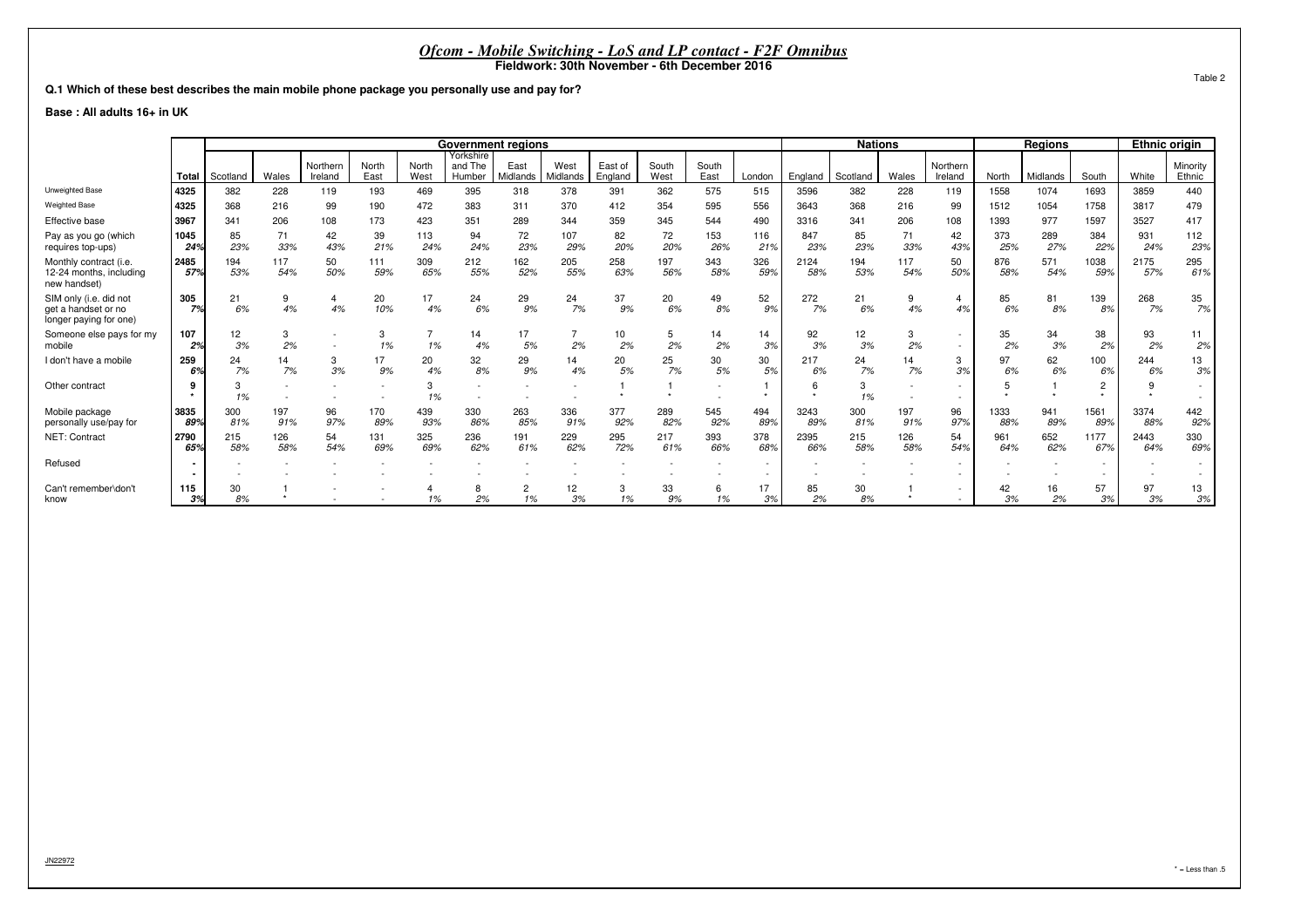|                                                                         |                                                                                                                                                 |             |             |                                                                                                    |                          |                          | <i>Ofcom - Mobile Switching - LoS and LP contact - F2F Omnibus</i>      |                                    |                                                                                                                |                          |                                                      |                                                          |  |  |  |
|-------------------------------------------------------------------------|-------------------------------------------------------------------------------------------------------------------------------------------------|-------------|-------------|----------------------------------------------------------------------------------------------------|--------------------------|--------------------------|-------------------------------------------------------------------------|------------------------------------|----------------------------------------------------------------------------------------------------------------|--------------------------|------------------------------------------------------|----------------------------------------------------------|--|--|--|
|                                                                         | Fieldwork: 30th November - 6th December 2016<br>Q.1 Which of these best describes the main mobile phone package you personally use and pay for? |             |             |                                                                                                    |                          |                          |                                                                         |                                    |                                                                                                                |                          |                                                      |                                                          |  |  |  |
|                                                                         |                                                                                                                                                 |             |             |                                                                                                    |                          |                          |                                                                         |                                    |                                                                                                                |                          |                                                      |                                                          |  |  |  |
| Base: All adults 16+ in UK                                              |                                                                                                                                                 |             |             |                                                                                                    |                          |                          |                                                                         |                                    |                                                                                                                |                          |                                                      |                                                          |  |  |  |
|                                                                         |                                                                                                                                                 |             |             |                                                                                                    |                          |                          |                                                                         |                                    |                                                                                                                |                          |                                                      |                                                          |  |  |  |
|                                                                         |                                                                                                                                                 |             |             |                                                                                                    |                          |                          | <b>Sample Groups</b>                                                    |                                    |                                                                                                                |                          |                                                      |                                                          |  |  |  |
|                                                                         | Total                                                                                                                                           | All         | All (PAC)   | Switched L18M: Switched L18M: Switched L18M: Switched L18M: Switched L18M:<br><b>All (C&amp;R)</b> | Contract                 | Contract (PAC)           | Switched L18M: Contract (PAC)<br>Contract (PAC)<br>- Loss of<br>service | - Access to<br>temporary<br>number | Switched L18M: Switched L18M: Switched L18M:<br>Contract (PAC) Contract (PAC)<br>- Used<br>temporary<br>number | - Loss and<br>number     | used temporary Switched L18M:<br>Contract (C&R)      | Switched L18M:<br>Contract (C&R)<br>- Loss of<br>service |  |  |  |
| Unweighted Base                                                         | 4325                                                                                                                                            | 491         | 315         | 172                                                                                                | 395                      | 267                      | 77                                                                      | 97                                 | 31                                                                                                             | 15                       | 124                                                  | 17                                                       |  |  |  |
| Weighted Base                                                           | 4325                                                                                                                                            | 525         | 340         | 180                                                                                                | 431                      | 295                      | 86                                                                      | 109                                | 33                                                                                                             | 15                       | 131                                                  | 18                                                       |  |  |  |
| Effective base                                                          | 3967                                                                                                                                            | 458         | 293         | 161                                                                                                | 370                      | 250                      | 72                                                                      | 91                                 | 29                                                                                                             | 14                       | 116                                                  | 16                                                       |  |  |  |
| Pay as you go (which<br>requires top-ups)                               | 1045<br>24%                                                                                                                                     | 94<br>18%   | 46<br>13%   | 48<br>27%                                                                                          | $\overline{\phantom{a}}$ | $\overline{\phantom{a}}$ | $\overline{\phantom{a}}$<br>$\overline{\phantom{a}}$                    | $\overline{\phantom{a}}$           |                                                                                                                | $\overline{\phantom{a}}$ | $\overline{\phantom{a}}$<br>$\overline{\phantom{a}}$ |                                                          |  |  |  |
| Monthly contract (i.e.<br>12-24 months, including<br>new handset)       | 2485<br>57%                                                                                                                                     | 367<br>70%  | 248<br>73%  | 115<br>64%                                                                                         | 367<br>85%               | 248<br>84%               | 72<br>84%                                                               | 87<br>79%                          | 23<br>71%                                                                                                      | 10<br>63%                | 115<br>88%                                           | 14<br>74%                                                |  |  |  |
| SIM only (i.e. did not<br>get a handset or no<br>longer paying for one) | 305<br>7%                                                                                                                                       | 64<br>12%   | 47<br>14%   | 16<br>9%                                                                                           | 64<br>15%                | 47<br>16%                | 14<br>16%                                                               | 23<br>21%                          | 10<br>29%                                                                                                      | 6<br>37%                 | 16<br>12%                                            | 5<br>26%                                                 |  |  |  |
| Someone else pays for my<br>mobile                                      | 107<br>2%                                                                                                                                       |             |             |                                                                                                    |                          |                          |                                                                         |                                    |                                                                                                                |                          |                                                      | $\overline{\phantom{a}}$                                 |  |  |  |
| I don't have a mobile                                                   | 259<br>6%                                                                                                                                       |             |             |                                                                                                    |                          |                          |                                                                         |                                    |                                                                                                                |                          |                                                      |                                                          |  |  |  |
| Other contract                                                          | 9                                                                                                                                               |             |             |                                                                                                    | $\sim$                   | $\overline{\phantom{a}}$ | $\overline{\phantom{a}}$                                                |                                    |                                                                                                                |                          |                                                      |                                                          |  |  |  |
| Mobile package<br>personally use/pay for                                | 3835<br>89%                                                                                                                                     | 525<br>100% | 340<br>100% | 180<br>100%                                                                                        | 431<br>100%              | 295<br>100%              | 86<br>100%                                                              | 109<br>100%                        | 33<br>100%                                                                                                     | 15<br>100%               | 131<br>100%                                          | 18<br>100%                                               |  |  |  |
| NET: Contract                                                           | 2790<br>65%                                                                                                                                     | 431<br>82%  | 295<br>87%  | 131<br>73%                                                                                         | 431<br>100%              | 295<br>100%              | 86<br>100%                                                              | 109<br>100%                        | 33<br>100%                                                                                                     | 15<br>100%               | 131<br>100%                                          | 18<br>100%                                               |  |  |  |
| Refused                                                                 |                                                                                                                                                 |             |             |                                                                                                    |                          |                          |                                                                         |                                    |                                                                                                                |                          |                                                      | $\sim$                                                   |  |  |  |
| Can't remember\don't<br>know                                            | 115<br>3%                                                                                                                                       |             |             |                                                                                                    |                          |                          |                                                                         |                                    |                                                                                                                |                          |                                                      | $\sim$                                                   |  |  |  |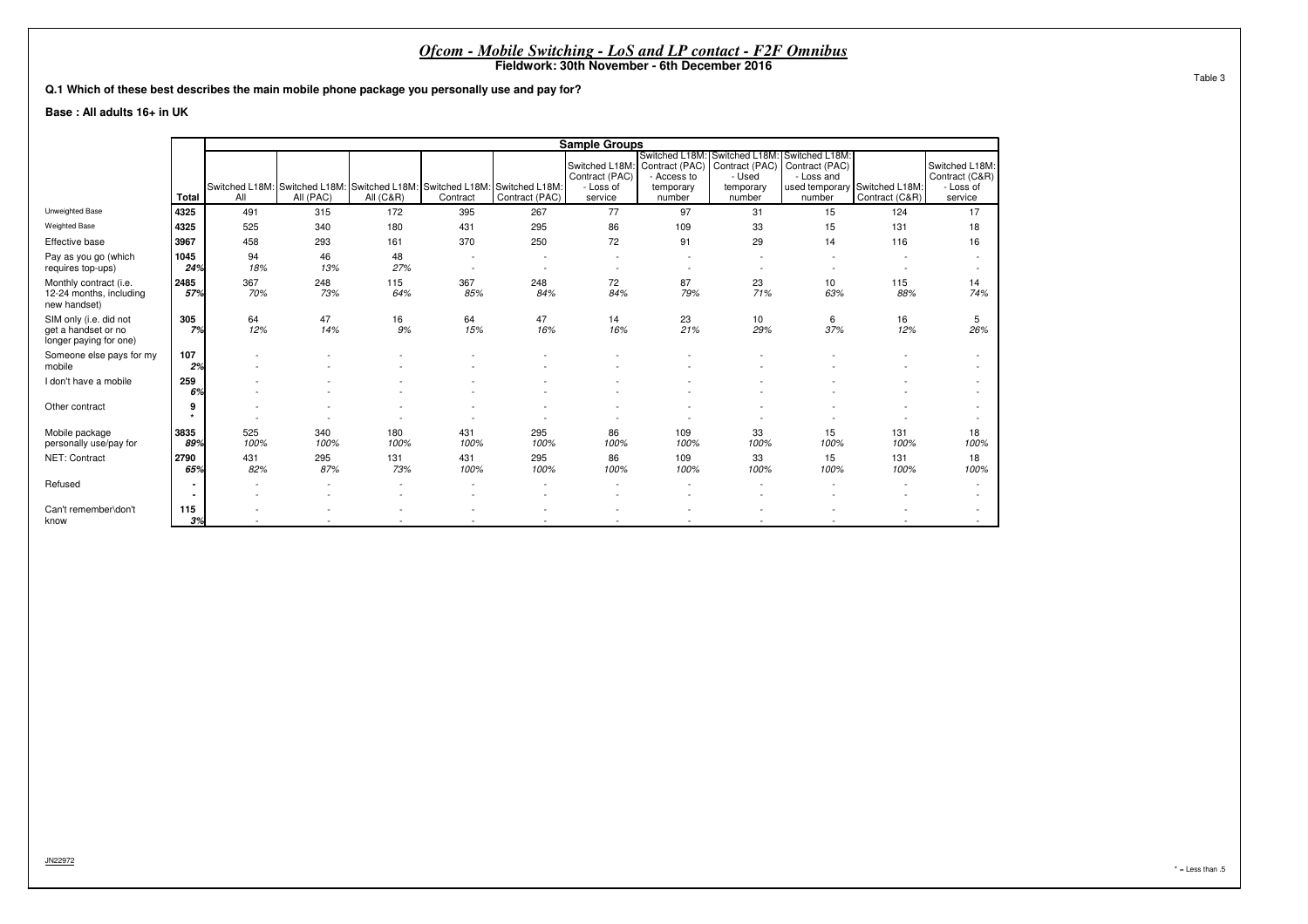**Q.2 Have you ever CHANGED your mobile phone network supplier? If yes, when did you most recently change mobile phone network?**

**Base : All who have mobile phone package**

|                         |       |      | Gender |       | Age   |           |       |       |       |       | Age collapsed |       |     |                | <b>SEG</b>     |      |      |                   | <b>Working status</b> |                |      | Tenure   |                |
|-------------------------|-------|------|--------|-------|-------|-----------|-------|-------|-------|-------|---------------|-------|-----|----------------|----------------|------|------|-------------------|-----------------------|----------------|------|----------|----------------|
|                         | Total | Male | Female | 16-24 | 25-34 | $35 - 44$ | 45-54 | 55-64 | $65+$ | 16-34 | 35-54         | $55+$ | AB  | C <sub>1</sub> | C <sub>2</sub> | DE   | ABC1 | C <sub>2</sub> DE | Working               | Not<br>working | Own  | Mortgage | Rent/<br>other |
| Unweighted Base         | 3761  | 1765 | 1996   | 577   | 671   | 535       | 550   | 503   | 925   | 1248  | 1085          | 1428  | 706 | 1091           | 799            | 1165 | 1797 | 1964              | 1815                  | 1946           | 1218 | 829      | 1714           |
| <b>Weighted Base</b>    | 3835  | 1848 | 1988   | 559   | 795   | 642       | 637   | 574   | 628   | 1354  | 1279          | 1203  | 769 | 1191           | 819            | 1057 | 1960 | 1876              | 2117                  | 1719           | 1087 | 981      | 1767           |
| Effective base          | 3467  | 1576 | 1903   | 556   | 642   | 513       | 533   | 487   | 869   | 1185  | 1046          | 1278  | 646 | 1011           | 749            | 1085 | 1657 | 1828              | 1737                  | 1775           | 1083 | 796      | 1607           |
| Yes - in the last 6     | 209   | 104  | 105    | 8%    | 46    | 38        | 37    | 20    | 20    | 93    | 76            | 40    | 50  | 62             | 37             | 59   | 113  | 96                | 119                   | 90             | 43   | 57       | 108            |
| months                  | 5%    | 6%   | 5%     |       | 6%    | 6%        | 6%    | 3%    | 3%    | 7%    | 6%            | 3%    | 7%  | 5%             | 4%             | 6%   | 6%   | 5%                | 6%                    | 5%             | 4%   | 6%       | 6%             |
| Yes - 7-12 months ago   | 198   | 101  | 98     | 39    | 52    | 31        | 30    | 25    | 21    | 91    | 61            | 46    | 46  | 67             | 40             | 45   | 113  | 85                | 110                   | 88             | 48   | 54       | 97             |
|                         | 5%    | 5%   | 5%     | 7%    | 7%    | 5%        | 5%    | 4%    | 3%    | 7%    | 5%            | 4%    | 6%  | 6%             | 5%             | 4%   | 6%   | 5%                | 5%                    | 5%             | 4%   | 5%       | 5%             |
| Yes - 13-18 months ago  | 117   | 62   | 55     | 3%    | 36    | 17        | 21    | 16    | 10    | 53    | 38            | 26    | 27  | 39             | 28             | 24   | 66   | 52                | 77                    | 41             | 32   | 33       | 52             |
| (i.e. 1-1.5 years ago)  | 3%    | 3%   | 3%     |       | 4%    | 3%        | 3%    | 3%    | 2%    | 4%    | 3%            | 2%    | 4%  | 3%             | 3%             | 2%   | 3%   | 3%                | 4%                    | 2%             | 3%   | 3%       | 3%             |
| Yes - 19-24 months ago  | 127   | 64   | 62     | 21    | 31    | 32        | 18    | 16    | 8     | 52    | 50            | 25    | 41  | 41             | 17             | 28   | 82   | 45                | 83                    | 44             | 24   | 42       | 61             |
| (i.e. 1.5-2 years ago)  | 3%    | 3%   | 3%     | 4%    | 4%    | 5%        | 3%    | 3%    | 1%    | 4%    | 4%            | 2%    | 5%  | 3%             | 2%             | 3%   | 4%   | 2%                | 4%                    | 3%             | 2%   | 4%       | 3%             |
| Yes - 2-3 years ago     | 343   | 189  | 154    | 46    | 92    | 74        | 55    | 39    | 36    | 139   | 129           | 75    | 74  | 110            | 61             | 97   | 184  | 159               | 215                   | 128            | 76   | 103      | 163            |
|                         | 9%    | 10%  | 8%     | 8%    | 12%   | 12%       | 9%    | 7%    | 6%    | 10%   | 10%           | 6%    | 10% | 9%             | 7%             | 9%   | 9%   | 8%                | 10%                   | 7%             | 7%   | 11%      | 9%             |
| Yes - more than 3 years | 778   | 386  | 392    | 79    | 173   | 157       | 152   | 119   | 98    | 252   | 309           | 217   | 157 | 241            | 185            | 95   | 398  | 380               | 465                   | 313            | 204  | 219      | 355            |
| ago                     | 20%   | 21%  | 20%    | 14%   | 22%   | 24%       | 24%   | 21%   | 16%   | 19%   | 24%           | 18%   | 20% | 20%            | 23%            | 18%  | 20%  | 20%               | 22%                   | 18%            | 19%  | 22%      | 20%            |
| NET: Yes ever           | 1772  | 907  | 865    | 250   | 430   | 348       | 314   | 236   | 193   | 680   | 663           | 430   | 396 | 559            | 368            | 449  | 956  | 817               | 1069                  | 703            | 427  | 508      | 837            |
|                         | 46%   | 49%  | 44%    | 45%   | 54%   | 54%       | 49%   | 41%   | 31%   | 50%   | 52%           | 36%   | 52% | 47%            | 45%            | 42%  | 49%  | 44%               | 51%                   | 41%            | 39%  | 52%      | 47%            |
| NET: Yes - last 12      | 407   | 205  | 202    | 86    | 98    | 69        | 67    | 45    | 41    | 184   | 137           | 87    | 97  | 129            | 76             | 105  | 226  | 181               | 229                   | 178            | 91   | 111      | 205            |
| months                  | 11%   | 11%  | 10%    | 15%   | 12%   | 11%       | 11%   | 8%    | 7%    | 14%   | 11%           | 7%    | 13% | 11%            | 9%             | 10%  | 12%  | 10%               | 11%                   | 10%            | 8%   | 11%      | 12%            |
| NET: Yes - last 18      | 525   | 267  | 258    | 104   | 133   | 86        | 89    | 62    | 51    | 237   | 175           | 113   | 124 | 168            | 104            | 129  | 292  | 233               | 306                   | 219            | 123  | 144      | 257            |
| months                  | 14%   | 14%  | 13%    | 19%   | 17%   | 13%       | 14%   | 11%   | 8%    | 17%   | 14%           | 9%    | 16% | 14%            | 13%            | 12%  | 15%  | 12%               | 14%                   | 13%            | 11%  | 15%      | 15%            |
| No - never changed      | 2063  | 941  | 1122   | 309   | 365   | 293       | 323   | 338   | 435   | 674   | 616           | 773   | 372 | 632            | 451            | 608  | 1004 | 1059              | 1048                  | 1016           | 660  | 473      | 930            |
| supplier                | 54%   | 51%  | 56%    | 55%   | 46%   | 46%       | 51%   | 59%   | 69%   | 50%   | 48%           | 64%   | 48% | 53%            | 55%            | 58%  | 51%  | 56%               | 49%                   | 59%            | 61%  | 48%      | 53%            |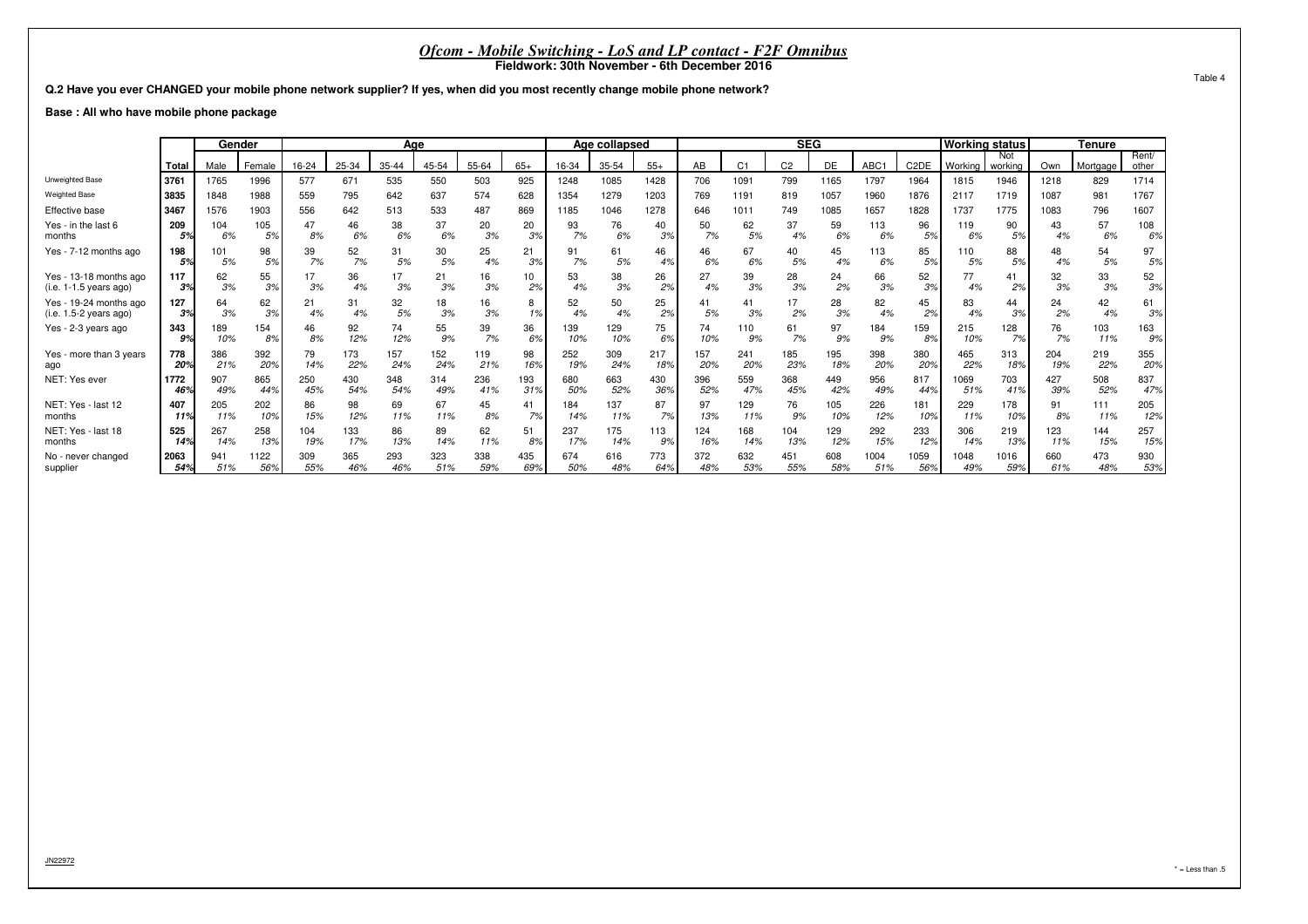**Q.2 Have you ever CHANGED your mobile phone network supplier? If yes, when did you most recently change mobile phone network?**

**Base : All who have mobile phone package**

|                                                    |             |             |            |                      |               |               | <b>Government regions</b>      |                  |                  |                    |               |               |            |             | <b>Nations</b> |            |                      |            | <b>Regions</b> |            | <b>Ethnic origin</b> |                    |
|----------------------------------------------------|-------------|-------------|------------|----------------------|---------------|---------------|--------------------------------|------------------|------------------|--------------------|---------------|---------------|------------|-------------|----------------|------------|----------------------|------------|----------------|------------|----------------------|--------------------|
|                                                    | Total       | Scotland    | Wales      | Northern<br>Ireland  | North<br>East | North<br>West | Yorkshire<br>and The<br>Humber | East<br>Midlands | West<br>Midlands | East of<br>England | South<br>West | South<br>East | London     | England     | Scotland       | Wales      | Northern<br>Ireland  | North      | Midlands       | South      | White                | Minority<br>Ethnic |
| Unweighted Base                                    | 3761        | 303         | 204        | 114                  | 167           | 429           | 327                            | 264              | 337              | 353                | 293           | 519           | 451        | 3140        | 303            | 204        | 114                  | 1340       | 940            | 1481       | 3345                 | 400                |
| <b>Weighted Base</b>                               | 3835        | 300         | 197        | 96                   | 170           | 439           | 330                            | 263              | 336              | 377                | 289           | 545           | 494        | 3243        | 300            | 197        | 96                   | 1333       | 941            | 1561       | 3374                 | 442                |
| Effective base                                     | 3467        | 273         | 185        | 103                  | 152           | 389           | 294                            | 241              | 308              | 325                | 280           | 493           | 431        | 2909        | 273            | 185        | 103                  | 1207       | 858            | 1402       | 3072                 | 381                |
| Yes - in the last 6<br>months                      | 209<br>5%   | 13<br>4%    | 16<br>8%   | 3<br>4%              | 11<br>7%      | 23<br>5%      | 16<br>5%                       | 10<br>4%         | 5%               | 19<br>5%           | 15<br>5%      | 33<br>6%      | 32<br>6%   | 176<br>5%   | 13<br>4%       | 16<br>8%   | 3<br>4%              | 67         | 49<br>5%       | 93<br>6%   | 179<br>5%            | 27<br>6%           |
| Yes - 7-12 months ago                              | 198<br>5%   | 17<br>$6\%$ | 3%         | 4%                   | 7%            | 20<br>5%      | 23<br>7%                       | 17<br>6%         | 15<br>4%         | 3%                 | 20<br>7%      | 32<br>6%      | 23<br>5%   | 171<br>5%   | 17<br>6%       | 3%         | 4%                   | 75<br>6%   | 43<br>5%       | 81<br>5%   | 173<br>5%            | 25<br>6%           |
| Yes - 13-18 months ago<br>$(i.e. 1-1.5 years ago)$ | 117<br>3%   | 14<br>5%    | 4%         | $\overline{2}$<br>2% | 10<br>6%      | 6<br>1%       | 1%                             | 3%               | 12<br>4%         | 9<br>2%            | 12<br>4%      | 16<br>3%      | 17<br>4%   | 94<br>3%    | 14<br>5%       | 4%         | $\overline{2}$<br>2% | 36<br>3%   | 32<br>3%       | 50<br>3%   | 103<br>3%            | 15<br>3%           |
| Yes - 19-24 months ago<br>(i.e. 1.5-2 years ago)   | 127<br>3%   | 9<br>3%     |            | 2%                   | 1%            | 14<br>3%      | 5%                             |                  | 2%               | 2%                 | 2%            | 27<br>5%      | 33<br>7%   | 115<br>4%   | 9<br>3%        |            | $\overline{c}$<br>2% | 3%         | 15<br>2%       | 68<br>4%   | 101<br>3%            | 26<br>6%           |
| Yes - 2-3 years ago                                | 343<br>9%   | 16<br>5%    | 10<br>5%   | 10<br>11%            | 11<br>6%      | 41<br>9%      | 58<br>18%                      | 25<br>9%         | 22<br>7%         | 41<br>11%          | 19<br>6%      | 24<br>4%      | 66<br>13%  | 306<br>.9%  | 16<br>5%       | 10<br>5%   | 10<br>11%            | 136<br>10% | 73<br>8%       | 134<br>9%  | 294<br>9%            | 45<br>10%          |
| Yes - more than 3 years<br>ago                     | 778<br>20%  | 44<br>15%   | 39<br>20%  | 20<br>21%            | 31<br>18%     | 77<br>18%     | 55<br>17%                      | 62<br>24%        | 66<br>20%        | 120<br>32%         | 40<br>14%     | 118<br>22%    | 106<br>21% | 675<br>21%  | 44<br>15%      | 39<br>20%  | 20<br>21%            | 228<br>17% | 211<br>22%     | 340<br>22% | 681<br>20%           | 90<br>20%          |
| NET: Yes ever                                      | 1772<br>46% | 112<br>38%  | 80<br>41%  | 41<br>43%            | 76<br>45%     | 182<br>41%    | 173<br>53%                     | 122<br>46%       | 140<br>42%       | 208<br>55%         | 110<br>38%    | 250<br>46%    | 277<br>56% | 1538<br>47% | 112<br>38%     | 80<br>41%  | 41<br>43%            | 585<br>44% | 422<br>45%     | 766<br>49% | 1530<br>45%          | 228<br>52%         |
| NET: Yes - last 12<br>months                       | 407<br>11%  | 30<br>10%   | 23<br>11%  | 8<br>8%              | 23<br>13%     | 43<br>10%     | 39<br>12%                      | 27<br>10%        | 32<br>9%         | 30<br>8%           | 35<br>12%     | 65<br>12%     | 55<br>11%  | 347<br>11%  | 30<br>10%      | 23<br>11%  | 8<br>8%              | 141<br>11% | 91<br>10%      | 174<br>11% | 353<br>10%           | 53<br>12%          |
| NET: Yes - last 18<br>months                       | 525<br>14%  | 43<br>14%   | 30<br>15%  | 10<br>10%            | 32<br>19%     | 49<br>11%     | 43<br>13%                      | 34<br>13%        | 44<br>13%        | 38<br>10%          | 47<br>16%     | 81<br>15%     | 72<br>15%  | 442<br>14%  | 43<br>14%      | 30<br>15%  | 10<br>10%            | 178<br>13% | 123<br>13%     | 224<br>14% | 455<br>13%           | 67<br>15%          |
| No - never changed<br>supplier                     | 2063<br>54% | 187<br>62%  | 117<br>59% | 54<br>57%            | 94<br>55%     | 257<br>59%    | 156<br>47%                     | 141<br>54%       | 196<br>58%       | 169<br>45%         | 179<br>62%    | 296<br>54%    | 216<br>44% | 1705<br>53% | 187<br>62%     | 117<br>59% | 54<br>57%            | 749<br>56% | 519<br>55%     | 795<br>51% | 1844<br>55%          | 214<br>48%         |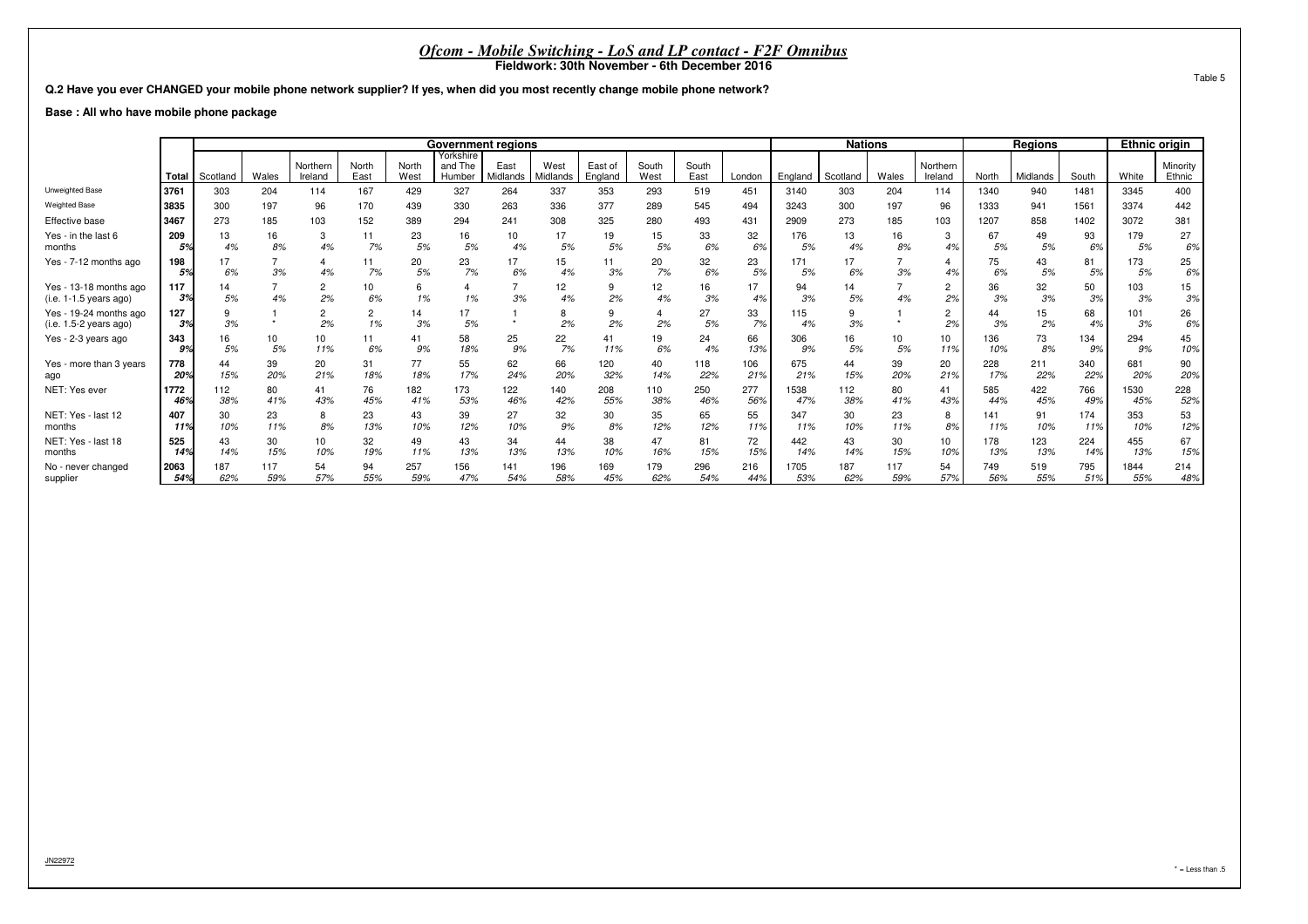|                                                    |                                                                                                                                                                               |             |                                                                            |                      |             | <i>Ofcom - Mobile Switching - LoS and LP contact - F2F Omnibus</i> |                |             |            |            |                               |                                    |  |  |  |
|----------------------------------------------------|-------------------------------------------------------------------------------------------------------------------------------------------------------------------------------|-------------|----------------------------------------------------------------------------|----------------------|-------------|--------------------------------------------------------------------|----------------|-------------|------------|------------|-------------------------------|------------------------------------|--|--|--|
|                                                    | Fieldwork: 30th November - 6th December 2016<br>Q.2 Have you ever CHANGED your mobile phone network supplier? If yes, when did you most recently change mobile phone network? |             |                                                                            |                      |             |                                                                    |                |             |            |            |                               |                                    |  |  |  |
|                                                    | Base: All who have mobile phone package<br><b>Sample Groups</b><br>Switched L18M: Switched L18M:<br>Switched L18M                                                             |             |                                                                            |                      |             |                                                                    |                |             |            |            |                               |                                    |  |  |  |
|                                                    | Contract (PAC)   Contract (PAC)<br>Contract (PAC)<br>Switched L18M:                                                                                                           |             |                                                                            |                      |             |                                                                    |                |             |            |            |                               |                                    |  |  |  |
|                                                    | Switched L18M:                                                                                                                                                                |             |                                                                            |                      |             |                                                                    |                |             |            |            |                               |                                    |  |  |  |
|                                                    |                                                                                                                                                                               |             |                                                                            |                      |             |                                                                    |                |             |            |            |                               |                                    |  |  |  |
|                                                    |                                                                                                                                                                               |             |                                                                            |                      |             |                                                                    | Contract (PAC) | - Access to | - Used     | - Loss and |                               | Contract (C&R)                     |  |  |  |
|                                                    |                                                                                                                                                                               |             | Switched L18M: Switched L18M: Switched L18M: Switched L18M: Switched L18M: |                      |             |                                                                    | - Loss of      | temporary   | temporary  |            | used temporary Switched L18M: | - Loss of                          |  |  |  |
| Unweighted Base                                    | Total                                                                                                                                                                         | All         | All (PAC)                                                                  | <b>All (C&amp;R)</b> | Contract    | Contract (PAC)                                                     | service        | number      | number     | number     | Contract (C&R)                | service                            |  |  |  |
| <b>Weighted Base</b>                               | 3761<br>3835                                                                                                                                                                  | 491<br>525  | 315<br>340                                                                 | 172<br>180           | 395<br>431  | 267<br>295                                                         | 77<br>86       | 97<br>109   | 31<br>33   | 15<br>15   | 124<br>131                    | 17<br>18                           |  |  |  |
| Effective base                                     | 3467                                                                                                                                                                          | 458         | 293                                                                        | 161                  | 370         | 250                                                                | 72             | 91          | 29         | 14         | 116                           | 16                                 |  |  |  |
| Yes - in the last 6                                | 209                                                                                                                                                                           | 209         | 126                                                                        | 81                   | 165         | 107                                                                | 22             | 39          | 11         |            | 57                            | 12                                 |  |  |  |
| months                                             | 5%                                                                                                                                                                            | 40%         | 37%                                                                        | 45%                  | 38%         | 36%                                                                | 26%            | 36%         | 33%        | 27%        | 43%                           | 66%                                |  |  |  |
| Yes - 7-12 months ago                              | 198<br>5%                                                                                                                                                                     | 198<br>38%  | 131<br>38%                                                                 | 66<br>36%            | 163<br>38%  | 113<br>38%                                                         | 40<br>46%      | 44<br>40%   | 14<br>43%  | 9<br>56%   | 48<br>36%                     | 21%                                |  |  |  |
| Yes - 13-18 months ago<br>$(i.e. 1-1.5 years ago)$ | 117<br>3%                                                                                                                                                                     | 117<br>22%  | 83<br>24%                                                                  | 33<br>18%            | 104<br>24%  | 75<br>26%                                                          | 24<br>28%      | 26<br>24%   | 8<br>23%   | 3<br>17%   | 27<br>21%                     | 2<br>13%                           |  |  |  |
| Yes - 19-24 months ago<br>$(i.e. 1.5-2 years ago)$ | 127<br>3%                                                                                                                                                                     |             |                                                                            |                      |             |                                                                    |                |             |            |            |                               |                                    |  |  |  |
| Yes - 2-3 years ago                                | 343<br>9%                                                                                                                                                                     |             |                                                                            |                      |             |                                                                    |                |             |            |            |                               | $\sim$<br>$\overline{\phantom{a}}$ |  |  |  |
| Yes - more than 3 years<br>ago                     | 778<br>20%                                                                                                                                                                    |             |                                                                            |                      |             |                                                                    |                |             |            |            |                               |                                    |  |  |  |
| NET: Yes ever                                      | 1772<br>46%                                                                                                                                                                   | 525<br>100% | 340<br>100%                                                                | 180<br>100%          | 431<br>100% | 295<br>100%                                                        | 86<br>100%     | 109<br>100% | 33<br>100% | 15<br>100% | 131<br>100%                   | 18<br>100%                         |  |  |  |
| NET: Yes - last 12<br>months                       | 407<br>11%                                                                                                                                                                    | 407<br>78%  | 257<br>76%                                                                 | 147<br>82%           | 327<br>76%  | 219<br>74%                                                         | 62<br>72%      | 83<br>76%   | 25<br>77%  | 13<br>83%  | 104<br>79%                    | 16<br>87%                          |  |  |  |
| NET: Yes - last 18<br>months                       | 525<br>14%                                                                                                                                                                    | 525<br>100% | 340<br>100%                                                                | 180<br>100%          | 431<br>100% | 295<br>100%                                                        | 86<br>100%     | 109<br>100% | 33<br>100% | 15<br>100% | 131<br>100%                   | 18<br>100%                         |  |  |  |
| No - never changed<br>supplier                     | 2063<br>54%                                                                                                                                                                   |             |                                                                            |                      |             |                                                                    |                |             |            |            |                               | $\sim$                             |  |  |  |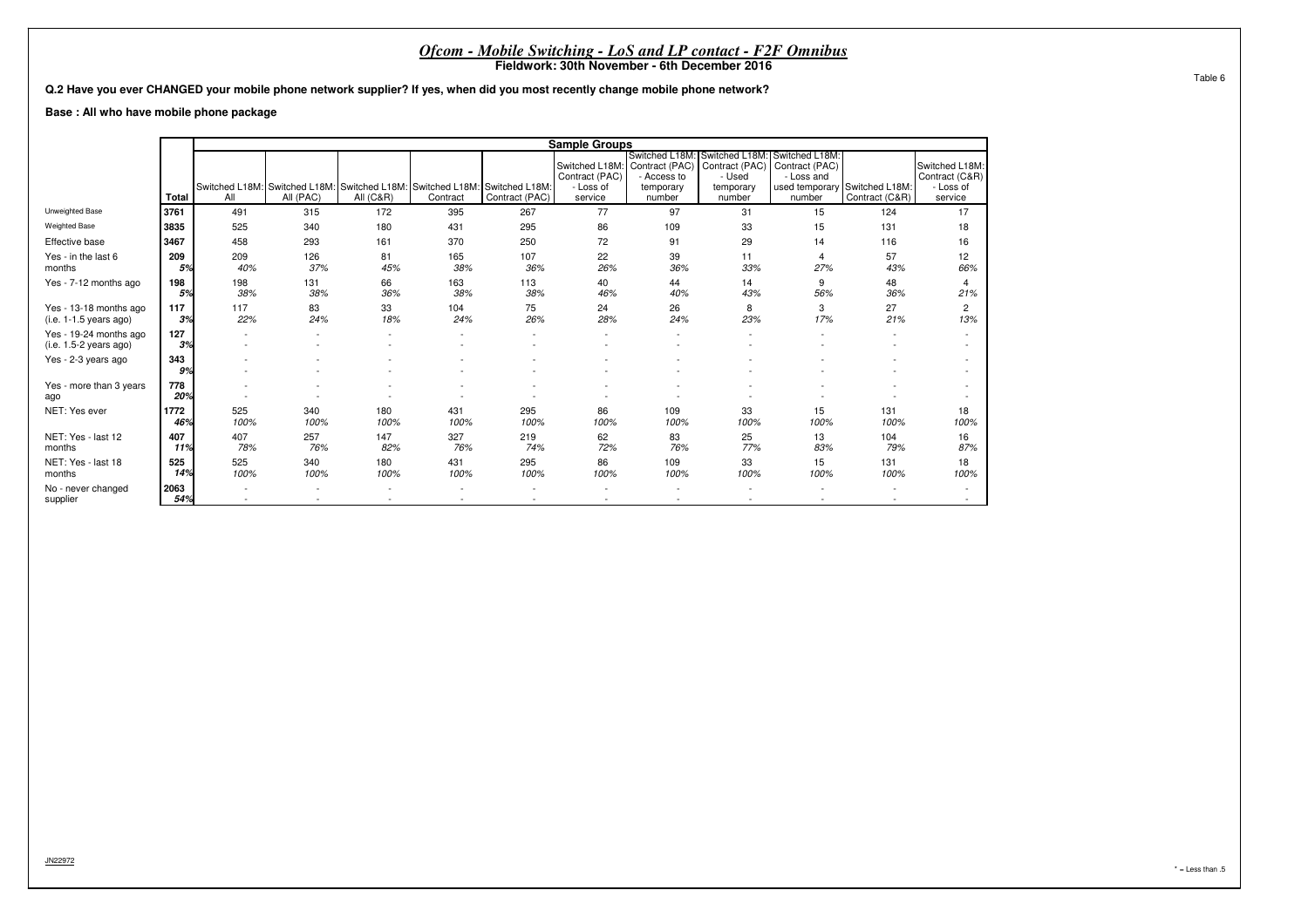**Q.3 Before we ask you more about the mobile services you use, please look at the different statements people have made about technology servicessuch as mobile phones, landline phones, broadband or TV services. For each statement please indicate how much you agree or disagree...I try to keep up with technology.**

**Base : All who have switched provider in the last 18 months**

|                               |            |            | Gender     |           | Age        |           |           |           |           |            | Age collapsed |           |           |                | <b>SEG</b>     |           |            |                   | <b>Working status</b> |                |                       | <b>Tenure</b> |                |
|-------------------------------|------------|------------|------------|-----------|------------|-----------|-----------|-----------|-----------|------------|---------------|-----------|-----------|----------------|----------------|-----------|------------|-------------------|-----------------------|----------------|-----------------------|---------------|----------------|
|                               | Total      | Male       | Female     | 16-24     | 25-34      | 35-44     | 45-54     | 55-64     | $65+$     | 16-34      | 35-54         | $55+$     | AB        | C <sub>1</sub> | C <sub>2</sub> | DE        | ABC1       | C <sub>2</sub> DE | Working               | Not<br>working | Own                   | Mortgage      | Rent/<br>other |
| Unweighted Base               | 491        | 240        | $25 -$     | 107       | 109        | 69        | 77        | 54        | 75        | 216        | 146           | 129       | 109       | 149            | 97             | 136       | 258        | 233               | 256                   | 235            | 126                   | 119           | 246            |
| <b>Weighted Base</b>          | 525        | 267        | 258        | 104       | 133        | 86        | 89        | 62        | 51        | 237        | 175           | 113       | 124       | 168            | 104            | 129       | 292        | 233               | 306                   | 219            | 123                   | 144           | 257            |
| Effective base                | 458        | 218        | 241        | 103       | 104        | 66        | 75        | 52        | 70        | 205        | 141           | 116       | 101       | 140            | 93             | 127       | 241        | 219               | 245                   | 218            | 114                   | 115           | 231            |
| Agree strongly                | 172<br>33% | 111<br>42% | 61<br>24%  | 47<br>45% | 58<br>44%  | 21<br>24% | 26<br>29% | 13<br>22% | 14%       | 105<br>44% | 46<br>26%     | 21<br>18% | 40<br>32% | 57<br>34%      | 33<br>32%      | 42<br>33% | 97<br>33%  | 75<br>32%         | 113<br>37%            | 58<br>27%      | 35<br>28%             | 48<br>34%     | 89<br>35%      |
| Agree slightly                | 214<br>41% | 104<br>39% | 110<br>43% | 42<br>40% | 47<br>35%  | 44<br>51% | 37<br>42% | 22<br>36% | 22<br>43% | 88<br>37%  | 81<br>46%     | 44<br>39% | 54<br>44% | 78<br>47%      | 41<br>40%      | 40<br>31% | 132<br>45% | 81<br>35%         | 127<br>42%            | 86<br>39%      | 50<br>41%             | 64<br>44%     | 100<br>39%     |
| Neither agree nor<br>disagree | 55<br>11%  | 24<br>9%   | 32<br>12%  | 6%        | 13<br>10%  | 9%        | 8%        | 13<br>22% | 15%       | 20<br>8%   | 14<br>8%      | 21<br>19% | 15<br>12% | 13<br>8%       | 10%            | 13%       | 28<br>10%  | 27<br>12%         | 24<br>8%              | 31<br>14%      | 18<br>15%             | 12<br>8%      | 25<br>10%      |
| Disagree slightly             | 46<br>9%   | 13<br>5%   | 34<br>13%  | 8%        | 7%         | 11%       | 10<br>11% | 10%       | 9%        | 7%         | 19<br>11%     | 9%        | 5%        | 18<br>11%      | 8%             | 14<br>11% | 24<br>8%   | 22<br>10%         | 25<br>8%              | 22<br>10%      | 10 <sup>1</sup><br>8% | 15<br>10%     | 22<br>9%       |
| Disagree strongly             | 37<br>7%   | 16<br>6%   | 21<br>8%   | 1%        | 5%         | 6%        | 10%       | 11%       | 10<br>19% | 3%         | 14<br>8%      | 16<br>14% | 7%        |                | 11%            | 16<br>12% | 10<br>4%   | 27<br>12%         | 17<br>5%              | 21<br>10%      | 9%                    | 3%            | 22<br>8%       |
| NET: Agree                    | 385<br>73% | 215<br>80% | 171<br>66% | 88<br>85% | 105<br>79% | 64<br>74% | 63<br>71% | 35<br>58% | 29<br>57% | 193<br>82% | 127<br>73%    | 65<br>57% | 94<br>76% | 135<br>80%     | 74<br>71%      | 82<br>64% | 229<br>78% | 157<br>67%        | 240<br>79%            | 145<br>66%     | 85<br>69%             | 112<br>78%    | 188<br>73%     |
| NET: Disagree                 | 84<br>16%  | 29<br>11%  | 55<br>21%  | 9%        | 15<br>11%  | 14<br>17% | 19<br>21% | 13<br>21% | 14<br>27% | 24<br>10%  | 33<br>19%     | 27<br>24% | 15<br>12% | 20<br>12%      | 19<br>18%      | 30<br>23% | 35<br>12%  | 49<br>21%         | 41<br>13%             | 43<br>20%      | 20<br>17%             | 20<br>14%     | 44<br>17%      |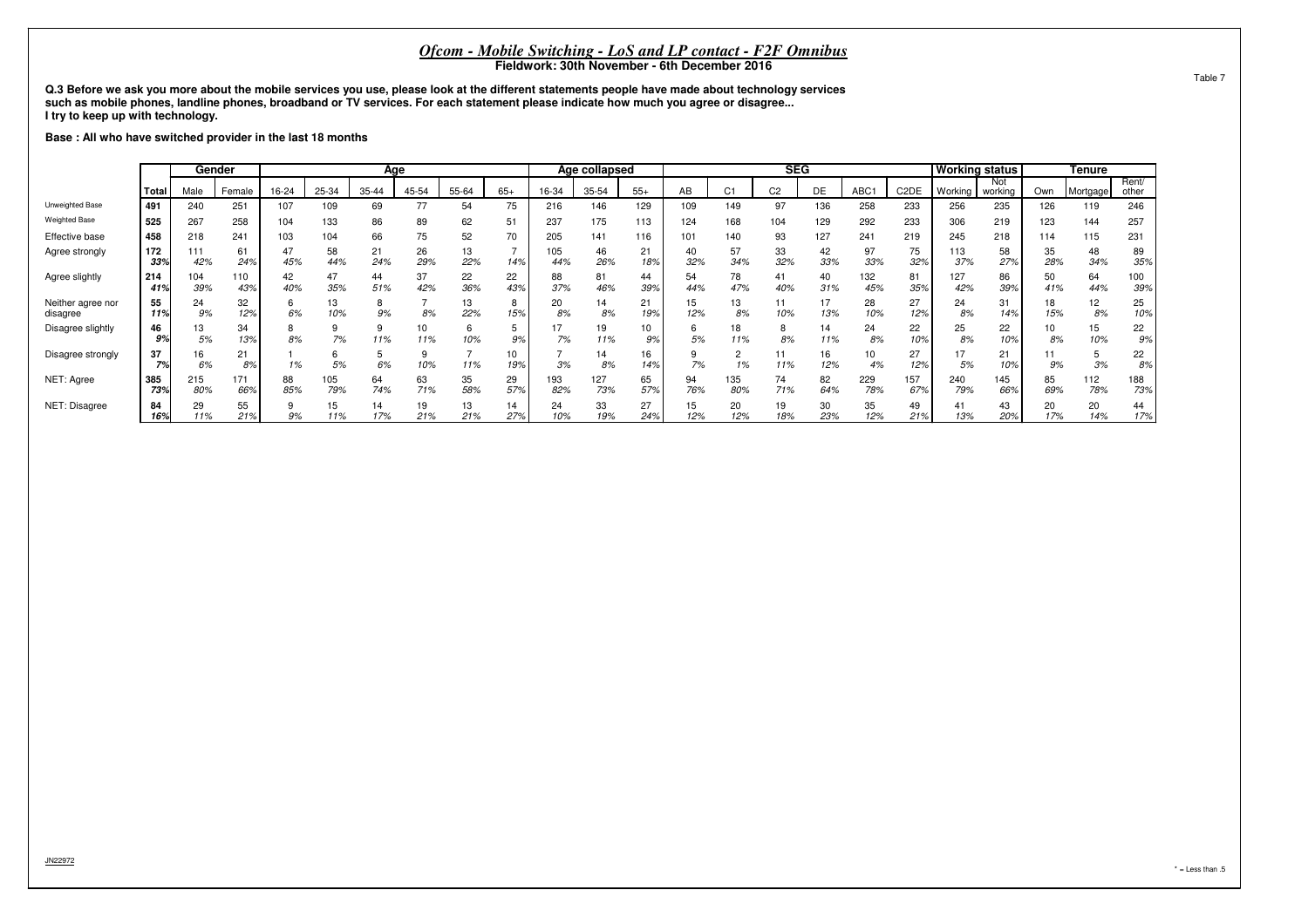**Q.3 Before we ask you more about the mobile services you use, please look at the different statements people have made about technology servicessuch as mobile phones, landline phones, broadband or TV services. For each statement please indicate how much you agree or disagree...I try to keep up with technology.**

#### **Base : All who have switched provider in the last 18 months**

|                               |            |                       |           |                     |               |                  | <b>Government regions</b>      |                  |                  |                    |                      |               |                        |            | <b>Nations</b>       |           |                     |            | <b>Regions</b> |            | <b>Ethnic origin</b> |                      |
|-------------------------------|------------|-----------------------|-----------|---------------------|---------------|------------------|--------------------------------|------------------|------------------|--------------------|----------------------|---------------|------------------------|------------|----------------------|-----------|---------------------|------------|----------------|------------|----------------------|----------------------|
|                               |            | <b>Total</b> Scotland | Wales     | Northern<br>Ireland | North<br>East | North<br>West    | Yorkshire<br>and The<br>Humber | East<br>Midlands | West<br>Midlands | East of<br>England | South<br>West        | South<br>East | London                 | England    | Scotland             | Wales     | Northern<br>Ireland | North      | Midlands       | South      | White                | Minority<br>Ethnic   |
| Unweighted Base               | 491        | 39                    | 30        | 10                  | 29            | 46               | 38                             | 33               | 43               | 37                 | 48                   | 75            | 63                     | 412        | 39                   | 30        | 10                  | 162        | 120            | 209        | 430                  | 59                   |
| <b>Weighted Base</b>          | 525        | 43                    | 30        | 10                  | 32            | 49               | 43                             | 34               | 44               | 38                 | 47                   | 81            | 72                     | 442        | 43                   | 30        | 10                  | 178        | 123            | 224        | 455                  | 67                   |
| Effective base                | 458        | 36                    | 27        |                     | 26            | 42               | 36                             | 31               | 39               | 34                 | 47                   |               | 61                     | 385        | 36                   | 27        | 9                   | 149        | 110            | 199        | 400                  | 56                   |
| Agree strongly                | 172<br>33% | 14<br>32%             | 12<br>39% | 46%                 | 12<br>38%     | 13<br>27%        | 11<br>25%                      | 51%              | 10<br>22%        | 18<br>48%          | 14<br>29%            | 24<br>29%     | 23<br>31%              | 142<br>32% | 14<br>32%            | 12<br>39% | 46%                 | 54<br>31%  | 48<br>39%      | 69<br>31%  | 148<br>32%           | 24<br>35%            |
| Agree slightly                | 214<br>41% | 22<br>51%             | 26%       | 9%                  | 24%           | 19<br>40%        | 20<br>45%                      | 22%              | 25<br>56%        | 16<br>41%          | 24<br>50%            | 29<br>36%     | 36<br>49%              | 183<br>41% | 22<br>51%            | 26%       | 9%                  | 70<br>39%  | 45<br>36%      | 99<br>44%  | 177<br>39%           | 34<br>51%            |
| Neither agree nor<br>disagree | 55<br>11%  | 6%                    | 8%        | 4%                  | 15%           | $\sqrt{2}$<br>5% | 6<br>14%                       | 8%               | 9%               | 7%                 | 3<br>6%              | 15<br>19%     | 10 <sup>1</sup><br>14% | 50<br>11%  | $\overline{2}$<br>6% | 8%        | 4%                  | 16<br>9%   | 7%             | 30<br>14%  | 51<br>11%            | 4<br>6%              |
| Disagree slightly             | 46<br>9%   | 9%                    | 7%        | 41%                 | 12%           | 17%              | 2<br>6%                        | 13%              | 6<br>13%         | 2%                 | 10%                  | 3%            | 3<br>4%                | 36<br>8%   | 9%                   | 7%        | 41%                 | 22<br>13%  | 14<br>11%      | 11<br>5%   | 45<br>10%            | $\overline{2}$<br>3% |
| Disagree strongly             | 37<br>7%   | 2%                    | 18%       |                     | 11%           | 12%              | 10%                            | 6%               |                  | 3%                 | 3<br>5%              | 10<br>13%     | 1%                     | 31<br>7%   | 2%                   | 18%       |                     | 15<br>8%   | 6%             | 15<br>7%   | 34<br>8%             | 3<br>5%              |
| NET: Agree                    | 385<br>73% | 36<br>83%             | 20<br>66% | 55%                 | 20<br>62%     | 32<br>66%        | 31<br>70%                      | 25<br>73%        | 34<br>78%        | 34<br>88%          | 37<br>79%            | 53<br>65%     | 58<br>80%              | 324<br>73% | 36<br>83%            | 20<br>66% | 5<br>55%            | 124<br>70% | 93<br>76%      | 168<br>75% | 325<br>71%           | 58<br>86%            |
| NET: Disagree                 | 84<br>16%  | 11%                   | 26%       | 41%                 | 23%           | 14<br>29%        | 16%                            | 19%              | $\sim$<br>13%    | 5%                 | $\rightarrow$<br>15% | 13<br>16%     | 6%                     | 67<br>15%  | 11%                  | 26%       | 41%                 | 37<br>21%  | 21<br>17%      | 25<br>11%  | 79<br>17%            | 5<br>7%              |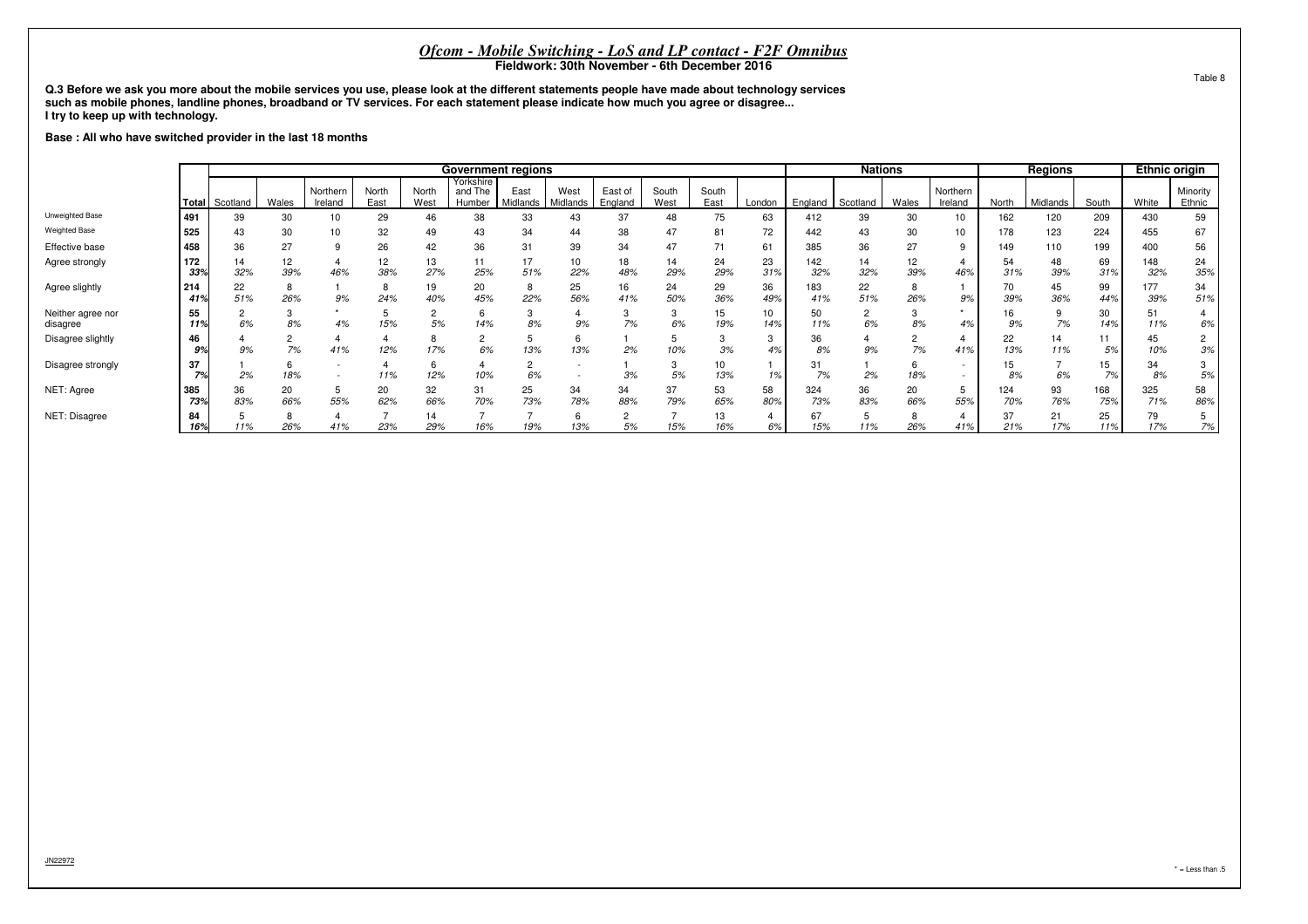**Q.3 Before we ask you more about the mobile services you use, please look at the different statements people have made about technology servicessuch as mobile phones, landline phones, broadband or TV services. For each statement please indicate how much you agree or disagree...I try to keep up with technology.**

#### **Base : All who have switched provider in the last 18 months**

|                               |            |                       |                                                                          |                      |            |                | <b>Sample Groups</b>                                     |                                                                      |                                                                   |                                                                            |                                  |                                                          |
|-------------------------------|------------|-----------------------|--------------------------------------------------------------------------|----------------------|------------|----------------|----------------------------------------------------------|----------------------------------------------------------------------|-------------------------------------------------------------------|----------------------------------------------------------------------------|----------------------------------|----------------------------------------------------------|
|                               | Total      | Switched L18M:<br>All | Switched L18M: Switched L18M: Switched L18M: Switched L18M:<br>All (PAC) | <b>All (C&amp;R)</b> | Contract   | Contract (PAC) | Switched L18M:<br>Contract (PAC)<br>- Loss of<br>service | Switched L18M:<br>Contract (PAC)<br>Access to<br>temporary<br>number | Switched L18M:<br>Contract (PAC)<br>- Used<br>temporary<br>number | Switched L18M:<br>Contract (PAC)<br>- Loss and<br>used temporary<br>number | Switched L18M:<br>Contract (C&R) | Switched L18M:<br>Contract (C&R)<br>- Loss of<br>service |
| Unweighted Base               | 491        | 491                   | 315                                                                      | 172                  | 395        | 267            | 77                                                       | 97                                                                   | 31                                                                | 15                                                                         | 124                              | 17                                                       |
| <b>Weighted Base</b>          | 525        | 525                   | 340                                                                      | 180                  | 431        | 295            | 86                                                       | 109                                                                  | 33                                                                | 15                                                                         | 131                              | 18                                                       |
| Effective base                | 458        | 458                   | 293                                                                      | 161                  | 370        | 250            | 72                                                       | 91                                                                   | 29                                                                | 14                                                                         | 116                              | 16                                                       |
| Agree strongly                | 172<br>33% | 172<br>33%            | 111<br>33%                                                               | 61<br>34%            | 148<br>34% | 100<br>34%     | 34<br>39%                                                | 39<br>35%                                                            | 8<br>23%                                                          | 5<br>34%                                                                   | 49<br>37%                        | 10<br>57%                                                |
| Agree slightly                | 214<br>41% | 214<br>41%            | 143<br>42%                                                               | 66<br>37%            | 177<br>41% | 127<br>43%     | 37<br>43%                                                | 50<br>45%                                                            | 21<br>64%                                                         | 10<br>63%                                                                  | 46<br>35%                        | 5<br>25%                                                 |
| Neither agree nor<br>disagree | 55<br>11%  | 55<br>11%             | 34<br>10%                                                                | 22<br>12%            | 44<br>10%  | 26<br>$9%$     | 6<br>6%                                                  | 10<br>10%                                                            | 3<br>8%                                                           | $\sim$<br>$\overline{\phantom{a}}$                                         | 18<br>14%                        | 5%                                                       |
| Disagree slightly             | 46<br>9%   | 46<br>9%              | 32<br>9%                                                                 | 14<br>8%             | 40<br>9%   | 28<br>10%      | 6<br>7%                                                  | 8<br>7%                                                              | 5%                                                                | ٠<br>3%                                                                    | 12<br>9%                         | 2<br>14%                                                 |
| Disagree strongly             | 37<br>7%   | 37<br>7%              | 20<br>6%                                                                 | 17<br>9%             | 21<br>5%   | 13<br>5%       | 4%                                                       | $\overline{c}$<br>2%                                                 | $\overline{\phantom{a}}$                                          | $\sim$                                                                     | 5%                               |                                                          |
| NET: Agree                    | 385<br>73% | 385<br>73%            | 255<br>75%                                                               | 127<br>71%           | 326<br>76% | 227<br>77%     | 71<br>83%                                                | 88<br>81%                                                            | 29<br>87%                                                         | 15<br>97%                                                                  | 95<br>72%                        | 15<br>81%                                                |
| NET: Disagree                 | 84<br>16%  | 84<br>16%             | 52<br>15%                                                                | 31<br>17%            | 61<br>14%  | 42<br>14%      | 9<br>11%                                                 | 10<br>10%                                                            | 5%                                                                | 3%                                                                         | 18<br>14%                        | 2<br>14%                                                 |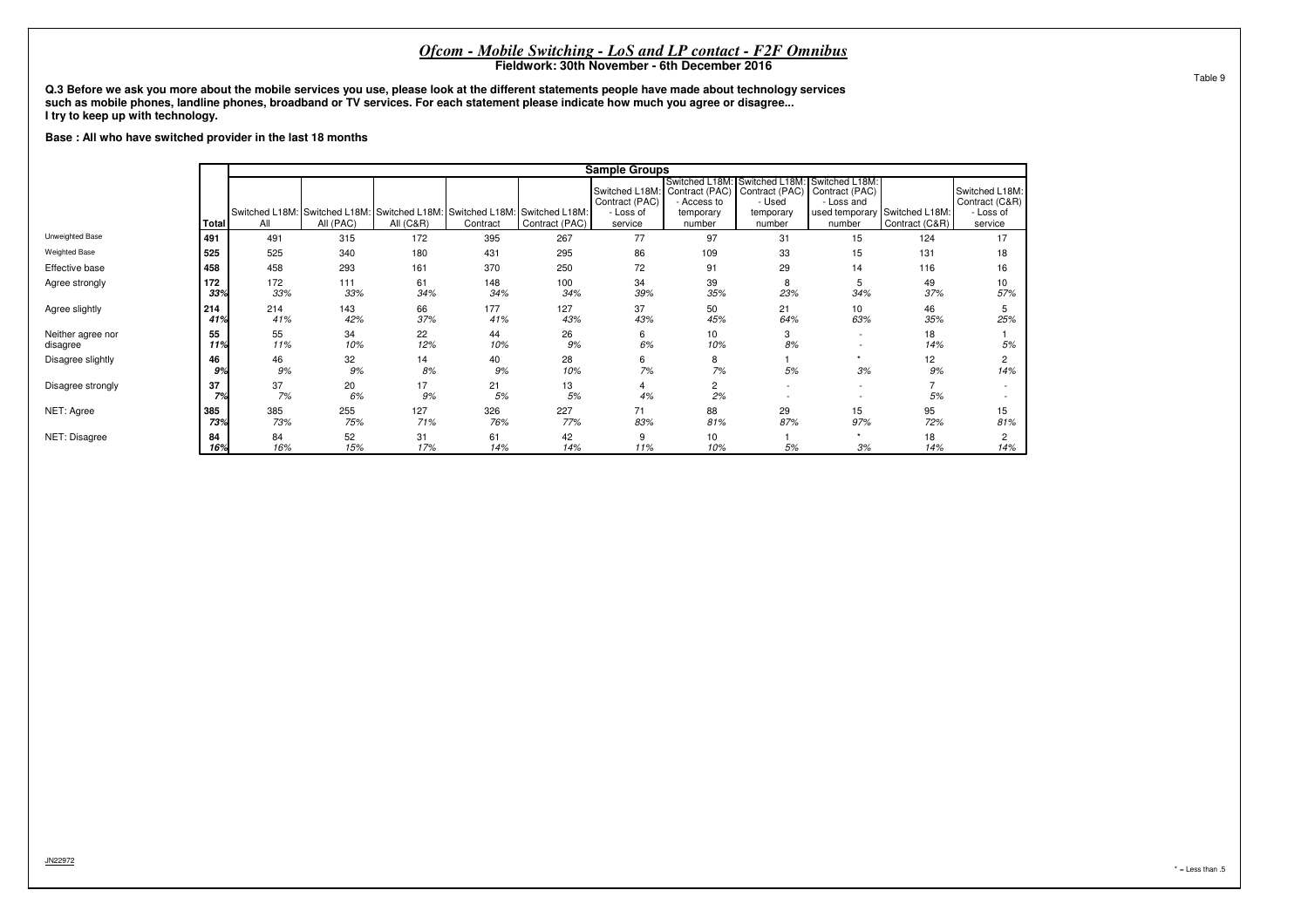**Q.3 Before we ask you more about the mobile services you use, please look at the different statements people have made about technology servicessuch as mobile phones, landline phones, broadband or TV services. For each statement please indicate how much you agree or disagree...My friends tend to come to me if they have questions about technology.**

**Base : All who have switched provider in the last 18 months**

|                               |            |            | Gender     |           |           |           | Age       |           |           |            | Age collapsed |                                                 | <b>SEG</b> |           |           | <b>Working status</b> |                   |            | <b>Tenure</b>  |            |           |                |            |
|-------------------------------|------------|------------|------------|-----------|-----------|-----------|-----------|-----------|-----------|------------|---------------|-------------------------------------------------|------------|-----------|-----------|-----------------------|-------------------|------------|----------------|------------|-----------|----------------|------------|
|                               | Total      | Male       | Female     | 16-24     | 25-34     | 35-44     | 45-54     | 55-64     | $65+$     | 16-34      | 35-54         | $55+$<br>C <sub>1</sub><br>C <sub>2</sub><br>AB |            |           | <b>DE</b> | ABC1                  | C <sub>2</sub> DE | Working    | Not<br>working | Own        | Mortgage  | Rent/<br>other |            |
| Unweighted Base               | 491        | 240        | $25 -$     | 107       | 109       | 69        | 77        | 54        | 75        | 216        | 146           | 129                                             | 109        | 149       | 97        | 136                   | 258               | 233        | 256            | 235        | 126       | 119            | 246        |
| <b>Weighted Base</b>          | 525        | 267        | 258        | 104       | 133       | 86        | 89        | 62        | 51        | 237        | 175           | 113                                             | 124        | 168       | 104       | 129                   | 292               | 233        | 306            | 219        | 123       | 144            | 257        |
| Effective base                | 458        | 218        | 241        | 103       | 104       | 66        | 75        | 52        | 70        | 205        | 141           | 116                                             | 101        | 140       | 93        | 127                   | 241               | 219        | 245            | 218        | 114       | 115            | 231        |
| Agree strongly                | 86<br>16%  | 63<br>24%  | 23<br>9%   | 19<br>18% | 36<br>27% | 15<br>17% | 10%       | 7%        | 7%        | 55<br>23%  | 24<br>13%     | 7%                                              | 25<br>20%  | 20<br>12% | 20<br>19% | 22<br>17%             | 44<br>15%         | 42<br>18%  | 61<br>20%      | 26<br>12%  | 21<br>17% | 22<br>15%      | 44<br>17%  |
| Agree slightly                | 144<br>27% | 83<br>31%  | 61<br>24%  | 40<br>38% | 34<br>26% | 26<br>30% | 26<br>29% | 14<br>23% | 9%        | 74<br>31%  | 52<br>30%     | 19<br>17%                                       | 37<br>30%  | 60<br>36% | 23<br>23% | 24<br>19%             | 97<br>33%         | 47<br>20%  | 92<br>30%      | 52<br>24%  | 23<br>18% | 42<br>29%      | 80<br>31%  |
| Neither agree nor<br>disagree | 68<br>13%  | 35<br>13%  | 33<br>13%  | 17%       | 16<br>12% | 14<br>17% | 10<br>11% | 8%        | 11%       | 33<br>14%  | 24<br>14%     | 9%                                              | 13<br>10%  | 26<br>16% | 10%       | 18<br>14%             | 39<br>13%         | 29<br>12%  | 37<br>12%      | 31<br>14%  | 13<br>11% | 15<br>10%      | 40<br>15%  |
| Disagree slightly             | 108<br>20% | 44<br>16%  | 63<br>25%  | 15<br>15% | 29<br>22% | 19<br>22% | 22<br>25% | 13<br>22% | 17%       | 44<br>19%  | 41<br>24%     | 22<br>19%                                       | 25<br>20%  | 36<br>22% | 22<br>22% | 24<br>19%             | 61<br>21%         | 46<br>20%  | 65<br>21%      | 42<br>19%  | 25<br>20% | 39<br>27%      | 44<br>17%  |
| Disagree strongly             | 118<br>23% | 42<br>16%  | 76<br>30%  | 13<br>12% | 18<br>13% | 12<br>14% | 22<br>25% | 25<br>40% | 29<br>56% | 31<br>13%  | 34<br>20%     | 54<br>$48^\circ$                                | 24<br>20%  | 25<br>15% | 28<br>27% | 41<br>31%             | 50<br>17%         | 69<br>29%  | 51<br>17%      | 68<br>31%  | 42<br>34% | 27<br>18%      | 50<br>19%  |
| NET: Agree                    | 231<br>44% | 146<br>55% | 84<br>33%  | 58<br>56% | 53%       | 41<br>47% | 35<br>39% | 19<br>30% | 15%       | 129<br>54% | 75<br>43%     | 27<br>24%                                       | 62<br>50%  | 80<br>47% | 43<br>41% | 46<br>36%             | 141<br>48%        | 89<br>38%  | 152<br>50%     | 78<br>36%  | 43<br>35% | 63<br>44%      | 124<br>48% |
| NET: Disagree                 | 226<br>43% | 86<br>32%  | 140<br>54% | 28<br>27% | 46<br>35% | 31<br>36% | 44<br>50% | 38<br>62% | 38<br>73% | 32%        | 76<br>43%     | 76<br>67%                                       | 49<br>40%  | 62<br>37% | 50<br>48% | 64<br>50%             | 111<br>38%        | 115<br>49% | 116<br>38%     | 110<br>50% | 67<br>54% | 66<br>46%      | 93<br>36%  |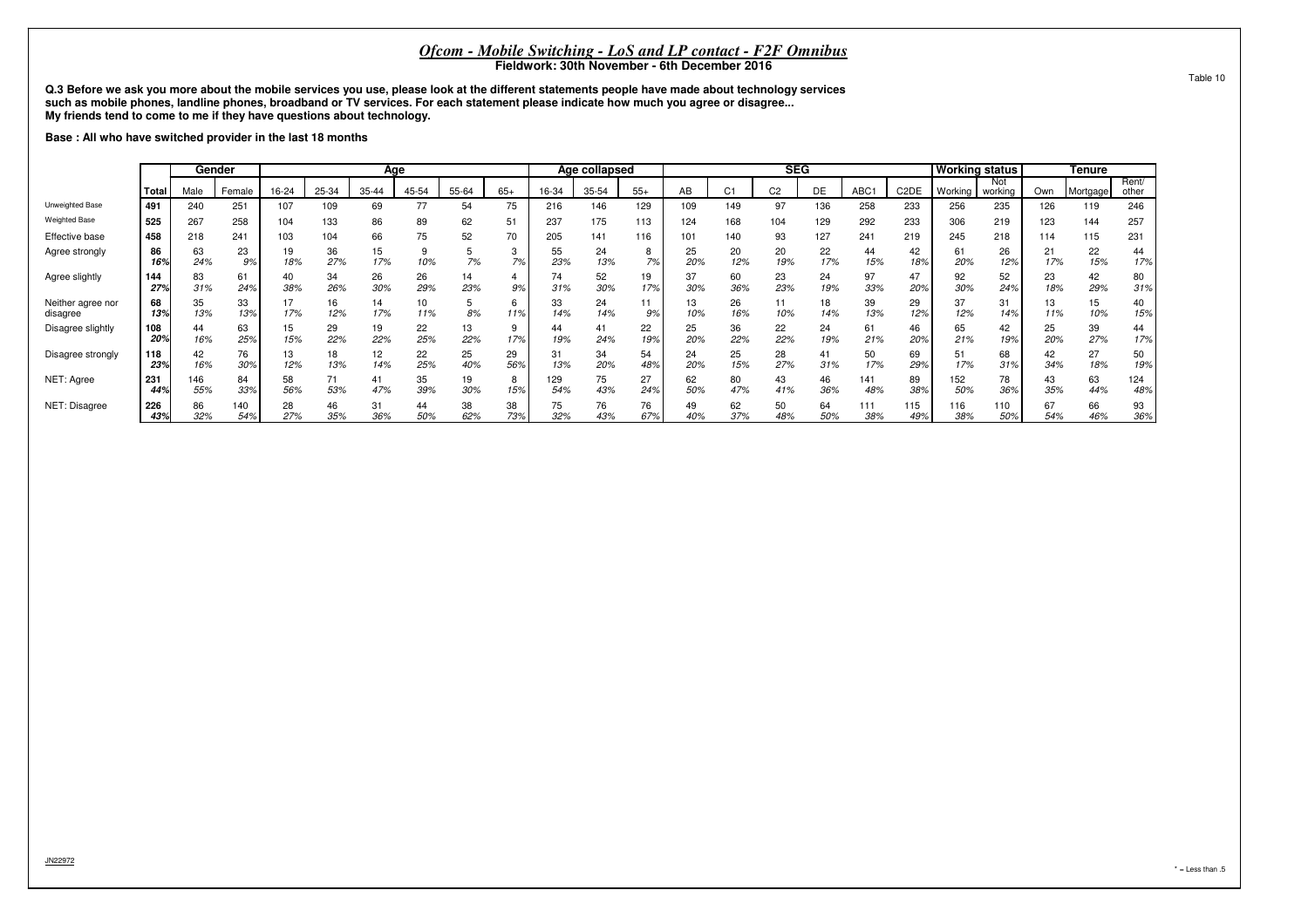**Q.3 Before we ask you more about the mobile services you use, please look at the different statements people have made about technology servicessuch as mobile phones, landline phones, broadband or TV services. For each statement please indicate how much you agree or disagree...My friends tend to come to me if they have questions about technology.**

**Base : All who have switched provider in the last 18 months**

|                               |                                |           |                     |               |               |                                | <b>Government regions</b> |                  |                    |               |                      |           |           |            | <b>Nations</b> |                     |          |           | <b>Regions</b> |           | <b>Ethnic origin</b> |           |
|-------------------------------|--------------------------------|-----------|---------------------|---------------|---------------|--------------------------------|---------------------------|------------------|--------------------|---------------|----------------------|-----------|-----------|------------|----------------|---------------------|----------|-----------|----------------|-----------|----------------------|-----------|
|                               | Wales<br><b>Total</b> Scotland |           | Northern<br>Ireland | North<br>East | North<br>West | Yorkshire<br>and The<br>Humber | East<br>Midlands          | West<br>Midlands | East of<br>England | South<br>West | South<br>East        | London    | England   | Scotland   | Wales          | Northern<br>Ireland | North    | Midlands  | South          | White     | Minority<br>Ethnic   |           |
| Unweighted Base               | 1491                           | 39        | 30                  | 10            | 29            | 46                             | 38                        | 33               | 43                 | 37            | 48                   | 75        | 63        | 412        | 39             | 30                  | 10       | 162       | 120            | 209       | 430                  | 59        |
| <b>Weighted Base</b>          | 525                            | 43        | 30                  | 10            | 32            | 49                             | 43                        | 34               | 44                 | 38            | 47                   | 81        | 72        | 442        | 43             | 30                  | 10       | 178       | 123            | 224       | 455                  | 67        |
| Effective base                | 458                            | 36        | 27                  | 9             | 26            | 42                             | 36                        | 31               | 39                 | 34            | 47                   |           | 61        | 385        | 36             | 27                  | 9        | 149       | 110            | 199       | 400                  | 56        |
| Agree strongly                | 86<br>16%                      | 24%       | 22%                 | 14%           | 17%           | 10<br>20%                      | 13%                       | 25%              | 14%                | 13%           | 8%                   | 9%        | 16<br>22% | 68<br>15%  | 11<br>24%      | 22%                 | 14%      | 33<br>18% | 23<br>19%      | 31<br>14% | 73<br>16%            | 14<br>20% |
| Agree slightly                | 144<br>27%                     | 14<br>31% | 26%                 | 18%           | 20%           | 19%                            | 13<br>30%                 | 11%              | 17<br>38%          | 16<br>41%     | 13<br>27%            | 23<br>28% | 20<br>28% | 121<br>27% | 14<br>31%      | 8<br>26%            | 2<br>18% | 44<br>25% | 34<br>28%      | 66<br>29% | 122<br>27%           | 21<br>32% |
| Neither agree nor<br>disagree | 68<br>13%                      | 13%       | 2%                  |               | 19%           | c<br>ے<br>3%                   | 26%                       | 15%              | 12%                | 6<br>17%      | $\rightarrow$<br>15% | 9%        | 11<br>15% | 62<br>14%  | 6<br>13%       | 2%                  | $\sim$   | 25<br>14% | 14<br>11%      | 29<br>13% | 54<br>12%            | 14<br>20% |
| Disagree slightly             | 108<br>20%                     | 11%       | 11%                 | 3<br>35%      | n<br>20%      | 14<br>28%                      | 17%                       | 20%              | 11<br>25%          | 10%           | 8<br>17%             | 20<br>25% | 19<br>26% | 96<br>22%  | 11%            | 11%                 | 3<br>35% | 36<br>20% | 21<br>17%      | 51<br>23% | 96<br>21%            | 11<br>16% |
| Disagree strongly             | 118<br>23%                     | 20%       | 12<br>39%           | 33%           | 8<br>24%      | 15<br>30%                      | 6<br>14%                  | 10<br>28%        | 10%                | 19%           | 15<br>33%            | 23<br>29% | 6<br>9%   | 95<br>22%  | 9<br>20%       | 12<br>39%           | 3<br>33% | 40<br>23% | 31<br>25%      | 48<br>21% | 110<br>24%           | 8<br>12%  |
| NET: Agree                    | 231<br>44%                     | 24<br>56% | 14<br>48%           | 32%           | 12<br>37%     | 19<br>39%                      | 19<br>43%                 | 13<br>37%        | 23<br>52%          | 21<br>54%     | 17<br>35%            | 30<br>38% | 36<br>50% | 189<br>43% | 24<br>56%      | 14<br>48%           | 3<br>32% | 77<br>43% | 58<br>47%      | 96<br>43% | 195<br>43%           | 35<br>52% |
| NET: Disagree                 | 226<br>43%                     | 13<br>31% | 15<br>50%           | 68%           | 14<br>44%     | 28<br>58%                      | 13<br>31%                 | 48%              | 16<br>36%          | 29%           | 23<br>49%            | 43<br>53% | 26<br>35% | 191<br>43% | 13<br>31%      | 15<br>50%           | b<br>68% | 76<br>43% | 52<br>42%      | 98<br>44% | 206<br>45%           | 19<br>28% |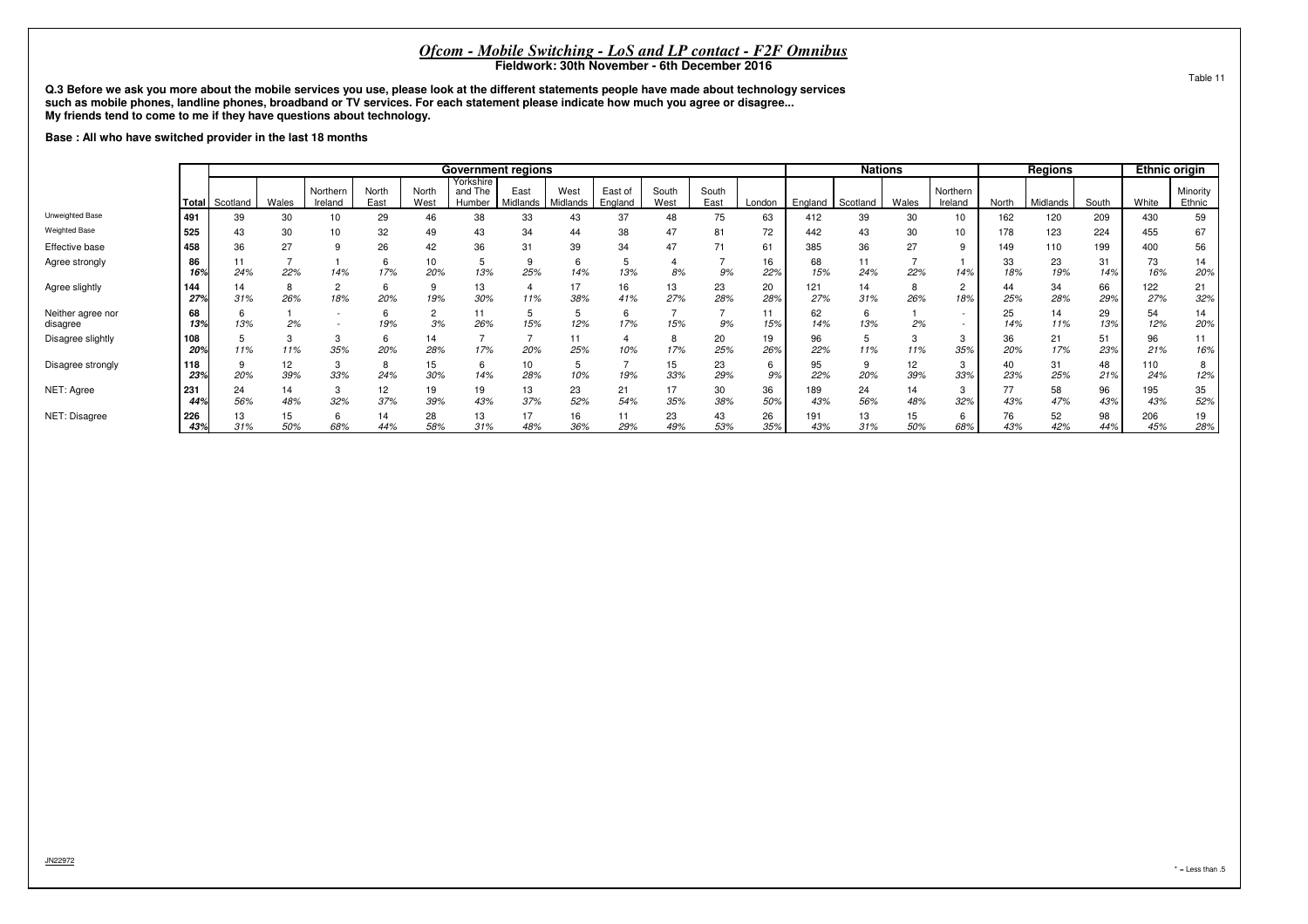**Q.3 Before we ask you more about the mobile services you use, please look at the different statements people have made about technology servicessuch as mobile phones, landline phones, broadband or TV services. For each statement please indicate how much you agree or disagree...My friends tend to come to me if they have questions about technology.**

**Base : All who have switched provider in the last 18 months**

|                               |            |            |                                                                                         |             |            |                | <b>Sample Groups</b>                                     |                                                                      |                                                                                                 |                       |                                                 |                                                          |
|-------------------------------|------------|------------|-----------------------------------------------------------------------------------------|-------------|------------|----------------|----------------------------------------------------------|----------------------------------------------------------------------|-------------------------------------------------------------------------------------------------|-----------------------|-------------------------------------------------|----------------------------------------------------------|
|                               | Total      | All        | Switched L18M: Switched L18M: Switched L18M: Switched L18M: Switched L18M:<br>All (PAC) | All $(C&R)$ | Contract   | Contract (PAC) | Switched L18M:<br>Contract (PAC)<br>- Loss of<br>service | Switched L18M:<br>Contract (PAC)<br>Access to<br>temporary<br>number | Switched L18M: Switched L18M:<br>Contract (PAC) Contract (PAC)<br>- Used<br>temporary<br>number | - Loss and<br>number  | used temporary Switched L18M:<br>Contract (C&R) | Switched L18M:<br>Contract (C&R)<br>- Loss of<br>service |
| Unweighted Base               | 491        | 491        | 315                                                                                     | 172         | 395        | 267            | 77                                                       | 97                                                                   | 31                                                                                              | 15                    | 124                                             | 17                                                       |
| <b>Weighted Base</b>          | 525        | 525        | 340                                                                                     | 180         | 431        | 295            | 86                                                       | 109                                                                  | 33                                                                                              | 15                    | 131                                             | 18                                                       |
| Effective base                | 458        | 458        | 293                                                                                     | 161         | 370        | 250            | 72                                                       | 91                                                                   | 29                                                                                              | 14                    | 116                                             | 16                                                       |
| Agree strongly                | 86<br>16%  | 86<br>16%  | 53<br>16%                                                                               | 33<br>18%   | 72<br>17%  | 45<br>15%      | 18<br>21%                                                | 23<br>21%                                                            | 6<br>17%                                                                                        | $\overline{c}$<br>15% | 26<br>20%                                       | 29%                                                      |
| Agree slightly                | 144<br>27% | 144<br>27% | 95<br>28%                                                                               | 46<br>26%   | 122<br>28% | 85<br>29%      | 25<br>29%                                                | 33<br>30%                                                            | 16<br>48%                                                                                       | 9<br>60%              | 35<br>26%                                       | 24%                                                      |
| Neither agree nor<br>disagree | 68<br>13%  | 68<br>13%  | 46<br>14%                                                                               | 20<br>11%   | 56<br>13%  | 42<br>14%      | 11<br>13%                                                | 16<br>15%                                                            | 4<br>11%                                                                                        | $\overline{c}$<br>12% | 13<br>10%                                       | 5%                                                       |
| Disagree slightly             | 108<br>20% | 108<br>20% | 75<br>22%                                                                               | 33<br>18%   | 91<br>21%  | 67<br>23%      | 14<br>16%                                                | 26<br>24%                                                            | 4<br>13%                                                                                        | 9%                    | 24<br>18%                                       | 17%                                                      |
| Disagree strongly             | 118<br>23% | 118<br>23% | 70<br>21%                                                                               | 48<br>27%   | 90<br>21%  | 56<br>19%      | 18<br>21%                                                | 12<br>11%                                                            | 3<br>10%                                                                                        | 4%                    | 33<br>25%                                       | 26%                                                      |
| NET: Agree                    | 231<br>44% | 231<br>44% | 149<br>44%                                                                              | 79<br>44%   | 193<br>45% | 130<br>44%     | 43<br>50%                                                | 56<br>51%                                                            | 22<br>65%                                                                                       | 12<br>76%             | 61<br>46%                                       | 10<br>52%                                                |
| NET: Disagree                 | 226<br>43% | 226<br>43% | 145<br>43%                                                                              | 80<br>45%   | 181<br>42% | 123<br>42%     | 32<br>37%                                                | 37<br>34%                                                            | 8<br>24%                                                                                        | 2<br>13%              | 57<br>44%                                       | 42%                                                      |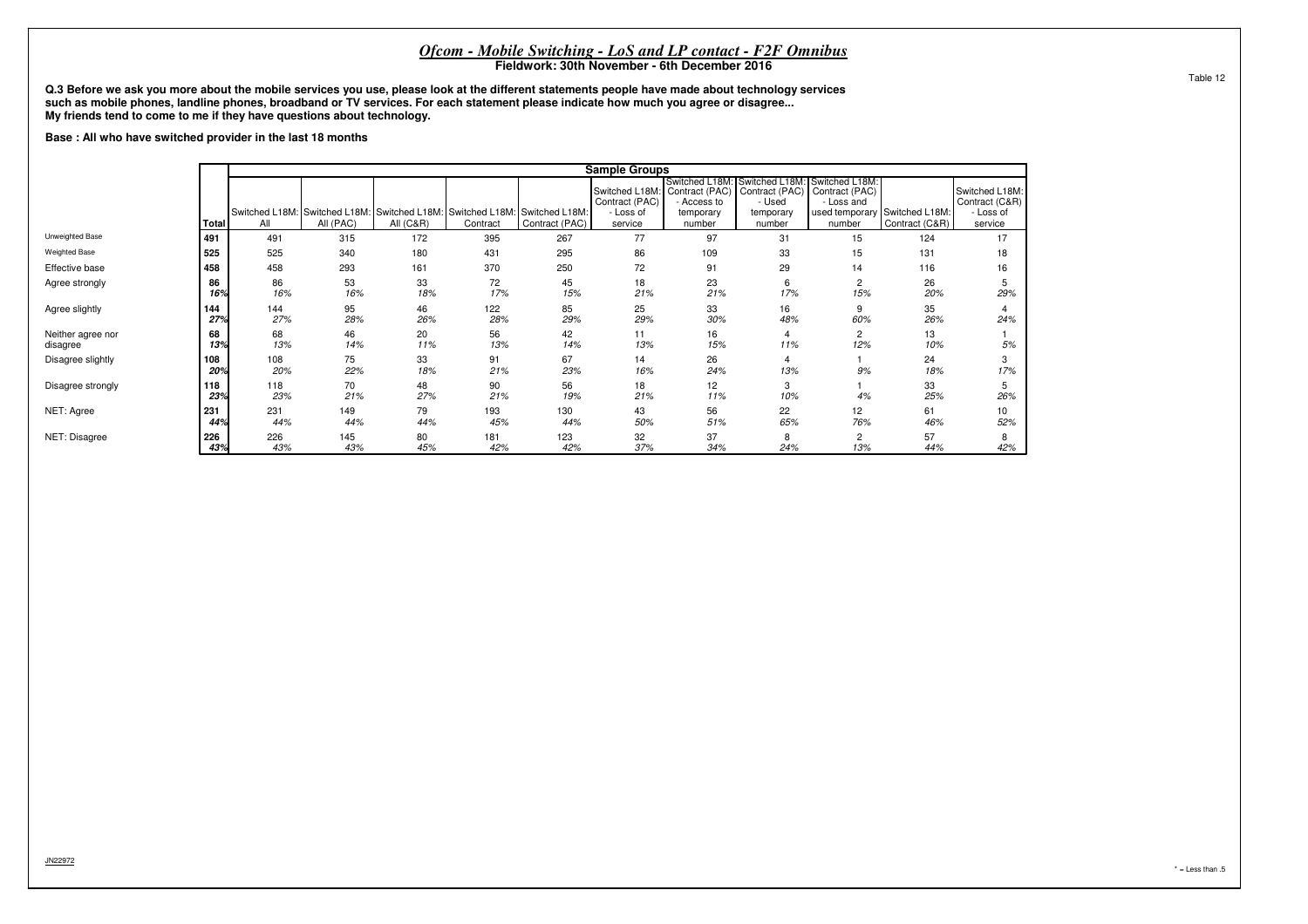**Q.3 Before we ask you more about the mobile services you use, please look at the different statements people have made about technology servicessuch as mobile phones, landline phones, broadband or TV services. For each statement please indicate how much you agree or disagree...I'm as knowledgeable about these technologies as the next person.**

**Base : All who have switched provider in the last 18 months**

|                               |              |            | Gender     |           |            |           | Age       |           |           |            | Age collapsed |           |           |                |                | <b>SEG</b> |            |                       | <b>Norking status</b> |                |           | <b>Tenure</b> |                |
|-------------------------------|--------------|------------|------------|-----------|------------|-----------|-----------|-----------|-----------|------------|---------------|-----------|-----------|----------------|----------------|------------|------------|-----------------------|-----------------------|----------------|-----------|---------------|----------------|
|                               | <b>Total</b> | Male       | Female     | 16-24     | 25-34      | 35-44     | 45-54     | 55-64     | $65+$     | 16-34      | 35-54         | $55+$     | AB        | C <sub>1</sub> | C <sub>2</sub> | DE         | ABC1       | C <sub>2</sub> DE     | Working               | Not<br>working | Own       | Mortgage I    | Rent/<br>other |
| Unweighted Base               | 491          | 240        | 251        | 107       | 109        | 69        | 77        | 54        | 75        | 216        | 146           | 129       | 109       | 149            | 97             | 136        | 258        | 233                   | 256                   | 235            | 126       | 119           | 246            |
| <b>Weighted Base</b>          | 525          | 267        | 258        | 104       | 133        | 86        | 89        | 62        | 51        | 237        | 175           | 113       | 124       | 168            | 104            | 129        | 292        | 233                   | 306                   | 219            | 123       | 144           | 257            |
| Effective base                | 458          | 218        | 241        | 103       | 104        | 66        | 75        | 52        | 70        | 205        | 141           | 116       | 101       | 140            | 93             | 127        | 241        | 219                   | 245                   | 218            | 114       | 115           | 231            |
| Agree strongly                | 134<br>26%   | 84<br>31%  | 50<br>20%  | 34<br>33% | 44<br>33%  | 23<br>26% | 19<br>22% | 12<br>19% | 5%        | 78<br>33%  | 42<br>24%     | 14<br>12% | 40<br>33% | 37<br>22%      | 22<br>21%      | 35<br>27%  | 77<br>26%  | 57<br>24 <sup>°</sup> | 89<br>29%             | 45<br>20%      | 24<br>19% | 42<br>29%     | 68<br>27%      |
| Agree slightly                | 206<br>39%   | 102<br>38% | 104<br>40% | 49<br>47% | 55<br>42%  | 32<br>37% | 36<br>41% | 19<br>30% | 15<br>30% | 104<br>44% | 68<br>39%     | 34<br>30% | 51<br>41% | 78<br>46%      | 40<br>38%      | 38<br>29%  | 129<br>44% | 78<br>33%             | 124<br>41%            | 82<br>38%      | 48<br>39% | 59<br>41%     | 100<br>39%     |
| Neither agree nor<br>disagree | 68<br>13%    | 41<br>15%  | 27<br>11%  | 8%        | 15<br>11%  | 17<br>20% | 10%       | 13<br>21% | 13%       | 23<br>10%  | 26<br>15%     | 19        | 14<br>11% | 22<br>13%      | 18<br>17%      | 15<br>11%  | 36<br>12%  | 33<br>14%             | 43<br>14%             | 25<br>12%      | 16<br>13% | 18<br>13%     | 34<br>13%      |
| Disagree slightly             | 68<br>13%    | 24<br>9%   | 45<br>17%  | 10%       | 14<br>11%  | 8%        | 15<br>17% | 11%       | 14<br>28% | 25<br>11%  | 22<br>13%     | 21<br>199 | 15<br>12% | 24<br>14%      | 13<br>12%      | 17<br>13%  | 39<br>13%  | 30<br>13%             | 32<br>11%             | 36<br>16%      | 24<br>19% | 17<br>12%     | 28<br>11%      |
| Disagree strongly             | 48<br>9%     | 6%         | 31<br>12%  | 2%        | 3%         | 9%        | 10<br>11% | 19%       | 13<br>25% | 3%         | 10%           | 24<br>21% | 3%        |                | 12<br>11%      | 24<br>19%  | 4%         | 36<br>16%             | 6%                    | 30<br>14%      | 12<br>10% | 6%            | 27<br>10%      |
| NET: Agree                    | 340<br>65%   | 186<br>69% | 155<br>60% | 83<br>80% | 100<br>75% | 54<br>63% | 55<br>63% | 30<br>49% | 18<br>35% | 182<br>77% | 110<br>63%    | 48<br>42% | 91<br>74% | 114<br>68%     | 62<br>59%      | 73<br>56%  | 206<br>71% | 135<br>58%            | 213<br>70%            | 127<br>58%     | 72<br>58% | 100<br>70%    | 168<br>65%     |
| NET: Disagree                 | 116<br>22%   | 15%        | 75<br>29%  | 13<br>12% | 19<br>14%  | 15<br>17% | 24<br>28% | 19<br>30% | 27<br>53% | 32<br>13%  | 39<br>22%     | 46<br>40% | 19<br>15% | 31<br>18%      | 24<br>24%      | 41<br>32%  | 50<br>17%  | 66<br>28%             | 50<br>16%             | 66<br>30%      | 36<br>29% | 25<br>18%     | 55<br>21%      |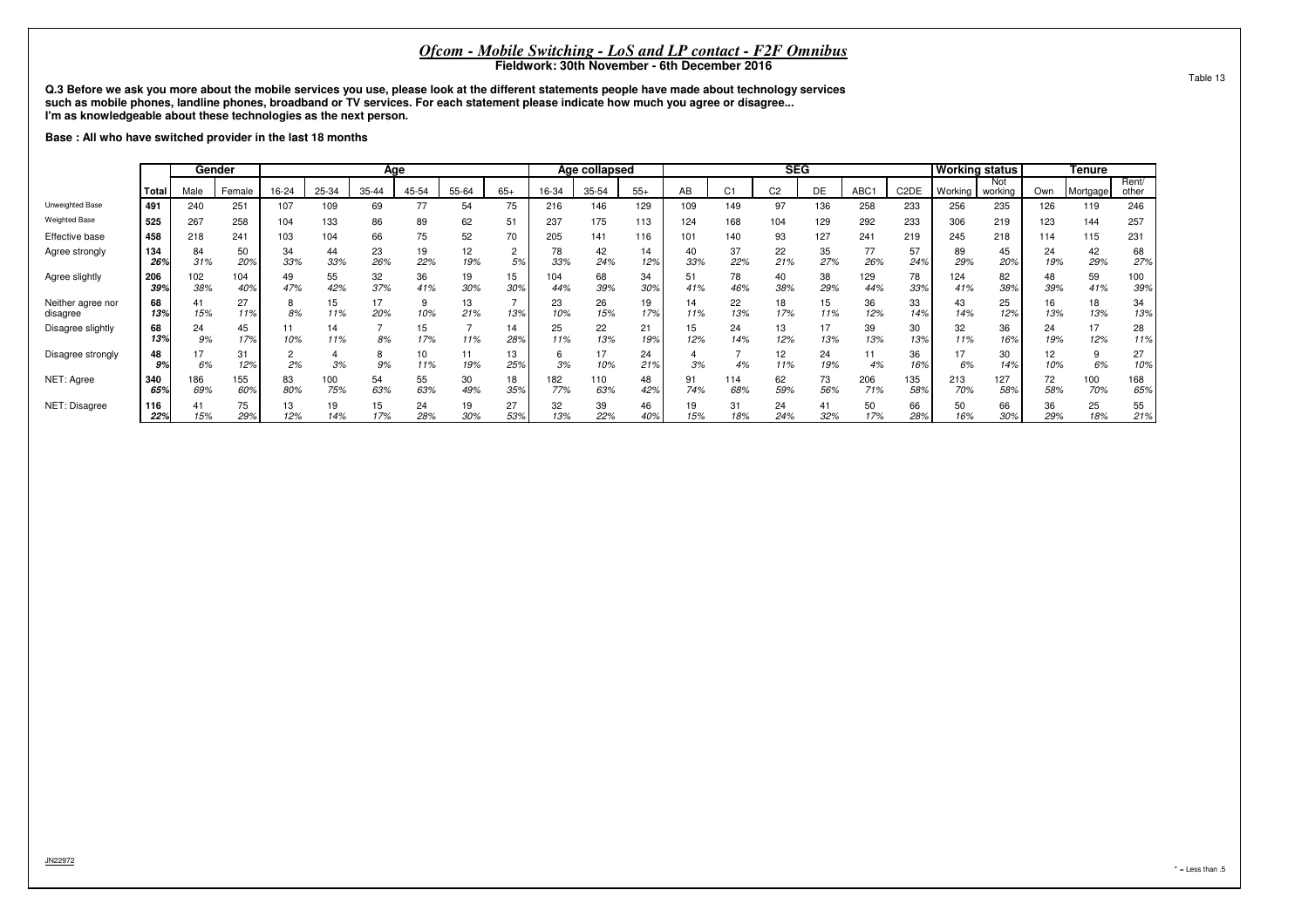**Q.3 Before we ask you more about the mobile services you use, please look at the different statements people have made about technology servicessuch as mobile phones, landline phones, broadband or TV services. For each statement please indicate how much you agree or disagree...I'm as knowledgeable about these technologies as the next person.**

**Base : All who have switched provider in the last 18 months**

|                               |                                                                        |           |           |               |                                |                  | <b>Government regions</b> |                    |                 |               |           |           |           |            | <b>Nations</b>      |           |          |            | Regions   |                    | <b>Ethnic origin</b> |           |
|-------------------------------|------------------------------------------------------------------------|-----------|-----------|---------------|--------------------------------|------------------|---------------------------|--------------------|-----------------|---------------|-----------|-----------|-----------|------------|---------------------|-----------|----------|------------|-----------|--------------------|----------------------|-----------|
|                               | Northern<br>North<br>Wales<br>East<br><b>Total</b> Scotland<br>Ireland |           |           | North<br>West | Yorkshire<br>and The<br>Humber | East<br>Midlands | West<br>Midlands          | East of<br>England | South<br>West   | South<br>East | London    | England   | Scotland  | Wales      | Northern<br>Ireland | North     | Midlands | South      | White     | Minority<br>Ethnic |                      |           |
| Unweighted Base               | .491                                                                   | 39        | 30        | 10            | 29                             | 46               | 38                        | 33                 | 43              | 37            | 48        | 75        | 63        | 412        | 39                  | 30        | 10       | 162        | 120       | 209                | 430                  | 59        |
| <b>Weighted Base</b>          | 525                                                                    | 43        | 30        | 10            | 32                             | 49               | 43                        | 34                 | 44              | 38            | 47        | 81        | 72        | 442        | 43                  | 30        | 10       | 178        | 123       | 224                | 455                  | 67        |
| Effective base                | 458                                                                    | 36        | 27        | 9             | 26                             | 42               | 36                        | 31                 | 39              | 34            | 47        |           | 61        | 385        | 36                  | 27        | 9        | 149        | 110       | 199                | 400                  | 56        |
| Agree strongly                | 134<br>26%                                                             | 17<br>39% | 23%       | 10%           | 32%                            | 13<br>27%        | 10<br>22%                 | 24%                | 10<br>22%       | 14<br>35%     | 11<br>24% | 16<br>20% | 17<br>24% | 109<br>25% | 17<br>39%           | 23%       | 10%      | 29%        | 31<br>25% | 52<br>23%          | 116<br>26%           | 18<br>26% |
| Agree slightly                | 206<br>39%                                                             | 20<br>46% | 22%       | 15%           | 26%                            | 17<br>34%        | 23<br>53%                 | 16<br>47%          | 19<br>44%       | 12<br>31%     | 21<br>45% | 32<br>40% | 30<br>41% | 178<br>40% | 20<br>46%           | 22%       | 15%      | 69<br>39%  | 45<br>37% | 92<br>41%          | 181<br>40%           | 24<br>35% |
| Neither agree nor<br>disagree | 68<br>13%                                                              | 8%        | 11%       | c<br>ے<br>26% | 16%                            | 15%              | 9%                        | 8%                 | 15%             | 13%           | 3<br>7%   | 11<br>14% | 14<br>19% | 59<br>13%  | 3<br>8%             | 11%       | 2<br>26% | 22<br>13%  | 14<br>11% | 33<br>15%          | 52<br>11%            | 17<br>25% |
| Disagree slightly             | 68<br>13%                                                              | 5%        | 24%       | 31%           | 14%                            | 16%              | 3<br>8%                   | 8%                 | 8<br>18%        | 12%           | 15%       | 13%       | 10%       | 56<br>13%  | 2<br>5%             | 24%       | 3<br>31% | 21<br>12%  | 20<br>16% | 28<br>12%          | 63<br>14%            | 5<br>8%   |
| Disagree strongly             | 48<br>9%                                                               | 2%        | 20%       | 18%           | 11%                            | 8%               | 8%                        | 13%                | 2%              | 8%            | 9%        | 10<br>13% | 6%        | 39<br>9%   | 2%                  | 20%       | 2<br>18% | 14<br>8%   | 14<br>11% | 20<br>9%           | 43<br>10%            | 6%        |
| NET: Agree                    | 340<br>65%                                                             | 37<br>85% | 14<br>45% | ے<br>25%      | 19<br>58%                      | 30<br>61%        | 33<br>75%                 | 24<br>71%          | 29<br>65%       | 25<br>66%     | 33<br>69% | 48<br>60% | 47<br>65% | 288<br>65% | 37<br>85%           | 14<br>45% | 2<br>25% | 121<br>68% | 76<br>62% | 143<br>64%         | 297<br>65%           | 41<br>61% |
| NET: Disagree                 | 116<br>22%                                                             | 8%        | 13<br>44% | 49%           | 25%                            | 12<br>24%        | 16%                       | 22%                | $\alpha$<br>20% | 20%           | 11<br>24% | 21<br>26% | 11<br>16% | 95<br>21%  | 3<br>8%             | 13<br>44% | 49%      | 35<br>20%  | 33<br>27% | 48<br>21%          | 107<br>23%           | 9<br>14%  |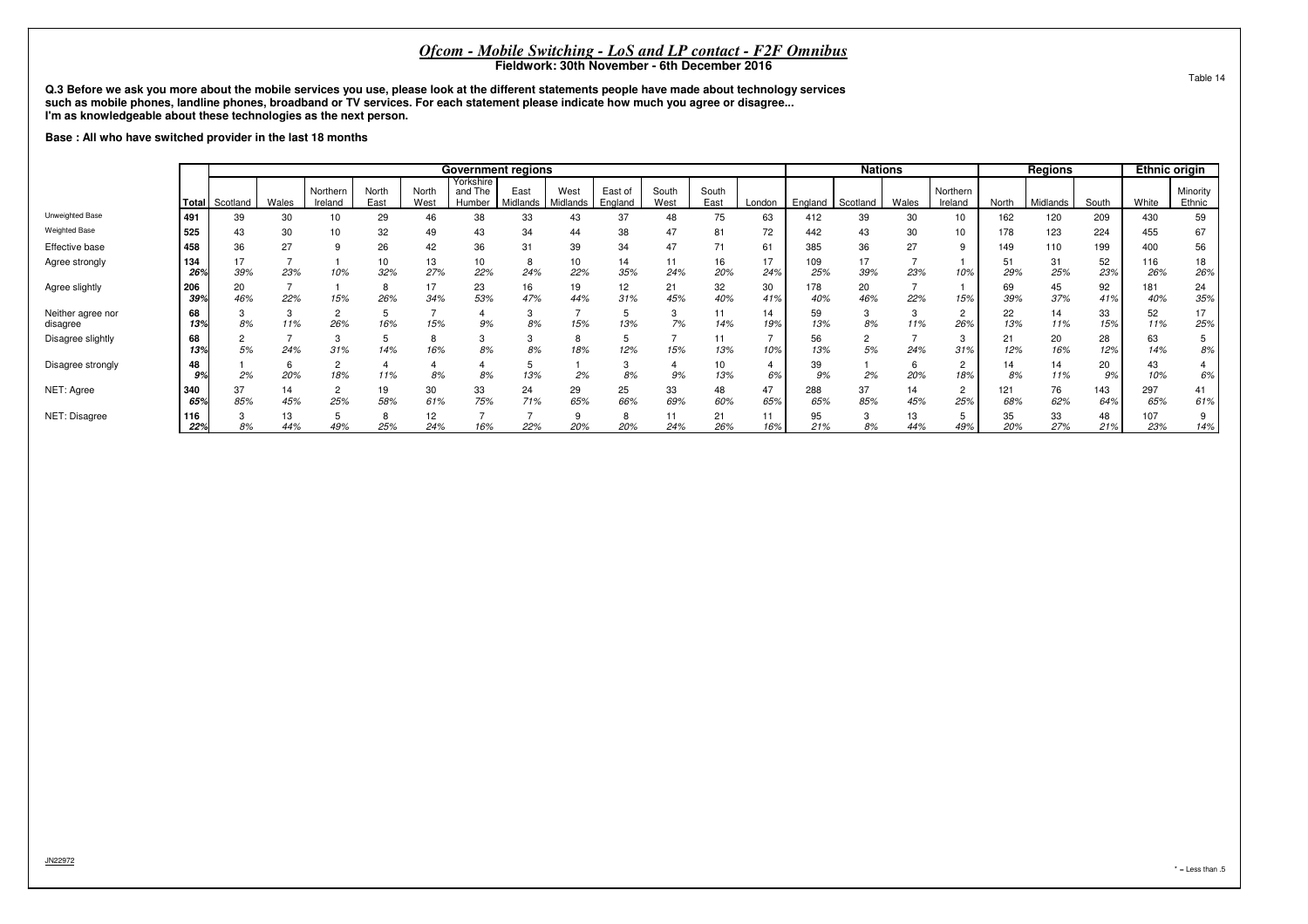**Q.3 Before we ask you more about the mobile services you use, please look at the different statements people have made about technology servicessuch as mobile phones, landline phones, broadband or TV services. For each statement please indicate how much you agree or disagree...I'm as knowledgeable about these technologies as the next person.**

**Base : All who have switched provider in the last 18 months**

|                               |            |            |                                                                                         |             |            |                | <b>Sample Groups</b>                                     |                                                                      |                                                                                                 |                       |                                                 |                                                          |
|-------------------------------|------------|------------|-----------------------------------------------------------------------------------------|-------------|------------|----------------|----------------------------------------------------------|----------------------------------------------------------------------|-------------------------------------------------------------------------------------------------|-----------------------|-------------------------------------------------|----------------------------------------------------------|
|                               | Total      | All        | Switched L18M: Switched L18M: Switched L18M: Switched L18M: Switched L18M:<br>All (PAC) | All $(C&R)$ | Contract   | Contract (PAC) | Switched L18M:<br>Contract (PAC)<br>- Loss of<br>service | Switched L18M:<br>Contract (PAC)<br>Access to<br>temporary<br>number | Switched L18M: Switched L18M:<br>Contract (PAC) Contract (PAC)<br>- Used<br>temporary<br>number | - Loss and<br>number  | used temporary Switched L18M:<br>Contract (C&R) | Switched L18M:<br>Contract (C&R)<br>- Loss of<br>service |
| Unweighted Base               | 491        | 491        | 315                                                                                     | 172         | 395        | 267            | 77                                                       | 97                                                                   | 31                                                                                              | 15                    | 124                                             | 17                                                       |
| <b>Weighted Base</b>          | 525        | 525        | 340                                                                                     | 180         | 431        | 295            | 86                                                       | 109                                                                  | 33                                                                                              | 15                    | 131                                             | 18                                                       |
| Effective base                | 458        | 458        | 293                                                                                     | 161         | 370        | 250            | 72                                                       | 91                                                                   | 29                                                                                              | 14                    | 116                                             | 16                                                       |
| Agree strongly                | 134<br>26% | 134<br>26% | 83<br>24%                                                                               | 51<br>28%   | 115<br>27% | 73<br>25%      | 19<br>22%                                                | 33<br>30%                                                            | 6<br>18%                                                                                        | $\overline{2}$<br>14% | 43<br>33%                                       | 9<br>49%                                                 |
| Agree slightly                | 206<br>39% | 206<br>39% | 139<br>41%                                                                              | 64<br>36%   | 172<br>40% | 121<br>41%     | 35<br>41%                                                | 45<br>41%                                                            | 19<br>58%                                                                                       | 11<br>73%             | 48<br>37%                                       | 6<br>33%                                                 |
| Neither agree nor<br>disagree | 68<br>13%  | 68<br>13%  | 45<br>13%                                                                               | 22<br>12%   | 57<br>13%  | 42<br>14%      | 11<br>13%                                                | 17<br>16%                                                            | 3<br>10%                                                                                        | 8%                    | 13<br>10%                                       | 10%                                                      |
| Disagree slightly             | 68<br>13%  | 68<br>13%  | 49<br>14%                                                                               | 19<br>11%   | 56<br>13%  | 42<br>14%      | 15<br>17%                                                | 14<br>12%                                                            | 5<br>14%                                                                                        | 5%                    | 13<br>10%                                       |                                                          |
| Disagree strongly             | 48<br>9%   | 48<br>9%   | 23<br>7%                                                                                | 24<br>13%   | 31<br>7%   | 16<br>5%       | 6<br>6%                                                  | 1%                                                                   | $\overline{\phantom{a}}$                                                                        | $\sim$                | 14<br>11%                                       | 8%                                                       |
| NET: Agree                    | 340<br>65% | 340<br>65% | 222<br>65%                                                                              | 115<br>64%  | 287<br>67% | 194<br>66%     | 54<br>63%                                                | 78<br>71%                                                            | 25<br>76%                                                                                       | 13<br>87%             | 91<br>69%                                       | 15<br>82%                                                |
| NET: Disagree                 | 116<br>22% | 116<br>22% | 73<br>21%                                                                               | 43<br>24%   | 86<br>20%  | 58<br>20%      | 21<br>24%                                                | 15<br>13%                                                            | 5<br>14%                                                                                        | 5%                    | 27<br>21%                                       | 8%                                                       |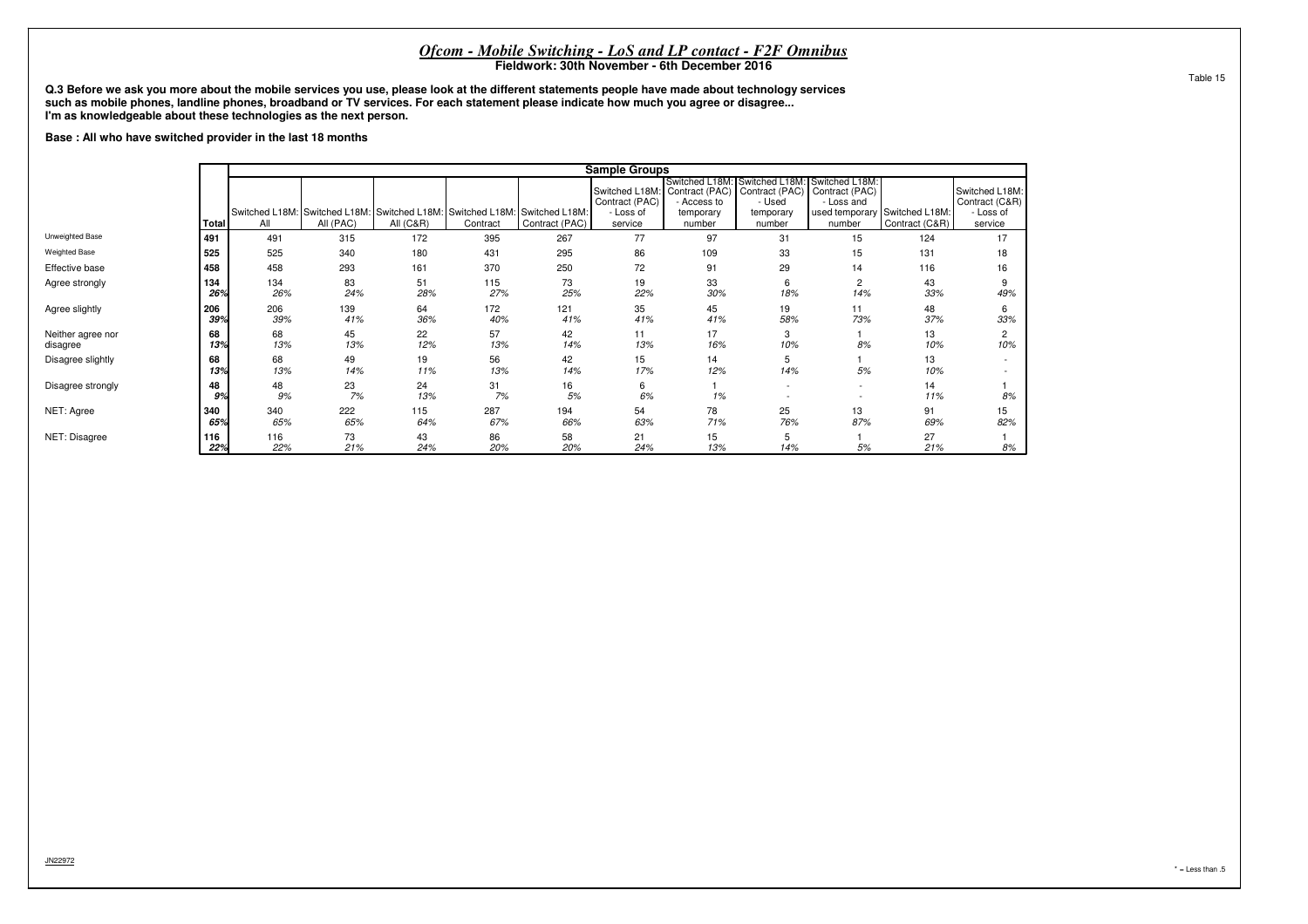**Q.4 When you switched, what type of mobile package did you switch from?**

**Base : All who have switched provider in the last 18 months**

|                                                                         |            |            | Gender     |           |           | Age       |           |           |           |            | Age collapsed |           |           |            | <b>SEG</b>     |           |            |                   | <b>Working status</b> |                |           | <b>Tenure</b> |                |
|-------------------------------------------------------------------------|------------|------------|------------|-----------|-----------|-----------|-----------|-----------|-----------|------------|---------------|-----------|-----------|------------|----------------|-----------|------------|-------------------|-----------------------|----------------|-----------|---------------|----------------|
|                                                                         | Total      | Male       | Female     | 16-24     | 25-34     | $35 - 44$ | 45-54     | 55-64     | $65+$     | 16-34      | 35-54         | $55+$     | AB        | C.         | C <sub>2</sub> | DE        | ABC1       | C <sub>2</sub> DE | Working               | Not<br>working | Own       | Mortgage I    | Rent/<br>other |
| Unweighted Base                                                         | 491        | 240        | 251        | 107       | 109       | 69        | 77        | 54        | 75        | 216        | 146           | 129       | 109       | 149        | 97             | 136       | 258        | 233               | 256                   | 235            | 126       | 119           | 246            |
| <b>Weighted Base</b>                                                    | 525        | 267        | 258        | 104       | 133       | 86        | 89        | 62        | 51        | 237        | 175           | 113       | 124       | 168        | 104            | 129       | 292        | 233               | 306                   | 219            | 123       | 144           | 257            |
| Effective base                                                          | 458        | 218        | 241        | 103       | 104       | 66        | 75        | 52        | 70        | 205        | 141           | 116       | 101       | 140        | 93             | 127       | 241        | 219               | 245                   | 218            | 114       | 115           | 231            |
| Pay as you go (which<br>requires top-ups)                               | 145<br>28% | 27%        | 74<br>29%  | 33<br>31% | 22<br>17% | 23<br>26% | 18<br>20% | 20<br>32% | 30<br>58% | 55<br>23%  | 40<br>23%     | 50<br>44% | 31<br>25% | 38<br>23%  | 21<br>20%      | 55<br>42% | 69<br>24%  | 76<br>33%         | 51<br>17%             | 94<br>43%      | 43<br>35% | 23<br>16%     | 79<br>31%      |
| Monthly contract (i.e.<br>12-24 months, including<br>new handset)       | 326<br>62% | 161<br>60% | 165<br>64% | 64<br>61% | 99<br>74% | 52<br>61% | 60<br>68% | 32<br>52% | 18<br>36% | 163<br>69% | 113<br>64%    | 51<br>45% | 77<br>62% | 119<br>71% | 68%            | 59<br>46% | 196<br>67% | 130<br>56%        | 219<br>72%            | 107<br>49%     | 74<br>58% | 101<br>70%    | 154<br>60%     |
| SIM only (i.e. did not<br>get a handset or no<br>longer paying for one) | 47<br>9%   | 31<br>11%  | 6%         | 5%        | 8%        | 10<br>11% | 11%       | 10<br>16% | 3<br>6%   | 16<br>7%   | 19<br>11%     | 13<br>11% | 13<br>10% | 5%         | 12<br>11%      | 14<br>11% | 21<br>7%   | 26<br>11%         | 31<br>10%             | 16<br>7%       | 6%        | 13%           | 21<br>8%       |
| Can't remember\don't<br>know                                            |            | 2%         |            | 3%        | 1%        | 2%        | 70        |           |           | 2%         | 2%            |           | 2%        | 2%         |                |           | 2%         |                   | 1%                    |                | 1%        |               | చ<br>1%        |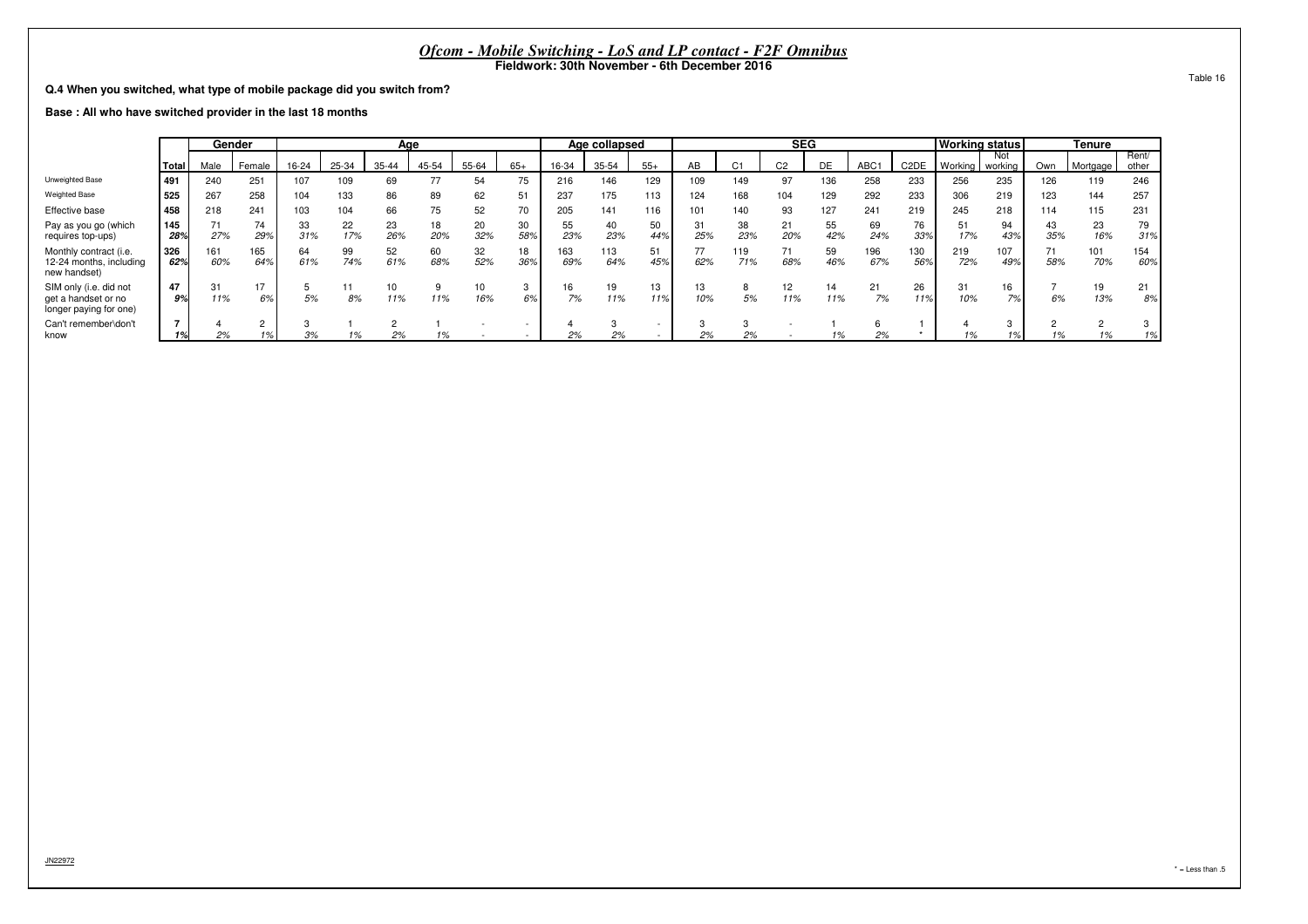**Q.4 When you switched, what type of mobile package did you switch from?**

**Base : All who have switched provider in the last 18 months**

|                                                                         |            |                |           |                     |               |               | <b>Government regions</b>      |                  |                  |                    |               |               |                              |            | <b>Nations</b> |           |                          |            | <b>Regions</b> |            | <b>Ethnic origin</b> |                    |
|-------------------------------------------------------------------------|------------|----------------|-----------|---------------------|---------------|---------------|--------------------------------|------------------|------------------|--------------------|---------------|---------------|------------------------------|------------|----------------|-----------|--------------------------|------------|----------------|------------|----------------------|--------------------|
|                                                                         |            | Total Scotland | Wales     | Northern<br>Ireland | North<br>East | North<br>West | Yorkshire<br>and The<br>Humber | East<br>Midlands | West<br>Midlands | East of<br>England | South<br>West | South<br>East | London                       | England    | Scotland       | Wales     | Northern<br>Ireland      | North      | Midlands       | South      | White                | Minority<br>Ethnic |
| Unweighted Base                                                         | .491       | 39             | 30        | 10                  | 29            | 46            | 38                             | 33               | 43               | 37                 | 48            | 75            | 63                           | 412        | 39             | 30        | 10                       | 162        | 120            | 209        | 430                  | 59                 |
| <b>Weighted Base</b>                                                    | 525        | 43             | 30        | 10                  | 32            | 49            | 43                             | 34               | 44               | 38                 | 47            | 81            | 72                           | 442        | 43             | 30        | 10                       | 178        | 123            | 224        | 455                  | 67                 |
| Effective base                                                          | 458        | 36             | 27        |                     | 26            | 42            | 36                             | 31               | 39               | 34                 | 47            |               | 61                           | 385        | 36             | 27        | $\alpha$                 | 149        | 110            | 199        | 400                  | 56                 |
| Pay as you go (which<br>requires top-ups)                               | 145<br>28% | 39%            | 32%       | 58%                 | 24%           | 12<br>25%     | 12<br>27%                      | 10<br>28%        | 13<br>30%        | 18%                | 13<br>27%     | 21<br>26%     | 18<br>24%                    | 113<br>26% | 17<br>39%      | 32%       | 6<br>58%                 | 54<br>31%  | 34<br>28%      | 56<br>25%  | 127<br>28%           | 17<br>26%          |
| Monthly contract (i.e.<br>12-24 months, including<br>new handset)       | 326<br>62% | 24<br>55%      | 21<br>68% | 42%                 | 22<br>67%     | 32<br>65%     | 28<br>64%                      | 20<br>57%        | 28<br>64%        | 20<br>53%          | 32<br>67%     | 52<br>64%     | 45<br>62%                    | 278<br>63% | 24<br>55%      | 21<br>68% | 4<br>42%                 | 109<br>61% | 77<br>63%      | 140<br>62% | 282<br>62%           | 43<br>64%          |
| SIM only (i.e. did not<br>get a handset or no<br>longer paying for one) | 47<br>9%   | 6%             |           |                     | 8%            | 10%           | 10%                            | 15%              | 5%               | 25%                | 2<br>4%       | 8%            | 8<br>11%                     | 45<br>10%  | 6%             |           | $\overline{\phantom{a}}$ | 14<br>8%   | 12<br>10%      | 21<br>9%   | 41<br>9%             | 9%                 |
| Can't remember\don't<br>know                                            | -          |                |           |                     |               |               |                                |                  |                  | 5%                 | 2%            | 2%            | $\epsilon$<br>0 <sup>0</sup> |            |                |           |                          |            |                | 3%         |                      | 1%                 |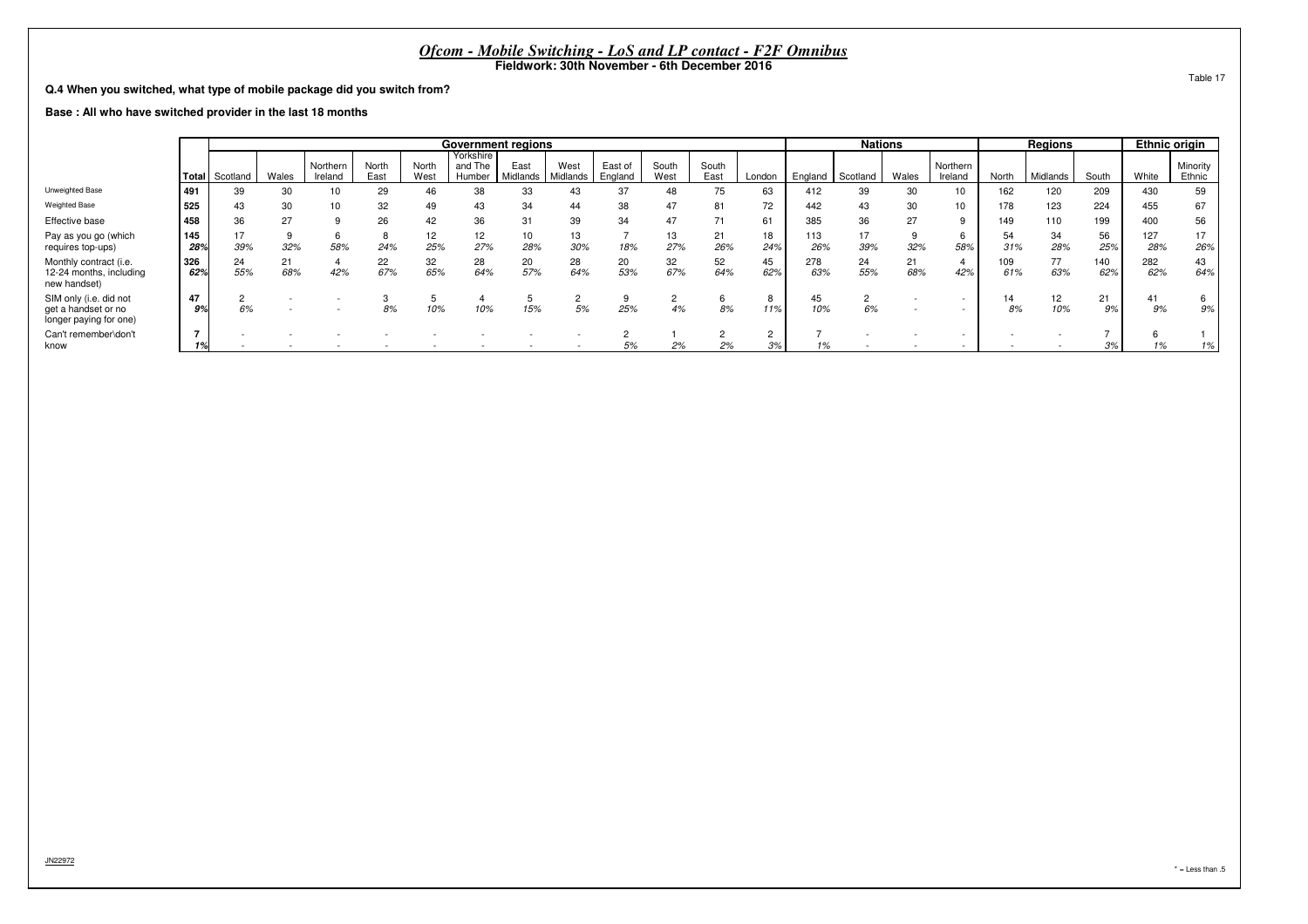|                                                                         |                                                                                                                                                                                                                                                                                                                                                                                                                                                                                                                                                     |            |            |           |            |            | Fieldwork: 30th November - 6th December 2016 |                      | <i>Ofcom - Mobile Switching - LoS and LP contact - F2F Omnibus</i> |           |           |                          |  |  |  |  |  |  |  |  |  |  |  |  |          |
|-------------------------------------------------------------------------|-----------------------------------------------------------------------------------------------------------------------------------------------------------------------------------------------------------------------------------------------------------------------------------------------------------------------------------------------------------------------------------------------------------------------------------------------------------------------------------------------------------------------------------------------------|------------|------------|-----------|------------|------------|----------------------------------------------|----------------------|--------------------------------------------------------------------|-----------|-----------|--------------------------|--|--|--|--|--|--|--|--|--|--|--|--|----------|
| Q.4 When you switched, what type of mobile package did you switch from? |                                                                                                                                                                                                                                                                                                                                                                                                                                                                                                                                                     |            |            |           |            |            |                                              |                      |                                                                    |           |           |                          |  |  |  |  |  |  |  |  |  |  |  |  | Table 18 |
|                                                                         |                                                                                                                                                                                                                                                                                                                                                                                                                                                                                                                                                     |            |            |           |            |            |                                              |                      |                                                                    |           |           |                          |  |  |  |  |  |  |  |  |  |  |  |  |          |
|                                                                         | <b>Sample Groups</b><br>Switched L18M: Switched L18M:<br>Switched L18M:                                                                                                                                                                                                                                                                                                                                                                                                                                                                             |            |            |           |            |            |                                              |                      |                                                                    |           |           |                          |  |  |  |  |  |  |  |  |  |  |  |  |          |
|                                                                         | Base: All who have switched provider in the last 18 months<br>Contract (PAC) Contract (PAC) Contract (PAC)<br>Switched L18M:<br>Switched L18M:<br>Contract (C&R)<br>Contract (PAC)<br>- Used<br>- Loss and<br>Access to<br>Switched L18M: Switched L18M: Switched L18M: Switched L18M: Switched L18M:<br>used temporary Switched L18M:<br>- Loss of<br>- Loss of<br>temporary<br>temporary<br>Contract (PAC)<br>All (PAC)<br>number<br>All<br><b>All (C&amp;R)</b><br>Contract<br>service<br>number<br>Contract (C&R)<br>service<br>Total<br>number |            |            |           |            |            |                                              |                      |                                                                    |           |           |                          |  |  |  |  |  |  |  |  |  |  |  |  |          |
| Unweighted Base                                                         | 491                                                                                                                                                                                                                                                                                                                                                                                                                                                                                                                                                 | 491        | 315        | 172       | 395        | 267        | 77                                           | 97                   | 31                                                                 | 15        | 124       | 17                       |  |  |  |  |  |  |  |  |  |  |  |  |          |
| <b>Weighted Base</b>                                                    | 525                                                                                                                                                                                                                                                                                                                                                                                                                                                                                                                                                 | 525        | 340        | 180       | 431        | 295        | 86                                           | 109                  | 33                                                                 | 15        | 131       | 18                       |  |  |  |  |  |  |  |  |  |  |  |  |          |
| Effective base                                                          | 458                                                                                                                                                                                                                                                                                                                                                                                                                                                                                                                                                 | 458        | 293        | 161       | 370        | 250        | 72                                           | 91                   | 29                                                                 | 14        | 116       | 16                       |  |  |  |  |  |  |  |  |  |  |  |  |          |
| Pay as you go (which<br>requires top-ups)                               | 145<br>28%                                                                                                                                                                                                                                                                                                                                                                                                                                                                                                                                          | 145<br>28% | 72<br>21%  | 72<br>40% | 77<br>18%  | 41<br>14%  | 15<br>17%                                    | 15<br>13%            | 6<br>17%                                                           | 18%       | 34<br>26% | $\overline{2}$<br>11%    |  |  |  |  |  |  |  |  |  |  |  |  |          |
| Monthly contract (i.e.<br>12-24 months, including<br>new handset)       | 326<br>62%                                                                                                                                                                                                                                                                                                                                                                                                                                                                                                                                          | 326<br>62% | 229<br>67% | 96<br>53% | 302<br>70% | 215<br>73% | 60<br>69%                                    | 79<br>73%            | 22<br>67%                                                          | 10<br>65% | 86<br>65% | 13<br>71%                |  |  |  |  |  |  |  |  |  |  |  |  |          |
| SIM only (i.e. did not<br>get a handset or no<br>longer paying for one) | 47<br>9%                                                                                                                                                                                                                                                                                                                                                                                                                                                                                                                                            | 47<br>9%   | 34<br>10%  | 12<br>7%  | 46<br>11%  | 34<br>12%  | 12<br>14%                                    | 14<br>13%            | 5<br>16%                                                           | 3<br>16%  | 11<br>8%  | 3<br>19%                 |  |  |  |  |  |  |  |  |  |  |  |  |          |
| Can't remember\don't<br>know                                            |                                                                                                                                                                                                                                                                                                                                                                                                                                                                                                                                                     | 1%         | 1%         |           | 6<br>1%    | 4<br>1%    |                                              | $\overline{c}$<br>1% |                                                                    |           |           | $\overline{\phantom{a}}$ |  |  |  |  |  |  |  |  |  |  |  |  |          |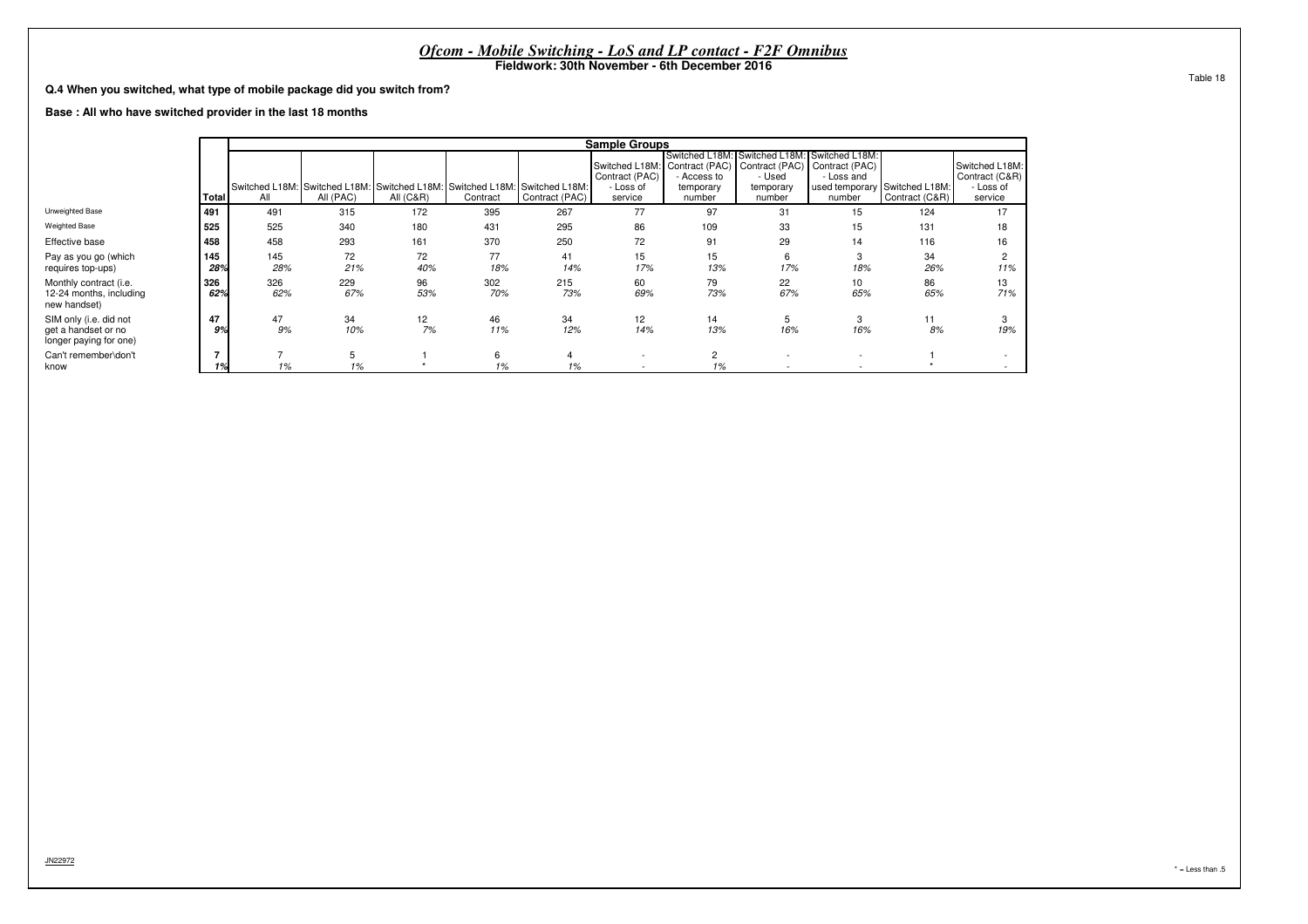**Q.5 And when you switched did you..?**

**Base : All who have switched provider in the last 18 months**

|                               |            |            | Gender     |           |           | Age       |           |           |           |            | Age collapsed |           |           |            | <b>SEG</b>     |     |            |                   | <b>Working status</b> |                |           | Tenure     |                |
|-------------------------------|------------|------------|------------|-----------|-----------|-----------|-----------|-----------|-----------|------------|---------------|-----------|-----------|------------|----------------|-----|------------|-------------------|-----------------------|----------------|-----------|------------|----------------|
|                               | Total      | Male       | Female     | 16-24     | 25-34     | 35-44     | 45-54     | 55-64     | $65+$     | 16-34      | 35-54         | $55+$     | AB        | $\sim$     | C <sub>2</sub> | DE  | <b>ABC</b> | C <sub>2</sub> DE | Working               | Not<br>working | Own       | Mortgage   | Rent/<br>other |
| Unweighted Base               | 491        | 240        | 251        | 107       | 109       |           |           | 54        | 75        | 216        | 146           | 129       | 109       | 149        | 07             | 136 | 258        | 233               | 256                   | 235            | 126       | 119        | 246            |
| Weighted Base                 | 525        | 267        | 258        | 104       | 133       |           | 89        | 62        | 51        | 237        | 175           | 113       | 124       | 168        | 104            | 129 | 292        | 233               | 306                   | 219            | 123       | 144        | 257            |
| Effective base                | 458        | 218        | 241        | 103       | 104       |           | 75        | 52        | 70        | 205        | 141           | 116       | 101       | 140        | 93             | 127 | 241        | 219               | 245                   | 218            | 114       | 115        | 231            |
| Keep the same phone<br>number | 340<br>65% | 175<br>65% | 165<br>64% | 54<br>52% | 86<br>64% | 61<br>71% | 67<br>76% | 38<br>61% | 35<br>68% | 140<br>59% | 128<br>73%    | 72<br>64% | n.<br>79% | 122<br>73% | 57%            | 47% | 220<br>75% | 120<br>52%        | 217<br>71%            | 124<br>56%     | 92<br>75% | 102<br>71% | 146<br>57%     |
| Change phone number           | 180<br>34% | 92<br>35%  | 87<br>34%  | 50<br>48% | 45<br>34% | 25<br>29% | 21<br>24% | 23<br>37% | 16<br>31% | 95<br>40%  | 47<br>27%     | 38<br>34% | 26<br>21% | 26%        | 43<br>42%      | 52% | 69<br>24%  | 11′<br>47%        | 87<br>28%             | 93<br>43%      | 29<br>24% | 42<br>29%  | 109<br>42%     |
| Can't remember\don't<br>know  |            |            | 2%         |           | 2%        |           |           | 2%        | 2%        | 1%         |               | 2%        |           | 1%         |                |     |            |                   | 1%                    |                | 2%        |            | 1%             |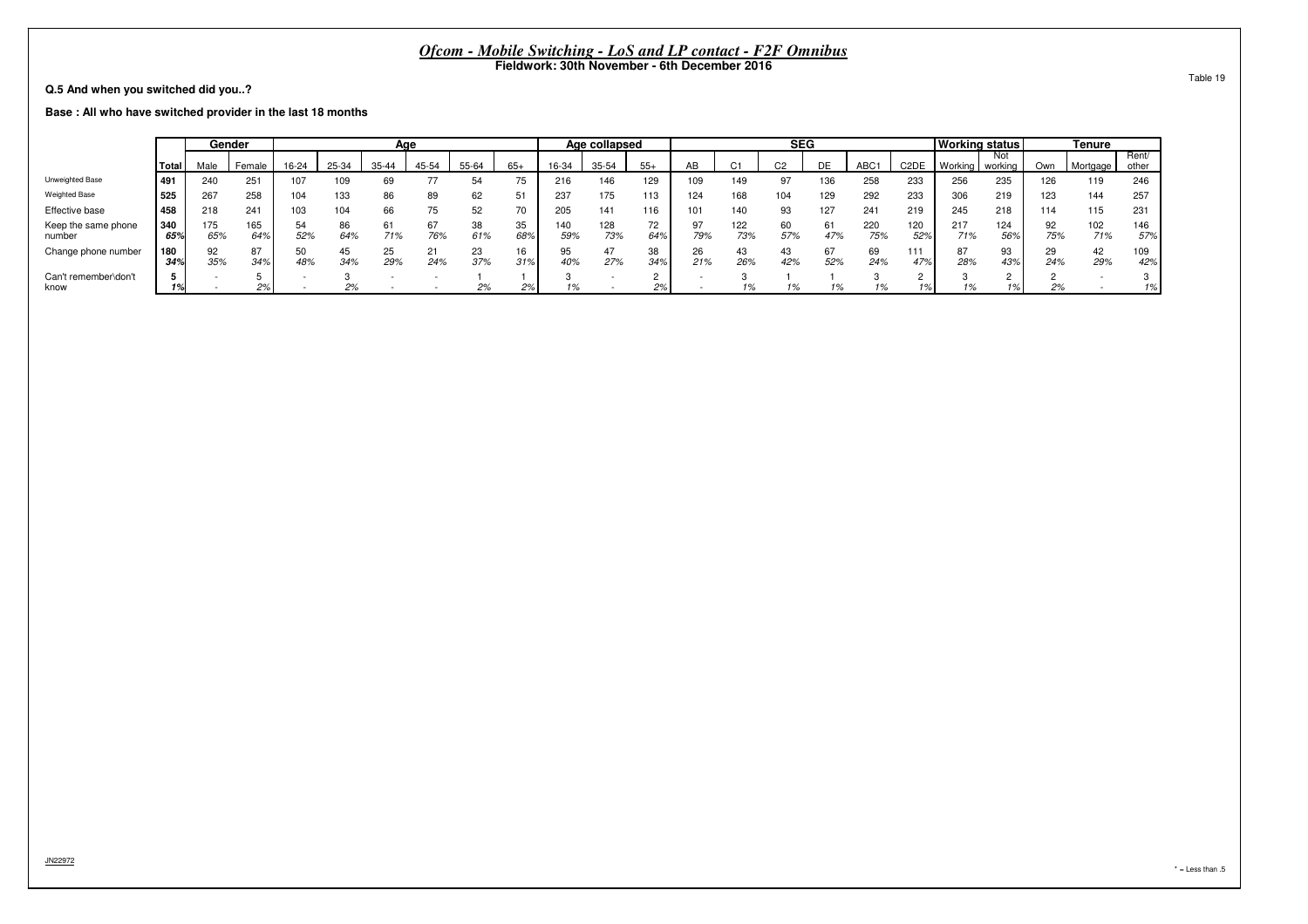**Q.5 And when you switched did you..?**

**Base : All who have switched provider in the last 18 months**

|                               |            |                       |       |                     |               |               | <b>Government regions</b>      |                  |                  |                    |               |               |           |            | <b>Nations</b> |       |                     |            | <b>Regions</b> |                       |            | <b>Ethnic origin</b> |
|-------------------------------|------------|-----------------------|-------|---------------------|---------------|---------------|--------------------------------|------------------|------------------|--------------------|---------------|---------------|-----------|------------|----------------|-------|---------------------|------------|----------------|-----------------------|------------|----------------------|
|                               |            | <b>Total</b> Scotland | Wales | Northern<br>Ireland | North<br>East | North<br>West | Yorkshire<br>and The<br>Humber | East<br>Midlands | West<br>Midlands | East of<br>England | South<br>West | South<br>East | London    | England    | Scotland       | Wales | Northern<br>Ireland | North      | Midlands       | South                 | White      | Minority<br>Ethnic   |
| Unweighted Base               | 491        | 39                    |       |                     | 29            |               | 38                             |                  |                  |                    | 48            |               | 63        | 412        | 39             |       | 10                  | 162        | 120            | 209                   | 430        | 59                   |
| <b>Weighted Base</b>          | 525        |                       | 30    |                     | 32            | 49            | 43                             | 34               | 44               |                    | 47            | 81            | 72        | 442        | 43             |       | 10                  | 178        | 123            | 224                   | 455        |                      |
| Effective base                | 1458       | 36                    | 27    |                     | 26            |               | 36                             |                  | 39               | 34                 | 47            |               |           | 385        | 36             | 27    |                     | 149        | 110            | 199                   | 400        | 56                   |
| Keep the same phone<br>number | 340<br>65% | 27<br>62%             | 60%   | 60%                 | 20<br>63%     | 66%           | 63%                            | 23<br>66%        | 33<br>76%        | 23<br>60%          | 30<br>64%     | 58%           | 54<br>74% | 290<br>66% | 27<br>62%      | 60%   | 60%                 | 113<br>63% | 83<br>67%      | 145<br>65%            | 295<br>65% | 43<br>63%            |
| Change phone number           | 180<br>34% | 35%                   | 40%   | 40%                 | 37%           | 34%           | 15<br>35%                      | 12<br>34%        | 24%              | 37%                | 36%           | 34<br>42%     | 17<br>24% | 149<br>34% | 15<br>35%      | 40%   | 40%                 | 63<br>35%  | 40<br>33%      | $\overline{ }$<br>34% | 157<br>34% | 23<br>35%            |
| Can't remember\don't<br>know  |            | 3%                    |       |                     |               |               | 2%                             |                  |                  | 3%                 |               |               | 2%        |            | 3%             |       |                     | 1%         |                | $1\%$                 |            | 2%                   |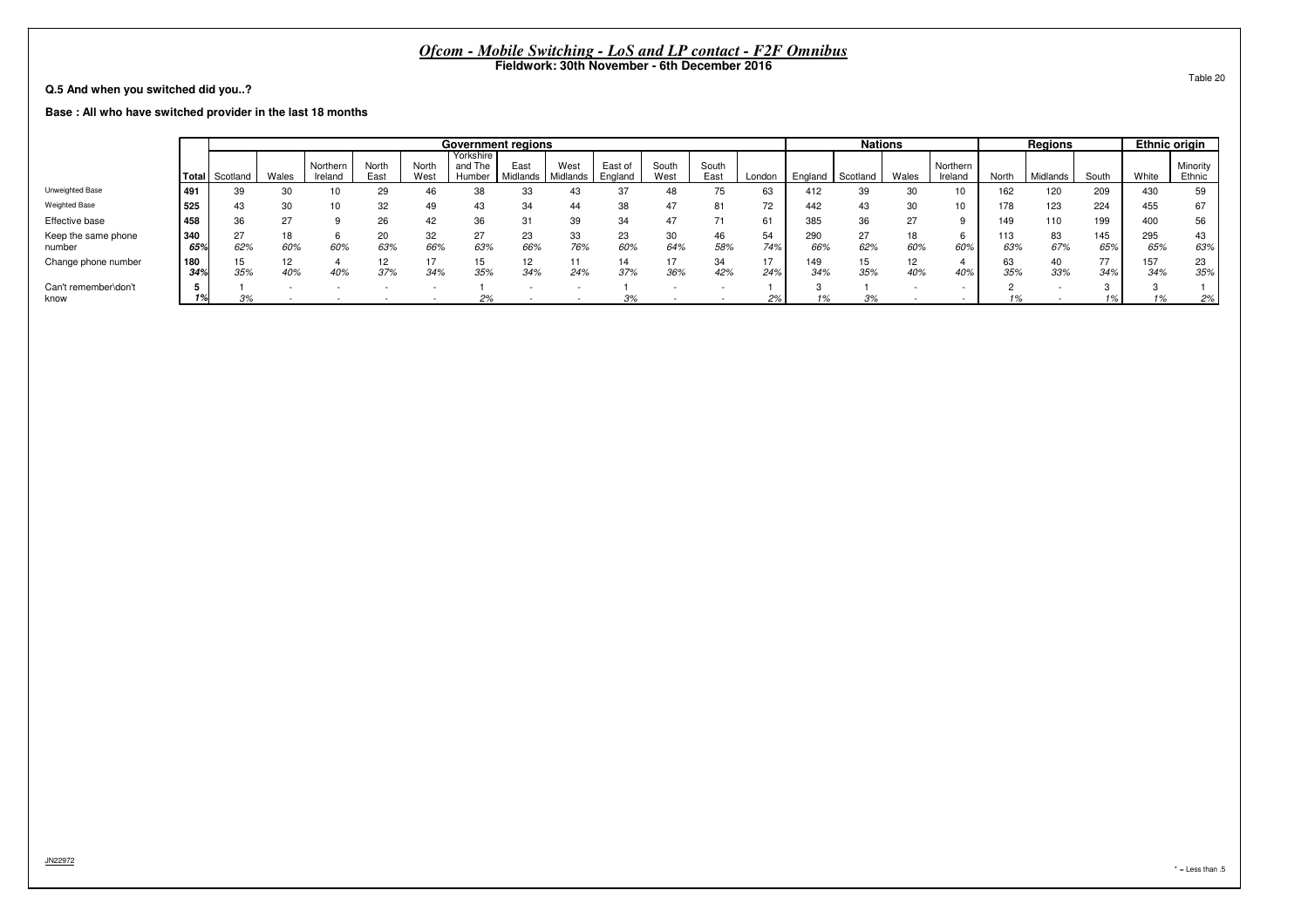|                                                            |            |            |                                                      |                                                      | Ofcom - Mobile Switching - LoS and LP contact - F2F Omnibus                            |                                                      |                                        | Fieldwork: 30th November - 6th December 2016                                                    |                                                                               |                      |                                                      |                                                          |          |
|------------------------------------------------------------|------------|------------|------------------------------------------------------|------------------------------------------------------|----------------------------------------------------------------------------------------|------------------------------------------------------|----------------------------------------|-------------------------------------------------------------------------------------------------|-------------------------------------------------------------------------------|----------------------|------------------------------------------------------|----------------------------------------------------------|----------|
| Q.5 And when you switched did you?                         |            |            |                                                      |                                                      |                                                                                        |                                                      |                                        |                                                                                                 |                                                                               |                      |                                                      |                                                          | Table 21 |
| Base: All who have switched provider in the last 18 months |            |            |                                                      |                                                      |                                                                                        |                                                      |                                        |                                                                                                 |                                                                               |                      |                                                      |                                                          |          |
|                                                            |            |            |                                                      |                                                      |                                                                                        |                                                      | <b>Sample Groups</b>                   |                                                                                                 |                                                                               |                      |                                                      |                                                          |          |
|                                                            | Total      | All        | All (PAC)                                            | All $(C&R)$                                          | Switched L18M: Switched L18M: Switched L18M: Switched L18M: Switched L18M:<br>Contract | Contract (PAC)                                       | Contract (PAC)<br>- Loss of<br>service | Switched L18M: Contract (PAC) Contract (PAC) Contract (PAC)<br>Access to<br>temporary<br>number | Switched L18M: Switched L18M: Switched L18M:<br>- Used<br>temporary<br>number | - Loss and<br>number | used temporary Switched L18M:<br>Contract (C&R)      | Switched L18M:<br>Contract (C&R)<br>- Loss of<br>service |          |
| Unweighted Base                                            | 491        | 491        | 315                                                  | 172                                                  | 395                                                                                    | 267                                                  | 77                                     | 97                                                                                              | 31                                                                            | 15                   | 124                                                  | 17                                                       |          |
| <b>Weighted Base</b>                                       | 525        | 525        | 340                                                  | 180                                                  | 431                                                                                    | 295                                                  | 86                                     | 109                                                                                             | 33                                                                            | 15                   | 131                                                  | 18                                                       |          |
| Effective base                                             | 458        | 458        | 293                                                  | 161                                                  | 370                                                                                    | 250                                                  | 72                                     | 91                                                                                              | 29                                                                            | 14                   | 116                                                  | 16                                                       |          |
| Keep the same phone<br>number                              | 340<br>65% | 340<br>65% | 340<br>100%                                          | $\overline{\phantom{a}}$<br>$\overline{\phantom{a}}$ | 295<br>68%                                                                             | 295<br>100%                                          | 86<br>100%                             | 109<br>100%                                                                                     | 33<br>100%                                                                    | 15<br>100%           | $\overline{\phantom{a}}$                             |                                                          |          |
| Change phone number                                        | 180<br>34% | 180<br>34% | $\overline{\phantom{a}}$<br>$\overline{\phantom{a}}$ | 180<br>100%                                          | 131<br>31%                                                                             | $\overline{\phantom{a}}$<br>$\overline{\phantom{a}}$ |                                        |                                                                                                 | $\sim$                                                                        |                      | 131<br>100%                                          | 18<br>100%                                               |          |
| Can't remember\don't<br>know                               |            | 1%         |                                                      | $\overline{\phantom{a}}$<br>$\overline{\phantom{a}}$ | 1%                                                                                     |                                                      |                                        | $\overline{\phantom{a}}$                                                                        |                                                                               |                      | $\overline{\phantom{a}}$<br>$\overline{\phantom{0}}$ |                                                          |          |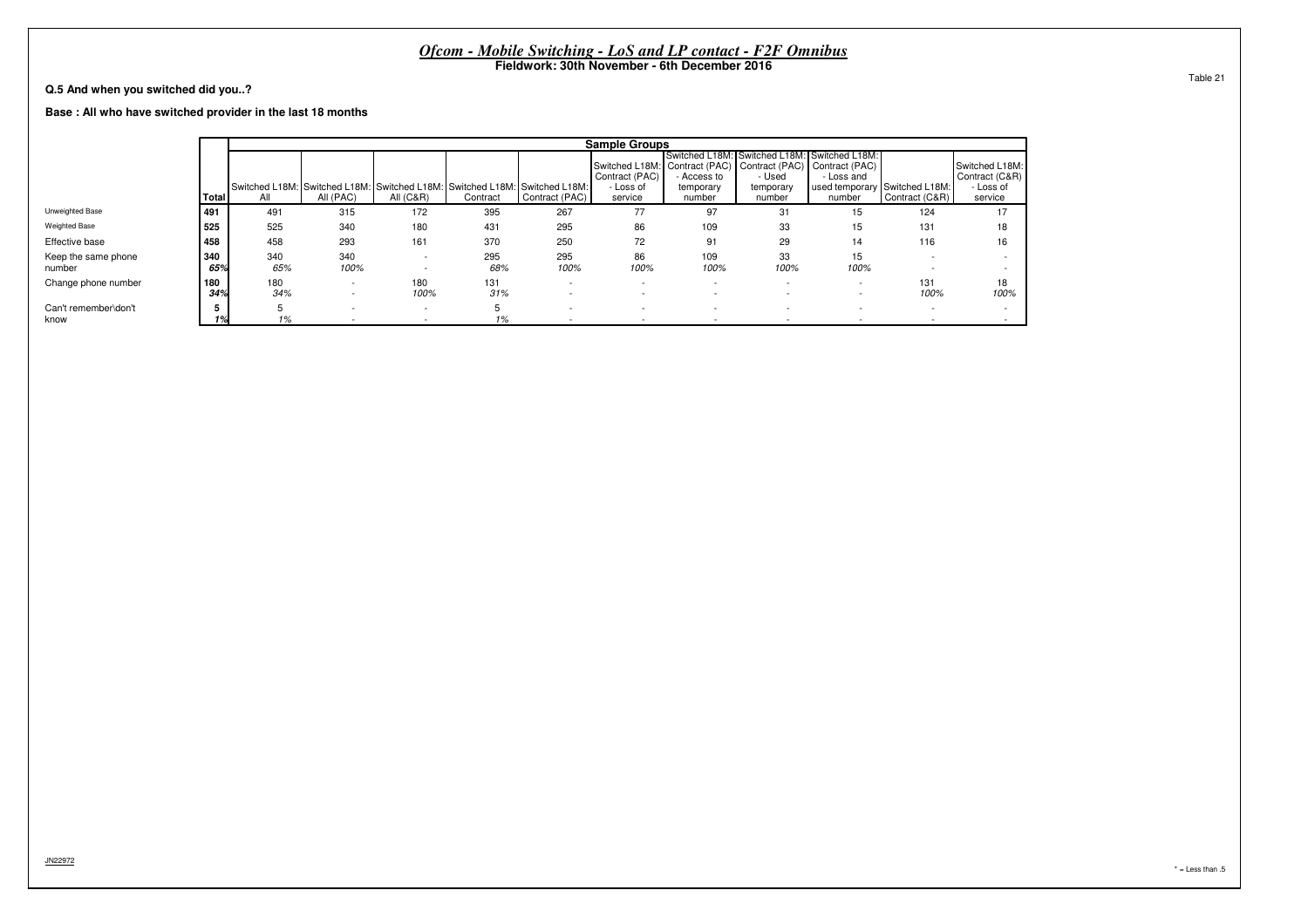Q.6 Before you switched, were you aware that there might be a period of time during which you would be unable to make or receive calls or texts<br>using your mobile number i.e. the number you were transferring over to your ne

**Base : All who have switched provider in the last 18 months (PAC)**

|                                  |            |            | Gender     |           |           | Age       |           |           |           |            | Age collapsed |           |           |           | <b>SEG</b>     |           |            |                   | <b>Working status</b> |                |           | <b>Tenure</b> |                |
|----------------------------------|------------|------------|------------|-----------|-----------|-----------|-----------|-----------|-----------|------------|---------------|-----------|-----------|-----------|----------------|-----------|------------|-------------------|-----------------------|----------------|-----------|---------------|----------------|
|                                  | Total      | Male       | Female     | 16-24     | 25-34     | 35-44     | 45-54     | 55-64     | $65+$     | 16-34      | 35-54         | $55+$     | AB        | C1        | C <sub>2</sub> | DE        | ABC1       | C <sub>2</sub> DE | Working               | Not<br>working | Own       | Mortgage      | Rent/<br>other |
| Unweighted Base                  | 315        | 157        | 158        | 57        | 67        | 49        | 57        | 33        | 52        | 124        | 106           | 85        | 85        | 107       | 56             | 67        | 192        | 123               | 180                   | 135            | 94        | 82            | 139            |
| <b>Weighted Base</b>             | 340        | 175        | 165        | 54        | 86        | 61        | 67        | 38        | 35        | 140        | 128           | 72        | 97        | 122       | 60             | 61        | 220        | 120               | 217                   | 124            | 92        | 102           | 146            |
| Effective base                   | 293        | 142        | 152        | 55        | 65        | 47        | 56        | 32        | 49        | 118        | 102           | 76        | 79        |           | 54             | 62        | 179        | 115               | 172                   | 125            | 85        | 80            | 130            |
| Yes - my old provider<br>told me | 50<br>15%  | 26<br>15%  | 25<br>15%  | 16%       | 13<br>15% | 15%       | 11<br>16% | 3%        | 24%       | 15%        | 20<br>15%     | 13%       | 14<br>14% | 17%       | 11<br>18%      | 8%        | 35<br>16%  | 16<br>13%         | 35<br>16%             | 15<br>13%      | 14<br>15% | 18%           | 18<br>13%      |
| Yes - my new provider<br>told me | 69<br>20%  | 39<br>22%  | 30<br>18%  | 12<br>21% | 16<br>19% | 14%       | 16<br>25% | 24%       | 19%       | 28<br>20%  | 25<br>20%     | 16<br>22% | 25<br>26% | 26<br>21% | 11<br>18%      | 11%       | 51<br>23%  | 18<br>15%         | 46<br>21%             | 23<br>19%      | 21<br>23% | 19<br>19%     | 28<br>20%      |
| Yes - I knew already             | 154<br>459 | 79<br>45%  | 75<br>45%  | 24<br>44% | 42<br>49% | 31<br>50% | 26<br>39% | 18<br>47% | 13<br>38% | 66<br>47%  | 57<br>44%     | 31<br>43% | 52<br>54% | 56<br>46% | 25<br>42%      | 21<br>34% | 108<br>49% | 46<br>38%         | 110<br>51%            | 36%            | 43<br>47% | 51<br>50%     | 60<br>41%      |
| Net: Yes                         | 255<br>75% | 135<br>77% | 120<br>73% | 41<br>76% | 67<br>78% | 47<br>77% | 50<br>75% | 25<br>67% | 25<br>71% | 108<br>77% | 97<br>76%     | 50<br>69% | 84<br>86% | 97<br>79% | 43<br>72%      | 32<br>52% | 181<br>82% | 75<br>62%         | 181<br>84%            | 74<br>60%      | 72<br>78% | 83<br>81%     | 101<br>69%     |
| No                               | 85<br>25%  | 23%        | 45<br>27%  | 13<br>24% | 19<br>22% | 14<br>23% | 17<br>25% | 12<br>33% | 10<br>29% | 32<br>23%  | 31<br>24%     | 23<br>31% | 13<br>14% | 26<br>21% | 17<br>28%      | 29<br>48% | 39<br>18%  | 46<br>38%         | 35<br>16%             | 50<br>40%      | 20<br>22% | 20<br>19%     | 44<br>31%      |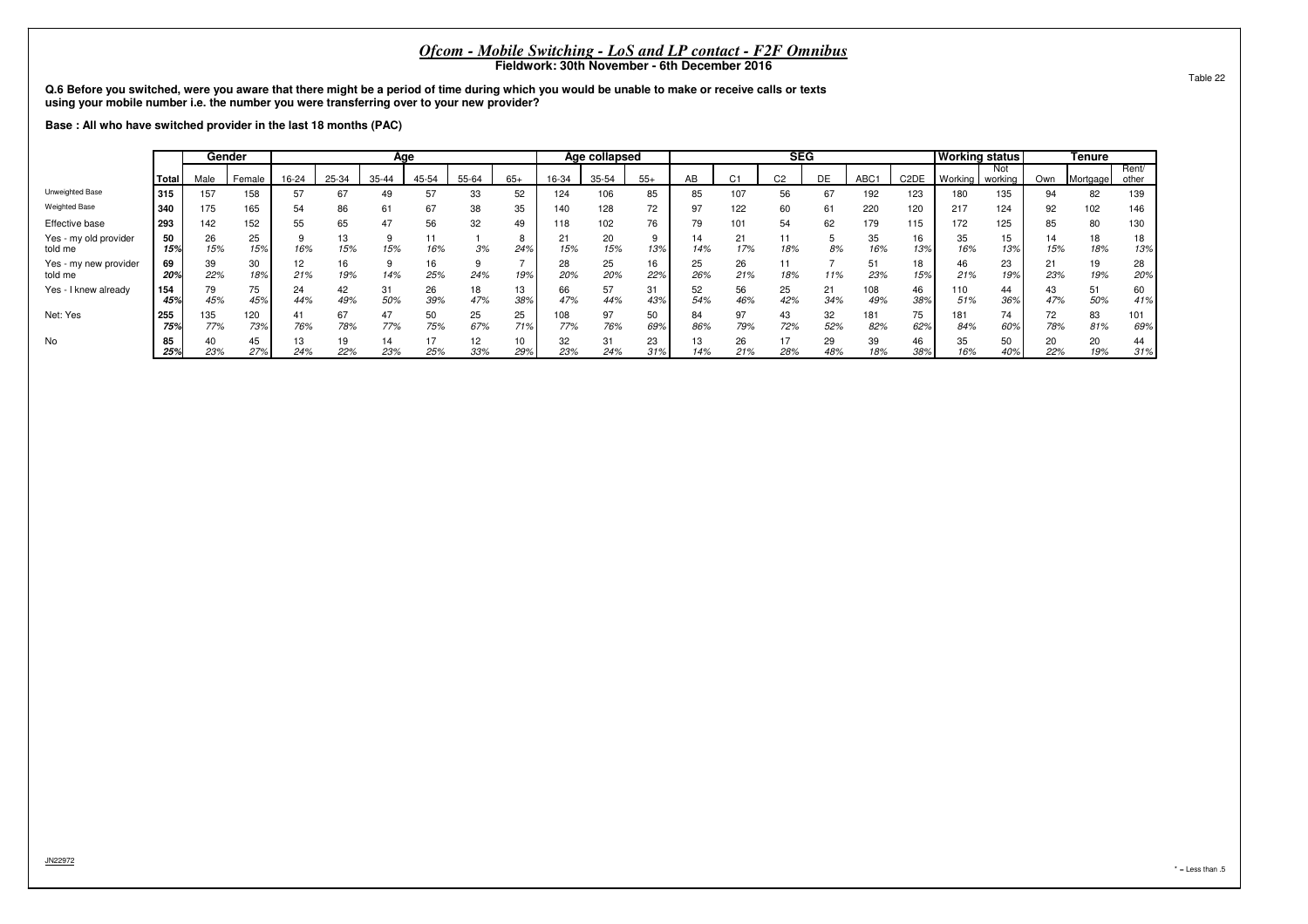Q.6 Before you switched, were you aware that there might be a period of time during which you would be unable to make or receive calls or texts<br>using your mobile number i.e. the number you were transferring over to your ne

**Base : All who have switched provider in the last 18 months (PAC)**

|                                  |            |                |           |                     |               |               | <b>Government regions</b>      |                  |                  |                    |               |                        |           |            | <b>Nations</b> |           |                          |           | <b>Regions</b> |            | <b>Ethnic origin</b> |                    |
|----------------------------------|------------|----------------|-----------|---------------------|---------------|---------------|--------------------------------|------------------|------------------|--------------------|---------------|------------------------|-----------|------------|----------------|-----------|--------------------------|-----------|----------------|------------|----------------------|--------------------|
|                                  |            | Total Scotland | Wales     | Northern<br>Ireland | North<br>East | North<br>West | Yorkshire<br>and The<br>Humber | East<br>Midlands | West<br>Midlands | East of<br>England | South<br>West | South<br>East          | London    | England    | Scotland       | Wales     | Northern<br>Ireland      | North     | Midlands       | South      | White                | Minority<br>Ethnic |
| Unweighted Base                  | 315        | 25             |           |                     | 18            | 30            | 24                             | 22               | 32               |                    |               | 43                     | 46        | 266        | 25             |           |                          | 104       | 79             | 132        | 278                  | 35                 |
| Weighted Base                    | 340        | 27             | 18        |                     | 20            | 32            | 27                             | 23               | 33               | 23                 |               |                        | 54        | 290        | 27             |           |                          | 113       | 83             | 145        | 295                  | 43                 |
| Effective base                   | 293        | 23             | 15        |                     | 16            | 28            | 23                             | 20               | 29               | 19                 | 29            | 41                     | 45        | 249        | 23             | 15        | b                        | 95        | 72             | 126        | 258                  | 34                 |
| Yes - my old provider<br>told me | 50<br>15%  |                | 17%       |                     | 17%           | 5%            | 20%                            | 11%              | 2%               | 15%                | 24%           | 10<br>22%              | 13<br>24% | 16%        |                | 17%       |                          | 9%        | 10%            | 31<br>22%  | 43<br>15%            | 17%                |
| Yes - my new provider<br>told me | 69<br>20%  | 19%            | 53%       |                     | 23%           | 23%           | 13%                            | 30%              | 22%              | 11%                | 17%           | 27%                    | 4<br>8%   | 54<br>19%  | Ð<br>19%       | 53%       | $\overline{\phantom{a}}$ | 21<br>18% | 24<br>29%      | 24<br>16%  | 60<br>20%            | 21%                |
| Yes - I knew already             | 154<br>45% | 12<br>45%      | 11%       | 62%                 | 33%           | 52%           | 19<br>69%                      | 40%              | 22<br>65%        | 16<br>67%          | 29%           | 12 <sup>°</sup><br>26% | 27<br>51% | 136<br>47% | 12<br>45%      | 11%       | 62%                      | 58<br>51% | 39<br>47%      | 58<br>40%  | 133<br>45%           | 20<br>46%          |
| Net: Yes                         | 255<br>75% | 17<br>63%      | 12<br>67% | 62%                 | 14<br>71%     | 23<br>72%     | 27<br>97%                      | 76%              | 28<br>84%        | 20<br>88%          | 18<br>60%     | 31<br>68%              | 43<br>81% | 223<br>77% | 17<br>63%      | 12<br>67% | 62%                      | 85<br>75% | 65<br>79%      | 105<br>73% | 221<br>75%           | 32<br>76%          |
| No                               | 85<br>25%  | 10<br>37%      | 33%       | 38%                 | 29%           | 28%           | 3%                             | 24%              | 16%              | 12%                | 12<br>40%     | 32%                    | 10<br>19% | 67<br>23%  | 10<br>37%      | 33%       | ے<br>38%                 | 28<br>25% | 18<br>21%      | 39<br>27%  | 75<br>25%            | 10<br>24%          |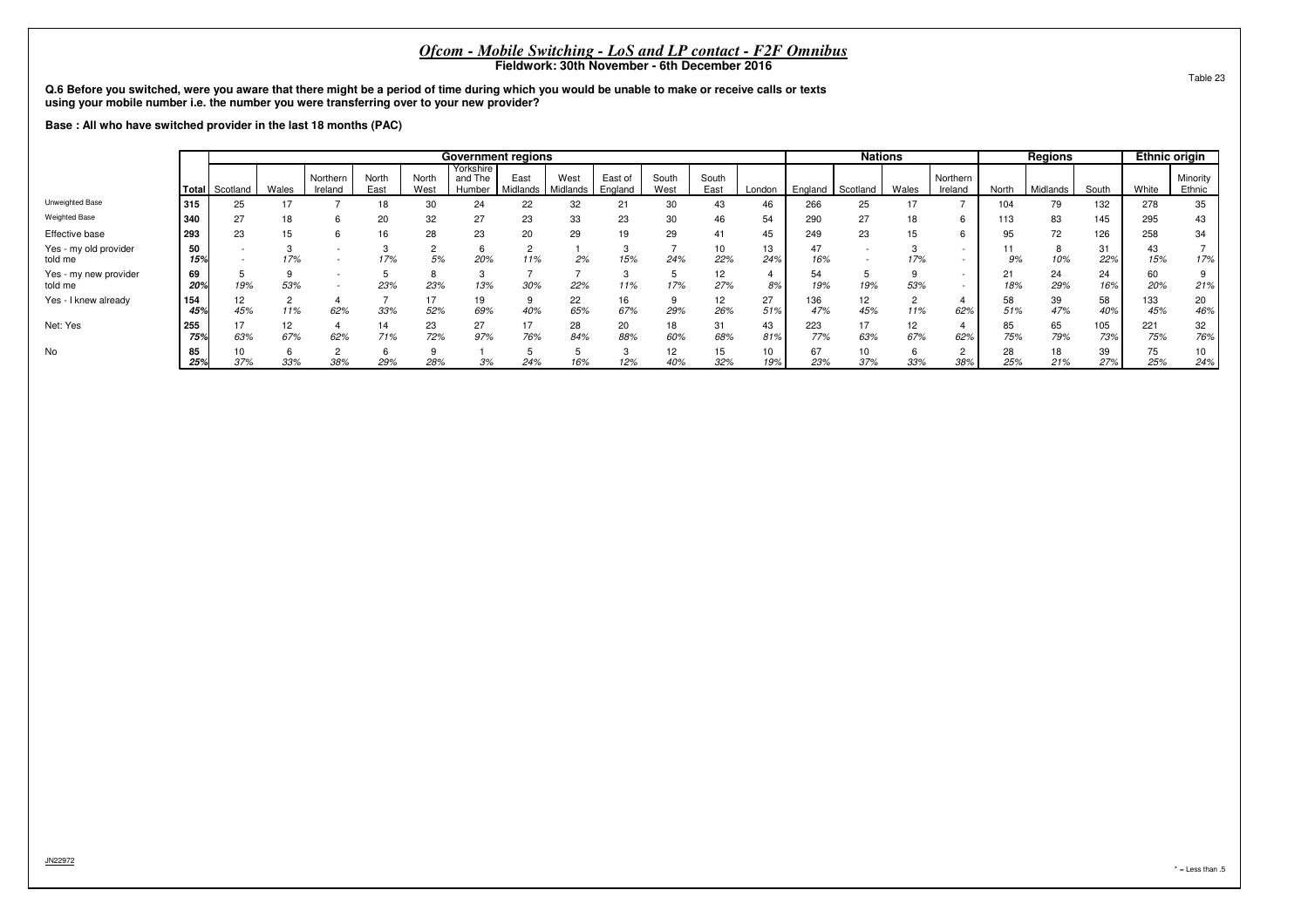|                                                                                                                                                 |            |                                                                                                                                                                                                                                                                                                                                                                                                        |                                                                                                                                                                                                                                                        |                  |            |            | <i>Ofcom - Mobile Switching - LoS and LP contact - F2F Omnibus</i><br>Fieldwork: 30th November - 6th December 2016 |           |           |           |                          |                          |  |  |  |  |  |
|-------------------------------------------------------------------------------------------------------------------------------------------------|------------|--------------------------------------------------------------------------------------------------------------------------------------------------------------------------------------------------------------------------------------------------------------------------------------------------------------------------------------------------------------------------------------------------------|--------------------------------------------------------------------------------------------------------------------------------------------------------------------------------------------------------------------------------------------------------|------------------|------------|------------|--------------------------------------------------------------------------------------------------------------------|-----------|-----------|-----------|--------------------------|--------------------------|--|--|--|--|--|
| Q.6 Before you switched, were you aware that there might be a period of time during which you would be unable to make or receive calls or texts |            |                                                                                                                                                                                                                                                                                                                                                                                                        |                                                                                                                                                                                                                                                        |                  |            |            |                                                                                                                    |           |           |           |                          |                          |  |  |  |  |  |
|                                                                                                                                                 |            | using your mobile number i.e. the number you were transferring over to your new provider?<br>Base: All who have switched provider in the last 18 months (PAC)<br><b>Sample Groups</b><br>Switched L18M: Switched L18M: Switched L18M:<br>Contract (PAC)   Contract (PAC)   Contract (PAC)<br>Switched L18M:<br>Switched L18M:<br>Contract (C&R)<br>Contract (PAC)<br>- Used<br>- Loss and<br>Access to |                                                                                                                                                                                                                                                        |                  |            |            |                                                                                                                    |           |           |           |                          |                          |  |  |  |  |  |
|                                                                                                                                                 |            |                                                                                                                                                                                                                                                                                                                                                                                                        |                                                                                                                                                                                                                                                        |                  |            |            |                                                                                                                    |           |           |           |                          |                          |  |  |  |  |  |
|                                                                                                                                                 | Total      | All                                                                                                                                                                                                                                                                                                                                                                                                    | used temporary Switched L18M:<br>- Loss of<br>temporary<br>temporary<br>Contract (PAC)<br>Contract (C&R)<br>All (PAC)<br><b>All (C&amp;R)</b><br>Contract<br>number<br>number<br>service<br>number<br>267<br>267<br>77<br>97<br>315<br>315<br>31<br>15 |                  |            |            |                                                                                                                    |           |           |           |                          |                          |  |  |  |  |  |
| Unweighted Base                                                                                                                                 | 315        | Switched L18M: Switched L18M: Switched L18M: Switched L18M: Switched L18M:<br>- Loss of<br>service<br>109<br>340<br>295<br>295<br>340<br>86<br>33<br>15                                                                                                                                                                                                                                                |                                                                                                                                                                                                                                                        |                  |            |            |                                                                                                                    |           |           |           |                          |                          |  |  |  |  |  |
| Weighted Base                                                                                                                                   | 340        |                                                                                                                                                                                                                                                                                                                                                                                                        |                                                                                                                                                                                                                                                        |                  |            |            |                                                                                                                    |           |           |           |                          |                          |  |  |  |  |  |
| Effective base                                                                                                                                  | 293        | 293                                                                                                                                                                                                                                                                                                                                                                                                    | 293                                                                                                                                                                                                                                                    |                  | 250        | 250        | 72                                                                                                                 | 91        | 29        | 14        |                          |                          |  |  |  |  |  |
| Yes - my old provider<br>told me                                                                                                                | 50<br>15%  | 50<br>15%                                                                                                                                                                                                                                                                                                                                                                                              | 50<br>15%                                                                                                                                                                                                                                              |                  | 44<br>15%  | 44<br>15%  | 13<br>15%                                                                                                          | 19<br>17% | 5<br>17%  | 3%        | $\overline{\phantom{a}}$ |                          |  |  |  |  |  |
| Yes - my new provider<br>told me                                                                                                                | 69<br>20%  | 69<br>20%                                                                                                                                                                                                                                                                                                                                                                                              | 69<br>20%                                                                                                                                                                                                                                              |                  | 61<br>21%  | 61<br>21%  | 22<br>25%                                                                                                          | 31<br>28% | 9<br>27%  | 34%       |                          | $\overline{\phantom{a}}$ |  |  |  |  |  |
| Yes - I knew already                                                                                                                            | 154<br>45% | 154<br>45%                                                                                                                                                                                                                                                                                                                                                                                             | 154<br>45%                                                                                                                                                                                                                                             |                  | 139<br>47% | 139<br>47% | 51<br>59%                                                                                                          | 59<br>54% | 20<br>62% | 11<br>68% |                          |                          |  |  |  |  |  |
| Net: Yes                                                                                                                                        | 255<br>75% | 255<br>75%                                                                                                                                                                                                                                                                                                                                                                                             | 255<br>75%                                                                                                                                                                                                                                             | $\sim$<br>$\sim$ | 229<br>78% | 229<br>78% | 80<br>93%                                                                                                          | 99<br>90% | 32<br>98% | 15<br>96% |                          | $\overline{\phantom{a}}$ |  |  |  |  |  |
| No                                                                                                                                              | 85<br>25%  | 85<br>25%                                                                                                                                                                                                                                                                                                                                                                                              | 85<br>25%                                                                                                                                                                                                                                              | $\sim$           | 65<br>22%  | 65<br>22%  | 6<br>7%                                                                                                            | 10<br>10% | 2%        | 4%        |                          |                          |  |  |  |  |  |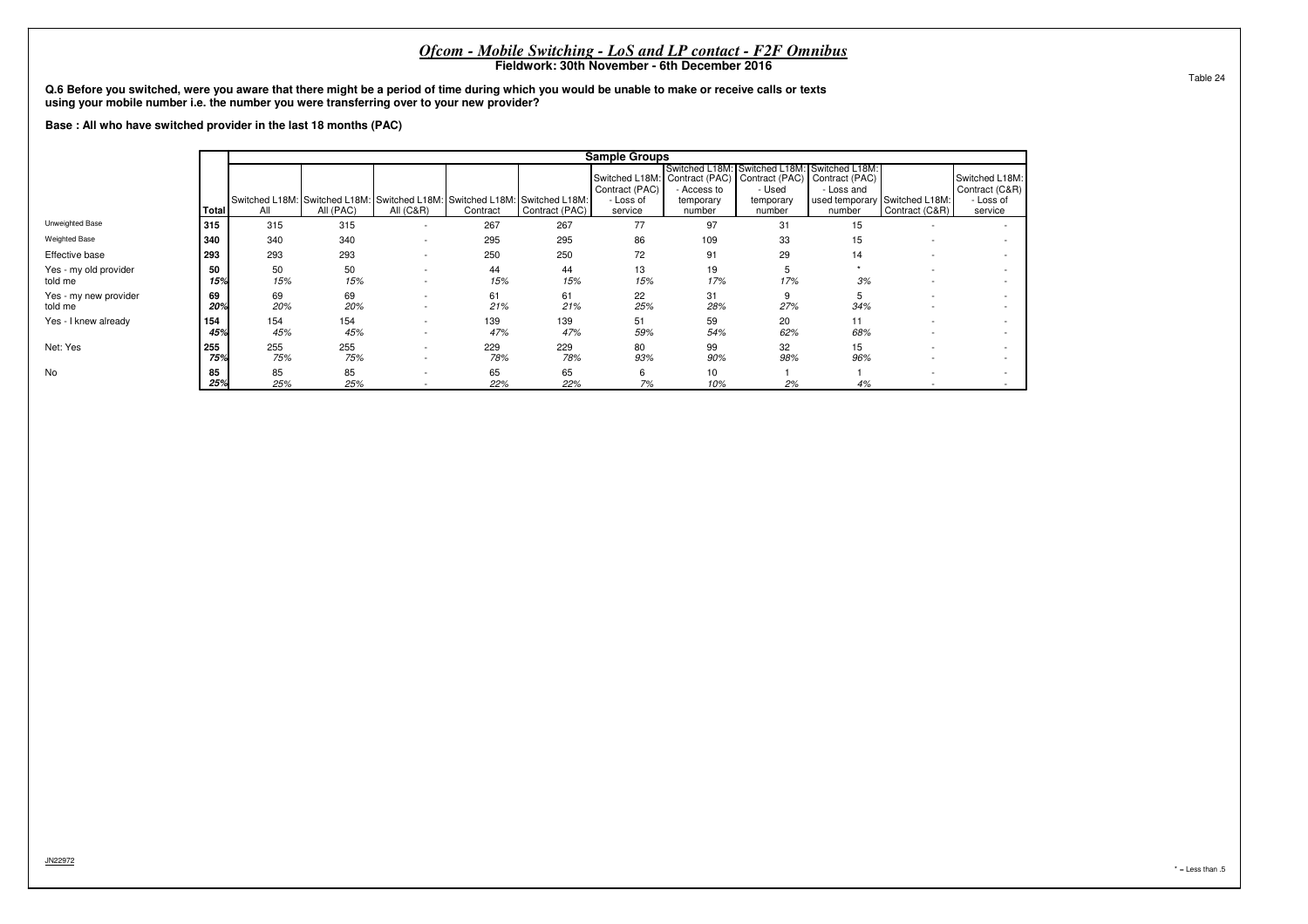**Q.7 And were you aware that you would be given a SIM with a temporary number that would allow you to use the new provider's service while your number was being transferred?**

**Base : All who have switched provider in the last 18 months (PAC)**

|                                  |            |            | Gender    |           |           | Age       |           |           |           |           | Age collapsed |           |           |              | <b>SEG</b>     |           |            |                   | <b>Working status</b> |                |           | <b>Tenure</b>          |                |
|----------------------------------|------------|------------|-----------|-----------|-----------|-----------|-----------|-----------|-----------|-----------|---------------|-----------|-----------|--------------|----------------|-----------|------------|-------------------|-----------------------|----------------|-----------|------------------------|----------------|
|                                  | Total      | Male       | Female    | 16-24     | 25-34     | 35-44     | 45-54     | 55-64     | $65+$     | 16-34     | 35-54         | $55+$     | AB        | $\sim$<br>ι, | C <sub>2</sub> | DE        | ABC1       | C <sub>2</sub> DE | Working               | Not<br>working | Own       | Mortgage               | Rent/<br>other |
| Unweighted Base                  | 315        | 157        | 158       | 57        | 67        | 49        | 57        | 33        | 52        | 124       | 106           | 85        | 85        | 107          | 56             | 67        | 192        | 123               | 180                   | 135            | 94        | 82                     | 139            |
| <b>Weighted Base</b>             | 340        | 175        | 165       | 54        | 86        | 61        | 67        | 38        | 35        | 140       | 128           | 72        | 97        | 122          | 60             |           | 220        | 120               | 217                   | 124            | 92        | 102                    | 146            |
| Effective base                   | 293        | 142        | 152       | 55        | 65        | 47        | 56        | 32        | 49        | 118       | 102           | 76        | 79        | 101          | 54             | 62        | 179        | 115               | 172                   | 125            | 85        | 80                     | 130            |
| Yes - my old provider<br>told me | 31<br>9%   | 20<br>12%  | 6%        | 11%       | 10<br>12% | 6%        | 9%        | 3%        | 12%       | 16<br>12% | 10<br>8%      | 7%        | 5%        | 14%          | 6%             | 9%        | 22<br>10%  | 8%                | 20<br>9%              |                | 7%        | 10 <sup>1</sup><br>10% | 14<br>10%      |
| Yes - my new provider<br>told me | 72<br>21%  | 41<br>23%  | 31<br>19% | 12<br>22% | 16<br>19% | 18%       | 14%       | 13<br>34% | 10<br>29% | 28<br>20% | 20<br>16%     | 23<br>32% | 29<br>29% | 21<br>17%    | 13<br>22%      | 14%       | 50<br>23%  | 22<br>18%         | 43<br>20%             | 28<br>23%      | 24<br>26% | 22<br>21%              | 26<br>18%      |
| Yes - I knew already             | 126<br>37% | 67<br>38%  | 59<br>36% | 20<br>37% | 38<br>45% | 24<br>40% | 22<br>33% | 24%       | 12<br>34% | 58<br>42% | 46<br>36%     | 21<br>29% | 39<br>40% | 48<br>39%    | 22<br>37%      | 16<br>26% | 88<br>40%  | 38<br>32%         | 84<br>39%             | 42<br>34%      | 33<br>36% | 40<br>39%              | 53<br>36%      |
| NET: Yes                         | 213<br>63% | 118<br>67% | 95<br>58% | 36<br>66% | 59<br>69% | 38<br>62% | 35<br>52% | 23<br>61% | 22<br>63% | 95<br>68% | 73<br>57%     | 45<br>62% | 69<br>71% | 81<br>66%    | 37<br>62%      | 26<br>43% | 150<br>68% | 63<br>52%         | 142<br>66%            | 57%            | 59<br>64% | 68<br>67%              | 86<br>59%      |
| No                               | 127<br>37% | 57<br>33%  | 70<br>42% | 18<br>34% | 26<br>31% | 23<br>38% | 32<br>48% | 14<br>39% | 13<br>37% | 45<br>32% | 55<br>43%     | 27<br>38% | 28<br>29% | 34%          | 22<br>38%      | 35<br>57% | 70<br>32%  | 57<br>48%         | 74<br>34%             | 53<br>43%      | 33<br>36% | 34<br>33%              | 60<br>41%      |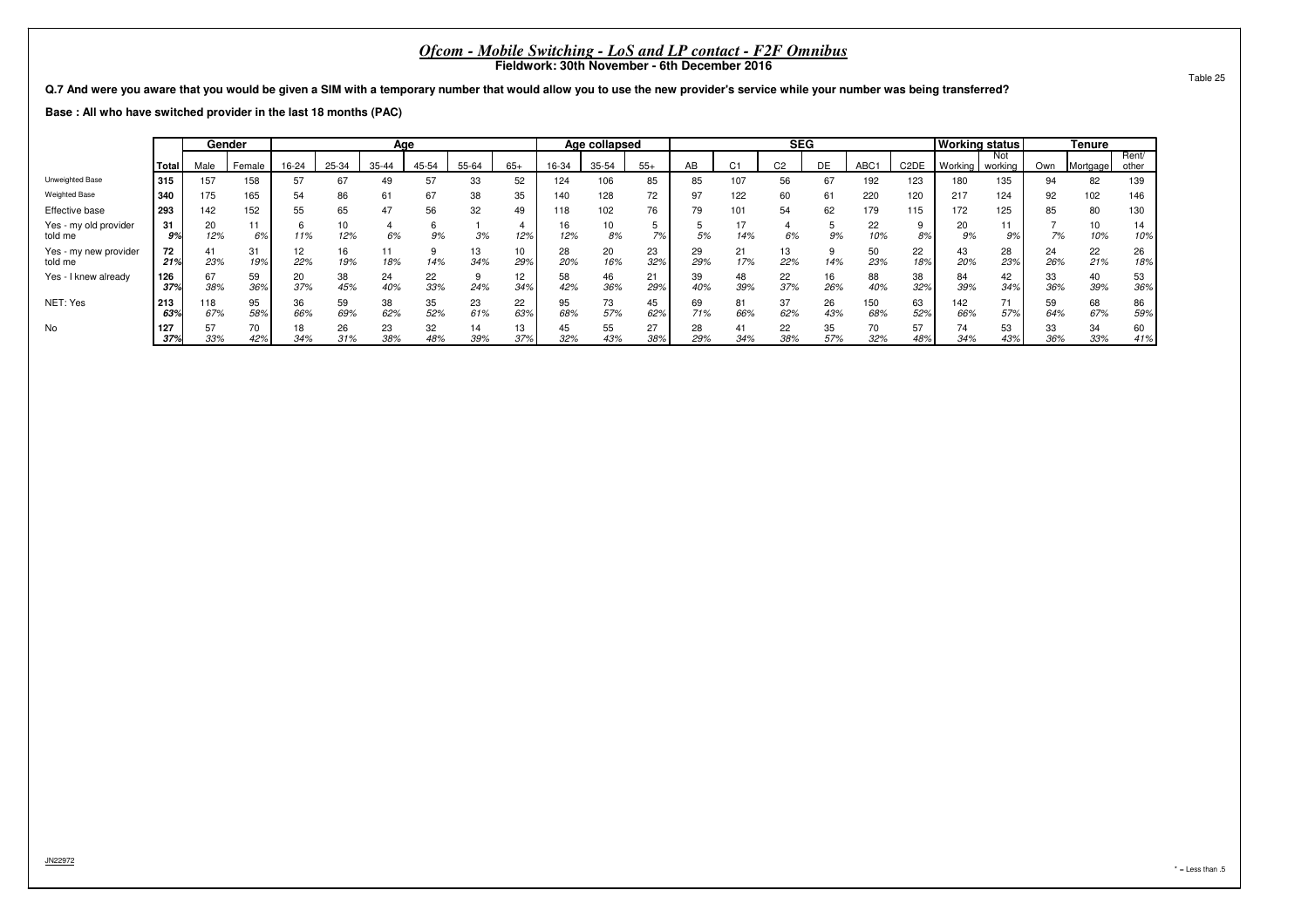**Q.7 And were you aware that you would be given a SIM with a temporary number that would allow you to use the new provider's service while your number was being transferred?**

**Base : All who have switched provider in the last 18 months (PAC)**

|                                  |            |                        |       |                     |               |               | <b>Government regions</b>      |                  |                  |                    |               |               |           |            | <b>Nations</b> |       |                                                      |           | <b>Regions</b> |           | <b>Ethnic origin</b> |                    |
|----------------------------------|------------|------------------------|-------|---------------------|---------------|---------------|--------------------------------|------------------|------------------|--------------------|---------------|---------------|-----------|------------|----------------|-------|------------------------------------------------------|-----------|----------------|-----------|----------------------|--------------------|
|                                  |            | Total Scotland         | Wales | Northern<br>Ireland | North<br>East | North<br>West | Yorkshire<br>and The<br>Humber | East<br>Midlands | West<br>Midlands | East of<br>England | South<br>West | South<br>East | London    | England    | Scotland       | Wales | Northern<br>Ireland                                  | North     | Midlands       | South     | White                | Minority<br>Ethnic |
| Unweighted Base                  | 315        | 25                     |       |                     | 18            | 30            | 24                             | 22               | 32               | 21                 | 30            | 43            | 46        | 266        | 25             | 17    |                                                      | 104       | 79             | 132       | 278                  | 35                 |
| <b>Weighted Base</b>             | 340        | 27                     |       |                     | 20            | 32            | 27                             | 23               | 33               | 23                 | 30            |               | 54        | 290        | 27             | 18    | 6                                                    | 113       | 83             | 145       | 295                  |                    |
| Effective base                   | 293        | 23                     | 15    |                     | 16            | 28            | 23                             | 20               | 29               | 19                 | 29            | 41            | 45        | 249        | 23             | 15    | 6                                                    | 95        | 72             | 126       | 258                  | 34                 |
| Yes - my old provider<br>told me | 31<br>9%   |                        | 8%    |                     | 13%           |               | 6%                             | 11%              |                  | 10%                | 16%           | 13%           | 17%       | 29<br>10%  |                | 8%    |                                                      | 4%        | 8%             | 21<br>14% | 24<br>8%             | 15%                |
| Yes - my new provider<br>told me | 72<br>21%  | 14%                    | 45%   |                     | 22%           | 11%           | 27%                            | 26%              | 22%              | 16%                | 17%           | 38%           | 4<br>8%   | 60<br>21%  | 14%            | 45%   | $\overline{\phantom{a}}$<br>$\overline{\phantom{a}}$ | 19<br>17% | 23<br>28%      | 29<br>20% | 64<br>22%            | 19%                |
| Yes - I knew already             | 126<br>37% | 10 <sup>1</sup><br>39% | 6%    | 61%                 | 35%           | 15<br>48%     | 41%                            | 40%              | 16<br>49%        | 39%                | 9<br>28%      | 13%           | 28<br>51% | 111<br>38% | 10<br>39%      | 6%    | 61%                                                  | 48<br>42% | 28<br>33%      | 51<br>35% | 110<br>37%           | 13<br>31%          |
| NET: Yes                         | 213<br>63% | 53%                    | 51%   | 61%                 | 13<br>67%     | 18<br>55%     | 20<br>74%                      | 16<br>68%        | 24<br>71%        | 13<br>58%          | 17<br>55%     | 26<br>56%     | 39<br>73% | 186<br>64% | 14<br>53%      | 51%   | 4<br>61%                                             | 62%       | 52<br>63%      | 91<br>63% | 186<br>63%           | 25<br>59%          |
| No                               | 127<br>37% | 47%                    | 49%   | 39%                 | 33%           | 45%           | 26%                            | 32%              | 10<br>29%        | 42%                | 14<br>45%     | 20<br>44%     | 15<br>27% | 104<br>36% | 13<br>47%      | 49%   | 39%                                                  | 43<br>38% | 31<br>37%      | 53<br>37% | 110<br>37%           | 17<br>41%          |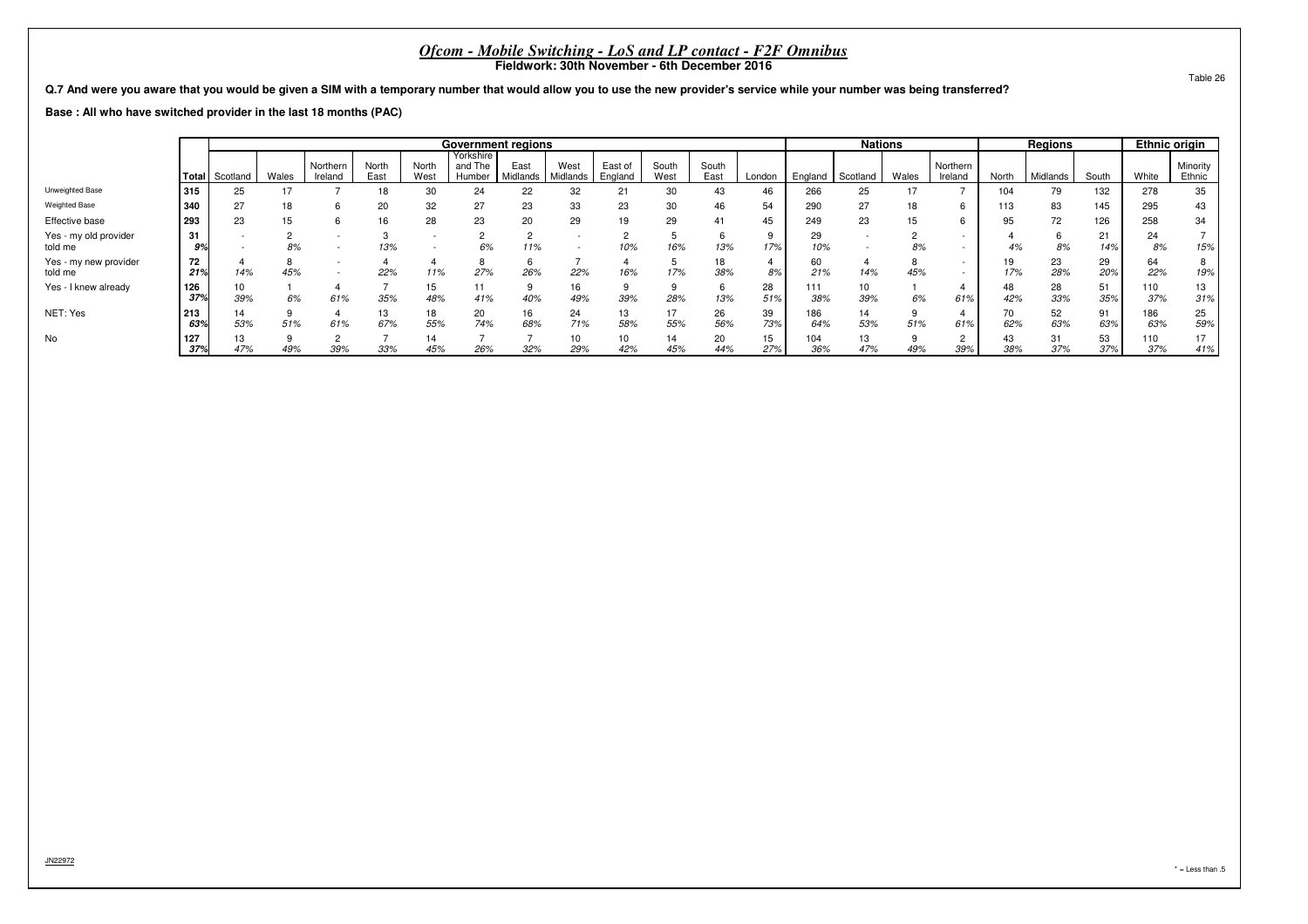|                                  | <i>Ofcom - Mobile Switching - LoS and LP contact - F2F Omnibus</i><br>Fieldwork: 30th November - 6th December 2016                                                                                                                                                                                                                                                                                                    |                                                                                                                    |            |                                    |            |            |           |           |           |            |  |  |  |  |  |  |
|----------------------------------|-----------------------------------------------------------------------------------------------------------------------------------------------------------------------------------------------------------------------------------------------------------------------------------------------------------------------------------------------------------------------------------------------------------------------|--------------------------------------------------------------------------------------------------------------------|------------|------------------------------------|------------|------------|-----------|-----------|-----------|------------|--|--|--|--|--|--|
|                                  | Q.7 And were you aware that you would be given a SIM with a temporary number that would allow you to use the new provider's service while your number was being transferred?<br>Base: All who have switched provider in the last 18 months (PAC)                                                                                                                                                                      |                                                                                                                    |            |                                    |            |            |           |           |           |            |  |  |  |  |  |  |
|                                  | <b>Sample Groups</b><br>Switched L18M:<br>Switched L18M:<br>Switched L18M:                                                                                                                                                                                                                                                                                                                                            |                                                                                                                    |            |                                    |            |            |           |           |           |            |  |  |  |  |  |  |
|                                  |                                                                                                                                                                                                                                                                                                                                                                                                                       | Switched L18M: Contract (PAC) Contract (PAC) Contract (PAC)<br>Contract (PAC)<br>- Used<br>- Loss and<br>Access to |            |                                    |            |            |           |           |           |            |  |  |  |  |  |  |
|                                  | Switched L18M:<br>Contract (C&R)<br>Switched L18M: Switched L18M: Switched L18M: Switched L18M: Switched L18M:<br>used temporary Switched L18M:<br>- Loss of<br>Loss of<br>temporary<br>temporary<br>All<br><b>All (C&amp;R)</b><br>Contract (PAC)<br>number<br>Total<br>All (PAC)<br>Contract (C&R)<br>Contract<br>number<br>service<br>service<br>number<br>315<br>315<br>267<br>77<br>315<br>267<br>97<br>31<br>15 |                                                                                                                    |            |                                    |            |            |           |           |           |            |  |  |  |  |  |  |
| Unweighted Base                  |                                                                                                                                                                                                                                                                                                                                                                                                                       |                                                                                                                    |            |                                    |            |            |           |           |           |            |  |  |  |  |  |  |
| <b>Weighted Base</b>             | 340                                                                                                                                                                                                                                                                                                                                                                                                                   | 340                                                                                                                | 340        |                                    | 295        | 295        | 86        | 109       | 33        | 15         |  |  |  |  |  |  |
| Effective base                   | 293                                                                                                                                                                                                                                                                                                                                                                                                                   | 293                                                                                                                | 293        |                                    | 250        | 250        | 72        | 91        | 29        | 14         |  |  |  |  |  |  |
| Yes - my old provider<br>told me | 31<br>9%                                                                                                                                                                                                                                                                                                                                                                                                              | 31<br>9%                                                                                                           | 31<br>9%   |                                    | 25<br>8%   | 25<br>8%   | 6<br>7%   | 14<br>12% | 13%       | 3%         |  |  |  |  |  |  |
| Yes - my new provider<br>told me | 72<br>21%                                                                                                                                                                                                                                                                                                                                                                                                             | 72<br>21%                                                                                                          | 72<br>21%  |                                    | 62<br>21%  | 62<br>21%  | 19<br>22% | 37<br>34% | 10<br>30% | 20%        |  |  |  |  |  |  |
| Yes - I knew already             | 126<br>37%                                                                                                                                                                                                                                                                                                                                                                                                            | 126<br>37%                                                                                                         | 126<br>37% | $\overline{\phantom{a}}$           | 114<br>39% | 114<br>39% | 43<br>50% | 58<br>53% | 19<br>59% | 12<br>80%  |  |  |  |  |  |  |
| NET: Yes                         | 213<br>63%                                                                                                                                                                                                                                                                                                                                                                                                            | 213<br>63%                                                                                                         | 213<br>63% | $\overline{\phantom{a}}$<br>$\sim$ | 189<br>64% | 189<br>64% | 61<br>71% | 99<br>90% | 32<br>97% | 15<br>100% |  |  |  |  |  |  |
| No                               | 127<br>37%                                                                                                                                                                                                                                                                                                                                                                                                            | 127<br>37%                                                                                                         | 127<br>37% | $\sim$                             | 106<br>36% | 106<br>36% | 25<br>29% | 11<br>10% | 3%        |            |  |  |  |  |  |  |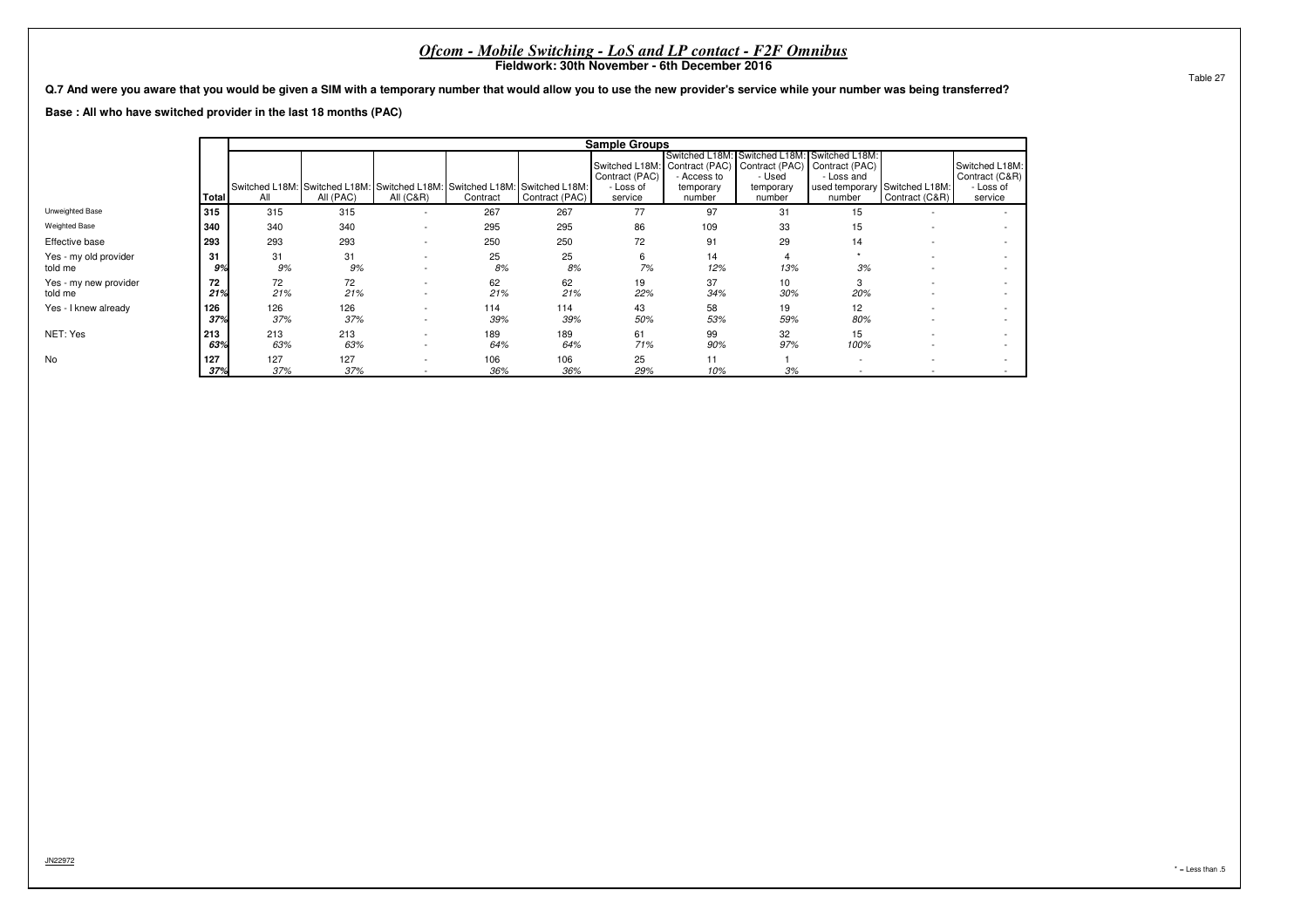**Q.8 When you switched, did you experience any period of time that you were unable to make or receive calls or text messages**

**Base : All who have switched provider in the last 18 months**

|                                                              |            |            | Gender       |           |           | Age       |           |           |           |            | Age collapsed |           |           |            | <b>SEG</b>     |           |            |                   | Working status |                |           | Tenure    |                |
|--------------------------------------------------------------|------------|------------|--------------|-----------|-----------|-----------|-----------|-----------|-----------|------------|---------------|-----------|-----------|------------|----------------|-----------|------------|-------------------|----------------|----------------|-----------|-----------|----------------|
|                                                              | Total      | Male       | Female       | 16-24     | 25-34     | $35 - 44$ | 45-54     | 55-64     | $65+$     | 16-34      | 35-54         | $55+$     | AB        | u          | C <sub>2</sub> | DE        | ABC1       | C <sub>2</sub> DE | Working        | Not<br>working | Own       | Mortgage  | Rent/<br>other |
| Unweighted Base                                              | 491        | 240        | $25^{\circ}$ | 107       | 109       | 69        | 77        | 54        | 75        | 216        | 146           | 129       | 109       | 149        | 97             | 136       | 258        | 233               | 256            | 235            | 126       | 119       | 246            |
| <b>Weighted Base</b>                                         | 525        | 267        | 258          | 104       | 133       | 86        | 89        | 62        | 51        | 237        | 175           | 113       | 124       | 168        | 104            | 129       | 292        | 233               | 306            | 219            | 123       | 144       | 257            |
| Effective base                                               | 458        | 218        | $24 -$       | 103       | 104       | 66        |           | 52        | 70        | 205        | 141           | 116       | 101       | 140        | 93             | 127       | 241        | 219               | 245            | 218            | 114       | 115       | 231            |
| Yes I was unable to use<br>my number for a period<br>of time | 110<br>21% | 60<br>22%  | 50<br>19%    | 26<br>25% | 29<br>22% | 17<br>19% | 20%       | 14<br>22% | b<br>12%  | 55<br>23%  | 35<br>20%     | 20<br>18% | 28<br>23% | 39<br>23%  | 26<br>25%      | 18<br>14% | 66<br>23%  | -43<br>19%        | 73<br>24%      | 37<br>17%      | 21<br>17% | 37<br>25% | 53<br>21%      |
| No I was able to use my<br>number all the time               | 328<br>62% | 170<br>64% | 158<br>61%   | 59<br>57% | 86<br>65% | 55<br>63% | 55<br>63% | 41<br>66% | 32<br>62% | 145<br>61% | 110<br>63%    | 72<br>64% | 80<br>65% | 101<br>60% | 63<br>60%      | 84<br>65% | 181<br>62% | 146<br>63%        | 193<br>63%     | 135<br>62%     | 79<br>64% | 91<br>63% | 158<br>61%     |
| Don't know\can't recall                                      | 87<br>17%  | 38<br>14%  | 49<br>19%    | 17%       | 14%       | 15<br>17% | 17%       | 12%       | 14<br>26% | 36<br>15%  | 30<br>17%     | 21<br>18% | 16<br>13% | 28<br>17%  | 16<br>15%      | 28<br>21% | 44<br>15%  | 43<br>19%         | 40<br>13%      | 47<br>21%      | 24<br>19% | 12%       | 47<br>18%      |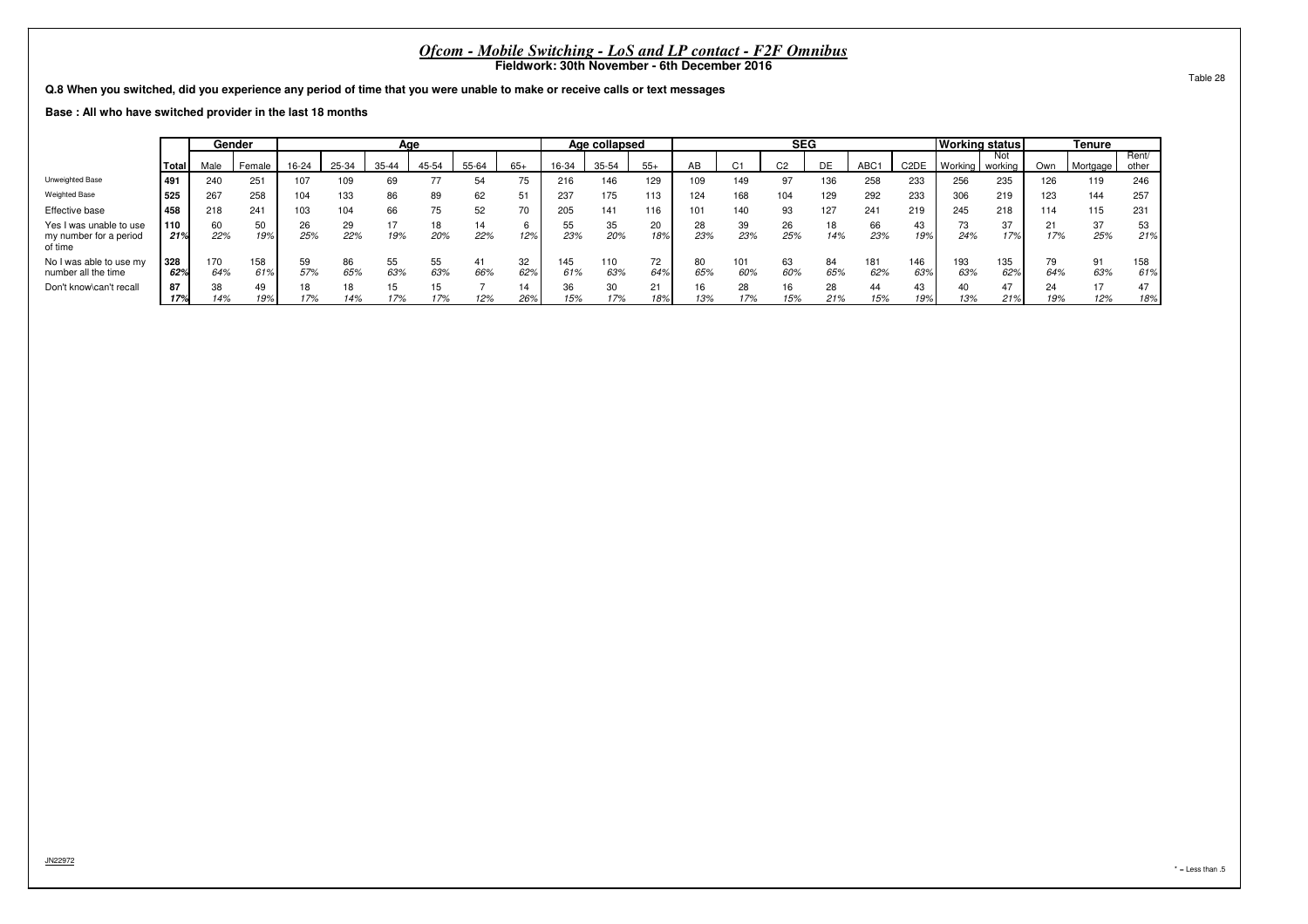**Q.8 When you switched, did you experience any period of time that you were unable to make or receive calls or text messages**

**Base : All who have switched provider in the last 18 months**

|                                                              |            |                |           |                     |               |                      |                                | <b>Government regions</b> |                             |                    |               |               |           |            | <b>Nations</b> |           |                     |            | <b>Regions</b> |            |            | <b>Ethnic origin</b> |
|--------------------------------------------------------------|------------|----------------|-----------|---------------------|---------------|----------------------|--------------------------------|---------------------------|-----------------------------|--------------------|---------------|---------------|-----------|------------|----------------|-----------|---------------------|------------|----------------|------------|------------|----------------------|
|                                                              |            | Total Scotland | Wales     | Northern<br>Ireland | North<br>East | <b>North</b><br>West | Yorkshire<br>and The<br>Humber | East                      | West<br>Midlands   Midlands | East of<br>England | South<br>West | South<br>East | London    | England    | Scotland       | Wales     | Northern<br>Ireland | North      | Midlands       | South      | White      | Minority<br>Ethnic   |
| Unweighted Base                                              | 1491       | 39             | 30        |                     | 29            | 46                   | 38                             | 33                        | 43                          | 37                 | 48            |               | 63        | 412        | 39             | 30        | 10                  | 162        | 120            | 209        | 430        | 59                   |
| <b>Weighted Base</b>                                         | 525        | 43             | 30        |                     | 32            | 49                   | 43                             | 34                        | 44                          | 38                 | 47            | 81            | 72        | 442        | 43             | 30        | 10                  | 178        | 123            | 224        | 455        | 67                   |
| Effective base                                               | 458        | 36             | 27        |                     | 26            | 42                   | 36                             | 31                        | 39                          | 34                 | 47            |               | 61        | 385        | 36             | 27        |                     | 149        | 110            | 199        | 400        | 56                   |
| Yes I was unable to use<br>my number for a period<br>of time | 110<br>21% | 15%            | 16%       | 18%                 | 22%           | 12<br>24%            | 24%                            | 31%                       | 13<br>29%                   | 15%                | 28%           | 12<br>15%     | 13<br>18% | 22%        | 15%            | 16%       | 18%                 | 38<br>21%  | 32<br>26%      | 41<br>18%  | 93<br>21%  | 15<br>22%            |
| No I was able to use my<br>number all the time               | 328<br>62% | 27<br>62%      | 22<br>75% | 75%                 | 25<br>78%     | 32<br>66%            | 24<br>56%                      | 60%                       | 25<br>57%                   | 20<br>53%          | 30<br>63%     | 55<br>69%     | 39<br>54% | 271<br>61% | 27<br>62%      | 22<br>75% | 75%                 | 116<br>65% | 76<br>62%      | 136<br>61% | 284<br>62% | 44<br>65%            |
| Don't know\can't recall                                      | 87<br>17%  | 23%            | 9%        |                     |               | 10%                  | 20%                            | 9%                        | 14%                         | 32%                | 9%            | 16%           | 21<br>29% | 73<br>17%  | 10<br>23%      | 9%        | 7%                  | 24<br>14%  | 15<br>12%      | 48<br>21%  | 70<br>17%  | 14%                  |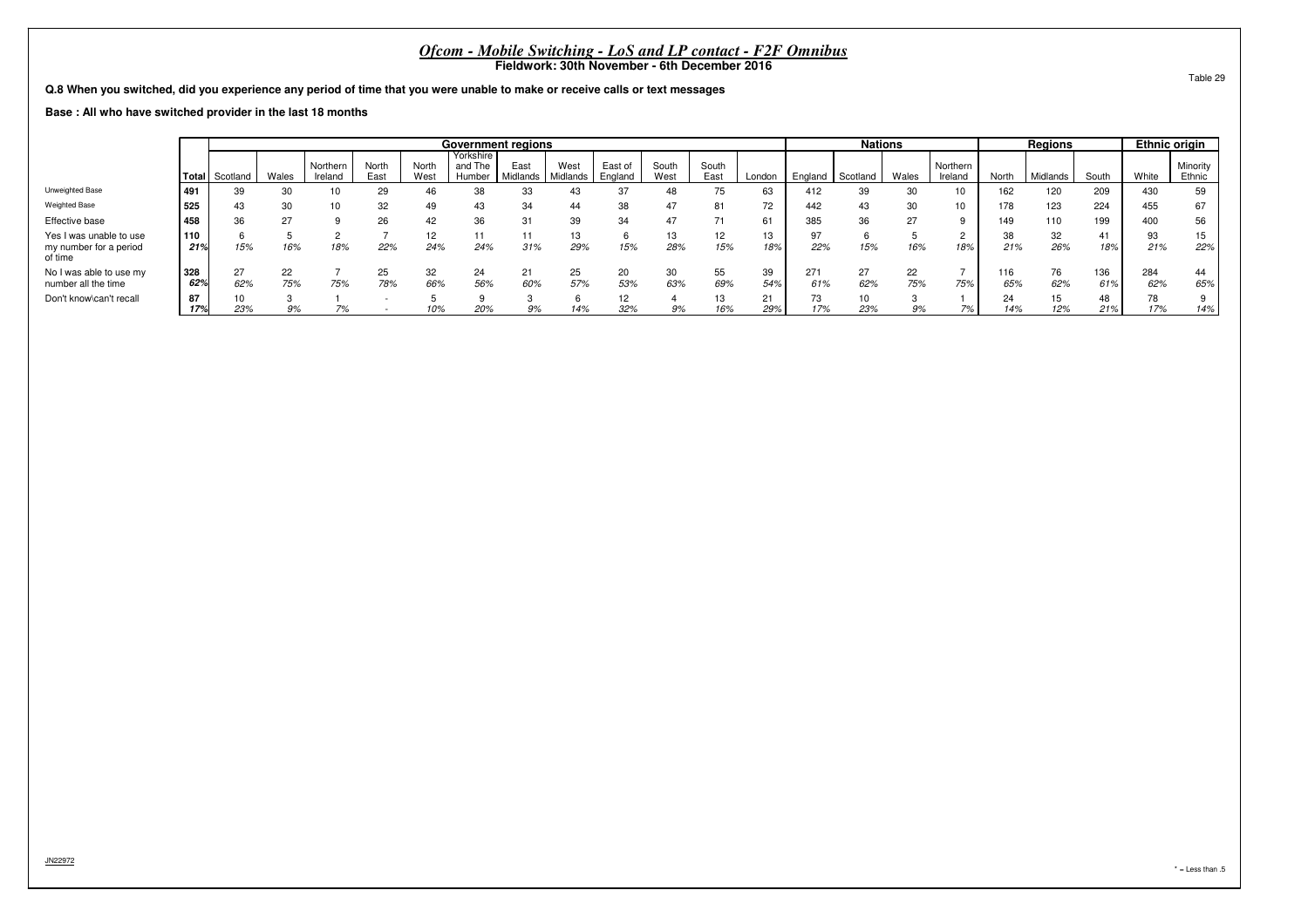|                                                                                                                             |                                                                                                                                                                                                                                                                                                                                                                                                                              |            |            |            | <i>Ofcom - Mobile Switching - LoS and LP contact - F2F Omnibus</i> | Fieldwork: 30th November - 6th December 2016 |            |                          |                          |                          |            |            |  |  |  |
|-----------------------------------------------------------------------------------------------------------------------------|------------------------------------------------------------------------------------------------------------------------------------------------------------------------------------------------------------------------------------------------------------------------------------------------------------------------------------------------------------------------------------------------------------------------------|------------|------------|------------|--------------------------------------------------------------------|----------------------------------------------|------------|--------------------------|--------------------------|--------------------------|------------|------------|--|--|--|
| Q.8 When you switched, did you experience any period of time that you were unable to make or receive calls or text messages |                                                                                                                                                                                                                                                                                                                                                                                                                              |            |            |            |                                                                    |                                              |            |                          |                          |                          |            |            |  |  |  |
|                                                                                                                             | Base: All who have switched provider in the last 18 months<br><b>Sample Groups</b><br>Switched L18M: Switched L18M: Switched L18M:<br>Switched L18M: Contract (PAC) Contract (PAC) Contract (PAC)                                                                                                                                                                                                                            |            |            |            |                                                                    |                                              |            |                          |                          |                          |            |            |  |  |  |
|                                                                                                                             | Contract (PAC)<br>- Used<br>- Loss and<br>- Access to                                                                                                                                                                                                                                                                                                                                                                        |            |            |            |                                                                    |                                              |            |                          |                          |                          |            |            |  |  |  |
|                                                                                                                             | Switched L18M:<br>Contract (C&R)<br>Switched L18M: Switched L18M: Switched L18M: Switched L18M: Switched L18M:<br>used temporary Switched L18M:<br>- Loss of<br>- Loss of<br>temporary<br>temporary<br>All $(C&R)$<br>Contract (PAC)<br>Contract (C&R)<br>All (PAC)<br>Contract<br>service<br>number<br>service<br>Total<br>number<br>number<br>All<br>77<br>491<br>172<br>267<br>97<br>491<br>315<br>395<br>31<br>124<br>15 |            |            |            |                                                                    |                                              |            |                          |                          |                          |            |            |  |  |  |
| Unweighted Base                                                                                                             |                                                                                                                                                                                                                                                                                                                                                                                                                              |            |            |            |                                                                    |                                              |            |                          |                          |                          |            | 17         |  |  |  |
| Weighted Base                                                                                                               | 525                                                                                                                                                                                                                                                                                                                                                                                                                          | 525        | 340        | 180        | 431                                                                | 295                                          | 86         | 109                      | 33                       | 15                       | 131        | 18         |  |  |  |
| Effective base                                                                                                              | 458                                                                                                                                                                                                                                                                                                                                                                                                                          | 458        | 293        | 161        | 370                                                                | 250                                          | 72         | 91                       | 29                       | 14                       | 116        | 16         |  |  |  |
| Yes I was unable to use<br>my number for a period<br>of time                                                                | 110<br>21%                                                                                                                                                                                                                                                                                                                                                                                                                   | 110<br>21% | 90<br>26%  | 20<br>11%  | 104<br>24%                                                         | 86<br>29%                                    | 86<br>100% | 45<br>41%                | 15<br>47%                | 15<br>100%               | 18<br>14%  | 18<br>100% |  |  |  |
| No I was able to use my<br>number all the time                                                                              | 328<br>62%                                                                                                                                                                                                                                                                                                                                                                                                                   | 328<br>62% | 172<br>50% | 152<br>85% | 263<br>61%                                                         | 150<br>51%                                   | $\sim$     | 64<br>59%                | 18<br>53%                | $\overline{\phantom{a}}$ | 109<br>83% |            |  |  |  |
| Don't know\can't recall                                                                                                     | 87<br>17%                                                                                                                                                                                                                                                                                                                                                                                                                    | 87<br>17%  | 79<br>23%  | 4%         | 63<br>15%                                                          | 59<br>20%                                    |            | $\overline{\phantom{a}}$ | $\overline{\phantom{a}}$ |                          | 3%         |            |  |  |  |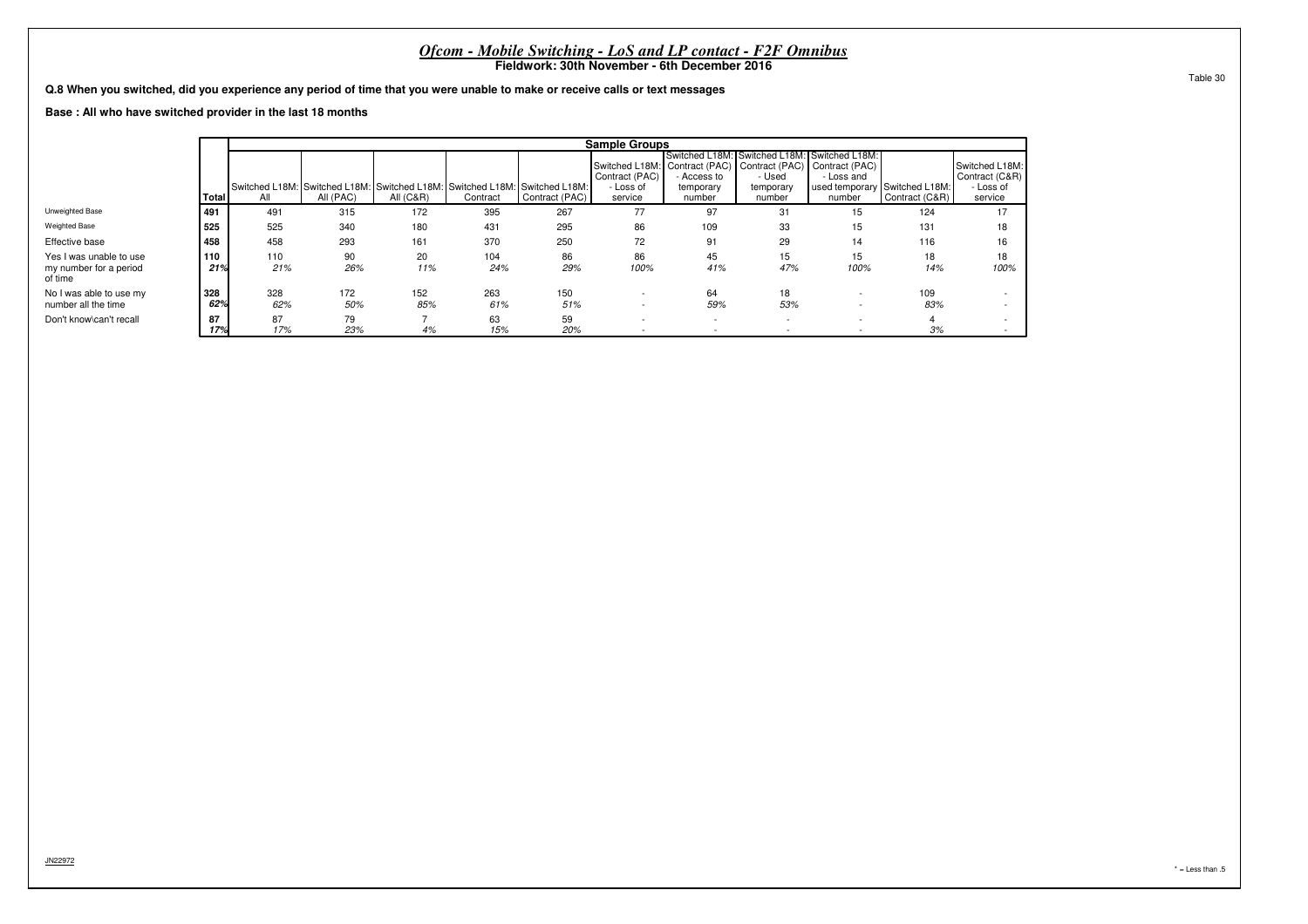#### **Q.9 Which of the following best describes your experience?**

#### **Base : All who had a period of loss**

|                                                                   |           |           | Gender    |           |           | Age       |           |          |                 |           | Age collapsed |           |           |                | <b>SEG</b>     |           |           |                   | <b>Working status</b> |                |           | <b>Tenure</b> |                |
|-------------------------------------------------------------------|-----------|-----------|-----------|-----------|-----------|-----------|-----------|----------|-----------------|-----------|---------------|-----------|-----------|----------------|----------------|-----------|-----------|-------------------|-----------------------|----------------|-----------|---------------|----------------|
|                                                                   | Total     | Male      | Female    | 16-24     | 25-34     | 35-44     | 45-54     | 55-64    | $65+$           | 16-34     | 35-54         | $55+$     | AB        | C <sub>1</sub> | C <sub>2</sub> | DE        | ABC1      | C <sub>2</sub> DE | Working               | Not<br>working | Own       | Mortgage      | Rent/<br>other |
| Unweighted Base                                                   | 100       | 53        | 47        | 26        | 23        | 14        | 15        | 12       | 10 <sup>1</sup> | 49        | 29            | 22        | 26        | 33             | 24             | 17        | 59        | 41                | 61                    | 39             | 19        | 30            | 51             |
| <b>Weighted Base</b>                                              | 110       | 60        | 50        | 26        | 29        | 17        | 18        | 14       | 6               | 55        | 35            | 20        | 28        | 39             | 26             | 18        | 66        | 43                | 73                    | 37             | 21        | 37            | 53             |
| Effective base                                                    | 94        | 49        | 45        |           | 22        |           | 15        |          | 9               |           | 28            | 20        | 24        | 31             | 23             |           |           | 39                | 58                    | 36             |           | 29            | 48             |
| I was unable to make<br>calls from my mobile<br>number            | 65<br>59% | 40<br>67% | 25<br>50% | 14<br>54% | 16<br>56% | 12<br>74% | 11<br>62% | 58%      | 3<br>55%        | 30<br>55% | 24<br>68%     | 57%       | 18<br>63% | 20<br>51%      | 16<br>63%      | 12<br>66% | 37<br>56% | 28<br>65%         | 42<br>58%             | 23<br>63%      | 12<br>57% | 24<br>66%     | 29<br>56%      |
| I was unable to receive<br>calls from my mobile<br>number         | 73<br>67% | 43<br>72% | 30<br>60% | 17<br>65% | 23<br>78% | 10<br>59% | 11<br>59% | 8<br>60% | 5<br>75%        | 40<br>72% | 21<br>59%     | 13<br>65% | 18<br>65% | 25<br>64%      | 18<br>71%      | 12<br>67% | 43<br>65% | 30<br>69%         | 48<br>66%             | 25<br>67%      | 10<br>50% | 26<br>70%     | 37<br>70%      |
| I was unable to send<br>text messages from my<br>mobile number    | 61<br>56% | 35<br>59% | 26<br>51% | 14<br>55% | 17<br>58% | 11<br>63% | 9<br>52%  | 52%      | 3<br>45%        | 31<br>57% | 20<br>57%     | 10<br>50% | 15<br>55% | 24<br>61%      | 12<br>45%      | 10<br>59% | 39<br>59% | 22<br>51%         | 41<br>57%             | 20<br>53%      | 41%       | 20<br>54%     | 33<br>62%      |
| I was unable to receive<br>text messages from my<br>mobile number | 58<br>53% | 33<br>56% | 25<br>49% | 14<br>52% | 18<br>62% | 51%       | 8<br>45%  | 51%      | 3<br>45%        | 32<br>57% | 17<br>48%     | 10<br>49% | 18<br>64% | 18<br>46%      | 13<br>49%      | 10<br>55% | 36<br>54% | 22<br>51%         | 39<br>53%             | 19<br>52%      | 42%       | 19<br>51%     | 31<br>58%      |
| NET: Unable to make<br>either                                     | 75<br>68% | 44<br>73% | 31<br>62% | 17<br>64% | 19<br>65% | 14<br>86% | 12<br>69% | 67%      | 3<br>55%        | 36<br>64% | 27<br>77%     | 13<br>63% | 18<br>66% | 27<br>69%      | 17<br>67%      | 12<br>71% | 45<br>68% | 30<br>69%         | 51<br>70%             | 24<br>64%      | 13<br>61% | 27<br>73%     | 36<br>68%      |
| NET: Unable to recieve<br>either                                  | 80<br>73% | 44<br>73% | 36<br>72% | 19<br>72% | 26<br>91% | 10<br>59% | 11<br>59% | 9<br>68% | 5<br>75%        | 45<br>82% | 21<br>59%     | 14<br>70% | 22<br>78% | 27<br>70%      | 19<br>75%      | 12<br>67% | 49<br>73% | 31<br>72%         | 54<br>74%             | 26<br>70%      | 11<br>56% | 27<br>73%     | 42<br>79%      |
| NET: No calls                                                     | 84<br>77% | 51<br>85% | 33<br>66% | 19<br>73% | 24<br>82% | 14<br>82% | 14<br>76% | 9<br>67% | 5<br>75%        | 43<br>78% | 27<br>79%     | 14<br>69% | 20<br>71% | 29<br>74%      | 22<br>85%      | 14<br>78% | 48<br>73% | 36<br>82%         | 57<br>78%             | 27<br>73%      | 13<br>65% | 30<br>83%     | 40<br>76%      |
| NET: No texts                                                     | 67<br>61% | 35<br>59% | 32<br>63% | 15<br>58% | 21<br>71% | 11<br>63% | 9<br>52%  | 8<br>59% | 3<br>45%        | 36<br>65% | 20<br>57%     | 11<br>55% | 18<br>64% | 26<br>67%      | 13<br>49%      | 10<br>59% | 44<br>66% | 23<br>53%         | 46<br>63%             | 21<br>56%      | 9<br>46%  | 21<br>58%     | 36<br>69%      |
| Don't know\can't recall                                           | 15<br>14% | 12%       | 8<br>16%  | 18%       | 5%        | 5%        | 18%       | 25%      | 2<br>25%        | 11%       | 12%           | 25%       | 5<br>17%  | 12%            | 3<br>11%       | 17%       | 14%       | 14%               | 9%                    | 9<br>23%       | 25%       | 10%           | 6<br>12%       |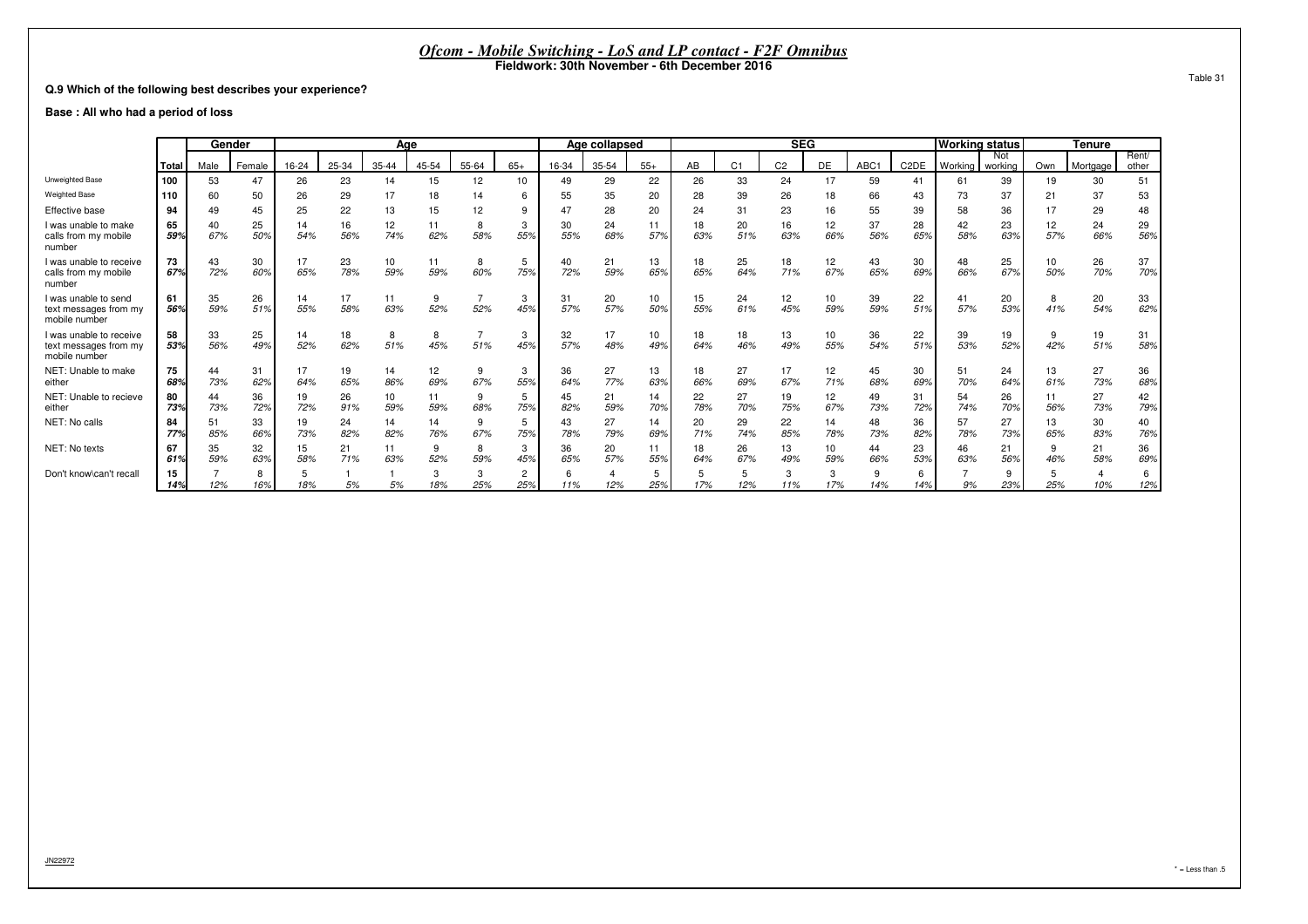#### **Q.9 Which of the following best describes your experience?**

#### **Base : All who had a period of loss**

|                                                                   |           |          |                       |                     |               |               | <b>Government regions</b>      |                  |                  |                    |                       |               |          |           | <b>Nations</b>        |                       |                                    |           | Regions   |           | <b>Ethnic origin</b> |                        |
|-------------------------------------------------------------------|-----------|----------|-----------------------|---------------------|---------------|---------------|--------------------------------|------------------|------------------|--------------------|-----------------------|---------------|----------|-----------|-----------------------|-----------------------|------------------------------------|-----------|-----------|-----------|----------------------|------------------------|
|                                                                   | Total     | Scotland | Wales                 | Northern<br>Ireland | North<br>East | North<br>West | Yorkshire<br>and The<br>Humber | East<br>Midlands | West<br>Midlands | East of<br>England | South<br>West         | South<br>East | London   | England   | Scotland              | Wales                 | Northern<br>Ireland                | North     | Midlands  | South     | White                | Minority<br>Ethnic     |
| Unweighted Base                                                   | 100       |          |                       | $\overline{2}$      |               | 10            | 9                              |                  | 12               |                    | 13                    | 12            | 11       | 87        | 5                     |                       | $\overline{2}$                     | 32        | 30        | 38        | 85                   | 13                     |
| <b>Weighted Base</b>                                              | 110       |          |                       |                     |               |               |                                |                  |                  |                    | 13                    | 12            | 13       |           |                       |                       | $\overline{2}$                     | 38        | 32        | 41        | 93                   | 15                     |
| Effective base                                                    | 94        |          |                       | $\sim$              |               |               |                                |                  |                  |                    | 13                    | 11            | 11       |           |                       |                       | $\overline{2}$                     | 30        | 28        | 37        | 80                   | 12                     |
| I was unable to make<br>calls from my mobile<br>number            | 65<br>59% | 62%      | 50%                   |                     | 100%          | 71%           | 3<br>30%                       | 65%              | 8<br>61%         | 86%                | 8<br>62%              | 53%           | 6<br>47% | 59<br>61% | 62%                   | 50%                   | ٠<br>٠                             | 22<br>60% | 21<br>65% | 22<br>55% | 54<br>57%            | 11<br>72%              |
| I was unable to receive<br>calls from my mobile<br>number         | 73<br>67% | 85%      | 87%                   |                     | 79%           | 71%           | 67%                            | 46%              | 6<br>43%         | 72%                | 10<br>79%             | 76%           | 8<br>64% | 63<br>65% | 5<br>85%              | 87%                   | $\sim$<br>$\overline{\phantom{a}}$ | 26<br>70% | 16<br>51% | 30<br>75% | 65<br>69%            | 49%                    |
| I was unable to send<br>text messages from my<br>mobile number    | 61<br>56% | 62%      | $\overline{2}$<br>38% | 53%                 | 79%           | 59%           | 3<br>30%                       | 46%              | 5<br>37%         | 3<br>43%           | 9<br>72%              | 73%           | 8<br>64% | 54<br>56% | $\overline{4}$<br>62% | 38%                   | 53%                                | 21<br>55% | 12<br>39% | 28<br>69% | 51<br>54%            | 8<br>58%               |
| I was unable to receive<br>text messages from my<br>mobile number | 58<br>53% | 62%      | $\overline{c}$<br>38% | 53%                 | 79%           | 80%           | 38%                            | 46%              | 40%              | 3<br>43%           | 54%                   | 53%           | 6<br>48% | 51<br>53% | 4<br>62%              | 38%                   | 53%                                | 24<br>64% | 13<br>40% | 21<br>53% | 51<br>54%            | 6<br>43%               |
| NET: Unable to make<br>either                                     | 75<br>68% | 62%      | $\overline{c}$<br>50% | 53%                 | 100%          | 71%           | 3<br>30%                       | 8<br>75%         | 9<br>66%         | 5<br>86%           | 9<br>72%              | 73%           | 9<br>73% | 68<br>70% | 4<br>62%              | 50%                   | 53%                                | 23<br>62% | 22<br>70% | 29<br>72% | 61<br>66%            | 12 <sup>2</sup><br>80% |
| NET: Unable to recieve<br>either                                  | 80<br>73% | 85%      | 87%                   | 53%                 | 5<br>79%      | 11<br>91%     | 8<br>76%                       | 5<br>46%         | 51%              | 72%                | 10<br>79%             | 9<br>76%      | 9<br>74% | 69<br>71% | 5<br>85%              | 87%                   | 53%                                | 31<br>82% | 17<br>55% | 32<br>78% | 71<br>77%            | 49%                    |
| NET: No calls                                                     | 84<br>77% | 85%      | 87%                   |                     | 100%          | 71%           | 67%                            | 8<br>75%         | 9<br>72%         | 6<br>100%          | 11<br>87%             | 76%           | 8<br>64% | 74<br>77% | 5<br>85%              | 87%                   | $\overline{\phantom{a}}$           | 28<br>74% | 25<br>78% | 31<br>77% | 72<br>77%            | 11<br>78%              |
| NET: No texts                                                     | 67<br>619 | 62%      | $\overline{2}$<br>38% | 53%                 | 5<br>79%      | 80%           | 4<br>38%                       | b.<br>46%        | 6<br>45%         | 3<br>43%           | 9<br>72%              | 9<br>73%      | 9<br>74% | 60<br>62% | $\overline{4}$<br>62% | $\overline{2}$<br>38% | 53%                                | 24<br>64% | 13<br>42% | 29<br>73% | 56<br>60%            | 8<br>58%               |
| Don't know\can't recall                                           | 15<br>14% | 15%      | 13%                   | 47%                 |               | 9%            | 3<br>24%                       | 25%              | 2<br>15%         |                    | $\overline{2}$<br>13% | 15%           | 9%       | 13<br>13% | 15%                   | 13%                   | 47%                                | 14%       | 17%       | 5<br>12%  | 13<br>14%            | 2<br>14%               |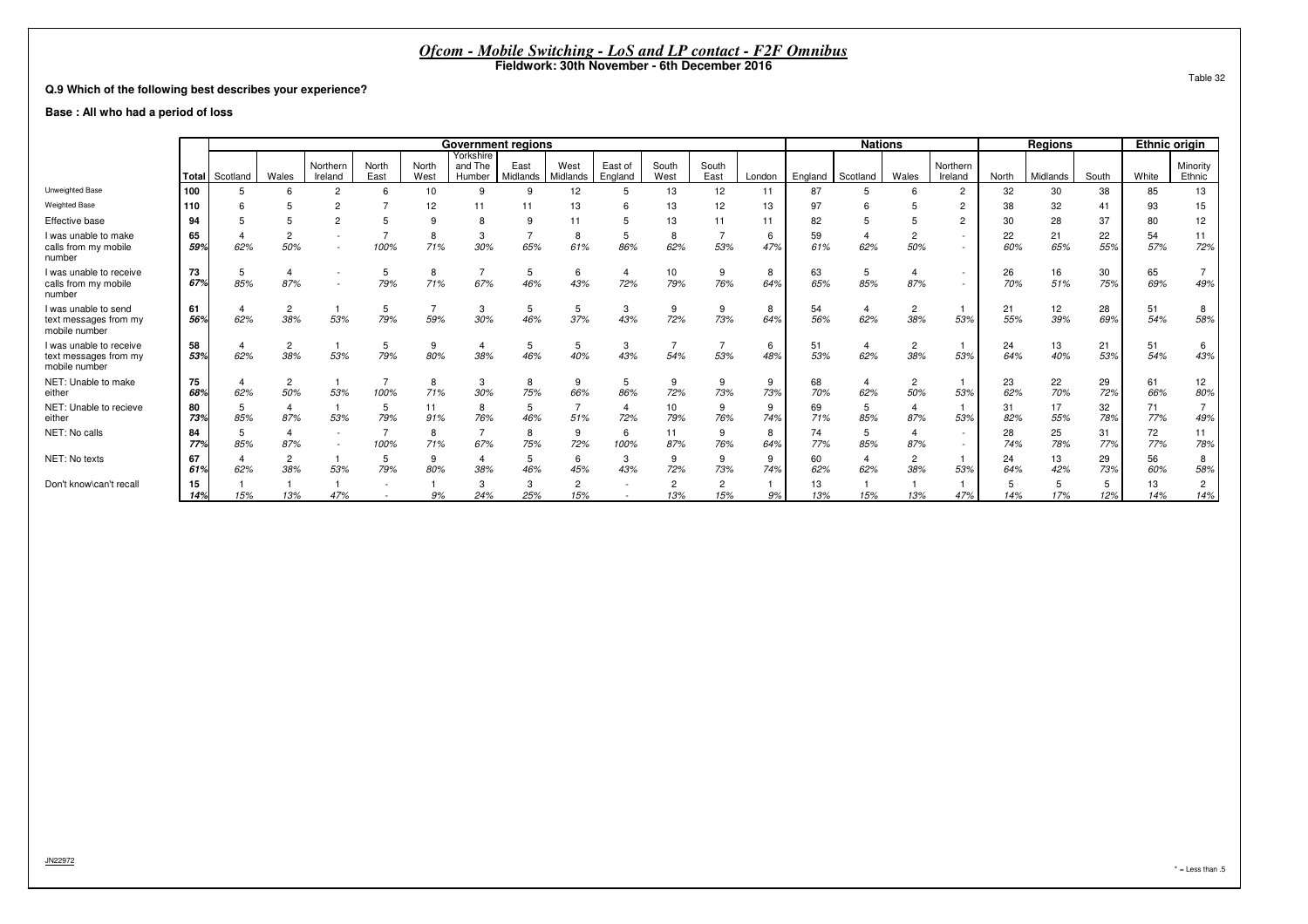#### **Q.9 Which of the following best describes your experience?**

#### **Base : All who had a period of loss**

|                                                                   |           |           |           |                      |                                                                                        |                | <b>Sample Groups</b>                                     |                                                                        |                                                                   |                                                                                           |                |                                                          |
|-------------------------------------------------------------------|-----------|-----------|-----------|----------------------|----------------------------------------------------------------------------------------|----------------|----------------------------------------------------------|------------------------------------------------------------------------|-------------------------------------------------------------------|-------------------------------------------------------------------------------------------|----------------|----------------------------------------------------------|
|                                                                   | Total     | All       | All (PAC) | <b>All (C&amp;R)</b> | Switched L18M: Switched L18M: Switched L18M: Switched L18M: Switched L18M:<br>Contract | Contract (PAC) | Switched L18M:<br>Contract (PAC)<br>- Loss of<br>service | Switched L18M:<br>Contract (PAC)<br>- Access to<br>temporary<br>number | Switched L18M:<br>Contract (PAC)<br>- Used<br>temporary<br>number | Switched L18M:<br>Contract (PAC)<br>- Loss and<br>used temporary Switched L18M:<br>number | Contract (C&R) | Switched L18M:<br>Contract (C&R)<br>- Loss of<br>service |
| Unweighted Base                                                   | 100       | 100       | 81        | 19                   | 94                                                                                     | 77             | 77                                                       | 40                                                                     | 15                                                                | 15                                                                                        | 17             | 17                                                       |
| <b>Weighted Base</b>                                              | 110       | 110       | 90        | 20                   | 104                                                                                    | 86             | 86                                                       | 45                                                                     | 15                                                                | 15                                                                                        | 18             | 18                                                       |
| Effective base                                                    | 94        | 94        | 76        | 18                   | 88                                                                                     | 72             | 72                                                       | 37                                                                     | 14                                                                | 14                                                                                        | 16             | 16                                                       |
| I was unable to make<br>calls from my mobile<br>number            | 65<br>59% | 65<br>59% | 51<br>57% | 14<br>72%            | 61<br>58%                                                                              | 47<br>55%      | 47<br>55%                                                | 23<br>51%                                                              | 6<br>37%                                                          | 6<br>37%                                                                                  | 13<br>74%      | 13<br>74%                                                |
| I was unable to receive<br>calls from my mobile<br>number         | 73<br>67% | 73<br>67% | 59<br>66% | 14<br>69%            | 70<br>67%                                                                              | 57<br>66%      | 57<br>66%                                                | 32<br>71%                                                              | 11<br>69%                                                         | 11<br>69%                                                                                 | 13<br>71%      | 13<br>71%                                                |
| I was unable to send<br>text messages from my<br>mobile number    | 61<br>56% | 61<br>56% | 49<br>54% | 12<br>61%            | 57<br>55%                                                                              | 46<br>54%      | 46<br>54%                                                | 26<br>57%                                                              | $\overline{7}$<br>48%                                             | $\overline{7}$<br>48%                                                                     | 11<br>61%      | 11<br>61%                                                |
| I was unable to receive<br>text messages from my<br>mobile number | 58<br>53% | 58<br>53% | 47<br>52% | 11<br>56%            | 55<br>53%                                                                              | 44<br>51%      | 44<br>51%                                                | 24<br>54%                                                              | 6<br>36%                                                          | 6<br>36%                                                                                  | 11<br>61%      | 11<br>61%                                                |
| NET: Unable to make<br>either                                     | 75<br>68% | 75<br>68% | 60<br>67% | 14<br>72%            | 70<br>67%                                                                              | 57<br>66%      | 57<br>66%                                                | 29<br>64%                                                              | 9<br>57%                                                          | 9<br>57%                                                                                  | 13<br>74%      | 13<br>74%                                                |
| NET: Unable to recieve<br>either                                  | 80<br>73% | 80<br>73% | 66<br>73% | 14<br>69%            | 76<br>73%                                                                              | 63<br>73%      | 63<br>73%                                                | 36<br>79%                                                              | 12<br>77%                                                         | 12<br>77%                                                                                 | 13<br>71%      | 13<br>71%                                                |
| NET: No calls                                                     | 84<br>77% | 84<br>77% | 67<br>75% | 17<br>85%            | 79<br>75%                                                                              | 63<br>74%      | 63<br>74%                                                | 34<br>75%                                                              | 11<br>69%                                                         | 11<br>69%                                                                                 | 15<br>84%      | 15<br>84%                                                |
| NET: No texts                                                     | 67<br>61% | 67<br>61% | 55<br>61% | 12<br>61%            | 63<br>60%                                                                              | 52<br>60%      | 52<br>60%                                                | 29<br>65%                                                              | 9<br>56%                                                          | 9<br>56%                                                                                  | 11<br>61%      | 11<br>61%                                                |
| Don't know\can't recall                                           | 15<br>14% | 15<br>14% | 12<br>14% | 3<br>15%             | 15<br>15%                                                                              | 12<br>14%      | 12<br>14%                                                | 8%                                                                     | 2<br>10%                                                          | $\overline{2}$<br>10%                                                                     | 3<br>16%       | 3<br>16%                                                 |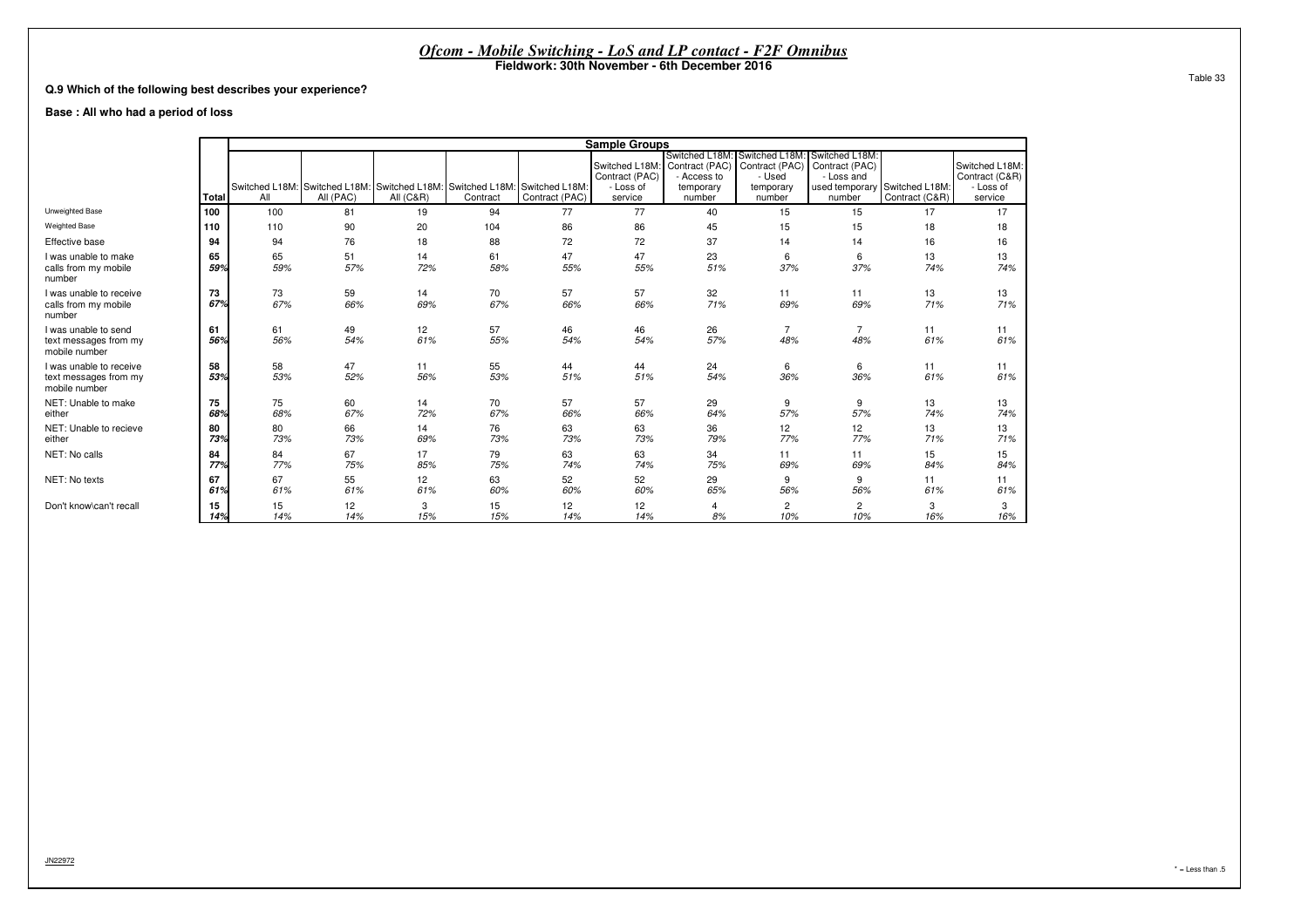**Q.10A During the period when you were unable to use your mobile number fully, were you provided with a temporary number from your new provider?Q.10B Were you provided with a temporary number from your new provider?**

**Base : All who have switched provider in the last 18 months (PAC)**

|                                                       |            |           | Gender    |           |           |                        | Age       |           |           |           | Age collapsed |           |           |           | <b>SEG</b>     |           |           |                   | <b>Working status</b> |           |           | <b>Tenure</b> |                |
|-------------------------------------------------------|------------|-----------|-----------|-----------|-----------|------------------------|-----------|-----------|-----------|-----------|---------------|-----------|-----------|-----------|----------------|-----------|-----------|-------------------|-----------------------|-----------|-----------|---------------|----------------|
|                                                       | Total      | Male      | Female    | 16-24     | 25-34     | 35-44                  | 45-54     | 55-64     | $65+$     | 16-34     | 35-54         | $55+$     | AB        | C1        | C <sub>2</sub> | DE        | ABC1      | C <sub>2</sub> DE | Working   working     | Not       | Own       | Mortgage      | Rent/<br>other |
| Unweighted Base                                       | 315        | 157       | 158       | 57        | 67        | 49                     | 57        | 33        | 52        | 124       | 106           | 85        | 85        | 107       | 56             | 67        | 192       | 123               | 180                   | 135       | 94        | 82            | 139            |
| <b>Weighted Base</b>                                  | 340        | 175       | 165       | 54        | 86        | 61                     | 67        | 38        | 35        | 140       | 128           | 72        | 97        | 122       | 60             | 61        | 220       | 120               | 217                   | 124       | 92        | 102           | 146            |
| Effective base                                        | 293        | 142       | 152       | 55        | 65        | 47                     | 56        | 32        | 49        | 118       | 102           | 76        | 79        | 101       | 54             | 62        | 179       | 115               | 172                   | 125       | 85        | 80            | 130            |
| Yes - and I used it the<br>entire time                | 30<br>9%   | 13<br>7%  | 17<br>10% | 9%        | 10<br>12% | 11%                    | 7%        | 4%        | 7%        | 15<br>11% | 11<br>9%      | 5%        | 12<br>12% | 9%        | 9%             | 3%        | 23<br>11% | 6%                | 21<br>10%             | 7%        | 4%        | 10%           | 16<br>11%      |
| Yes - and used it for<br>some of the time             | 3%         | 4%        | 2%        | 4%        | 4%        | 1%                     | 2%        | 3%        |           | 4%        | 1%            | 2%        | 1%        | 4%        | 3%             | 1%        | 3%        | 2%                | 4%                    | 1%        | 2%        | 1%            | 6<br>4%        |
| Yes - but I did not use<br>the temporary number       | 81<br>24%  | 48<br>28% | 32<br>20% | 11<br>20% | 26<br>31% | 12 <sup>2</sup><br>20% | 17<br>25% | 21%       | 19%       | 37<br>27% | 29<br>23%     | 14<br>20% | 31<br>32% | 27<br>22% | 10<br>17%      | 13<br>21% | 58<br>26% | 23<br>19%         | 59<br>27%             | 21<br>17% | 20<br>22% | 33<br>32%     | 28<br>19%      |
| No - I didn't have<br>access to a temporary<br>number | 136<br>40% | 72<br>41% | 64<br>39% | 20<br>37% | 26<br>31% | 29<br>48%              | 31<br>45% | 19<br>51% | 11<br>32% | 46<br>33% | 60<br>47%     | 30<br>42% | 35<br>36% | 55<br>45% | 27<br>45%      | 20<br>33% | 89<br>41% | 39%               | 88<br>40%             | 48<br>39% | 41<br>44% | 42<br>41%     | 53<br>36%      |
| Don't know\can't recall                               | 84<br>25%  | 35<br>20% | 49<br>29% | 16<br>30% | 19<br>22% | 12<br>20%              | 14<br>21% | 22%       | 15<br>42% | 35<br>25% | 26<br>20%     | 23<br>31% | 18<br>18% | 25<br>20% | 16<br>26%      | 26<br>42% | 43<br>19% | 34%               | 40<br>19%             | 44<br>35% | 26<br>28% | 15%           | 43<br>29%      |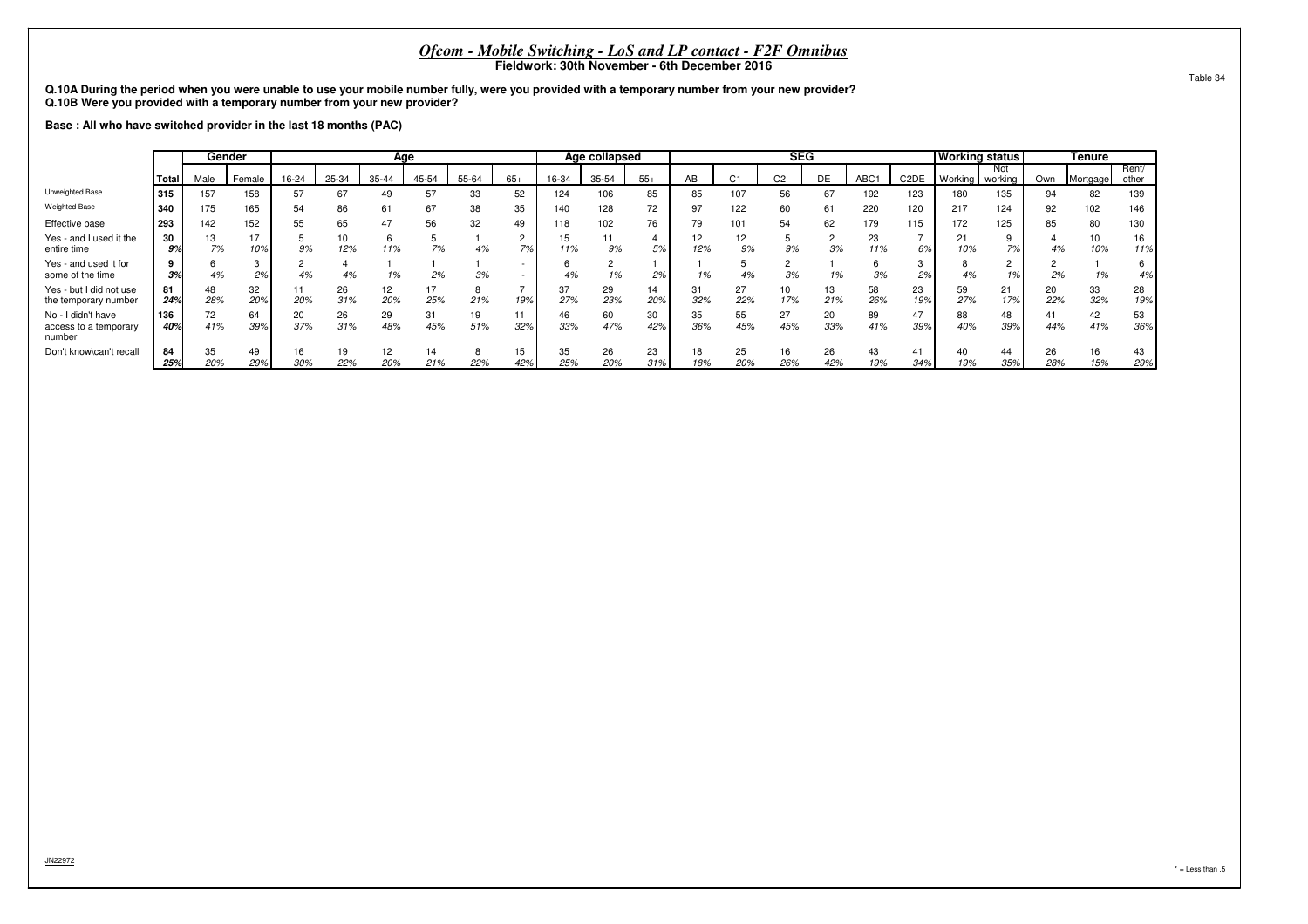**Q.10A During the period when you were unable to use your mobile number fully, were you provided with a temporary number from your new provider?Q.10B Were you provided with a temporary number from your new provider?**

**Base : All who have switched provider in the last 18 months (PAC)**

|                                                       |            |           |       |                     |               |               | <b>Government regions</b>      |                  |                  |                    |               |               |           |            | <b>Nations</b> |       |                     |           | <b>Regions</b> |           | <b>Ethnic origin</b> |                    |
|-------------------------------------------------------|------------|-----------|-------|---------------------|---------------|---------------|--------------------------------|------------------|------------------|--------------------|---------------|---------------|-----------|------------|----------------|-------|---------------------|-----------|----------------|-----------|----------------------|--------------------|
|                                                       | Total      | Scotland  | Wales | Northern<br>Ireland | North<br>East | North<br>West | Yorkshire<br>and The<br>Humber | East<br>Midlands | West<br>Midlands | East of<br>England | South<br>West | South<br>East | London    | England    | Scotland       | Wales | Northern<br>Ireland | North     | Midlands       | South     | White                | Minority<br>Ethnic |
| Unweighted Base                                       | 315        | 25        |       |                     |               | 30            | 24                             | 22               | 32               | 21                 | 30            | 43            | 46        | 266        | 25             |       |                     | 104       | 79             | 132       | 278                  | 35                 |
| <b>Weighted Base</b>                                  | 340        | 27        |       | h.                  | 20            | 32            | 27                             | 23               | 33               | 23                 | 30            | 46            | 54        | 290        | 27             | 18    | 6                   | 113       | 83             | 145       | 295                  | 43                 |
| Effective base                                        | l 293      | 23        |       |                     | 16            | 28            | 23                             | 20               | 29               | 19                 | 29            | 41            | 45        | 249        | 23             |       |                     | 95        | 72             | 126       | 258                  | 34                 |
| Yes - and I used it the<br>entire time                | 30<br>9%   | 3%        | 14%   |                     | 5%            | 7%            | 5%                             |                  | 19%              |                    | 3%            | 7%            | 8<br>15%  | 27<br>9%   | 3%             | 14%   |                     | 5%        | 11<br>14%      | 13<br>9%  | 20<br>7%             | 11<br>25%          |
| Yes - and used it for<br>some of the time             | 3%         |           | 3%    |                     | 7%            |               | 4%                             |                  |                  |                    | 6%            |               | 3<br>6%   | 3%         |                |       |                     | 2%        | 1%             | 4%        | 3%                   | 2%                 |
| Yes - but I did not use<br>the temporary number       | 81<br>24%  | 25%       | 26%   | 14%                 | 23%           | 10<br>32%     | 24%                            | 30%              | 20%              | 25%                | 7%            | 16<br>36%     | 9<br>17%  | 68<br>24%  | 25%            | 26%   | 14%                 | 29<br>26% | 19<br>23%      | 32<br>22% | 73<br>25%            | 15%                |
| No - I didn't have<br>access to a temporary<br>number | 136<br>40% | 34%       | 41%   | 75%                 | 13<br>64%     | 15<br>45%     | 8<br>30%                       | 11<br>46%        | 14<br>42%        | 23%                | 19<br>62%     | 16<br>34%     | 15<br>28% | 115<br>40% | 9<br>34%       | 41%   | 75%                 | 49<br>44% | 36<br>43%      | 51<br>35% | 120<br>41%           | 16<br>38%          |
| Don't know\can't recall                               | 84<br>25%  | 10<br>37% | 16%   | 11%                 |               | 15%           | 10<br>37%                      | 13%              | 19%              | 10<br>44%          | 21%           | 11<br>23%     | 19<br>35% | 71<br>24%  | 10<br>37%      | 16%   | 11%                 | 26<br>23% | 16<br>19%      | 42<br>29% | 75<br>25%            | 20%                |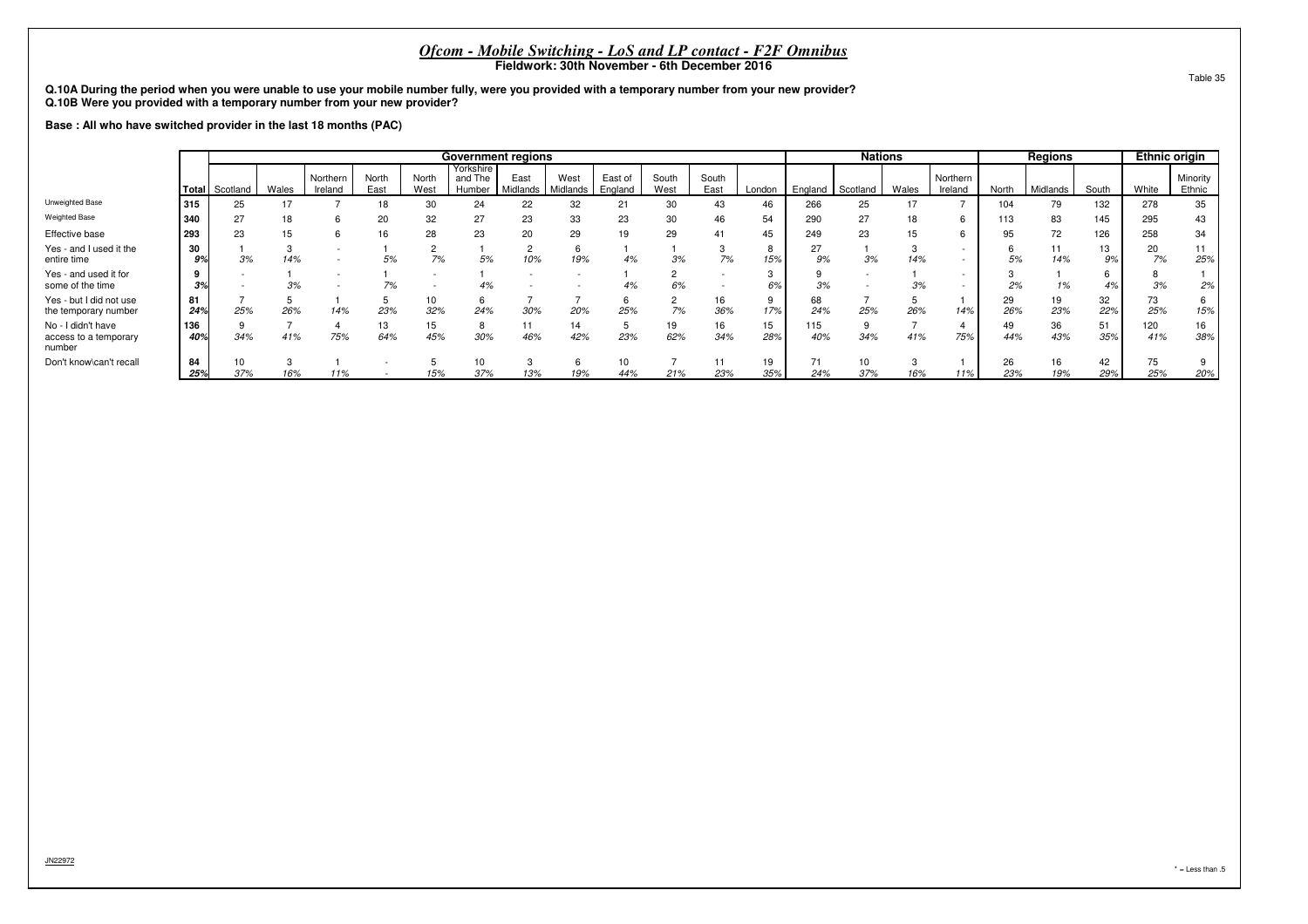|                                                                                                                                                                                                                            |           |            |                                                                                         |                          |            |                | <i>Ofcom - Mobile Switching - LoS and LP contact - F2F Omnibus</i><br>Fieldwork: 30th November - 6th December 2016 |                                    |                                                                                                                    |                                                                         |                |                                                          |
|----------------------------------------------------------------------------------------------------------------------------------------------------------------------------------------------------------------------------|-----------|------------|-----------------------------------------------------------------------------------------|--------------------------|------------|----------------|--------------------------------------------------------------------------------------------------------------------|------------------------------------|--------------------------------------------------------------------------------------------------------------------|-------------------------------------------------------------------------|----------------|----------------------------------------------------------|
| Q.10A During the period when you were unable to use your mobile number fully, were you provided with a temporary number from your new provider?<br>Q.10B Were you provided with a temporary number from your new provider? |           |            |                                                                                         |                          |            |                |                                                                                                                    |                                    |                                                                                                                    |                                                                         |                |                                                          |
| Base: All who have switched provider in the last 18 months (PAC)                                                                                                                                                           |           |            |                                                                                         |                          |            |                |                                                                                                                    |                                    |                                                                                                                    |                                                                         |                |                                                          |
|                                                                                                                                                                                                                            |           |            |                                                                                         |                          |            |                | <b>Sample Groups</b>                                                                                               |                                    |                                                                                                                    |                                                                         |                |                                                          |
|                                                                                                                                                                                                                            | l Total   | All        | Switched L18M: Switched L18M: Switched L18M: Switched L18M: Switched L18M:<br>All (PAC) | All $(C&R)$              | Contract   | Contract (PAC) | Switched L18M:<br>Contract (PAC)<br>- Loss of<br>service                                                           | - Access to<br>temporary<br>number | Switched L18M: Switched L18M:<br>Contract (PAC)   Contract (PAC)   Contract (PAC)<br>- Used<br>temporary<br>number | Switched L18M:<br>- Loss and<br>used temporary Switched L18M:<br>number | Contract (C&R) | Switched L18M:<br>Contract (C&R)<br>- Loss of<br>service |
| Unweighted Base                                                                                                                                                                                                            | 315       | 315        | 315                                                                                     | $\overline{\phantom{a}}$ | 267        | 267            | 77                                                                                                                 | 97                                 | 31                                                                                                                 | 15                                                                      |                |                                                          |
| <b>Weighted Base</b>                                                                                                                                                                                                       | 340       | 340        | 340                                                                                     | $\overline{\phantom{a}}$ | 295        | 295            | 86                                                                                                                 | 109                                | 33                                                                                                                 | 15                                                                      |                |                                                          |
| Effective base                                                                                                                                                                                                             | 293       | 293        | 293                                                                                     |                          | 250        | 250            | 72                                                                                                                 | 91                                 | 29                                                                                                                 | 14                                                                      |                |                                                          |
| Yes - and I used it the<br>entire time                                                                                                                                                                                     | 30<br>9%  | 30<br>9%   | 30<br>9%                                                                                |                          | 24<br>8%   | 24<br>8%       | 6<br>7%                                                                                                            | 24<br>22%                          | 24<br>72%                                                                                                          | 40%                                                                     |                | $\overline{\phantom{a}}$                                 |
| Yes - and used it for<br>some of the time                                                                                                                                                                                  | 3%        | 9<br>3%    | 3%                                                                                      |                          | 3%         | 3%             | 9<br>11%                                                                                                           | 9<br>8%                            | 28%                                                                                                                | 60%                                                                     |                |                                                          |
| Yes - but I did not use<br>the temporary number                                                                                                                                                                            | 81<br>24% | 81<br>24%  | 81<br>24%                                                                               | $\overline{\phantom{a}}$ | 76<br>26%  | 76<br>26%      | 30<br>35%                                                                                                          | 76<br>70%                          |                                                                                                                    |                                                                         |                |                                                          |
| No - I didn't have<br>access to a temporary<br>number                                                                                                                                                                      | 36<br>40% | 136<br>40% | 136<br>40%                                                                              | $\sim$<br>$\sim$         | 121<br>41% | 121<br>41%     | 39<br>45%                                                                                                          |                                    |                                                                                                                    |                                                                         | $\sim$         |                                                          |
| Don't know\can't recall                                                                                                                                                                                                    | 84<br>25% | 84<br>25%  | 84<br>25%                                                                               | $\sim$                   | 64<br>22%  | 64<br>22%      | 2<br>2%                                                                                                            |                                    |                                                                                                                    |                                                                         |                |                                                          |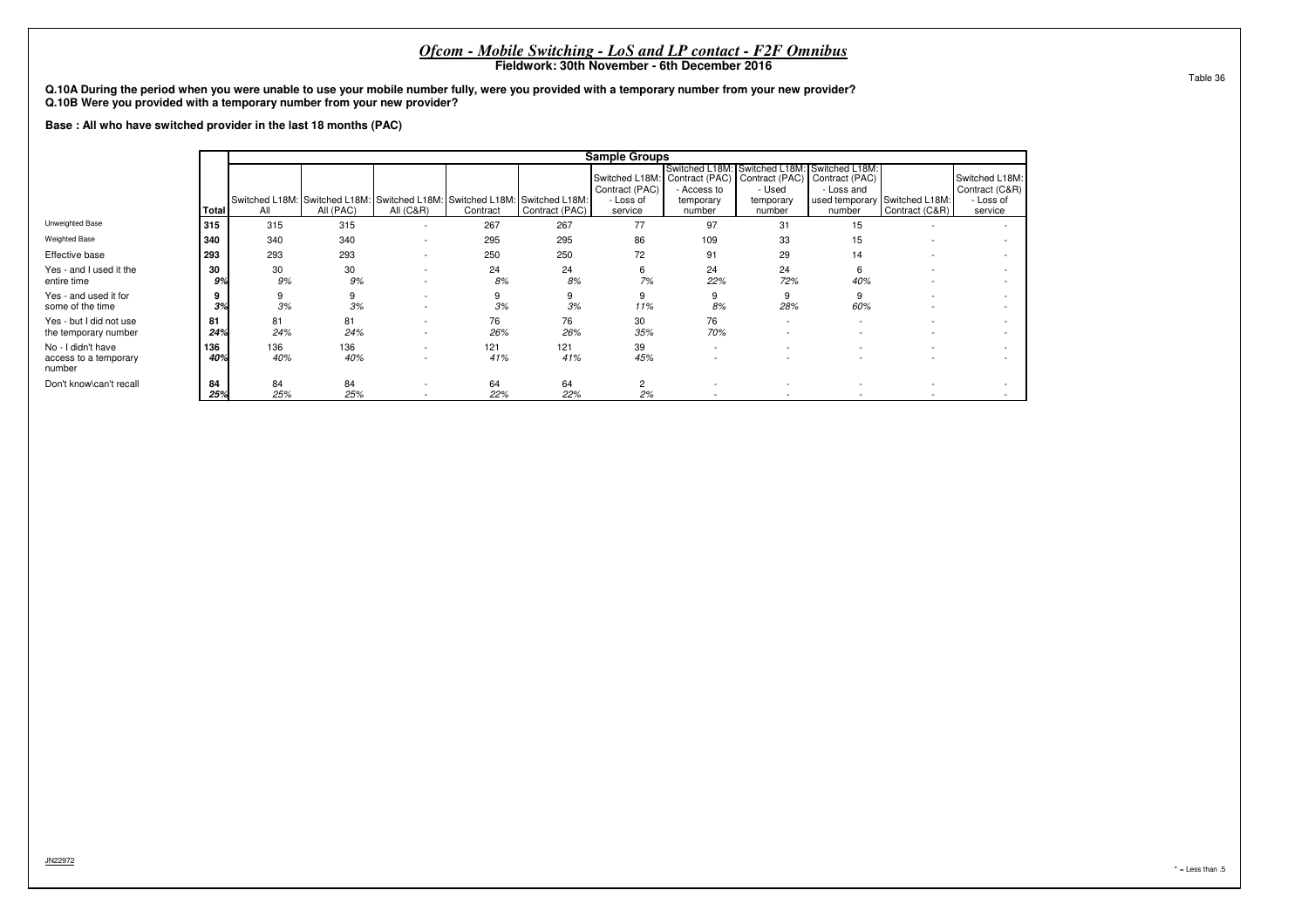**Sample Groups.**

**Base : All respondents who have a mobile phone package**

|                                                                      |                 | Gender     |            |            |            | Age       |           |                |          |            | Age collapsed |                |            |                | <b>SEG</b>     |            |                  |                   | <b>Working status</b> |                       |            | Tenure     |                |
|----------------------------------------------------------------------|-----------------|------------|------------|------------|------------|-----------|-----------|----------------|----------|------------|---------------|----------------|------------|----------------|----------------|------------|------------------|-------------------|-----------------------|-----------------------|------------|------------|----------------|
|                                                                      | Total           | Male       | Female     | 16-24      | 25-34      | 35-44     | 45-54     | 55-64          | $65+$    | 16-34      | 35-54         | $55+$          | AB         | C <sub>1</sub> | C <sub>2</sub> | DE         | ABC <sub>1</sub> | C <sub>2</sub> DE | Working               | <b>Not</b><br>working | Own        | Mortgage   | Rent/<br>other |
| Unweighted Base                                                      | 3761            | 1765       | 1996       | 577        | 671        | 535       | 550       | 503            | 925      | 1248       | 1085          | 1428           | 706        | 1091           | 799            | 1165       | 1797             | 1964              | 1815                  | 1946                  | 1218       | 829        | 1714           |
| <b>Weighted Base</b>                                                 | 3835            | 1848       | 1988       | 559        | 795        | 642       | 637       | 574            | 628      | 1354       | 1279          | 1203           | 769        | 1191           | 819            | 1057       | 1960             | 1876              | 2117                  | 1719                  | 1087       | 981        | 1767           |
| Effective base                                                       | 3467            | 1576       | 1903       | 556        | 642        | 513       | 533       | 487            | 869      | 1185       | 1046          | 1278           | 646        | 1011           | 749            | 1085       | 1657             | 1828              | 1737                  | 1775                  | 1083       | 796        | 1607           |
| Switched L18M: All                                                   | 525<br>149      | 267<br>14% | 258<br>13% | 104<br>19% | 133<br>17% | 86<br>13% | 89<br>14% | 62<br>11%      | 51<br>89 | 237<br>17% | 175<br>14%    | 113<br>9%      | 124<br>16% | 168<br>14%     | 104<br>13%     | 129<br>12% | 292<br>15%       | 233<br>12%        | 306<br>14%            | 219<br>13%            | 123<br>11% | 144<br>15% | 257<br>15%     |
| Switched L18M: All (PAC)                                             | 340<br>9%       | 175<br>9%  | 165<br>8%  | 54<br>10%  | 86<br>11%  | 61<br>10% | 67<br>11% | 38<br>7%       | 35<br>6% | 140<br>10% | 128<br>10%    | 72<br>6%       | 97<br>13%  | 122<br>10%     | 60<br>7%       | 61<br>6%   | 220<br>11%       | 120<br>6%         | 217<br>10%            | 124<br>7%             | 92<br>8%   | 102<br>10% | 146<br>8%      |
| Switched L18M: All (C&R)                                             | 180<br>5%       | 92<br>5%   | 87<br>4%   | 50<br>9%   | 45<br>6%   | 25<br>4%  | 21<br>3%  | 23<br>4%       | 16<br>3% | 95<br>7%   | 47<br>4%      | 38<br>3%       | 26<br>3%   | 43<br>4%       | 43<br>5%       | 67<br>6%   | 69<br>4%         | 111<br>6%         | 87<br>4%              | 93<br>5%              | 29<br>3%   | 42<br>4%   | 109<br>6%      |
| Switched L18M: Contract                                              | 431<br>11%      | 222<br>12% | 209<br>10% | 82<br>15%  | 115<br>15% | 72<br>11% | 77<br>12% | 51<br>9%       | 33<br>5% | 198<br>15% | 149<br>12%    | 84<br>7%       | 109<br>14% | 140<br>12%     | 89<br>11%      | 93<br>9%   | 248<br>13%       | 182<br>10%        | 274<br>13%            | 156<br>9%             | 98<br>9%   | 132<br>13% | 200<br>11%     |
| Switched L18M: Contract<br>(PAC)                                     | 295<br>8%       | 154<br>8%  | 141<br>7%  | 45<br>8%   | 78<br>10%  | 54<br>8%  | 61<br>10% | 33<br>6%       | 24<br>4% | 123<br>9%  | 115<br>9%     | 56<br>5%       | 86<br>11%  | 106<br>9%      | 57<br>7%       | 46<br>4%   | 192<br>10%       | 103<br>5%         | 200<br>9%             | 95<br>6%              | 79<br>7%   | 94<br>10%  | 122<br>7%      |
| Switched L18M: Contract<br>(PAC) - Loss of service                   | 86<br>2%        | 49<br>3%   | 37<br>2%   | 13<br>2%   | 28<br>4%   | 15<br>2%  | 15<br>2%  | 11<br>2%       | 5<br>1%  | 41<br>3%   | 29<br>2%      | 16<br>1%       | 25<br>3%   | 32<br>3%       | 22<br>3%       | 1%         | 57<br>3%         | 29<br>2%          | 63<br>3%              | 24<br>1%              | 19<br>2%   | 30<br>3%   | 37<br>2%       |
| Switched L18M: Contract<br>(PAC) - Access to<br>temporary number     | 109<br>3%       | 60<br>3%   | 49<br>2%   | 16<br>3%   | 39<br>5%   | 15<br>2%  | 21<br>3%  | 10<br>2%       | 1%       | 55<br>4%   | 37<br>3%      | 18<br>1%       | 41<br>5%   | 39<br>3%       | 16<br>2%       | 14<br>1%   | 79<br>4%         | 30<br>2%          | 81<br>4%              | 28<br>2%              | 23<br>2%   | 39<br>4%   | 47<br>3%       |
| Switched L18M: Contract<br>(PAC) - Used temporary<br>number          | 33<br>1%        | 13<br>1%   | 20<br>1%   | 1%         | 13<br>2%   | 4<br>1%   | 1%        | 3              | 2        | 20<br>1%   | 9<br>1%       | $\star$        | 11<br>1%   | 13<br>1%       | 1%             |            | 24<br>1%         | 10<br>1%          | 24<br>1%              | 9<br>1%               |            | 1%         | 21<br>1%       |
| Switched L18M: Contract<br>(PAC) - Loss and used<br>temporary number | 15<br>$\ddot{}$ | ਨ          |            | 5<br>1%    | 6<br>1%    |           |           |                |          | 11<br>1%   | 3             | $\overline{c}$ | 3<br>٠     | 8<br>1%        | 4<br>1%        |            | 10<br>1%         | 5                 | 13<br>1%              | 3                     |            | 3          | 11<br>1%       |
| Switched L18M: Contract<br>(C&R)                                     | 131<br>3%       | 68<br>4%   | 63<br>3%   | 37<br>7%   | 35<br>4%   | 18<br>3%  | 16<br>3%  | 17<br>3%       | 8<br>1%  | 72<br>5%   | 34<br>3%      | 26<br>2%       | 22<br>3%   | 32<br>3%       | 31<br>4%       | 46<br>4%   | 54<br>3%         | 77<br>4%          | 72<br>3%              | 60<br>3%              | 17<br>2%   | 38<br>4%   | 76<br>4%       |
| Switched L18M: Contract<br>(C&R) - Loss of service                   | 18<br>$\star$   |            | 9          | 10<br>2%   |            | 2         |           | $\overline{2}$ |          | 11<br>1%   |               | 3              |            |                | 3              | 9<br>1%    |                  | 12<br>1%          |                       | 9<br>1%               |            | 6<br>1%    | 11<br>1%       |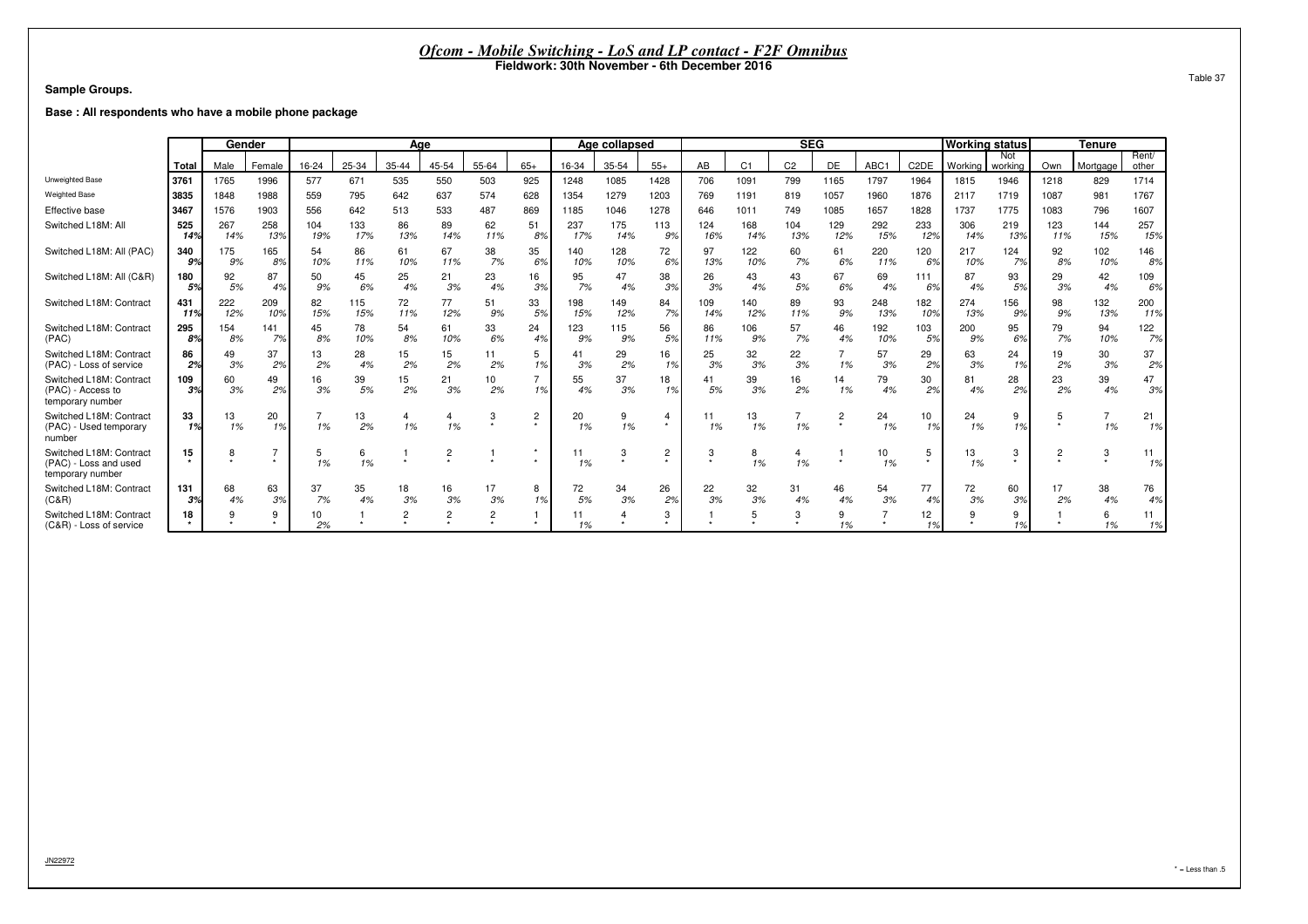#### **Sample Groups.**

**Base : All respondents who have a mobile phone package**

|                                                                      |            |           |           |                      |                      |                      | <b>Government regions</b>      |                  |                         |                    |               |               |           |            | <b>Nations</b> |           |                      |            | <b>Regions</b>       |            | <b>Ethnic origin</b>       |                        |
|----------------------------------------------------------------------|------------|-----------|-----------|----------------------|----------------------|----------------------|--------------------------------|------------------|-------------------------|--------------------|---------------|---------------|-----------|------------|----------------|-----------|----------------------|------------|----------------------|------------|----------------------------|------------------------|
|                                                                      | Total      | Scotland  | Wales     | Northern<br>Ireland  | North<br>East        | North<br>West        | Yorkshire<br>and The<br>Humber | East<br>Midlands | West<br><b>Aidlands</b> | East of<br>England | South<br>West | South<br>East | London    | England    | Scotland       | Wales     | Northern<br>Ireland  | North      | Midlands             | South      | White                      | Minority<br>Ethnic     |
| Unweighted Base                                                      | 3761       | 303       | 204       | 114                  | 167                  | 429                  | 327                            | 264              | 337                     | 353                | 293           | 519           | 451       | 3140       | 303            | 204       | 114                  | 1340       | 940                  | 1481       | 3345                       | 400                    |
| <b>Weighted Base</b>                                                 | 3835       | 300       | 197       | 96                   | 170                  | 439                  | 330                            | 263              | 336                     | 377                | 289           | 545           | 494       | 3243       | 300            | 197       | 96                   | 1333       | 941                  | 1561       | 3374                       | 442                    |
| Effective base                                                       | 3467       | 273       | 185       | 103                  | 152                  | 389                  | 294                            | 241              | 308                     | 325                | 280           | 493           | 431       | 2909       | 273            | 185       | 103                  | 1207       | 858                  | 1402       | 3072                       | 381                    |
| Switched L18M: All                                                   | 525<br>14% | 43<br>14% | 30<br>15% | 10<br>10%            | 32<br>19%            | 49<br>11%            | 43<br>13%                      | 34<br>13%        | 44<br>13%               | 38<br>10%          | 47<br>16%     | 81<br>15%     | 72<br>15% | 442<br>14% | 43<br>14%      | 30<br>15% | 10<br>10%            | 178<br>13% | 123<br>13%           | 224<br>14% | 455<br>13%                 | 67<br>15%              |
| Switched L18M: All (PAC)                                             | 340<br>9%  | 27<br>9%  | 18<br>9%  | 6<br>6%              | 20<br>12%            | 32<br>7%             | 27<br>8%                       | 23<br>9%         | 33<br>10%               | 23<br>6%           | 30<br>11%     | 46<br>9%      | 54<br>11% | 290<br>9%  | 27<br>9%       | 18<br>9%  | 6<br>6%              | 113<br>8%  | 83<br>9%             | 145<br>9%  | 295<br>9%                  | 43<br>10%              |
| Switched L18M: All (C&R)                                             | 180<br>5%  | 15<br>5%  | 12<br>6%  | 4%                   | 12<br>7%             | 17<br>4%             | 15<br>5%                       | 12<br>4%         | 11<br>3%                | 14<br>4%           | 17<br>6%      | 34<br>6%      | 17<br>4%  | 149<br>5%  | 15<br>5%       | 12<br>6%  | 4%                   | 63<br>5%   | 40<br>4%             | 77<br>5%   | 157<br>5%                  | 23<br>5%               |
| Switched L18M: Contract                                              | 431<br>11% | 31<br>10% | 23<br>12% | 8<br>8%              | 28<br>17%            | 39<br>9%             | 36<br>11%                      | 30<br>11%        | 34<br>10%               | 38<br>10%          | 41<br>14%     | 60<br>11%     | 62<br>13% | 369<br>11% | 31<br>10%      | 23<br>12% | 8<br>8%              | 142<br>11% | 102<br>11%           | 187<br>12% | 373<br>11%                 | 56<br>13%              |
| Switched L18M: Contract<br>(PAC)                                     | 295<br>8%  | 21<br>7%  | 16<br>8%  | 5<br>6%              | 19<br>11%            | 28<br>6%             | 27<br>8%                       | 18<br>7%         | 26<br>8%                | 22<br>6%           | 28<br>10%     | 36<br>7%      | 48<br>10% | 252<br>8%  | 21<br>7%       | 16<br>8%  | 5<br>6%              | 99<br>7%   | 69<br>7%             | 126<br>8%  | 256<br>8%                  | 36<br>8%               |
| Switched L18M: Contract<br>(PAC) - Loss of service                   | 86<br>2%   | 5<br>2%   | 3<br>2%   | 2<br>2%              | 4%                   | 8<br>2%              | 11<br>3%                       | 8<br>3%          | 3%                      | 1%                 | 9<br>3%       | 1%            | 13<br>3%  | 77<br>2%   | 5<br>2%        | 3<br>2%   | $\overline{2}$<br>2% | 32<br>2%   | 23<br>2%             | 32<br>2%   | 73<br>2%                   | 11<br>2%               |
| Switched L18M: Contract<br>(PAC) - Access to<br>temporary number     | 109<br>3%  | 8<br>3%   | 6<br>3%   | 1%                   | 4%                   | 12<br>3%             | 8<br>3%                        | 9<br>3%          | 9<br>3%                 | 2%                 | 5<br>2%       | 17<br>3%      | 20<br>4%  | 95<br>3%   | 8<br>3%        | 6<br>3%   | 1%                   | 35<br>3%   | 25<br>3%             | 49<br>3%   | 93<br>3%                   | 15 <sub>15</sub><br>3% |
| Switched L18M: Contract<br>(PAC) - Used temporary<br>number          | 33<br>1%   |           | 2<br>1%   |                      | $\overline{2}$<br>1% | $\overline{c}$<br>1% | 3<br>1%                        | 2<br>1%          | 3<br>1%                 | 2                  | 3<br>1%       | 2<br>۰        | 11<br>2%  | 30<br>1%   |                | 2<br>1%   | ٠<br>٠               | 8<br>1%    | $\overline{7}$<br>1% | 18<br>1%   | 24<br>1%                   | 8<br>2%                |
| Switched L18M: Contract<br>(PAC) - Loss and used<br>temporary number | 15         |           |           |                      | $\overline{2}$<br>1% |                      |                                | 2<br>1%          |                         |                    | 2<br>1%       |               | 3<br>1%   | 14         |                |           | ٠                    |            | 3                    |            | 12<br>$\ddot{\phantom{1}}$ | 3<br>1%                |
| Switched L18M: Contract<br>(C&R)                                     | 131<br>3%  | 9<br>3%   | 4%        | $\overline{2}$<br>3% | 10<br>6%             | 11<br>3%             | 9<br>3%                        | 12<br>4%         | 8<br>2%                 | 14<br>4%           | 13<br>5%      | 24<br>4%      | 13<br>3%  | 113<br>3%  | 9<br>3%        | 4%        | $\overline{2}$<br>3% | 40<br>3%   | 32<br>3%             | 59<br>4%   | 113<br>3%                  | 18<br>4%               |
| Switched L18M: Contract<br>(C&R) - Loss of service                   | 18         |           | 2<br>1%   |                      |                      | 1%                   |                                |                  | 3<br>1%                 |                    | 3<br>1%       | 3<br>1%       |           | 15         |                | 2<br>1%   |                      |            | 1%                   | 6          | 16<br>$\cdot$              | 3<br>1%                |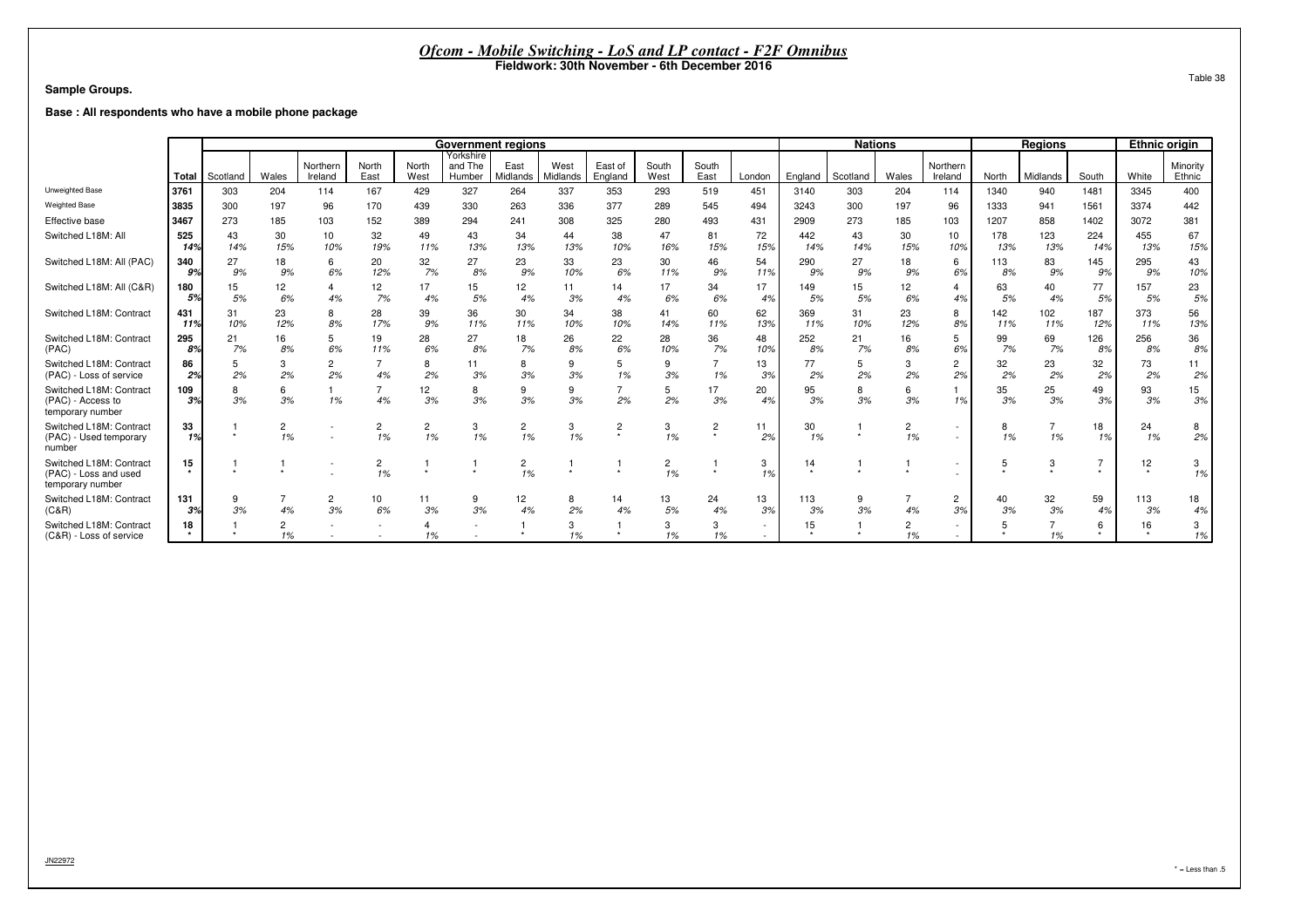#### **Sample Groups.**

**Base : All respondents who have a mobile phone package**

|                                                                      |               |             |                                                                                         |                          |             |                          | <b>Sample Groups</b>                                     |                                                                    |                                                                    |                                                                            |                                  |                                                          |
|----------------------------------------------------------------------|---------------|-------------|-----------------------------------------------------------------------------------------|--------------------------|-------------|--------------------------|----------------------------------------------------------|--------------------------------------------------------------------|--------------------------------------------------------------------|----------------------------------------------------------------------------|----------------------------------|----------------------------------------------------------|
|                                                                      | <b>Total</b>  | All         | Switched L18M: Switched L18M: Switched L18M: Switched L18M: Switched L18M:<br>All (PAC) | <b>All (C&amp;R)</b>     | Contract    | Contract (PAC)           | Switched L18M:<br>Contract (PAC)<br>- Loss of<br>service | Switched L18M: Switched L18M<br>- Access to<br>temporary<br>number | Contract (PAC)   Contract (PAC)  <br>- Used<br>temporary<br>number | Switched L18M:<br>Contract (PAC)<br>- Loss and<br>used temporary<br>number | Switched L18M:<br>Contract (C&R) | Switched L18M:<br>Contract (C&R)<br>- Loss of<br>service |
| Unweighted Base                                                      | 3761          | 491         | 315                                                                                     | 172                      | 395         | 267                      | 77                                                       | 97                                                                 | 31                                                                 | 15                                                                         | 124                              | 17                                                       |
| <b>Weighted Base</b>                                                 | 3835          | 525         | 340                                                                                     | 180                      | 431         | 295                      |                                                          | 109                                                                | 33                                                                 |                                                                            | 131                              |                                                          |
|                                                                      |               |             |                                                                                         |                          |             |                          | 86                                                       |                                                                    |                                                                    | 15                                                                         |                                  | 18                                                       |
| Effective base                                                       | 3467          | 458         | 293                                                                                     | 161                      | 370         | 250                      | 72                                                       | 91                                                                 | 29                                                                 | 14                                                                         | 116                              | 16                                                       |
| Switched L18M: All                                                   | 525<br>14%    | 525<br>100% | 340<br>100%                                                                             | 180<br>100%              | 431<br>100% | 295<br>100%              | 86<br>100%                                               | 109<br>100%                                                        | 33<br>100%                                                         | 15<br>100%                                                                 | 131<br>100%                      | 18<br>100%                                               |
| Switched L18M: All (PAC)                                             | 340<br>9%     | 340<br>65%  | 340<br>100%                                                                             | $\overline{\phantom{a}}$ | 295<br>68%  | 295<br>100%              | 86<br>100%                                               | 109<br>100%                                                        | 33<br>100%                                                         | 15<br>100%                                                                 |                                  |                                                          |
| Switched L18M: All (C&R)                                             | 180<br>5%     | 180<br>34%  |                                                                                         | 180<br>100%              | 131<br>31%  | $\overline{\phantom{a}}$ |                                                          |                                                                    |                                                                    |                                                                            | 131<br>100%                      | 18<br>100%                                               |
| Switched L18M: Contract                                              | 431<br>11%    | 431<br>82%  | 295<br>87%                                                                              | 131<br>73%               | 431<br>100% | 295<br>100%              | 86<br>100%                                               | 109<br>100%                                                        | 33<br>100%                                                         | 15<br>100%                                                                 | 131<br>100%                      | 18<br>100%                                               |
| Switched L18M: Contract<br>(PAC)                                     | 295<br>8%     | 295<br>56%  | 295<br>87%                                                                              | $\sim$                   | 295<br>68%  | 295<br>100%              | 86<br>100%                                               | 109<br>100%                                                        | 33<br>100%                                                         | 15<br>100%                                                                 | $\sim$                           |                                                          |
| Switched L18M: Contract<br>(PAC) - Loss of service                   | 86<br>2%      | 86<br>16%   | 86<br>25%                                                                               |                          | 86<br>20%   | 86<br>29%                | 86<br>100%                                               | 45<br>41%                                                          | 15<br>47%                                                          | 15<br>100%                                                                 |                                  | $\sim$<br>$\overline{\phantom{a}}$                       |
| Switched L18M: Contract<br>(PAC) - Access to<br>temporary number     | 109<br>3%     | 109<br>21%  | 109<br>32%                                                                              |                          | 109<br>25%  | 109<br>37%               | 45<br>52%                                                | 109<br>100%                                                        | 33<br>100%                                                         | 15<br>100%                                                                 |                                  |                                                          |
| Switched L18M: Contract<br>(PAC) - Used temporary<br>number          | 33<br>1%      | 33<br>6%    | 33<br>10%                                                                               |                          | 33<br>8%    | 33<br>11%                | 15<br>18%                                                | 33<br>30%                                                          | 33<br>100%                                                         | 15<br>100%                                                                 |                                  |                                                          |
| Switched L18M: Contract<br>(PAC) - Loss and used<br>temporary number | 15<br>$\star$ | 15<br>3%    | 15<br>5%                                                                                |                          | 15<br>4%    | 15<br>$5%$               | 15<br>18%                                                | 15<br>14%                                                          | 15<br>47%                                                          | 15<br>100%                                                                 |                                  | $\sim$                                                   |
| Switched L18M: Contract<br>(C&R)                                     | 131<br>3%     | 131<br>25%  | $\overline{\phantom{a}}$                                                                | 131<br>73%               | 131<br>31%  |                          |                                                          |                                                                    |                                                                    |                                                                            | 131<br>100%                      | 18<br>100%                                               |
| Switched L18M: Contract<br>(C&R) - Loss of service                   | 18            | 18<br>3%    |                                                                                         | 18<br>10%                | 18<br>4%    |                          |                                                          |                                                                    |                                                                    |                                                                            | 18<br>14%                        | 18<br>100%                                               |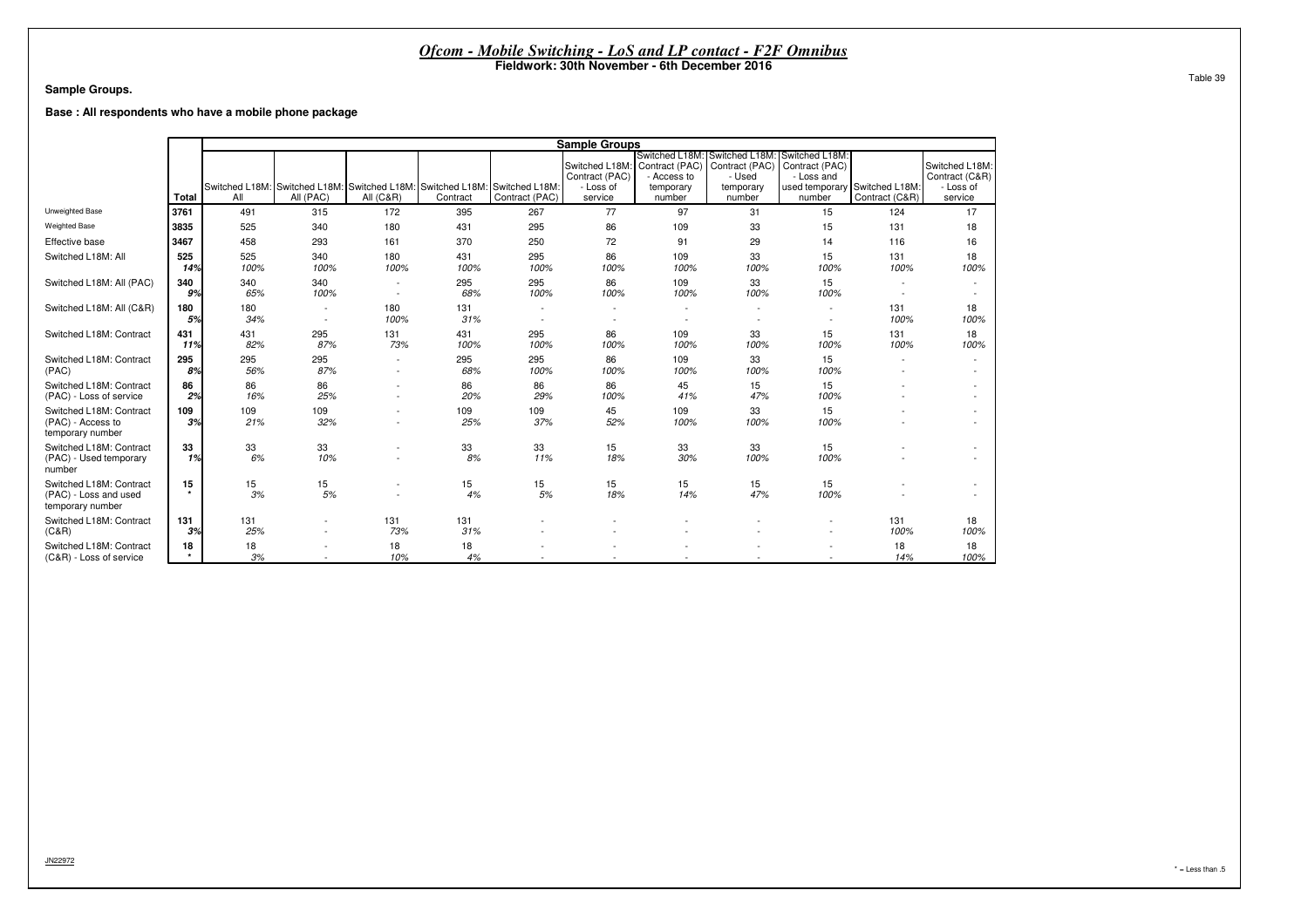|                                  |             |                  |                  |                          |                          |             |             |                          |                          | Fieldwork: 30th November - 6th December 2016 |                                    |                          | Ofcom - Mobile Switching - LoS and LP contact - F2F Omnibus |                |                          |              |                                    |                                |                          |                |              |                                    |                          |
|----------------------------------|-------------|------------------|------------------|--------------------------|--------------------------|-------------|-------------|--------------------------|--------------------------|----------------------------------------------|------------------------------------|--------------------------|-------------------------------------------------------------|----------------|--------------------------|--------------|------------------------------------|--------------------------------|--------------------------|----------------|--------------|------------------------------------|--------------------------|
|                                  |             | Gender           |                  |                          |                          | Age         |             |                          |                          |                                              | Age collapsed                      |                          |                                                             |                | <b>SEG</b>               |              |                                    |                                | <b>Working status</b>    |                |              | Tenure                             |                          |
|                                  | Total       | Male             | Female           | 16-24                    | 25-34                    | 35-44       | 45-54       | 55-64                    | $65+$                    | 16-34                                        | 35-54                              | $55+$                    | AB                                                          | C <sub>1</sub> | C <sub>2</sub>           | DE           | ABC1                               | C <sub>2</sub> DE              | Working                  | Not<br>working | Own          | Mortgage                           | Rent/<br>other           |
| Total                            | 4325        | 2098             | 2227             | 610                      | 838                      | 682         | 704         | 653                      | 838                      | 1448                                         | 1386                               | 1491                     | 843                                                         | 1308           | 897                      | 1276         | 2151                               | 2174                           | 2277                     | 2048           | 1302         | 1073                               | 1950                     |
| Gender<br>Male                   | 2098<br>49% | 2098<br>100%     | $\sim$<br>$\sim$ | 310<br>51%               | 411<br>49%               | 341<br>50%  | 344<br>49%  | 323<br>49%               | 370<br>44%               | 720<br>50%                                   | 685<br>49%                         | 693<br>46%               | 435<br>52%                                                  | 612<br>47%     | 481<br>54%               | 570<br>45%   | 1048<br>49%                        | 1051<br>48%                    | 1241<br>55%              | 857<br>42%     | 631<br>48%   | 547<br>51%                         | 921<br>47%               |
| Female                           | 2227<br>51% | $\sim$<br>$\sim$ | 2227<br>100%     | 301<br>49%               | 427<br>51%               | 341<br>50%  | 360<br>51%  | 330<br>51%               | 468<br>56%               | 728<br>50%                                   | 701<br>51%                         | 798<br>54%               | 408<br>48%                                                  | 696<br>53%     | 417<br>46%               | 706<br>55%   | 1104<br>51%                        | 1123<br>52%                    | 1036<br>45%              | 1191<br>58%    | 672<br>52%   | 526<br>49%                         | 1029<br>53%              |
| 16-24                            | 610<br>14%  | 310<br>15%       | 301<br>13%       | 610<br>100%              |                          |             |             |                          | $\sim$                   | 610<br>42%                                   | $\overline{\phantom{a}}$<br>$\sim$ | $\sim$                   | 56<br>7%                                                    | 249<br>19%     | 128<br>14%               | 178<br>14%   | 305<br>14%                         | 306<br>14%                     | 239<br>10%               | 371<br>18%     | 55<br>4%     | 116<br>11%                         | 439<br>23%               |
| 25-34                            | 838<br>19%  | 411<br>20%       | 427<br>19%       | $\sim$                   | 838<br>100%              |             |             |                          |                          | 838<br>58%                                   | $\sim$                             |                          | 140<br>17%                                                  | 289<br>22%     | 193<br>22%               | 216<br>17%   | 429<br>20%                         | 409<br>19%                     | 627<br>28%               | 211<br>10%     | 54<br>4%     | 242<br>23%                         | 542<br>28%               |
| 35-44                            | 682<br>16%  | 341<br>16%       | 341<br>15%       |                          |                          | 682<br>100% |             |                          |                          |                                              | 682<br>49%                         |                          | 170<br>20%                                                  | 221<br>17%     | 131<br>15%               | 160<br>13%   | 391<br>18%                         | 290<br>13%                     | 533<br>23%               | 149<br>7%      | 75<br>6%     | 284<br>26%                         | 323<br>17%               |
| 45-54                            | 704<br>16%  | 344<br>16%       | 360<br>16%       |                          |                          |             | 704<br>100% |                          |                          |                                              | 704<br>51%                         | $\sim$                   | 161<br>19%                                                  | 215<br>16%     | 161<br>18%               | 167<br>13%   | 376<br>17%                         | 328<br>15%                     | 525<br>23%               | 179<br>9%      | 164<br>13%   | 281<br>26%                         | 259<br>13%               |
| 55-64                            | 653<br>15%  | 323<br>15%       | 330<br>15%       |                          |                          |             |             | 653<br>100%              |                          |                                              |                                    | 653<br>44%               | 159<br>19%                                                  | 159<br>12%     | 141<br>16%               | 195<br>15%   | 318<br>15%                         | 336<br>15%                     | 310<br>14%               | 344<br>17%     | 339<br>26%   | 116<br>11%                         | 199<br>10%               |
|                                  | 838<br>19%  | 370<br>18%       | 468<br>21%       |                          |                          |             |             |                          | 838<br>100%              |                                              |                                    | 838<br>56%               | 158<br>19%                                                  | 175<br>13%     | 143<br>16%               | 361<br>28%   | 333<br>15%                         | 505<br>23%                     | 43<br>2%                 | 794<br>39%     | 616<br>47%   | 34<br>3%                           | 187<br>10%               |
| Age collapsed<br>16-34           | 1448<br>33% | 720<br>34%       | 728<br>33%       | 610<br>100%              | 838<br>100%              |             |             |                          | $\overline{\phantom{a}}$ | 1448<br>100%                                 | $\overline{\phantom{a}}$<br>$\sim$ | $\overline{\phantom{a}}$ | 196<br>23%                                                  | 538<br>41%     | 321<br>36%               | 393<br>31%   | 733<br>34%                         | 715<br>33%                     | 866<br>38%               | 583<br>28%     | 109<br>8%    | 358<br>33%                         | 981<br>50%               |
| 35-54                            | 1386<br>32% | 685<br>33%       | 701<br>31%       |                          | $\overline{\phantom{a}}$ | 682<br>100% | 704<br>100% | $\overline{\phantom{a}}$ | $\sim$                   |                                              | 1386<br>100%                       |                          | 331<br>39%                                                  | 436<br>33%     | 292<br>33%               | 326<br>26%   | 767<br>36%                         | 619<br>28%                     | 1058<br>46%              | 327<br>16%     | 238<br>18%   | 565<br>53%                         | 583<br>30%               |
|                                  | 1491<br>34% | 693<br>33%       | 798<br>36%       | $\overline{\phantom{a}}$ |                          |             | $\sim$      | 653<br>100%              | 838<br>100%              |                                              | $\overline{a}$                     | 1491<br>100%             | 317<br>38%                                                  | 334<br>26%     | 284<br>32%               | 556<br>44%   | 651<br>30%                         | 840<br>39%                     | 353<br>16%               | 1138<br>56%    | 955<br>73%   | 150<br>14%                         | 386<br>20%               |
| <b>SEG</b>                       | 843<br>19%  | 435<br>21%       | 408<br>18%       | 56<br>9%                 | 140<br>17%               | 170<br>25%  | 161<br>23%  | 159<br>24%               | 158<br>19%               | 196<br>13%                                   | 331<br>24%                         | 317<br>21%               | 843<br>100%                                                 | $\overline{a}$ | $\overline{\phantom{a}}$ |              | 843<br>39%                         | $\blacksquare$<br>$\mathbf{r}$ | 517<br>23%               | 327<br>16%     | 344<br>26%   | 333<br>31%                         | 166<br>9%                |
|                                  | 1308<br>30% | 612<br>29%       | 696<br>31%       | 249<br>41%               | 289<br>35%               | 221<br>32%  | 215<br>31%  | 159<br>24%               | 175<br>21%               | 538<br>37%                                   | 436<br>31%                         | 334<br>22%               |                                                             | 1308<br>100%   | $\sim$                   |              | 1308<br>61%                        | $\overline{\phantom{a}}$       | 777<br>34%               | 531<br>26%     | 352<br>27%   | 380<br>35%                         | 576<br>30%               |
|                                  | 897<br>21%  | 481<br>23%       | 417<br>19%       | 128<br>21%               | 193<br>23%               | 131<br>19%  | 161<br>23%  | 141<br>22%               | 143<br>17%               | 321<br>22%                                   | 292<br>21%                         | 284<br>19%               |                                                             |                | 897<br>100%              |              |                                    | 897<br>41%                     | 564<br>25%               | 334<br>16%     | 276<br>21%   | 237<br>22%                         | 384<br>20%               |
|                                  | 1276<br>30% | 570<br>27%       | 706<br>32%       | 178<br>29%               | 216<br>26%               | 160<br>23%  | 167<br>24%  | 195<br>30%               | 361<br>43%               | 393<br>27%                                   | 326<br>24%                         | 556<br>37%               |                                                             |                | $\overline{\phantom{a}}$ | 1276<br>100% | $\overline{\phantom{a}}$<br>$\sim$ | 1276<br>59%                    | 419<br>18%               | 857<br>42%     | 329<br>25%   | 123<br>11%                         | 824<br>42%               |
| ABC1                             | 2151<br>50% | 1048<br>50%      | 1104<br>50%      | 305<br>50%               | 429<br>51%               | 391<br>57%  | 376<br>53%  | 318<br>49%               | 333<br>40%               | 733<br>51%                                   | 767<br>55%                         | 651<br>44%               | 843<br>100%                                                 | 1308<br>100%   | $\overline{\phantom{a}}$ |              | 2151<br>100%                       |                                | 1294<br>57%              | 858<br>42%     | 697<br>54%   | 713<br>66%                         | 742<br>38%               |
| C <sub>2</sub> DE                | 2174<br>50% | 1051<br>50%      | 1123<br>50%      | 306<br>50%               | 409<br>49%               | 290<br>43%  | 328<br>47%  | 336<br>51%               | 505<br>60%               | 715<br>49%                                   | 619<br>45%                         | 840<br>56%               | $\sim$                                                      | $\overline{a}$ | 897<br>100%              | 1276<br>100% | $\sim$<br>$\sim$                   | 2174<br>100%                   | 983<br>43%               | 1190<br>58%    | 605<br>46%   | 360<br>34%                         | 1208<br>62%              |
| <b>Working status</b><br>Working | 2277<br>53% | 1241<br>59%      | 1036<br>47%      | 239<br>39%               | 627<br>75%               | 533<br>78%  | 525<br>75%  | 310<br>47%               | 43<br>5%                 | 866<br>60%                                   | 1058<br>76%                        | 353<br>24%               | 517<br>61%                                                  | 777<br>59%     | 564<br>63%               | 419<br>33%   | 1294<br>60%                        | 983<br>45%                     | 2277<br>100%             |                | 437<br>34%   | 840<br>78%                         | 999<br>51%               |
| Not working                      | 2048<br>47% | 857<br>41%       | 1191<br>53%      | 371<br>61%               | 211<br>25%               | 149<br>22%  | 179<br>25%  | 344<br>53%               | 794<br>95%               | 583<br>40%                                   | 327<br>24%                         | 1138<br>76%              | 327<br>39%                                                  | 531<br>41%     | 334<br>37%               | 857<br>67%   | 858<br>40%                         | 1190<br>55%                    | $\overline{\phantom{a}}$ | 2048<br>100%   | 865<br>66%   | 233<br>22%                         | 951<br>49%               |
| Tenure<br>Own                    | 1302<br>30% | 631<br>30%       | 672<br>30%       | 55<br>9%                 | 54<br>6%                 | 75<br>11%   | 164<br>23%  | 339<br>52%               | 616<br>74%               | 109<br>7%                                    | 238<br>17%                         | 955<br>64%               | 344<br>41%                                                  | 352<br>27%     | 276<br>31%               | 329<br>26%   | 697<br>32%                         | 605<br>28%                     | 437<br>19%               | 865<br>42%     | 1302<br>100% | $\overline{\phantom{a}}$<br>$\sim$ | $\overline{\phantom{a}}$ |

JN22972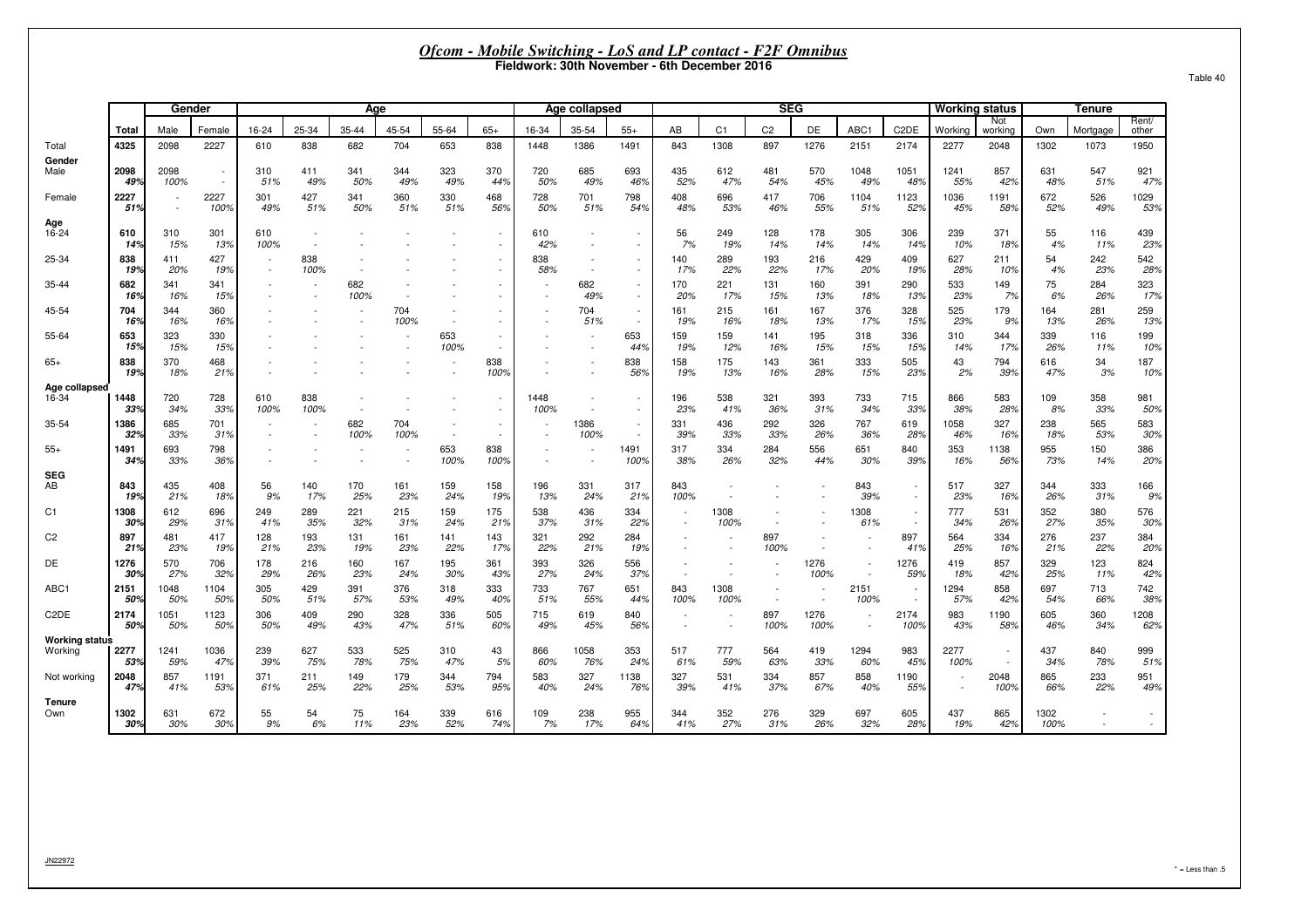|            |             |            | Gender             |            |            | Aae        |                     |            |            |            | Age collapsed |            |            |            | <b>SEG</b> |            |            |                               |                 | <b>Working status</b> |      | Tenure       |                |
|------------|-------------|------------|--------------------|------------|------------|------------|---------------------|------------|------------|------------|---------------|------------|------------|------------|------------|------------|------------|-------------------------------|-----------------|-----------------------|------|--------------|----------------|
|            | Total       | Male       | <sup>⊏</sup> emale | $16 - 24$  | 25-34      | 35-44      | 45-54               | 55-64      |            | 16-34      | 35-54         |            | AB         |            | $\sim$     | DE         | <b>ABC</b> | C <sub>2</sub> D <sub>E</sub> | Working         | Not<br>working        | Own  | Mortgage     | Rent/<br>other |
| Total      | 4325        | 2098       | 2227               | 610        | 838        | 682        |                     | 653        | 838        | 448        | 1386          | $149 -$    | 843        | 130        | 897        | 1276       | 2151       | 2174                          | 2277            | 2048                  | 1302 | 1073         | 1950           |
| Mortgage   | 1073<br>25% | 547<br>26% | 526<br>24%         | 116<br>19% | 242<br>29% | 284<br>42% | $28^{\circ}$<br>40% | 116<br>18% | 34<br>4%   | 25%        | 565<br>41%    | 150<br>10% | 333<br>39% | 380<br>29% | 237<br>26% | 123<br>10% | 713<br>33% | 360<br>17%                    | 840<br>37%      | 233<br>11%            |      | 1073<br>100% | $\sim$         |
| Rent/other | 1950<br>45% | 921<br>44% | 1029<br>46%        | 439<br>72% | 542<br>65% | 323<br>47% | 259<br>37%          | 195<br>30% | 187<br>22% | 98۰<br>68% | 583<br>42%    | 386<br>26% | 166<br>20% | 576<br>44% | 384        | 824<br>65% | 742<br>34% | 1208<br>56%                   | $\Omega$<br>44% | 951<br>46%            |      |              | 1950<br>100%   |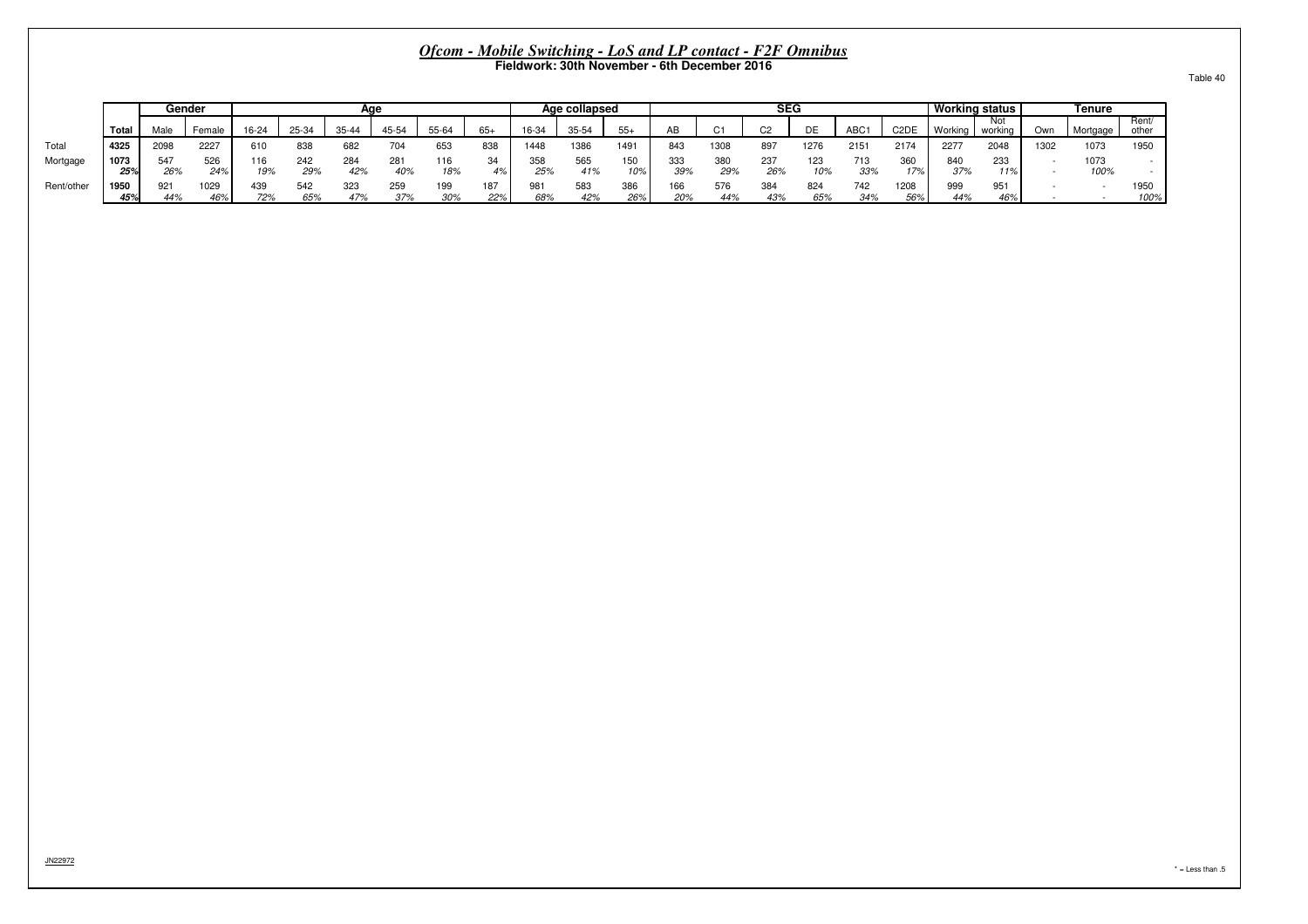| c<br>- |  |  |  |  |
|--------|--|--|--|--|
|--------|--|--|--|--|

|                                  |              |            |           |                     |               |               | <b>Government regions</b>      |                  |                  |                    |               |               |            |             | <b>Nations</b> |           |                     |            | <b>Regions</b> |            |             | <b>Ethnic origin</b> |
|----------------------------------|--------------|------------|-----------|---------------------|---------------|---------------|--------------------------------|------------------|------------------|--------------------|---------------|---------------|------------|-------------|----------------|-----------|---------------------|------------|----------------|------------|-------------|----------------------|
|                                  | <b>Total</b> | Scotland   | Wales     | Northern<br>Ireland | North<br>East | North<br>West | Yorkshire<br>and The<br>Humber | East<br>Midlands | West<br>Midlands | East of<br>England | South<br>West | South<br>East | London     | England     | Scotland       | Wales     | Northern<br>Ireland | North      | Midlands       | South      | White       | Minority<br>Ethnic   |
| Total                            | 4325         | 368        | 216       | 99                  | 190           | 472           | 383                            | 311              | 370              | 412                | 354           | 595           | 556        | 3643        | 368            | 216       | 99                  | 1512       | 1054           | 1758       | 3817        | 479                  |
| Gender                           |              |            |           |                     |               |               |                                |                  |                  |                    |               |               |            |             |                |           |                     |            |                |            |             |                      |
| Male                             | 2098         | 174        | 100       | 51                  | 88            | 222           | 192                            | 149              | 177              | 210                | 176           | 285           | 274        | 1773        | 174            | 100       | 51                  | 728        | 507            | 863        | 1839        | 243                  |
|                                  | 49%          | 47%        | 46%       | 52%                 | 46%           | 47%           | 50%                            | 48%              | 48%              | 51%                | 50%           | 48%           | 49%        | 49%         | 47%            | 46%       | 52%                 | 48%        | 48%            | 49%        | 48%         | 51%                  |
| Female                           | 2227         | 194        | 116       | 47                  | 102           | 250           | 191                            | 162              | 192              | 202                | 178           | 310           | 281        | 1870        | 194            | 116       | 47                  | 785        | 547            | 895        | 1979        | 236                  |
|                                  | 51%          | 53%        | 54%       | 48%                 | 54%           | 53%           | 50%                            | 52%              | 52%              | 49%                | 50%           | 52%           | 51%        | 51%         | 53%            | 54%       | 48%                 | 52%        | 52%            | 51%        | 52%         | 49%                  |
| Age<br>16-24                     | 610          | 57         | 36        | 10                  | 20            | 71            | 67                             | 33               | 63               | 47                 | 89            | 53            | 64         | 507         | 57             | 36        | 10                  | 226        | 154            | 230        | 523         | 86                   |
|                                  | 14%          | 16%        | 17%       | 11%                 | 11%           | 15%           | 17%                            | 11%              | 17%              | 11%                | 25%           | 9%            | 11%        | 14%         | 16%            | 17%       | 11%                 | 15%        | 15%            | 13%        | 14%         | 18%                  |
| 25-34                            | 838          | 83         | 29        | 20                  | 38            | 89            | 73                             | 58               | 66               | 90                 | 48            | 104           | 139        | 705         | 83             | 29        | 20                  | 303        | 182            | 353        | 696         | 136                  |
|                                  | 19%          | 23%        | 14%       | 21%                 | 20%           | 19%           | 19%                            | 19%              | 18%              | 22%                | 13%           | 17%           | 25%        | 19%         | 23%            | 14%       | 21%                 | 20%        | 17%            | 20%        | 18%         | 28%                  |
| 35-44                            | 682          | 36         | 18        | 15                  | 25            | 71            | 60                             | 48               | 55               | 77                 | 35            | 98            | 143        | 613         | 36             | 18        | 15                  | 207        | 147            | 328        | 553         | 118                  |
|                                  | 16%          | 10%        | 8%        | 15%                 | 13%           | 15%           | 16%                            | 15%              | 15%              | 19%                | 10%           | 17%           | 26%        | 17%         | 10%            | 8%        | 15%                 | 14%        | 14%            | 19%        | 14%         | 25%                  |
| 45-54                            | 704          | 55         | 31        | 18                  | 32            | 80            | 48                             | 54               | 66               | 74                 | 40            | 119           | 87         | 600         | 55             | 31        | 18                  | 232        | 183            | 289        | 625         | 75                   |
|                                  | 16%          | 15%        | 14%       | 18%                 | 17%           | 17%           | 12%                            | 17%              | 18%              | 18%                | 11%           | 20%           | 16%        | 16%         | 15%            | 14%       | 18%                 | 15%        | 17%            | 16%        | 16%         | 16%                  |
| 55-64                            | 653          | 56         | 42        | 15                  | 38            | 86            | 55                             | 47               | 49               | 59                 | 55            | 98            | 53         | 541         | 56             | 42        | 15                  | 250        | 163            | 240        | 614         | 35                   |
|                                  | 15%          | 15%        | 19%       | 15%                 | 20%           | 18%           | 14%                            | 15%              | 13%              | 14%                | 16%           | 16%           | 10%        | 15%         | 15%            | 19%       | 15%                 | 17%        | 15%            | 14%        | 16%         | 7%                   |
| $65+$                            | 838          | 80         | 61        | 20                  | 37            | 75            | 81                             | 70               | 70               | 65                 | 88            | 123           | 69         | 677         | 80             | 61        | 20                  | 293        | 226            | 318        | 806         | 30                   |
|                                  | 19%          | 22%        | 28%       | 21%                 | 20%           | 16%           | 21%                            | 23%              | 19%              | 16%                | 25%           | 21%           | 12%        | 19%         | 22%            | 28%       | 21%                 | 19%        | 21%            | 18%        | 21%         | 6%                   |
| Age collapsed                    |              |            |           |                     |               |               |                                |                  |                  |                    |               |               |            |             |                |           |                     |            |                |            |             |                      |
| 16-34                            | 1448         | 141        | 65        | 31                  | 58            | 160           | 140                            | 92               | 130              | 136                | 136           | 157           | 203        | 1212        | 141            | 65        | 31                  | 529        | 336            | 583        | 1219        | 222                  |
|                                  | 33%          | 38%        | 30%       | 31%                 | 30%           | 34%           | 36%                            | 30%              | 35%              | 33%                | 38%           | 26%           | 37%        | 33%         | 38%            | 30%       | 31%                 | 35%        | 32%            | 33%        | 32%         | 46%                  |
| 35-54                            | 1386         | 91         | 49        | 32                  | 57            | 151           | 108                            | 102              | 121              | 151                | 75            | 217           | 230        | 1213        | 91             | 49        | 32                  | 440        | 330            | 616        | 1178        | 193                  |
|                                  | 329          | 25%        | 23%       | 33%                 | 30%           | 32%           | 28%                            | 33%              | 33%              | 37%                | 21%           | 36%           | 41%        | 33%         | 25%            | 23%       | 33%                 | 29%        | 31%            | 35%        | 31%         | 40%                  |
| $55+$                            | 1491         | 136        | 102       | 35                  | 75            | 161           | 136                            | 117              | 118              | 124                | 143           | 221           | 122        | 1217        | 136            | 102       | 35                  | 543        | 389            | 559        | 1420        | 65                   |
|                                  | 34%          | 37%        | 47%       | 36%                 | 39%           | 34%           | 35%                            | 38%              | 32%              | 30%                | 40%           | 37%           | 22%        | 33%         | 37%            | 47%       | 36%                 | 36%        | 37%            | 32%        | 37%         | 14%                  |
| <b>SEG</b><br>AB                 | 843          | 57         | 30        | 10 <sub>1</sub>     | 30            | 96            | 84                             | 60               | 59               | 74                 | 73            | 149           | 120        | 746         | 57             | 30        | 10                  | 277        | 184            | 381        | 755         | 82                   |
| C <sub>1</sub>                   | 19%          | 16%        | 14%       | 10%                 | 16%           | 20%           | 22%                            | 19%              | 16%              | 18%                | 21%           | 25%           | 22%        | 20%         | 16%            | 14%       | 10%                 | 18%        | 17%            | 22%        | 20%         | 17%                  |
|                                  | 1308         | 98         | 62        | 10                  | 62            | 141           | 86                             | 74               | 140              | 126                | 121           | 213           | 177        | 1139        | 98             | 62        | 10                  | 396        | 309            | 604        | 1145        | 158                  |
| C <sub>2</sub>                   | 30%          | 27%        | 29%       | 10%                 | 33%           | 30%           | 22%                            | 24%              | 38%              | 31%                | 34%           | 36%           | 32%        | 31%         | 27%            | 29%       | 10%                 | 26%        | 29%            | 34%        | 30%         | 33%                  |
|                                  | 897          | 84         | 58        | 15                  | 36            | 97            | 97                             | 57               | 83               | 93                 | 80            | 96            | 101        | 741         | 84             | 58        | 15                  | 329        | 236            | 333        | 802         | 90                   |
| DE                               | 21%          | 23%        | 27%       | 15%                 | 19%           | 21%           | 25%                            | 18%              | 22%              | 23%                | 23%           | 16%           | 18%        | 20%         | 23%            | 27%       | 15%                 | 22%        | 22%            | 19%        | 21%         | 19%                  |
|                                  | 1276         | 129        | 66        | 64                  | 62            | 139           | 116                            | 120              | 88               | 118                | 80            | 137           | 157        | 1017        | 129            | 66        | 64                  | 510        | 326            | 440        | 1115        | 149                  |
|                                  | 30%          | 35%<br>155 | 31%       | 65%                 | 32%           | 29%           | 30%                            | 39%              | 24%              | 29%                | 22%           | 23%           | 28%<br>297 | 28%         | 35%            | 31%       | 65%                 | 34%        | 31%            | 25%<br>985 | 29%         | 31%<br>240           |
| ABC1                             | 2151<br>50%  | 42%        | 92<br>43% | 19<br>20%           | 92<br>48%     | 236<br>50%    | 170<br>44%                     | 134<br>43%       | 199<br>54%       | 201<br>49%         | 194<br>55%    | 361<br>61%    | 53%        | 1885<br>52% | 155<br>42%     | 92<br>43% | 19<br>20%           | 673<br>45% | 493<br>47%     | 56%        | 1900<br>50% | 50%                  |
| C <sub>2</sub> D <sub>E</sub>    | 2174         | 213        | 124       | 79                  | 98            | 236           | 213                            | 177              | 170              | 211                | 160           | 234           | 259        | 1758        | 213            | 124       | 79                  | 839        | 561            | 773        | 1917        | 240                  |
|                                  | 50%          | 58%        | 57%       | 80%                 | 52%           | 50%           | 56%                            | 57%              | 46%              | 51%                | 45%           | 39%           | 47%        | 48%         | 58%            | 57%       | 80%                 | 55%        | 53%            | 44%        | 50%         | 50%                  |
| <b>Working status</b><br>Working | 2277         | 170        | 90        | 36                  | 89            | 273           | 197                            | 164              | 178              | 255                | 145           | 325           | 354        | 1981        | 170            | 90        | 36                  | 765        | 529            | 983        | 1982        | 276                  |
| Not working                      | 53%          | 46%        | 42%       | 37%                 | 47%           | 58%           | 51%                            | 53%              | 48%              | 62%                | 41%           | 55%           | 64%        | 54%         | 46%            | 42%       | 37%                 | 51%        | 50%            | 56%        | 52%         | 58%                  |
|                                  | 2048         | 198        | 126       | 62                  | 101           | 199           | 186                            | 147              | 192              | 156                | 209           | 270           | 201        | 1662        | 198            | 126       | 62                  | 747        | 526            | 776        | 1835        | 203                  |
|                                  | 47%          | 54%        | 58%       | 63%                 | 53%           | 42%           | 49%                            | 47%              | 52%              | 38%                | 59%           | 45%           | 36%        | 46%         | 54%            | 58%       | 63%                 | 49%        | 50%            | 44%        | 48%         | 42%                  |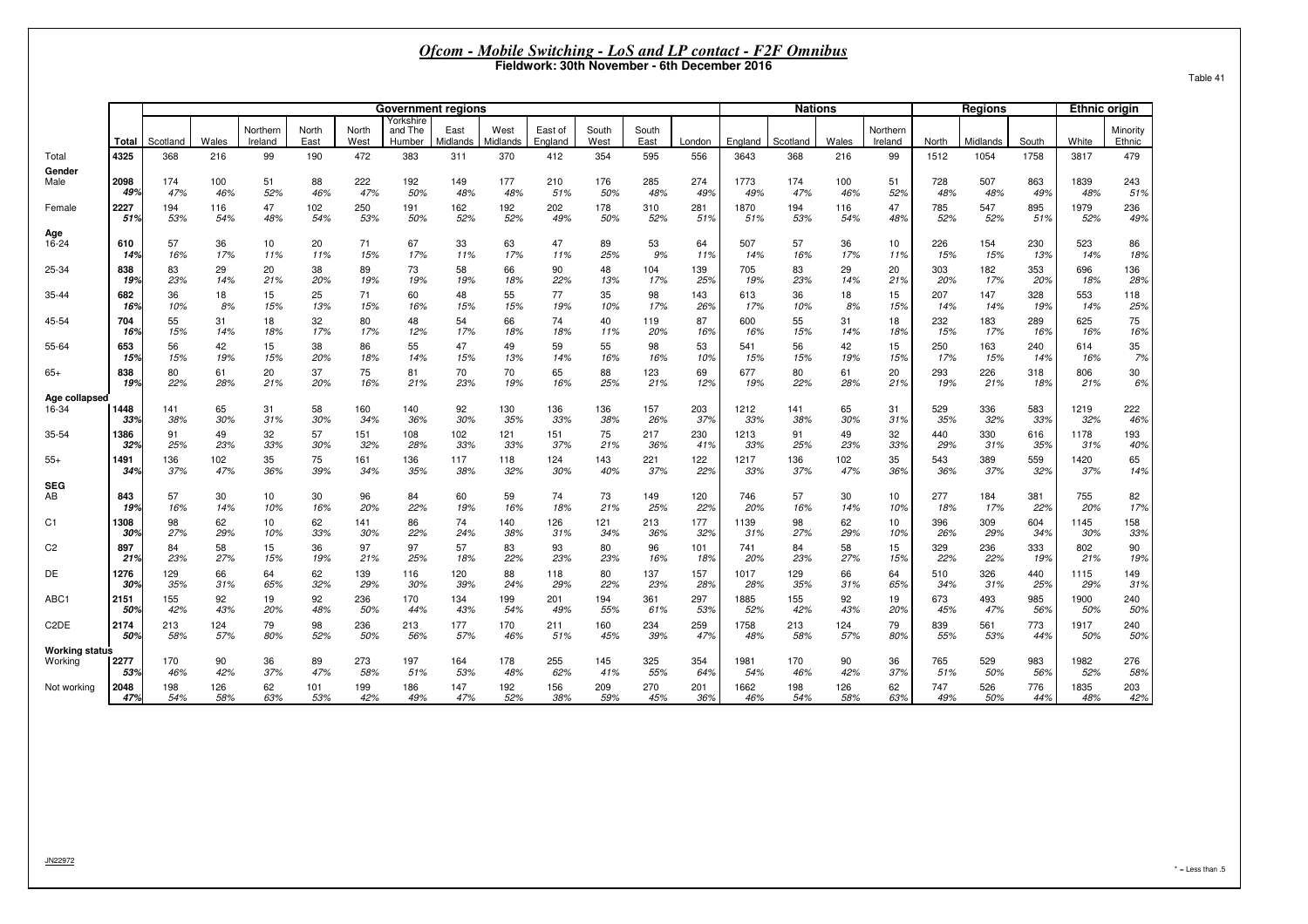|               |             |            |           |                     |               |              |                                | <b>Government regions</b> |                  |                    |               |               |            |             | <b>Nations</b> |           |                     |            | <b>Regions</b> |            | <b>Ethnic origin</b> |                    |
|---------------|-------------|------------|-----------|---------------------|---------------|--------------|--------------------------------|---------------------------|------------------|--------------------|---------------|---------------|------------|-------------|----------------|-----------|---------------------|------------|----------------|------------|----------------------|--------------------|
|               | Total       | Scotland   | Wales     | Northern<br>Ireland | North<br>East | Nort<br>West | Yorkshire<br>and The<br>Humber | East<br>Midlands          | West<br>Midlands | East of<br>England | South<br>West | South<br>East | London     | England     | Scotland       | Wales     | Northern<br>Ireland | Nort       | Midlands       | South      | White                | Minority<br>Ethnic |
|               |             |            |           |                     |               |              |                                |                           |                  |                    |               |               |            |             |                |           |                     |            |                |            |                      |                    |
| Total         | 4325        | 368        | 216       | 99                  | 190           | 472          | 383                            | 31'                       | 370              | 412                | 354           | 595           | 556        | 3643        | 368            | 216       | 99                  | 1512       | 1054           | 1758       | 3817                 | 479                |
| Tenure<br>Own | 1302<br>30° | 106<br>29% | 86<br>40% | 26<br>26%           | 56<br>30%     | 152<br>32%   | 141<br>37%                     | 97<br>31%                 | 114<br>31%       | 117<br>28%         | 106<br>30%    | 192<br>32%    | 111<br>20% | 1085<br>30% | 106<br>29%     | 86<br>40% | 26<br>26%           | 481<br>32% | 337<br>32%     | 484<br>28% | 1237<br>32%          | 56<br>12%          |
| Mortgage      | 1073<br>25% | 86<br>23%  | 37<br>17% | 13%                 | 57<br>30%     | 161<br>34%   | 25%                            | 88<br>28%                 | 97<br>26%        | 94<br>23%          | 75<br>21%     | 157<br>26%    | 114<br>20% | 938<br>26%  | 86<br>23%      | 37<br>17% | 13<br>13%           | 412<br>27% | 266<br>25%     | 395<br>22% | 963<br>25%           | 101<br>21%         |
| Rent/other    | 1950<br>45% | 176<br>48% | 94<br>43% | 60<br>61%           | 77<br>41%     | 160<br>34%   | 147<br>38%                     | 127<br>41%                | 159<br>43%       | 201<br>49%         | 174<br>49%    | 246<br>41%    | 331<br>60% | 1620<br>44% | 176<br>48%     | 94<br>43% | 60<br>61%           | 619<br>41% | 452<br>43%     | 879<br>50% | 1617<br>42%          | 322<br>67%         |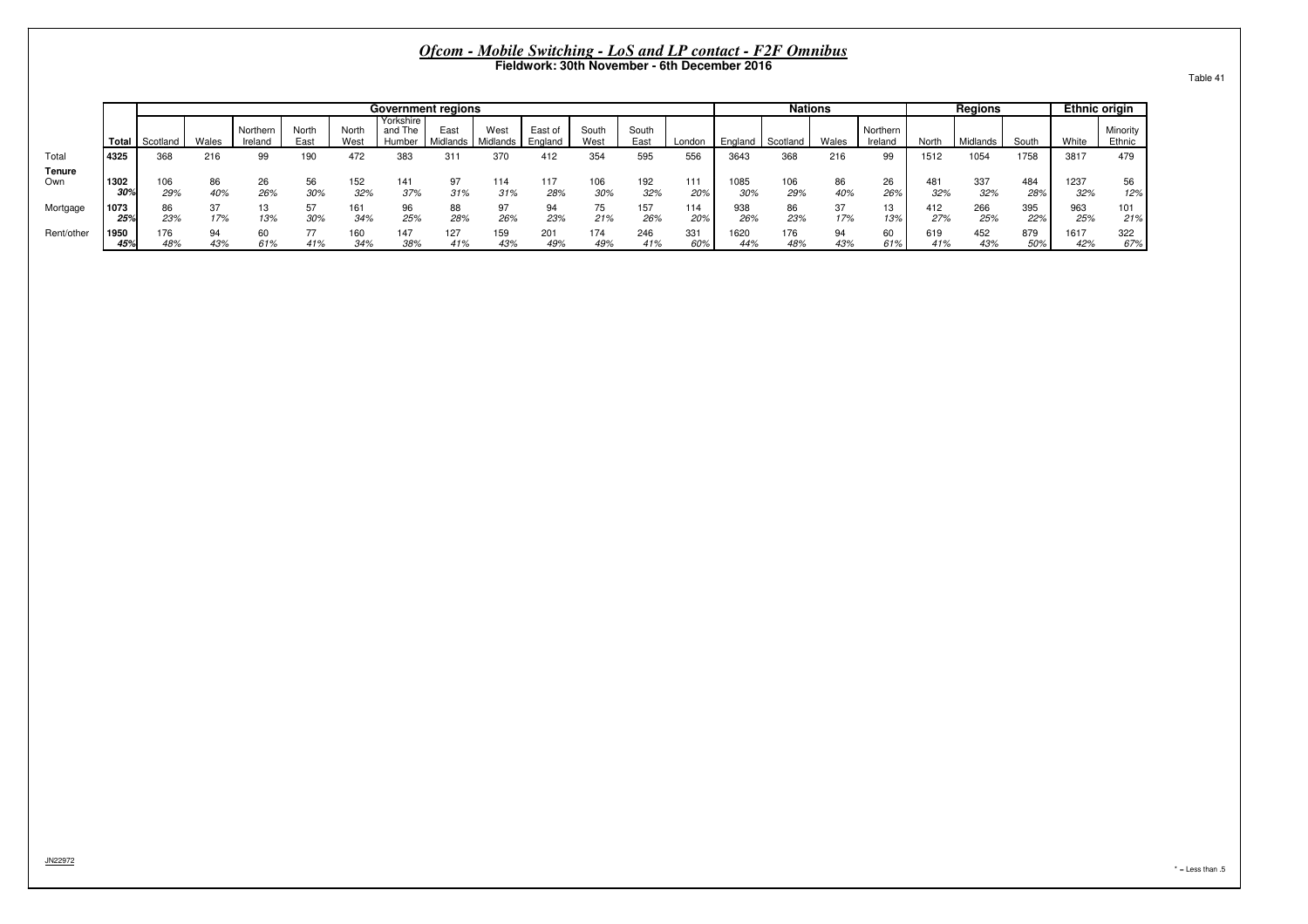|                        |             |                |                |                |                |                | <b>Sample Groups</b>                          |                                                              |                                                         |                                                                  |                |                                               |
|------------------------|-------------|----------------|----------------|----------------|----------------|----------------|-----------------------------------------------|--------------------------------------------------------------|---------------------------------------------------------|------------------------------------------------------------------|----------------|-----------------------------------------------|
|                        |             | Switched L18M: | Switched L18M: | Switched L18M: | Switched L18M: | Switched L18M: | Switched L18M:<br>Contract (PAC)<br>- Loss of | Switched L18M:<br>Contract (PAC)<br>- Access to<br>temporary | Switched L18M:<br>Contract (PAC)<br>- Used<br>temporary | Switched L18M:<br>Contract (PAC)<br>- Loss and<br>used temporary | Switched L18M: | Switched L18M:<br>Contract (C&R)<br>- Loss of |
|                        | Total       | All            | All (PAC)      | All (C&R)      | Contract       | Contract (PAC) | service                                       | number                                                       | number                                                  | number                                                           | Contract (C&R) | service                                       |
| Total                  | 4325        | 525            | 340            | 180            | 431            | 295            | 86                                            | 109                                                          | 33                                                      | 15                                                               | 131            | 18                                            |
| Gender<br>Male         | 2098        | 267            | 175            | 92             | 222            | 154            | 49                                            | 60                                                           | 13                                                      | 8                                                                | 68             | 9                                             |
|                        | 49%         | 51%            | 51%            | 51%            | 52%            | 52%            | 57%                                           | 55%                                                          | 41%                                                     | 53%                                                              | 52%            | 49%                                           |
| Female                 | 2227        | 258            | 165            | 87             | 209            | 141            | 37                                            | 49                                                           | 20                                                      | $\overline{7}$                                                   | 63             | 9                                             |
|                        | 51%         | 49%            | 49%            | 49%            | 48%            | 48%            | 43%                                           | 45%                                                          | 59%                                                     | 47%                                                              | 48%            | 51%                                           |
| Age                    |             |                |                |                |                |                |                                               |                                                              |                                                         |                                                                  |                |                                               |
| 16-24                  | 610         | 104            | 54             | 50             | 82             | 45             | 13                                            | 16                                                           | $\overline{7}$                                          | 5                                                                | 37             | 10                                            |
|                        | 14%         | 20%            | 16%            | 28%            | 19%            | 15%            | 15%                                           | 15%                                                          | 22%                                                     | 30%                                                              | 29%            | 56%                                           |
| 25-34                  | 838<br>19%  | 133<br>25%     | 86<br>25%      | 45<br>25%      | 115<br>27%     | 78<br>27%      | 28<br>33%                                     | 39<br>36%                                                    | 13<br>39%                                               | 6<br>40%                                                         | 35<br>26%      | -1<br>4%                                      |
|                        |             |                |                |                |                |                |                                               |                                                              |                                                         |                                                                  |                |                                               |
| 35-44                  | 682<br>16%  | 86<br>16%      | 61<br>18%      | 25<br>14%      | 72<br>17%      | 54<br>18%      | 15<br>17%                                     | 15<br>14%                                                    | $\overline{4}$<br>13%                                   | 1.<br>5%                                                         | 18<br>13%      | $\overline{2}$<br>12%                         |
| 45-54                  | 704         | 89             | 67             | 21             | 77             | 61             | 15                                            | 21                                                           | $\overline{4}$                                          | $\overline{2}$                                                   | 16             | $\overline{2}$                                |
|                        | 16%         | 17%            | 20%            | 12%            | 18%            | 21%            | 17%                                           | 19%                                                          | 13%                                                     | 14%                                                              | 12%            | 13%                                           |
| 55-64                  | 653         | 62             | 38             | 23             | 51             | 33             | 11                                            | 10                                                           | 3                                                       | $\mathbf{1}$                                                     | 17             | $\overline{2}$                                |
|                        | 15%         | 12%            | 11%            | 13%            | 12%            | 11%            | 12%                                           | 9%                                                           | 8%                                                      | 8%                                                               | 13%            | 12%                                           |
| 65+                    | 838<br>19%  | 51<br>10%      | 35<br>10%      | 16<br>9%       | 33<br>8%       | 24<br>8%       | 5<br>6%                                       | $\overline{7}$<br>7%                                         | $\overline{2}$<br>6%                                    | 3%                                                               | 8<br>6%        | $\mathbf{1}$<br>3%                            |
| Age collapsed<br>16-34 | 1448<br>33% | 237<br>45%     | 140<br>41%     | 95<br>53%      | 198<br>46%     | 123<br>42%     | 41<br>48%                                     | 55<br>50%                                                    | 20<br>60%                                               | 11<br>70%                                                        | 72<br>55%      | 11<br>60%                                     |
| 35-54                  | 1386<br>32% | 175<br>33%     | 128<br>38%     | 47<br>26%      | 149<br>35%     | 115<br>39%     | 29<br>34%                                     | 37<br>34%                                                    | 9<br>26%                                                | 3<br>19%                                                         | 34<br>26%      | 4<br>25%                                      |
| 55+                    | 1491<br>34% | 113<br>22%     | 72<br>21%      | 38<br>21%      | 84<br>20%      | 56<br>19%      | 16<br>18%                                     | 18<br>16%                                                    | $\overline{4}$<br>13%                                   | $\overline{c}$<br>11%                                            | 26<br>19%      | 3<br>15%                                      |
| SEG                    |             |                |                |                |                |                |                                               |                                                              |                                                         |                                                                  |                |                                               |
| AB                     | 843<br>19%  | 124<br>24%     | 97<br>29%      | 26<br>15%      | 109<br>25%     | 86<br>29%      | 25<br>30%                                     | 41<br>37%                                                    | 11<br>32%                                               | 3<br>17%                                                         | 22<br>17%      | -1<br>7%                                      |
| C1                     | 308         | 168            | 122            | 43             | 140            | 106            | 32                                            | 39                                                           | 13                                                      | 8                                                                | 32             | 5                                             |
|                        | 30%         | 32%            | 36%            | 24%            | 32%            | 36%            | 37%                                           | 36%                                                          | 39%                                                     | 50%                                                              | 24%            | 29%                                           |
| C2                     | 897         | 104            | 60             | 43             | 89             | 57             | 22                                            | 16                                                           | $\overline{7}$                                          | 4                                                                | 31             | 3                                             |
|                        | 21%         | 20%            | 17%            | 24%            | 21%            | 19%            | 26%                                           | 15%                                                          | 22%                                                     | 28%                                                              | 24%            | 15%                                           |
| DE                     | 1276<br>30% | 129<br>25%     | 61<br>18%      | 67<br>37%      | 93<br>22%      | 46<br>16%      | $\overline{7}$<br>8%                          | 14<br>13%                                                    | $\overline{c}$<br>7%                                    | $\mathbf{1}$<br>5%                                               | 46<br>35%      | 9<br>49%                                      |
| ABC1                   | 2151<br>50% | 292<br>56%     | 220<br>65%     | 69<br>39%      | 248<br>58%     | 192<br>65%     | 57<br>66%                                     | 79<br>73%                                                    | 24<br>71%                                               | 10<br>67%                                                        | 54<br>41%      | $\overline{7}$<br>36%                         |
| C2DE                   | 2174<br>50% | 233<br>44%     | 120<br>35%     | 111<br>61%     | 182<br>42%     | 103<br>35%     | 29<br>34%                                     | 30<br>27%                                                    | 10<br>29%                                               | 5<br>33%                                                         | 77<br>59%      | 12<br>64%                                     |
| Working status         |             |                |                |                |                |                |                                               |                                                              |                                                         |                                                                  |                |                                               |
| Working                | 2277<br>53% | 306<br>58%     | 217<br>64%     | 87<br>48%      | 274<br>64%     | 200<br>68%     | 63<br>73%                                     | 81<br>74%                                                    | 24<br>74%                                               | 13<br>81%                                                        | 72<br>55%      | 9<br>51%                                      |
| Not working            | 2048        | 219            | 124            | 93             | 156            | 95             | 24                                            | 28                                                           | 9                                                       | 3                                                                | 60             | 9                                             |
|                        | 47%         | 42%            | 36%            | 52%            | 36%            | 32%            | 27%                                           | 26%                                                          | 26%                                                     | 19%                                                              | 45%            | 49%                                           |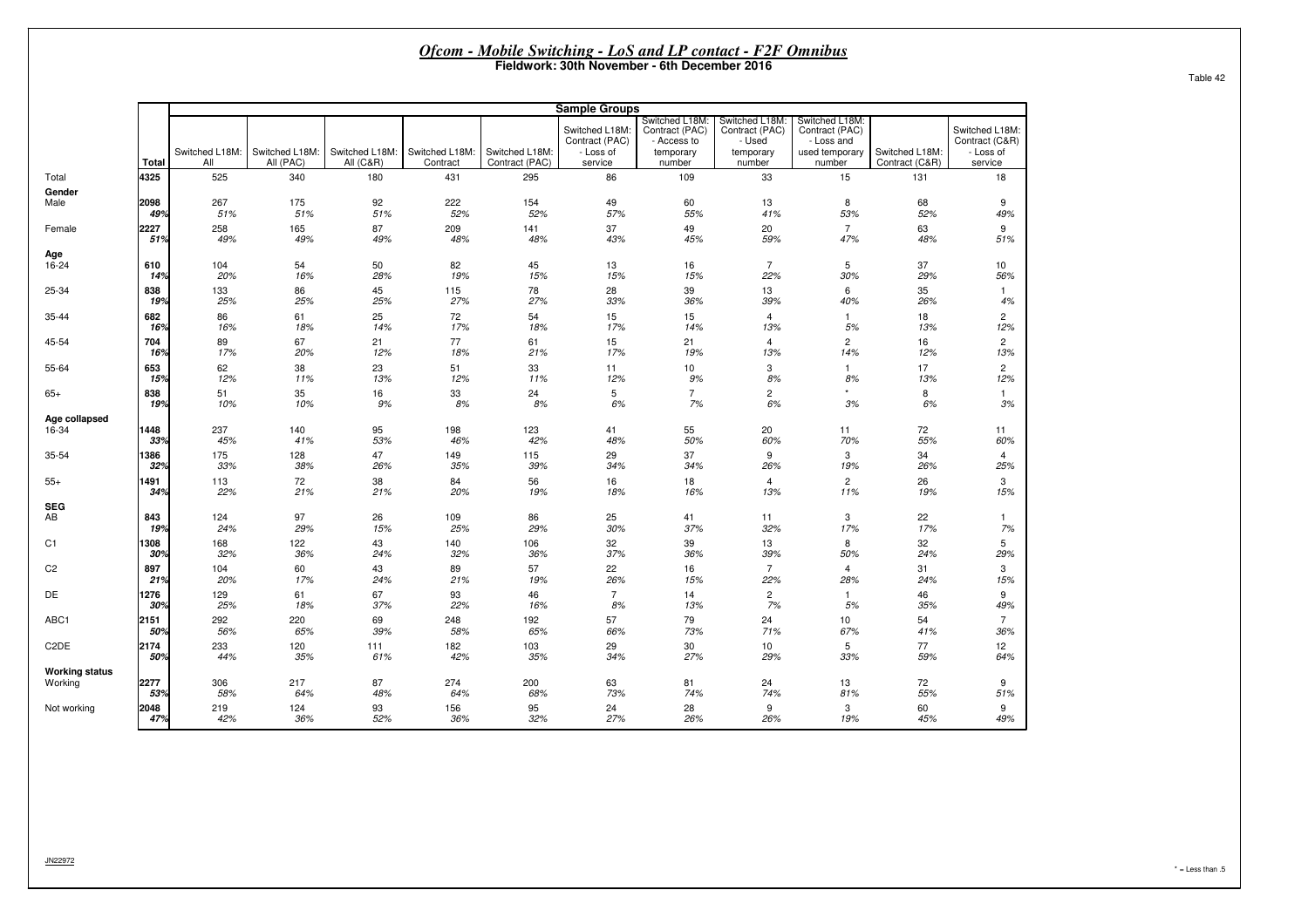|               |             |                       |                             |                                        |                            |                                  | <b>Sample Groups</b>             |                                                 |                                            |                                                |                                  |                                  |
|---------------|-------------|-----------------------|-----------------------------|----------------------------------------|----------------------------|----------------------------------|----------------------------------|-------------------------------------------------|--------------------------------------------|------------------------------------------------|----------------------------------|----------------------------------|
|               |             |                       |                             |                                        |                            |                                  | Switched L18M:<br>Contract (PAC) | Switched L18M:<br>Contract (PAC)<br>- Access to | Switched L18M:<br>Contract (PAC)<br>- Used | Switched L18M:<br>Contract (PAC)<br>- Loss and |                                  | Switched L18M:<br>Contract (C&R) |
|               | Total       | Switched L18M:<br>All | Switched L18M:<br>All (PAC) | Switched L18M:<br><b>All (C&amp;R)</b> | Switched L18M:<br>Contract | Switched L18M:<br>Contract (PAC) | - Loss of<br>service             | temporary<br>number                             | temporary<br>number                        | used temporary<br>number                       | Switched L18M:<br>Contract (C&R) | - Loss of<br>service             |
| Total         | 4325        | 525                   | 340                         | 180                                    | 431                        | 295                              | 86                               | 109                                             | 33                                         | 15                                             | 131                              | 18                               |
| Tenure<br>Own | 1302<br>30% | 123<br>24%            | 92<br>27%                   | 29<br>16%                              | 98<br>23%                  | 79<br>27%                        | 19<br>22%                        | 23<br>21%                                       | 15%                                        | 15%                                            | 17<br>13%                        | 8%                               |
| Mortgage      | 1073<br>25% | 144<br>27%            | 102<br>30%                  | 42<br>23%                              | 132<br>31%                 | 94<br>32%                        | 30<br>35%                        | 39<br>36%                                       | 22%                                        | 17%                                            | 38<br>29%                        | 6<br>30%                         |
| Rent/other    | 1950<br>45% | 257<br>49%            | 146<br>43%                  | 109<br>61%                             | 200<br>46%                 | 122<br>41%                       | 37<br>43%                        | 47<br>43%                                       | 21<br>62%                                  | 11<br>69%                                      | 76<br>58%                        | 11<br>62%                        |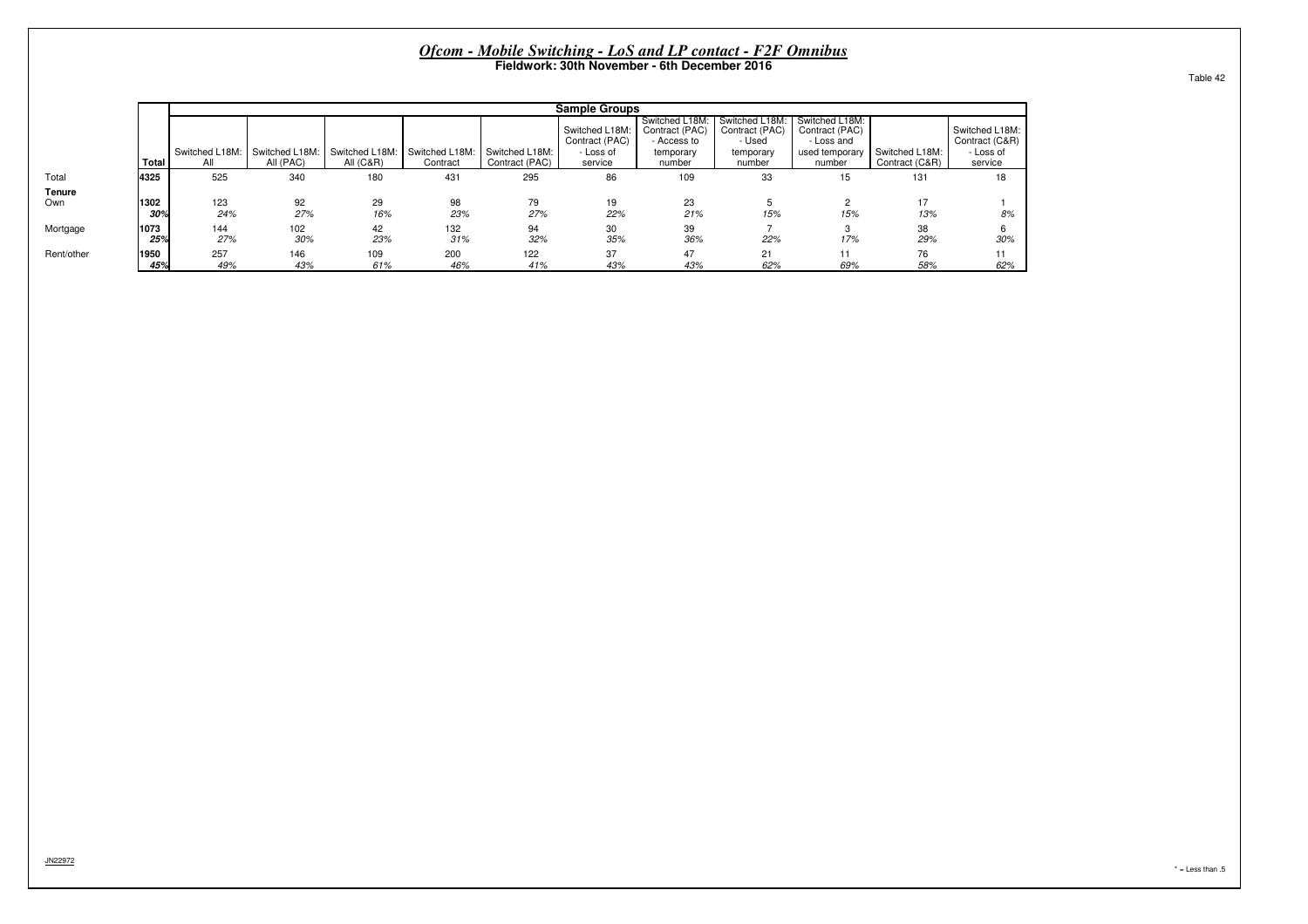| Table 43 |  |
|----------|--|
|          |  |

|                           |             | Gender     |            |            |       | Aae   |       |       |            |            | Age collapsed |            |            |                | SEG            |            |            |                               | <b>Working status</b> |                |            | <b>Tenure</b> |                |
|---------------------------|-------------|------------|------------|------------|-------|-------|-------|-------|------------|------------|---------------|------------|------------|----------------|----------------|------------|------------|-------------------------------|-----------------------|----------------|------------|---------------|----------------|
|                           | Total       | Male       | Female     | 16-24      | 25-34 | 35-44 | 45-54 | 55-64 | $65+$      | 16-34      | 35-54         | $55+$      | AB         | C <sub>1</sub> | C <sub>2</sub> | DE         | ABC1       | C <sub>2</sub> D <sub>E</sub> | Workino               | Not<br>workina | Own        | Mortgage      | Rent/<br>other |
| Total                     | 4325        | 2098       | 2227       | 610        | 838   | 682   | 704   | 653   | 838        | 1448       | 1386          | 1491       | 843        | 1308           | 897            | 1276       | 2151       | 2174                          | 2277                  | 2048           | 1302       | 1073          | 1950           |
| <b>Government regions</b> |             |            |            |            |       |       |       |       |            |            |               |            |            |                |                |            |            |                               |                       |                |            |               |                |
| Scotland                  | 368         | 174        | 194        | 57         | 83    | 36    | 55    | 56    | 80         | 141        | 91            | 136        | 57         | 98             | 84             | 129        | 155        | 213                           | 170                   | 198            | 106        | 86            | 176            |
|                           | 9%          | 8%         | 9%         | 9%         | 10%   | 5%    | 8%    | 9%    | 10%        | 10%        | 7%            | 9%         | 7%         | 7%             | 9%             | 10%        | 7%         | 10%                           | 7%                    | 10%            | 8%         | 8%            | 9%             |
| Wales                     | 216         | 100        | 116        | 36         | 29    | 18    | 31    | 42    | 61         | 65         | 49            | 102        | 30         | 62             | 58             | 66         | 92         | 124                           | 90                    | 126            | 86         | 37            | 94             |
|                           | 5%          | 5%         | 5%         | 6%         | 3%    | 3%    | 4%    | 6%    | 7%         | 4%         | 4%            | 7%         | 4%         | 5%             | 6%             | 5%         | 4%         | 6%                            | 4%                    | 6%             | 7%         | 3%            | 5%             |
| Northern Ireland          | 99          | 51         | 47         | 10         | 20    | 15    | 18    | 15    | 20         | 31         | 32            | 35         | 10         | 10             | 15             | 64         | 19         | 79                            | 36                    | 62             | 26         | 13            | 60             |
|                           | 2%          | 2%         | 2%         | 2%         | 2%    | 2%    | 2%    | 2%    | 2%         | 2%         | 2%            | 2%         | 1%         | 1%             | 2%             | 5%         | 1%         | 4%                            | 2%                    | 3%             | 2%         | 1%            | 3%             |
| North East                | 190         | 88         | 102        | 20         | 38    | 25    | 32    | 38    | 37         | 58         | 57            | 75         | 30         | 62             | 36             | 62         | 92         | 98                            | 89                    | 101            | 56         | 57            | 77             |
|                           | 4%          | 4%         | 5%         | 3%         | 5%    | 4%    | 5%    | 6%    | 4%         | 4%         | 4%            | 5%         | 4%         | 5%             | 4%             | 5%         | 4%         | 5%                            | 4%                    | 5%             | 4%         | 5%            | 4%             |
| North West                | 472         | 222        | 250        | 71         | 89    | 71    | 80    | 86    | 75         | 160        | 151           | 161        | 96         | 141            | 97             | 139        | 236        | 236                           | 273                   | 199            | 152        | 161           | 160            |
|                           | 11%         | 11%        | 11%        | 12%        | 11%   | 10%   | 11%   | 13%   | 9%         | 11%        | 11%           | 11%        | 11%        | 11%            | 11%            | 11%        | 11%        | 11%                           | 12%                   | 10%            | 12%        | 15%           | 8%             |
| Yorkshire and The Humber  | 383         | 192        | 191        | 67         | 73    | 60    | 48    | 55    | 81         | 140        | 108           | 136        | 84         | 86             | 97             | 116        | 170        | 213                           | 197                   | 186            | 141        | 96            | 147            |
|                           | 9%          | 9%         | 9%         | 11%        | 9%    | 9%    | 7%    | 8%    | 10%        | 10%        | 8%            | 9%         | 10%        | 7%             | 11%            | 9%         | 8%         | 10%                           | 9%                    | 9%             | 11%        | 9%            | 8%             |
| East Midlands             | 311         | 149        | 162        | 33         | 58    | 48    | 54    | 47    | 70         | 92         | 102           | 117        | 60         | 74             | 57             | 120        | 134        | 177                           | 164                   | 147            | 97         | 88            | 127            |
|                           | 7%          | 7%         | 7%         | 5%         | 7%    | 7%    | 8%    | 7%    | 8%         | 6%         | 7%            | 8%         | 7%         | 6%             | 6%             | 9%         | 6%         | 8%                            | 7%                    | 7%             | 7%         | 8%            | 6%             |
| <b>West Midlands</b>      | 370         | 177        | 192        | 63         | 66    | 55    | 66    | 49    | 70         | 130        | 121           | 118        | 59         | 140            | 83             | 88         | 199        | 170                           | 178                   | 192            | 114        | 97            | 159            |
|                           | 9%          | 8%         | 9%         | 10%        | 8%    | 8%    | 9%    | 7%    | 8%         | 9%         | 9%            | 8%         | 7%         | 11%            | 9%             | 7%         | 9%         | 8%                            | 8%                    | 9%             | 9%         | 9%            | 8%             |
| East of England           | 412         | 210        | 202        | 47         | 90    | 77    | 74    | 59    | 65         | 136        | 151           | 124        | 74         | 126            | 93             | 118        | 201        | 211                           | 255                   | 156            | 117        | 94            | 201            |
|                           | 10%         | 10%        | 9%         | 8%         | 11%   | 11%   | 11%   | 9%    | 8%         | 9%         | 11%           | 8%         | 9%         | 10%            | 10%            | 9%         | 9%         | 10%                           | 11%                   | 8%             | 9%         | 9%            | 10%            |
| South West                | 354         | 176        | 178        | 89         | 48    | 35    | 40    | 55    | 88         | 136        | 75            | 143        | 73         | 121            | 80             | 80         | 194        | 160                           | 145                   | 209            | 106        | 75            | 174            |
|                           | 8%          | 8%         | 8%         | 15%        | 6%    | 5%    | 6%    | 8%    | 10%        | 9%         | 5%            | 10%        | 9%         | 9%             | 9%             | 6%         | 9%         | 7%                            | 6%                    | 10%            | 8%         | 7%            | 9%             |
| South East                | 595         | 285        | 310        | 53         | 104   | 98    | 119   | 98    | 123        | 157        | 217           | 221        | 149        | 213            | 96             | 137        | 361        | 234                           | 325                   | 270            | 192        | 157           | 246            |
|                           | 14%         | 14%        | 14%        | 9%         | 12%   | 14%   | 17%   | 15%   | 15%        | 11%        | 16%           | 15%        | 18%        | 16%            | 11%            | 11%        | 17%        | 11%                           | 14%                   | 13%            | 15%        | 15%           | 13%            |
| London                    | 556         | 274        | 281        | 64         | 139   | 143   | 87    | 53    | 69         | 203        | 230           | 122        | 120        | 177            | 101            | 157        | 297        | 259                           | 354                   | 201            | 111        | 114           | 331            |
|                           | 13%         | 13%        | 13%        | 10%        | 17%   | 21%   | 12%   | 8%    | 8%         | 14%        | 17%           | 8%         | 14%        | 14%            | 11%            | 12%        | 14%        | 12%                           | 16%                   | 10%            | 9%         | 11%           | 17%            |
| <b>Nations</b><br>England | 3643        | 1773       | 1870       | 507        | 705   | 613   | 600   | 541   | 677        | 1212       | 1213          | 1217       | 746        | 1139           | 741            | 1017       | 1885       | 1758                          | 1981                  | 1662           | 1085       | 938           | 1620           |
|                           | 84%         | 85%        | 84%        | 83%        | 84%   | 90%   | 85%   | 83%   | 81%        | 84%        | 88%           | 82%        | 88%        | 87%            | 83%            | 80%        | 88%        | 81%                           | 87%                   | 81%            | 83%        | 87%           | 83%            |
| Scotland                  | 368         | 174        | 194        | 57         | 83    | 36    | 55    | 56    | 80         | 141        | 91            | 136        | 57         | 98             | 84             | 129        | 155        | 213                           | 170                   | 198            | 106        | 86            | 176            |
|                           | 9%          | 8%         | 9%         | 9%         | 10%   | 5%    | 8%    | 9%    | 10%        | 10%        | 7%            | 9%         | 7%         | 7%             | 9%             | 10%        | 7%         | 10%                           | 7%                    | 10%            | 8%         | 8%            | 9%             |
| Wales                     | 216         | 100        | 116        | 36         | 29    | 18    | 31    | 42    | 61         | 65         | 49            | 102        | 30         | 62             | 58             | 66         | 92         | 124                           | 90                    | 126            | 86         | 37            | 94             |
|                           | 5%          | 5%         | 5%         | 6%         | 3%    | 3%    | 4%    | 6%    | 7%         | 4%         | 4%            | 7%         | 4%         | 5%             | 6%             | 5%         | 4%         | 6%                            | 4%                    | 6%             | 7%         | 3%            | 5%             |
| Northern Ireland          | 99          | 51         | 47         | 10         | 20    | 15    | 18    | 15    | 20         | 31         | 32            | 35         | 10         | 10             | 15             | 64         | 19         | 79                            | 36                    | 62             | 26         | 13            | 60             |
|                           | 2%          | 2%         | 2%         | 2%         | 2%    | 2%    | 2%    | 2%    | 2%         | 2%         | 2%            | 2%         | 1%         | 1%             | 2%             | 5%         | 1%         | 4%                            | 2%                    | 3%             | 2%         | 1%            | 3%             |
| Regions                   |             |            |            |            | 303   | 207   | 232   | 250   |            |            |               |            |            |                |                |            |            |                               |                       | 747            |            | 412           |                |
| North                     | 1512<br>35% | 728<br>35% | 785<br>35% | 226<br>37% | 36%   | 30%   | 33%   | 38%   | 293<br>35% | 529<br>37% | 440<br>32%    | 543<br>36% | 277<br>33% | 396<br>30%     | 329<br>37%     | 510<br>40% | 673<br>31% | 839<br>39%                    | 765<br>34%            | 36%            | 481<br>37% | 38%           | 619<br>32%     |
| Midlands                  | 1054        | 507        | 547        | 154        | 182   | 147   | 183   | 163   | 226        | 336        | 330           | 389        | 184        | 309            | 236            | 326        | 493        | 561                           | 529                   | 526            | 337        | 266           | 452            |
|                           | 24%         | 24%        | 25%        | 25%        | 22%   | 22%   | 26%   | 25%   | 27%        | 23%        | 24%           | 26%        | 22%        | 24%            | 26%            | 26%        | 23%        | 26%                           | 23%                   | 26%            | 26%        | 25%           | 23%            |
| South                     | 1758        | 863        | 895        | 230        | 353   | 328   | 289   | 240   | 318        | 583        | 616           | 559        | 381        | 604            | 333            | 440        | 985        | 773                           | 983                   | 776            | 484        | 395           | 879            |
|                           | 41%         | 41%        | 40%        | 38%        | 42%   | 48%   | 41%   | 37%   | 38%        | 40%        | 44%           | 37%        | 45%        | 46%            | 37%            | 34%        | 46%        | 36%                           | 43%                   | 38%            | 37%        | 37%           | 45%            |
| <b>Ethnic origin</b>      | 3817        | 1839       | 1979       | 523        | 696   | 553   | 625   | 614   | 806        | 1219       | 1178          | 1420       | 755        | 1145           | 802            | 1115       | 1900       | 1917                          | 1982                  | 1835           | 1237       | 963           | 1617           |
| White                     | 88%         | 88%        | 89%        | 86%        | 83%   | 81%   | 89%   | 94%   | 96%        | 84%        | 85%           | 95%        | 90%        | 88%            | 89%            | 87%        | 88%        | 88%                           | 87%                   | 90%            | 95%        | 90%           | 83%            |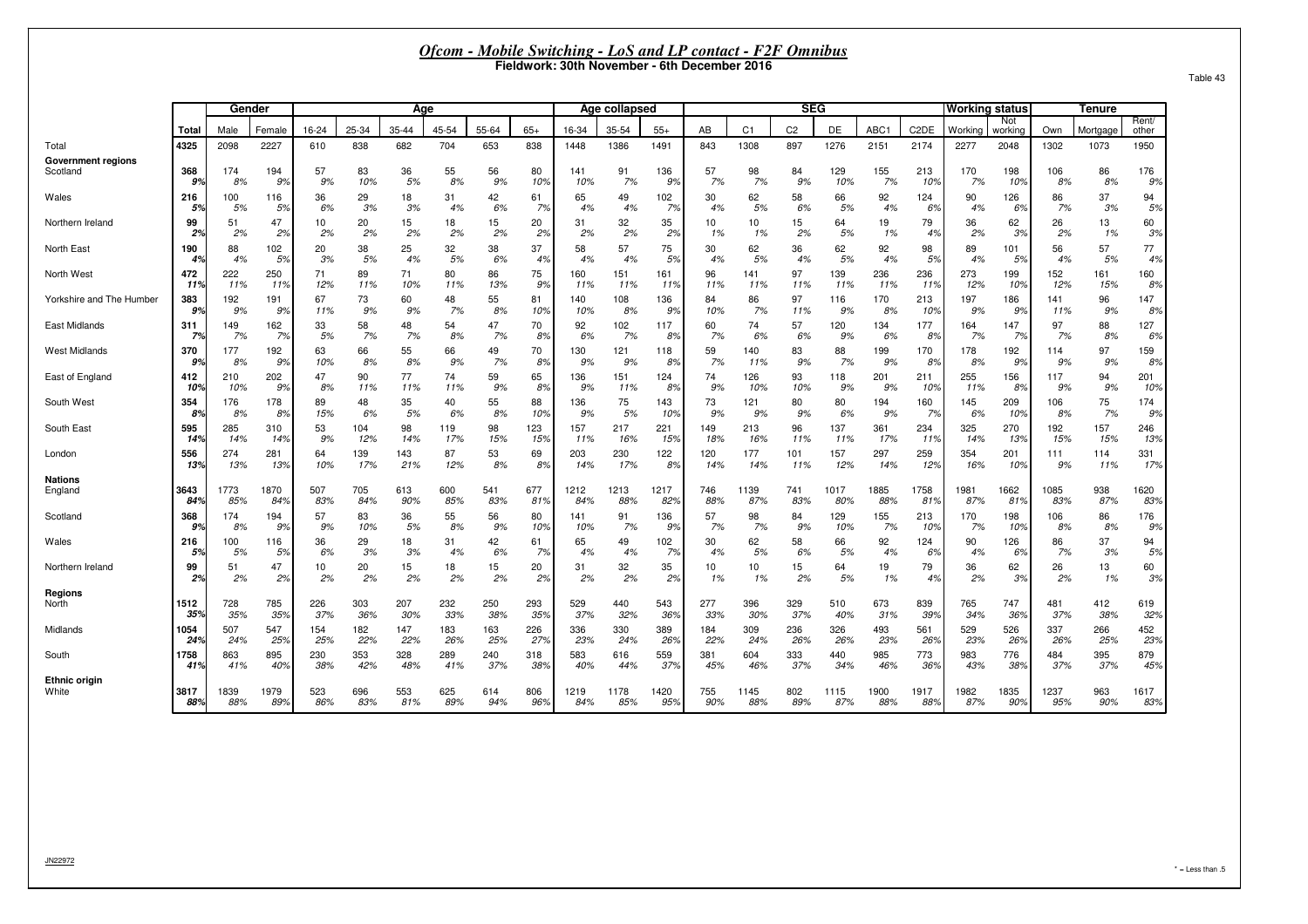|                 |            | Gender     |            |       |            | Aae        |       |          |       |            | Age collapsed |      |     |            | <b>SEG</b> |            |            |                   | l Workina status l |                |      | Tenure   |                |
|-----------------|------------|------------|------------|-------|------------|------------|-------|----------|-------|------------|---------------|------|-----|------------|------------|------------|------------|-------------------|--------------------|----------------|------|----------|----------------|
|                 | Total      | Male       | Female     | 16-24 | 25-34      | 35.11      | 45-54 | 55-64    | $65+$ | 16-34      | $35 - 54$     |      | AR  | $\sim$     | $\sim$     | DE.<br>◡∟  | <b>ABC</b> | C <sub>2</sub> DE | Working            | Not<br>workina | Own  | Mortgage | Rent/<br>other |
| Total           | 4325       | 2098       | 2227       | 610   | 838        | 682        | 704   | 653      | 838   | 1448       | 1386          | 1491 | 843 | 1308       | 897        | 1276       | 2151       | 2174              | 2277               | 2048           | 1302 | 1073     | 1950           |
| Minority Ethnic | 479<br>11% | 243<br>12% | 236<br>11% | 14%   | 136<br>16% | 118<br>17% | 11%   | აა<br>5% | 4%    | 222<br>15% | 193<br>14%    | 4%   | 10% | EO.<br>12% | 10%        | 149<br>12% | 240<br>11% | 240<br>11%        | 276<br>12%         | 203<br>10%     |      | 101      | 322<br>17%     |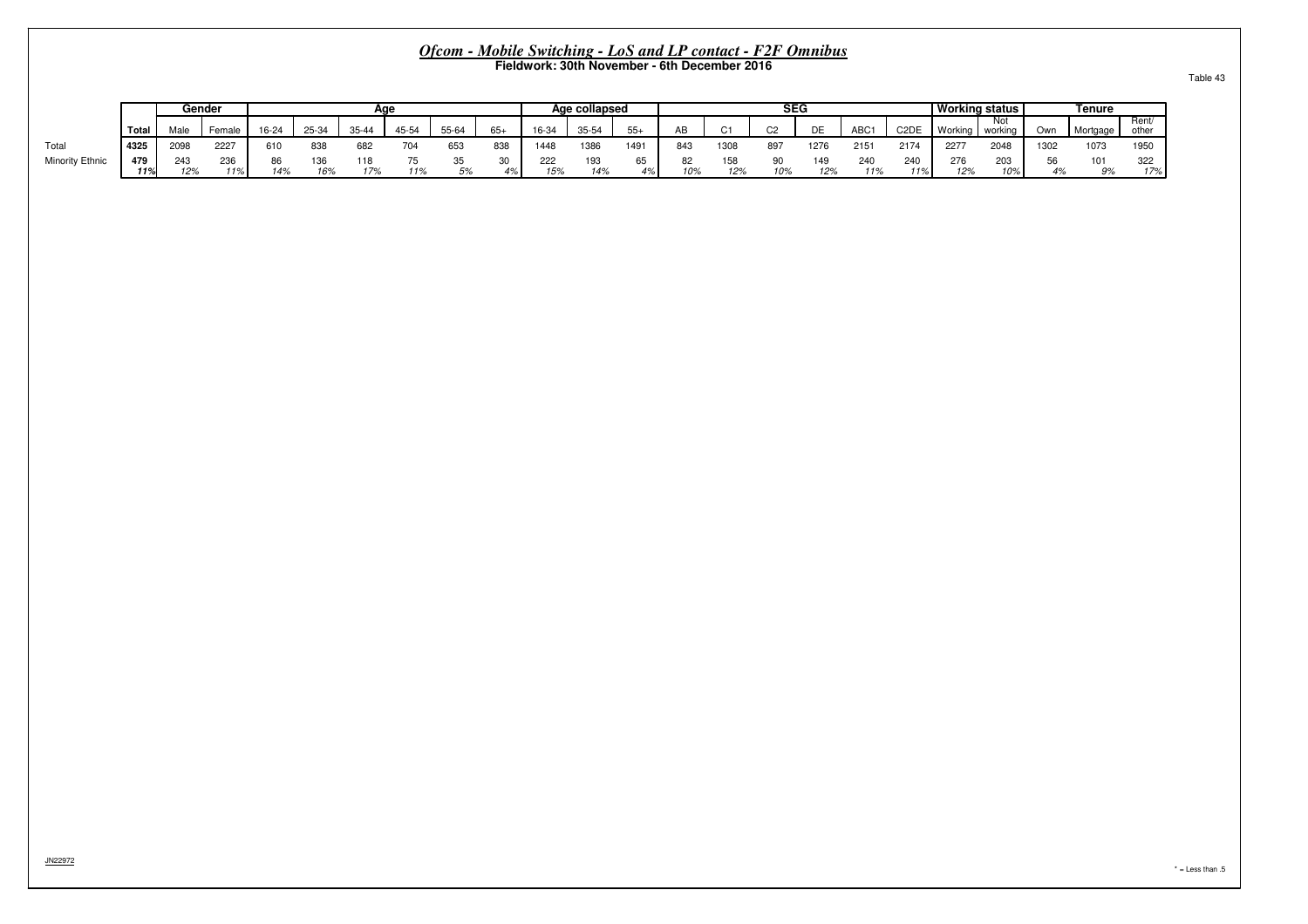| Table 44 |  |  |
|----------|--|--|
|----------|--|--|

|                                       |                        |             |             |                     |               |               |                                |                  |                  |                                              |               |                          |             | <u><b>Ofcom - Mobile Switching - LoS and LP contact - F2F Omnibus</b></u> |                |                          |                                                      |              |                                                      |                          |               |                                    |
|---------------------------------------|------------------------|-------------|-------------|---------------------|---------------|---------------|--------------------------------|------------------|------------------|----------------------------------------------|---------------|--------------------------|-------------|---------------------------------------------------------------------------|----------------|--------------------------|------------------------------------------------------|--------------|------------------------------------------------------|--------------------------|---------------|------------------------------------|
|                                       |                        |             |             |                     |               |               |                                |                  |                  | Fieldwork: 30th November - 6th December 2016 |               |                          |             |                                                                           |                |                          |                                                      |              |                                                      |                          |               | Table 44                           |
|                                       |                        |             |             |                     |               |               |                                |                  |                  |                                              |               |                          |             |                                                                           |                |                          |                                                      |              |                                                      |                          |               |                                    |
|                                       |                        |             |             |                     |               |               | <b>Government regions</b>      |                  |                  |                                              |               |                          |             |                                                                           | <b>Nations</b> |                          |                                                      |              | <b>Regions</b>                                       |                          | Ethnic origin |                                    |
|                                       | Total                  | Scotland    | Wales       | Northern<br>Ireland | North<br>East | North<br>West | Yorkshire<br>and The<br>Humber | East<br>Midlands | West<br>Midlands | East of<br>England                           | South<br>West | South<br>East            | London      | England                                                                   | Scotland       | Wales                    | Northern<br>Ireland                                  | North        | Midlands                                             | South                    | White         | Minority<br>Ethnic                 |
| Total                                 | 4325                   | 368         | 216         | 99                  | 190           | 472           | 383                            | 311              | 370              | 412                                          | 354           | 595                      | 556         | 3643                                                                      | 368            | 216                      | 99                                                   | 1512         | 1054                                                 | 1758                     | 3817          | 479                                |
| <b>Government regions</b><br>Scotland | 368<br>99              | 368<br>100% |             |                     |               |               |                                |                  |                  |                                              |               |                          |             |                                                                           | 368<br>100%    |                          | $\sim$                                               | 368<br>24%   | $\overline{\phantom{a}}$                             | $\sim$                   | 353<br>9%     | 12<br>2%                           |
| Wales                                 | 216<br>5%              | $\sim$      | 216<br>100% |                     |               |               |                                |                  |                  |                                              |               |                          |             |                                                                           |                | 216<br>100%              | $\overline{\phantom{a}}$<br>$\sim$                   |              | 216<br>20%                                           |                          | 211<br>6%     | 5<br>1%                            |
| Northern Ireland                      | 99<br>2%               |             |             | 99<br>100%          |               |               |                                |                  |                  |                                              |               |                          |             |                                                                           |                |                          | 99<br>100%                                           | 99<br>7%     | $\overline{\phantom{a}}$                             |                          | 93<br>2%      | $\overline{4}$<br>1%               |
| North East                            | 190<br>4%              |             |             |                     | 190<br>100%   |               |                                |                  |                  |                                              |               |                          |             | 190<br>5%                                                                 |                |                          | $\sim$<br>$\overline{\phantom{a}}$                   | 190<br>13%   |                                                      |                          | 180<br>5%     | 9<br>2%                            |
| North West                            | 472<br>119             |             |             |                     |               | 472<br>100%   |                                |                  |                  |                                              |               |                          |             | 472<br>13%                                                                |                |                          | $\overline{\phantom{a}}$                             | 472<br>31%   |                                                      |                          | 439<br>12%    | 28<br>6%                           |
| Yorkshire and The Humber              | 383<br>9%              |             |             |                     |               |               | 383<br>100%                    |                  |                  |                                              |               |                          |             | 383<br>11%                                                                |                |                          |                                                      | 383<br>25%   | $\overline{\phantom{a}}$                             |                          | 357<br>9%     | 26<br>5%                           |
| East Midlands                         | 311<br>7%              |             |             |                     |               |               |                                | 311<br>100%      |                  |                                              |               |                          |             | 311<br>9%                                                                 |                |                          |                                                      |              | 311<br>30%                                           |                          | 284<br>7%     | 27<br>6%                           |
| West Midlands                         | 370<br>9%              |             |             |                     |               |               |                                |                  | 370<br>100%      |                                              |               |                          |             | 370<br>10%                                                                |                |                          |                                                      |              | 370<br>35%                                           | $\sim$                   | 321<br>8%     | 46<br>10%                          |
| East of England                       | 412<br>10%             |             |             |                     |               |               |                                |                  |                  | 412<br>100%                                  |               |                          |             | 412<br>11%                                                                |                |                          |                                                      |              | 158<br>15%                                           | 254<br>14%               | 366<br>10%    | 45<br>9%                           |
| South West                            | 354<br>-89             |             |             |                     |               |               |                                |                  |                  |                                              | 354<br>100%   |                          |             | 354<br>10%                                                                |                |                          |                                                      |              | $\sim$                                               | 354<br>20%               | 317<br>8%     | 36<br><b>7%</b>                    |
| South East                            | 595<br>14 <sup>°</sup> |             |             |                     |               |               |                                |                  |                  |                                              |               | 595<br>100%              | $\sim$      | 595<br>16%                                                                |                |                          |                                                      |              |                                                      | 595<br>34%               | 538<br>14%    | 57<br>12%                          |
| London                                | 556<br>139             |             |             |                     |               |               |                                |                  |                  |                                              |               |                          | 556<br>100% | 556<br>15%                                                                |                |                          |                                                      |              |                                                      | 556<br>32%               | 357<br>9%     | 185<br>39%                         |
| <b>Nations</b><br>England             | 3643<br>-849           |             |             |                     | 190<br>100%   | 472<br>100%   | 383<br>100%                    | 311<br>100%      | 370<br>100%      | 412<br>100%                                  | 354<br>100%   | 595<br>100%              | 556<br>100% | 3643<br>100%                                                              |                |                          | $\sim$                                               | 1046<br>69%  | 839<br>80%                                           | 1758<br>100%             | 3160<br>83%   | 459<br>96%                         |
| Scotland                              | 368<br>9۶              | 368<br>100% |             |                     |               |               |                                |                  |                  |                                              |               |                          |             |                                                                           | 368<br>100%    |                          | $\sim$                                               | 368<br>24%   | $\overline{\phantom{a}}$<br>$\sim$                   | $\sim$                   | 353<br>9%     | 12<br>2%                           |
| Wales                                 | 216<br>5%              | $\sim$      | 216<br>100% |                     |               |               |                                |                  |                  |                                              |               |                          |             |                                                                           |                | 216<br>100%              | $\overline{\phantom{a}}$<br>$\sim$                   |              | 216<br>20%                                           |                          | 211<br>6%     | 5<br>1%                            |
| Northern Ireland                      | 99<br>2%               | $\sim$      |             | 99<br>100%          |               |               |                                |                  |                  |                                              |               |                          |             |                                                                           |                |                          | 99<br>100%                                           | 99<br>7%     | $\sim$                                               |                          | 93<br>2%      | $\overline{4}$<br>1%               |
| <b>Regions</b><br>North               | 1512<br>35%            | 368<br>100% |             | 99<br>100%          | 190<br>100%   | 472<br>100%   | 383<br>100%                    |                  |                  |                                              |               |                          |             | 1046<br>29%                                                               | 368<br>100%    | $\overline{\phantom{a}}$ | 99<br>100%                                           | 1512<br>100% | $\overline{\phantom{a}}$<br>$\overline{\phantom{a}}$ | $\overline{\phantom{a}}$ | 1422<br>37%   | 79<br>16%                          |
| Midlands                              | 1054<br>249            | $\sim$      | 216<br>100% |                     |               |               |                                | 311<br>100%      | 370<br>100%      | 158<br>38%                                   | $\sim$        | $\overline{\phantom{a}}$ | $\sim$      | 839<br>23%                                                                | $\sim$         | 216<br>100%              | $\overline{\phantom{a}}$<br>$\overline{\phantom{a}}$ |              | 1054<br>100%                                         | $\sim$                   | 959<br>25%    | 92<br>19%                          |
| South                                 | 1758<br>41%            |             |             |                     |               |               |                                |                  |                  | 254<br>62%                                   | 354<br>100%   | 595<br>100%              | 556<br>100% | 1758<br>48%                                                               |                |                          |                                                      |              | $\overline{\phantom{a}}$<br>$\overline{\phantom{a}}$ | 1758<br>100%             | 1436<br>38%   | 308<br>64%                         |
| <b>Ethnic origin</b><br>White         | 3817<br>88%            | 353<br>96%  | 211<br>98%  | 93<br>95%           | 180<br>95%    | 439<br>93%    | 357<br>93%                     | 284<br>91%       | 321<br>87%       | 366<br>89%                                   | 317<br>90%    | 538<br>90%               | 357<br>64%  | 3160<br>87%                                                               | 353<br>96%     | 211<br>98%               | 93<br>95%                                            | 1422<br>94%  | 959<br>91%                                           | 1436<br>82%              | 3817<br>100%  | $\overline{\phantom{a}}$<br>$\sim$ |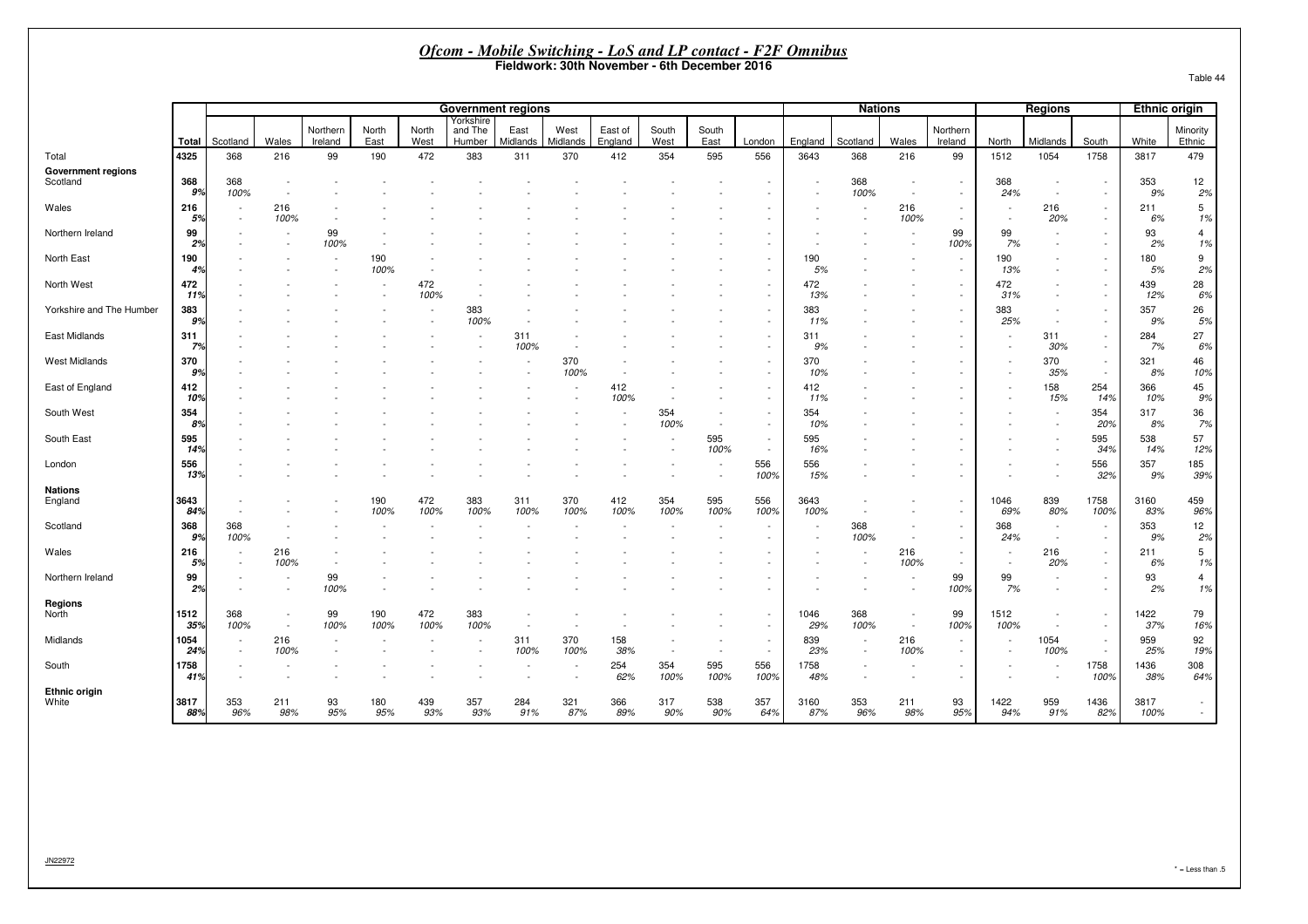|                        |              |          |       |                     |               |               |                                | Government regions |                  |                    |               |               |            |            | <b>Nations</b> |       |                    |      | Regions    |            |       | <b>Ethnic origin</b> |
|------------------------|--------------|----------|-------|---------------------|---------------|---------------|--------------------------------|--------------------|------------------|--------------------|---------------|---------------|------------|------------|----------------|-------|--------------------|------|------------|------------|-------|----------------------|
|                        | <b>Total</b> | Scotlano | Wales | Northern<br>Ireland | North<br>East | North<br>West | Yorkshire<br>and The<br>Humber | East<br>Midlands   | West<br>Midlands | East of<br>England | South<br>West | South<br>East | London     | Enaland    | Scotland       | Wales | Northern<br>Irelan | Nort | Midlands   | Sout       | White | Minority<br>Ethnic   |
| Total                  | 4325         | 368      | 216   |                     | 190           | 472           | 383                            | 31'                | 370              | 412                | 354           | 595           | 556        | 3643       | 368            | 216   | 99                 | 1511 | 1054       | 1758       | 3817  | 479                  |
| <b>Minority Ethnic</b> | 479<br>11%   | 12<br>3% | co.   |                     |               | ∠٥            | 7%                             | 9%                 | 46<br>12%        | - 45<br>119/       | 10%           | 57<br>10%     | 185<br>33% | 459<br>13% | 3%             |       | 4%                 |      | $Q_{}^{o}$ | 308<br>18% |       | 479<br>100%          |

JN22972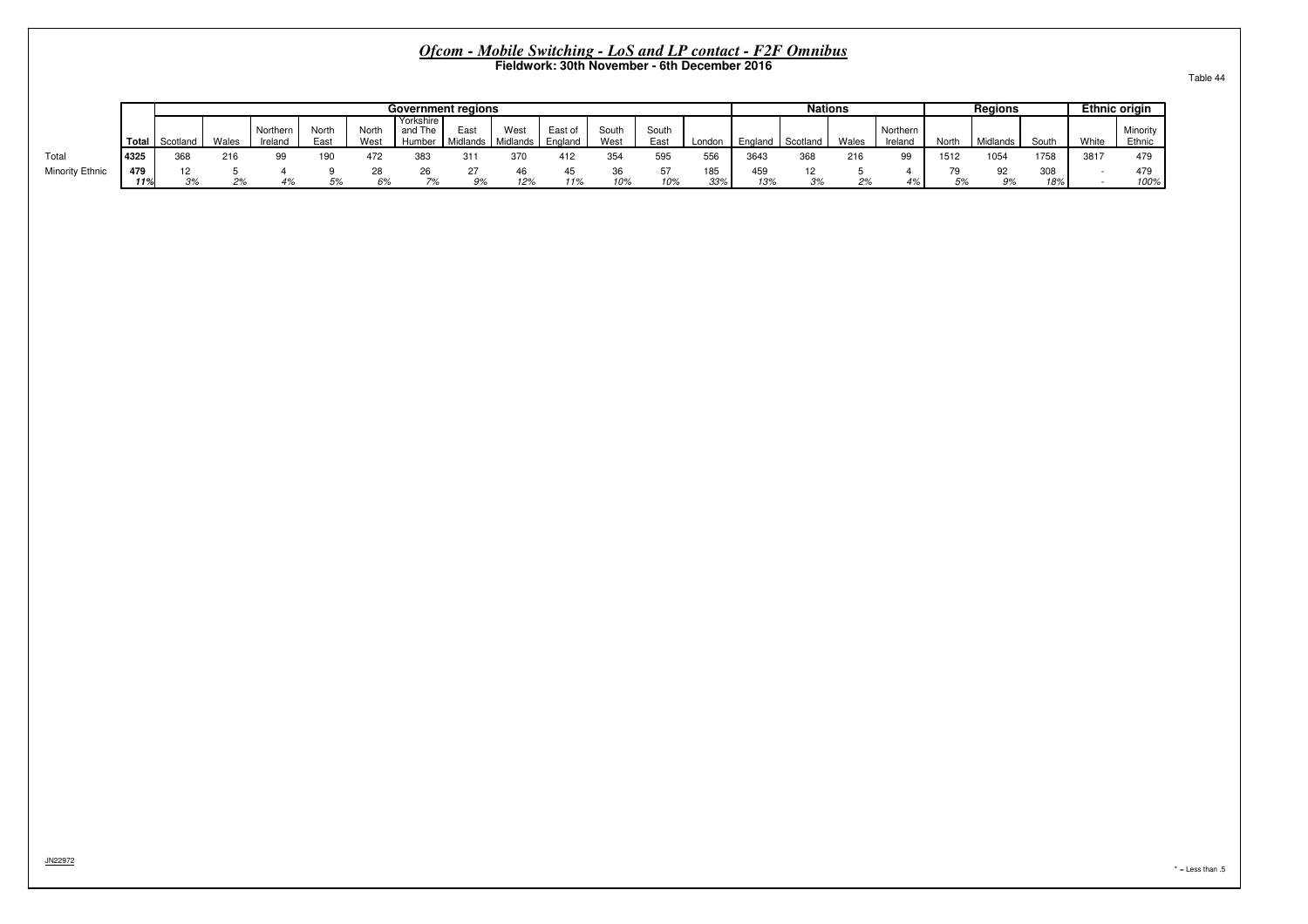|                           |          |          |                                                                            |                      |          |                | <b>Sample Groups</b>                          |                                            |                                                                                       |                                                               |                      |                                               |
|---------------------------|----------|----------|----------------------------------------------------------------------------|----------------------|----------|----------------|-----------------------------------------------|--------------------------------------------|---------------------------------------------------------------------------------------|---------------------------------------------------------------|----------------------|-----------------------------------------------|
|                           |          |          | Switched L18M: Switched L18M: Switched L18M: Switched L18M: Switched L18M: |                      |          |                | Switched L18M:<br>Contract (PAC)<br>- Loss of | Contract (PAC)<br>- Access to<br>temporary | Switched L18M: Switched L18M: Switched L18M:<br>Contract (PAC)<br>- Used<br>temporary | Contract (PAC)<br>- Loss and<br>used temporary Switched L18M: |                      | Switched L18M:<br>Contract (C&R)<br>- Loss of |
|                           | Total    | All      | All (PAC)                                                                  | <b>All (C&amp;R)</b> | Contract | Contract (PAC) | service                                       | number                                     | number                                                                                | number                                                        | Contract (C&R)       | service                                       |
| Total                     | 4325     | 525      | 340                                                                        | 180                  | 431      | 295            | 86                                            | 109                                        | 33                                                                                    | 15                                                            | 131                  | 18                                            |
| <b>Government regions</b> | 368      | 43       | 27                                                                         | 15                   | 31       | 21             | 5                                             | 8                                          | $\mathbf{1}$                                                                          | $\mathbf{1}$                                                  | 9                    | 8%                                            |
| Scotland                  | 9%       | 8%       | 8%                                                                         | 8%                   | 7%       | 7%             | 6%                                            | 7%                                         | 3%                                                                                    | $6\%$                                                         | 7%                   |                                               |
| Wales                     | 216      | 30       | 18                                                                         | 12                   | 23       | 16             | 3                                             | 6                                          | $\overline{c}$                                                                        | $\mathbf{1}$                                                  | $\overline{7}$       | $\overline{c}$                                |
|                           | 5%       | 6%       | 5%                                                                         | 7%                   | 5%       | 5%             | 4%                                            | 5%                                         | 5%                                                                                    | 4%                                                            | 5%                   | 10%                                           |
| Northern Ireland          | 99<br>2% | 10<br>2% | 6<br>2%                                                                    | $\overline{4}$<br>2% | 8<br>2%  | 5<br>2%        | $\overline{2}$<br>2%                          | $\mathbf{1}$<br>1%                         | $\sim$<br>$\sim$                                                                      | ÷                                                             | $\overline{c}$<br>2% | $\sim$                                        |
| North East                | 190      | 32       | 20                                                                         | 12                   | 28       | 19             | $\overline{7}$                                | $\overline{7}$                             | $\overline{c}$                                                                        | $\overline{\mathbf{c}}$                                       | 10                   | $\sim$                                        |
|                           | 4%       | 6%       | 6%                                                                         | 7%                   | 7%       | 6%             | 8%                                            | 6%                                         | 6%                                                                                    | 12%                                                           | 7%                   | $\sim$                                        |
| North West                | 472      | 49       | 32                                                                         | 17                   | 39       | 28             | 8                                             | 12                                         | $\overline{\mathbf{c}}$                                                               | $\mathbf{1}$                                                  | 11                   | $\overline{4}$                                |
|                           | 11%      | 9%       | 9%                                                                         | 9%                   | 9%       | 9%             | 9%                                            | 11%                                        | 7%                                                                                    | 9%                                                            | 8%                   | 21%                                           |
| Yorkshire and The Humber  | 383      | 43       | 27                                                                         | 15                   | 36       | 27             | 11                                            | 8                                          | 3                                                                                     | $\mathbf{1}$                                                  | 9                    | $\sim$                                        |
|                           | 9%       | 8%       | 8%                                                                         | 8%                   | 8%       | 9%             | 12%                                           | 8%                                         | 8%                                                                                    | 7%                                                            | 7%                   | $\sim$                                        |
| East Midlands             | 311      | 34       | 23                                                                         | 12                   | 30       | 18             | 8                                             | 9                                          | $\overline{\mathbf{c}}$                                                               | $\overline{c}$                                                | 12                   | $\overline{1}$                                |
|                           | 7%       | 7%       | 7%                                                                         | 6%                   | 7%       | 6%             | 10%                                           | 8%                                         | 7%                                                                                    | 10%                                                           | 9%                   | 7%                                            |
| <b>West Midlands</b>      | 370      | 44       | 33                                                                         | 11                   | 34       | 26             | 9                                             | 9                                          | 3                                                                                     | $\mathbf{1}$                                                  | 8                    | 3                                             |
|                           | 9%       | 8%       | 10%                                                                        | 6%                   | 8%       | 9%             | 10%                                           | 8%                                         | 10%                                                                                   | 5%                                                            | 6%                   | 17%                                           |
| East of England           | 412      | 38       | 23                                                                         | 14                   | 38       | 22             | 5                                             | $\overline{7}$                             | $\overline{c}$                                                                        | $\mathbf{1}$                                                  | 14                   | $\mathbf{1}$                                  |
|                           | 10%      | 7%       | 7%                                                                         | 8%                   | 9%       | 8%             | 6%                                            | 7%                                         | 5%                                                                                    | 5%                                                            | 11%                  | 6%                                            |
| South West                | 354      | 47       | 30                                                                         | 17                   | 41       | 28             | 9                                             | 5                                          | 3                                                                                     | $\overline{c}$                                                | 13                   | 3                                             |
|                           | 8%       | 9%       | 9%                                                                         | 9%                   | 10%      | 9%             | 11%                                           | 5%                                         | 9%                                                                                    | 13%                                                           | 10%                  | 15%                                           |
| South East                | 595      | 81       | 46                                                                         | 34                   | 60       | 36             | $\overline{7}$                                | 17                                         | $\mathbf{2}$                                                                          | $\mathbf{1}$                                                  | 24                   | 3                                             |
|                           | 14%      | 15%      | 14%                                                                        | 19%                  | 14%      | 12%            | 8%                                            | 16%                                        | 7%                                                                                    | 7%                                                            | 18%                  | 17%                                           |
| London                    | 556      | 72       | 54                                                                         | 17                   | 62       | 48             | 13                                            | 20                                         | 11                                                                                    | 3                                                             | 13                   | $\overline{\phantom{a}}$                      |
|                           | 13%      | 14%      | 16%                                                                        | 10%                  | 14%      | 16%            | 15%                                           | 18%                                        | 34%                                                                                   | 21%                                                           | 10%                  | $\sim$                                        |
| <b>Nations</b>            | 3643     | 442      | 290                                                                        | 149                  | 369      | 252            | 77                                            | 95                                         | 30                                                                                    | 14                                                            | 113                  | 15                                            |
| England                   | 84%      | 84%      | 85%                                                                        | 83%                  | 86%      | 86%            | 89%                                           | 87%                                        | 92%                                                                                   | 90%                                                           | 86%                  | 82%                                           |
| Scotland                  | 368      | 43       | 27                                                                         | 15                   | 31       | 21             | 5                                             | 8                                          | $\mathbf{1}$                                                                          | $\mathbf{1}$                                                  | 9                    | $\mathbf{1}$                                  |
|                           | 9%       | 8%       | 8%                                                                         | 8%                   | 7%       | 7%             | 6%                                            | 7%                                         | 3%                                                                                    | 6%                                                            | 7%                   | 8%                                            |
| Wales                     | 216      | 30       | 18                                                                         | 12                   | 23       | 16             | 3                                             | 6                                          | $\mathbf{2}$                                                                          | $\mathbf{1}$                                                  | $\overline{7}$       | $\overline{c}$                                |
|                           | 5%       | 6%       | 5%                                                                         | 7%                   | 5%       | $5\%$          | 4%                                            | 5%                                         | 5%                                                                                    | 4%                                                            | 5%                   | 10%                                           |
| Northern Ireland          | 99       | 10       | 6                                                                          | 4                    | 8        | 5              | $\overline{2}$                                | $\mathbf{1}$                               | $\sim$                                                                                | ÷,                                                            | $\overline{2}$       | $\sim$                                        |
|                           | 2%       | 2%       | 2%                                                                         | 2%                   | 2%       | 2%             | 2%                                            | 1%                                         | $\sim$                                                                                | ÷,                                                            | 2%                   | $\sim$                                        |
| <b>Regions</b>            | 1512     | 178      | 113                                                                        | 63                   | 142      | 99             | 32                                            | 35                                         | 8                                                                                     | 5                                                             | 40                   | 5                                             |
| North                     | 35%      | 34%      | 33%                                                                        | 35%                  | 33%      | 34%            | 37%                                           | 32%                                        | 23%                                                                                   | 34%                                                           | 31%                  | 29%                                           |
| Midlands                  | 1054     | 123      | 83                                                                         | 40                   | 102      | 69             | 23                                            | 25                                         | $\overline{7}$                                                                        | 3                                                             | 32                   | $\overline{7}$                                |
|                           | 24%      | 23%      | 24%                                                                        | 22%                  | 24%      | 24%            | 26%                                           | 23%                                        | 22%                                                                                   | 19%                                                           | 25%                  | 40%                                           |
| South                     | 1758     | 224      | 145                                                                        | 77                   | 187      | 126            | 32                                            | 49                                         | 18                                                                                    | $\overline{7}$                                                | 59                   | 6                                             |
|                           | 41%      | 43%      | 43%                                                                        | 43%                  | 43%      | 43%            | 37%                                           | 45%                                        | 54%                                                                                   | 47%                                                           | 45%                  | 31%                                           |